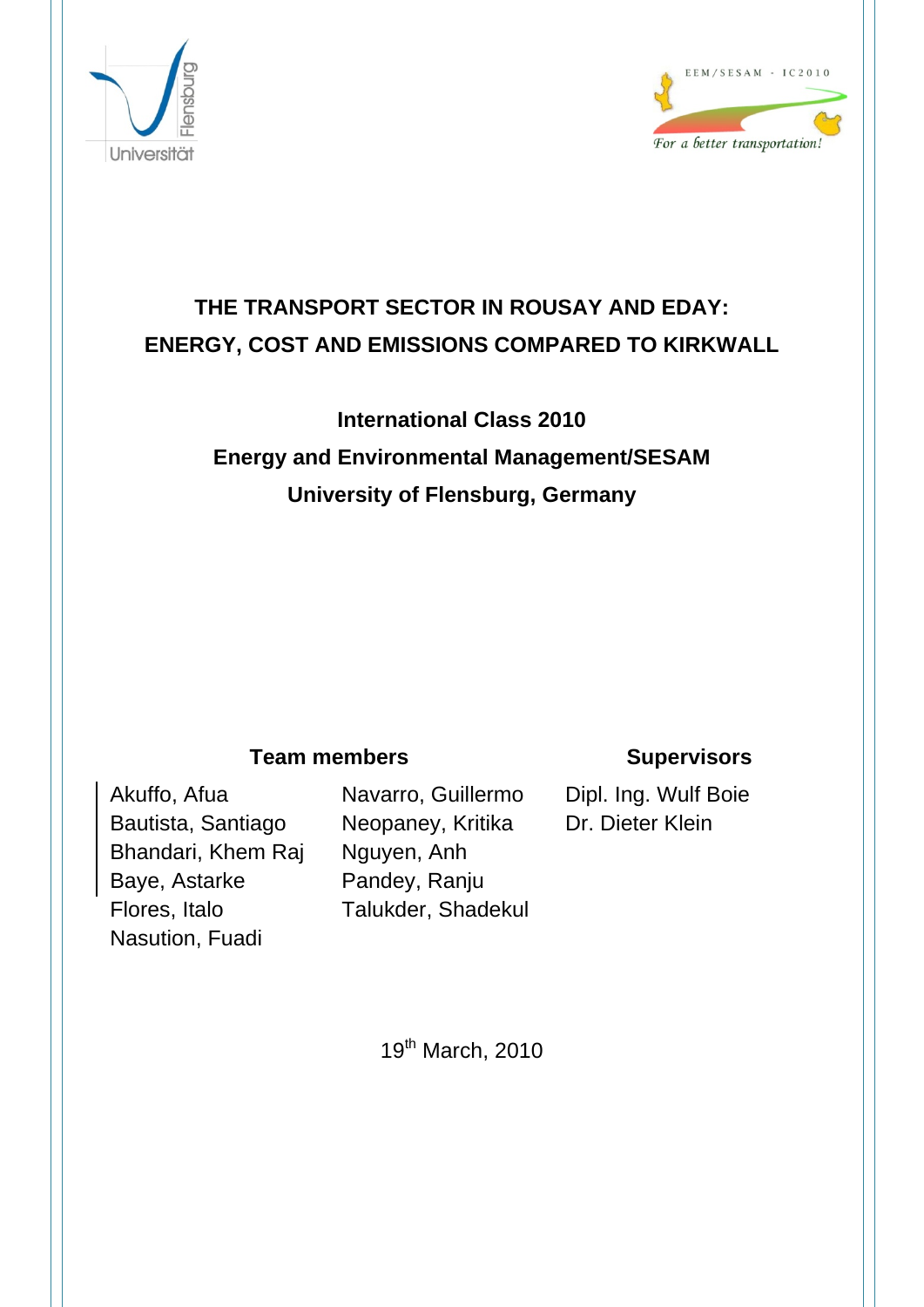### **Acknowledgement**

While carrying out the field research study, we have received support from different organizations and persons. In this regards, we would like to acknowledge and extend our heartfelt gratitude to all the people and organizations of the Orkney Islands for their help and support to make the project a success.

We are grateful to Community Energy Scotland, Orkney Energy Agency and Orkney Island Council for their full support and encouragement. This project would not have been possible without the constant feed-in of information and data from the staff and management of these organizations, as well as Orkney Ferry Ltd.

We would like to express our appreciation to all the people of Eday and Rousay for giving their valuable time and their hospitality. Our sincere thank also goes to the staff of the Community School in Rousay and Eday, Community Heritage Centre in Eday and to all the people for the additional motivation and interest. We appreciate the full support and help by Mr. Mark Hull and Ms. Kate Townsend as well as the staff of Rousay Development Trust and Eday Partnership, without whom it would have been impossible to complete our field work within the limited time period.

Our sincere thank goes to our project supervisors, Dipl. Ing. Wulf Boie and Dr. Dieter Klein, for their valuable guidance and inputs throughout the study period. We would like to express our gratitude to German Academic Exchange Service (DAAD) for funding our International Class and the University of Flensburg allowing us to have this real life field research work experience.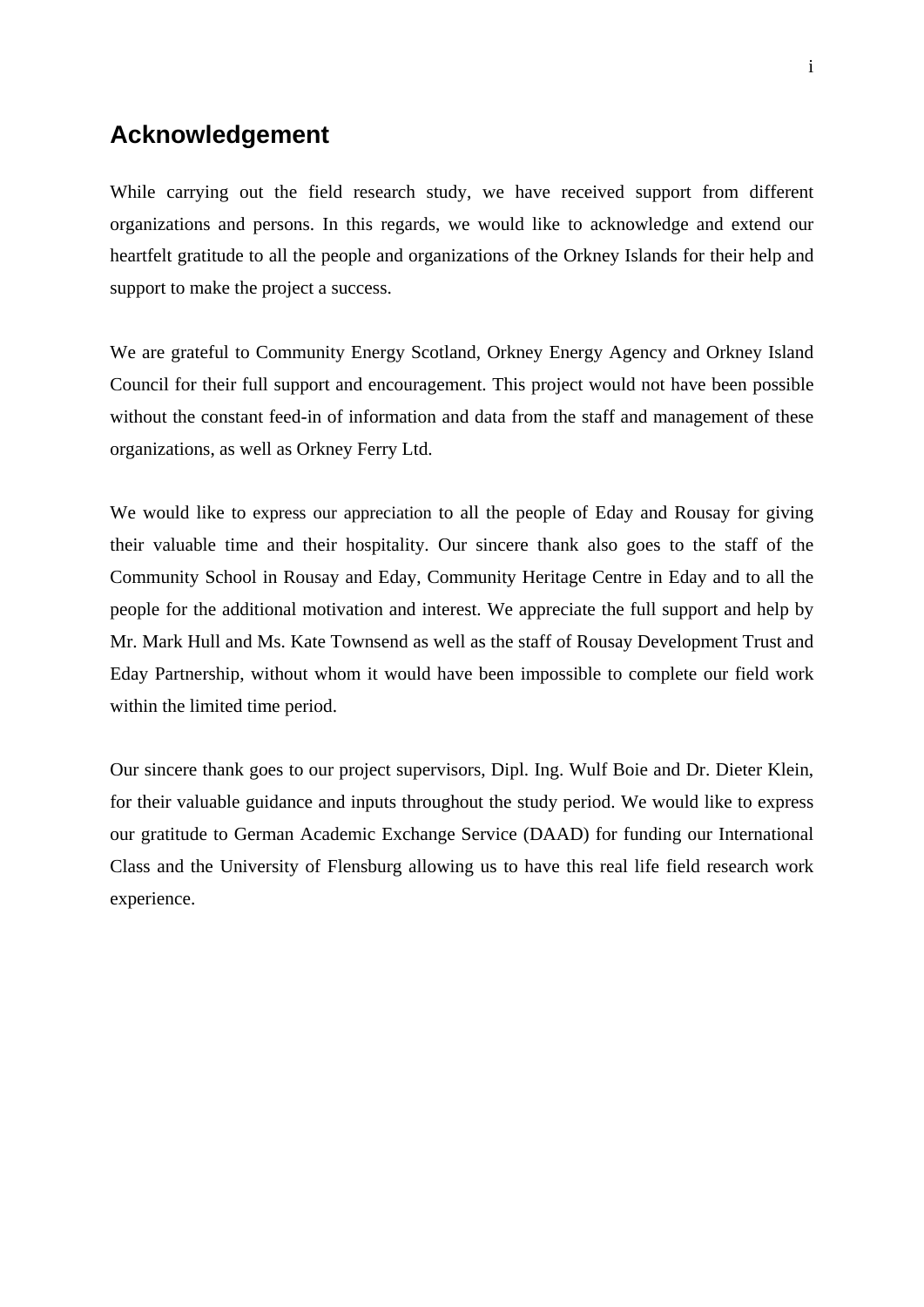### **EXECUTIVE SUMMARY**

For the last eight years the University of Flensburg has being working in close collaboration with Community Energy Scotland (CES) regarding environmental and energy issues on rural and island communities of Scotland. In February and March 2010 eleven students of the 18 months Energy and Environmental Management Master of Engineering course of the University of Flensburg/Germany, conducted a study in the Islands of Rousay, Eday and the town of Kirkwall, capital of the Orkney Islands within the International Class 2010.

The field research study aims to determine the difference of the direct and embedded transport energy consumption,  $CO<sub>2</sub>$  emissions as well as costs between Rousay and Eday and compare this with Kirkwall. In addition a transport poverty indicator was developed, which is used to assess the transport poverty in the three places. The study focused on the behaviour of transport related activities in three main sectors: households, agriculture and small businesses.

Field surveys were carried out to collect data from the three locations on the three focus areas. Primary data were collected through face to face interviews and distributed questionnaires using a standardized instrument. In addition interviews with experts were conducted on specific aspects and questions. Secondary data were mainly obtained from the following documents: DEFRA report, Scottish Transport Statistics, reports and statistics of the Orkney Council, Orkney Ferries as well as Rousay and Eday development plans.

The study was conducted by taking random samples of 2% of the households in Kirkwall, and around 60% on the two islands. The samples have a 95% confidence level under the established confidence intervals.

CO2 calculations for all the sectors were based on the fuel consumption of the vehicles and the emission factors of the various fuels. For the calculation of the  $CO<sub>2</sub>$  emissions of the ferries, the total emissions per trip between the mainland and the islands were figured out using the fuel consumption of each ferry and the required time for the trips.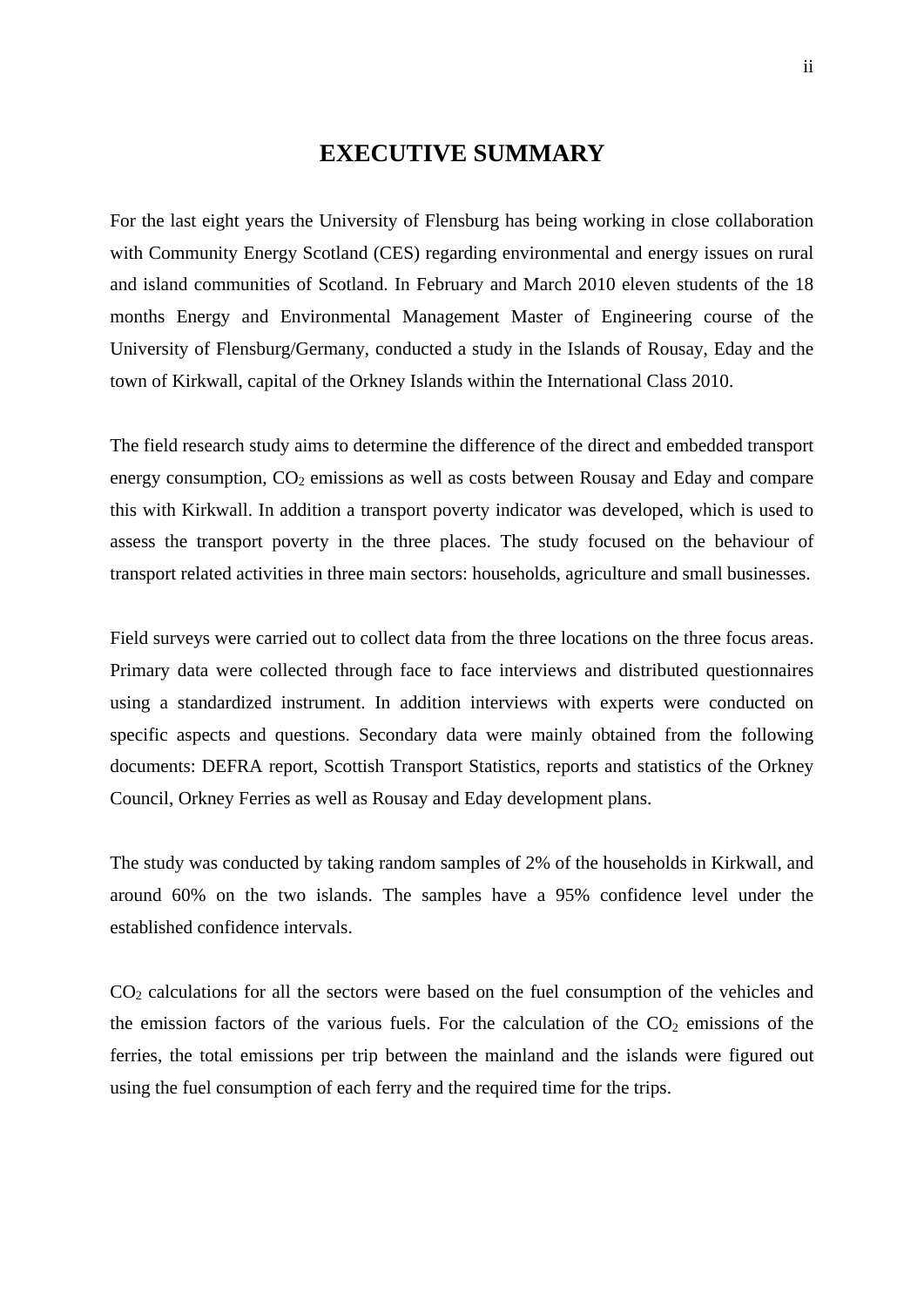The average transport energy demand of households in Rousay (excluding the ferry transport) is about 25% higher than the one in Eday. However, when the ferry transport is included in the household sector the difference increases to almost 50%.

In Eday the transport energy demand in the household sector excluding the ferry transport is less than that of Kirkwall and Rousay. When the ferry transport is included the consumption in Eday increases by 30% and becomes higher than that of Kirkwall but lower than that of Rousay. Hence, the transport energy demand from the ferry transport in Rousay is much higher than that of Eday. The most important findings of the study are shown in the tables below.

|          | HH              | including $\vert$ HH excluding | <b>Businesses</b> | Farms           |
|----------|-----------------|--------------------------------|-------------------|-----------------|
|          | ferry transport | ferry transport                | excluding         | excluding       |
|          |                 |                                | ferry transport   | ferry transport |
| Rousay   | 12              | 8.02                           | 7.85              | 8.52            |
| Eday     | 8.37            | 6.44                           | 5.66              | 15.94           |
| Kirkwall |                 | 7.51                           |                   |                 |

*Average annual transport energy demand (MWh / year)* 

Including the expenditure on ferry transport, HHs in Eday and Rousay pay 34% and 75% more for transport than HHs in Kirkwall respectively. The expenditure on ferry transport represents 49% in Eday and 59% of the total expenditure in Rousay.

|          | including<br>HH | HH excluding    | <b>Business</b> | Farm            |
|----------|-----------------|-----------------|-----------------|-----------------|
|          | ferry transport | ferry transport | excluding ferry | excluding ferry |
|          |                 |                 | transport       | transport       |
| Rousay   | 1,655.28        | 1,042.92        | 932.50          | 725.57          |
| Eday     | 1,267.76        | 860.28          | 724.00          | 1,383.35        |
| Kirkwall |                 | 945.21          |                 |                 |

 *Average annual expenditure on transport (£ / year)* 

The carbon dioxide emissions from all the sectors considered in this study are directly related to the consumption of fossil fuel. For both Rousay and Eday households,  $CO<sub>2</sub>$  emissions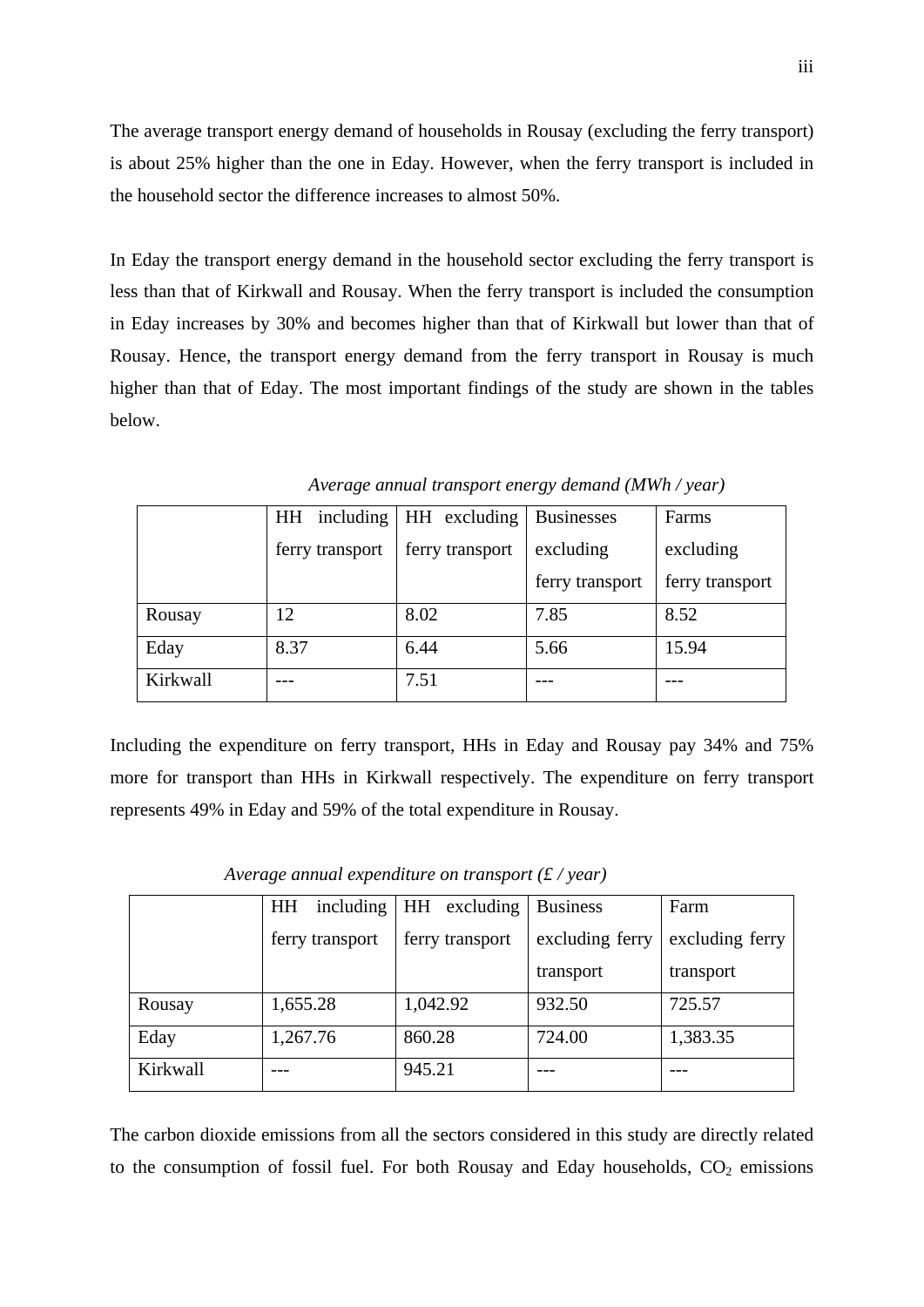associated with the use of ferry is quite significant. The figures show that, 36% and 25% of the  $CO<sub>2</sub>$  emissions of the Rousay and Eday households respectively are due to the ferry transport.

|          |                 | HH including   HH excluding   Business |                 | Farm            |
|----------|-----------------|----------------------------------------|-----------------|-----------------|
|          | ferry transport | ferry transport                        | excluding       | excluding       |
|          |                 |                                        | ferry transport | ferry transport |
| Rousay   | 3.27            | 2.11                                   | 2.09            | 2.24            |
| Eday     | 2.26            | 1.69                                   | 1.57            | 4.91            |
| Kirkwall |                 | 1.97                                   |                 |                 |

*Average annual CO2 emission (t CO2 / year)* 

To estimate the impact of the embedded transport cost on Eday and Rousay households were compared with households in Kirkwall, the IC 2010 researchers compared the living cost of a typical household in these three locations. From the survey data it is seen that due to the difference in food prices and observed transport expenditures, the household in Rousay would spend £1,284 more per year than in Kirkwall. For Eday, the household would spend £ 1,214 per year more than the household in Kirkwall.

The study from the given sample shows that, households in Eday and Rousay with an income below the poverty line are more likely to be under transport poverty than the same household in Kirkwall. Households who spend more than 8.3% of their income on transport are prone to transport poverty. 25.0% of the HH in Eday fall under transport poverty compared to 22.2% in Rousay and 11.4% in Kirkwall. Thus Eday has the highest percentage of transport poor households.

The researchers studied possible future transport options for Eday and Rousay and had a closer look to the idea of building a bridge between the mainland and Rousay. With the high investment it would take a very long time (in the best case nearly 192 years) until it pays back. On the other hand the disadvantage of constructing a bridge is the negative environmental impact. Therefore, the bridge option for Rousay was neglected. In the case of Eday this options was not considered because the island is far away (about 16 miles) from mainland Kirkwall.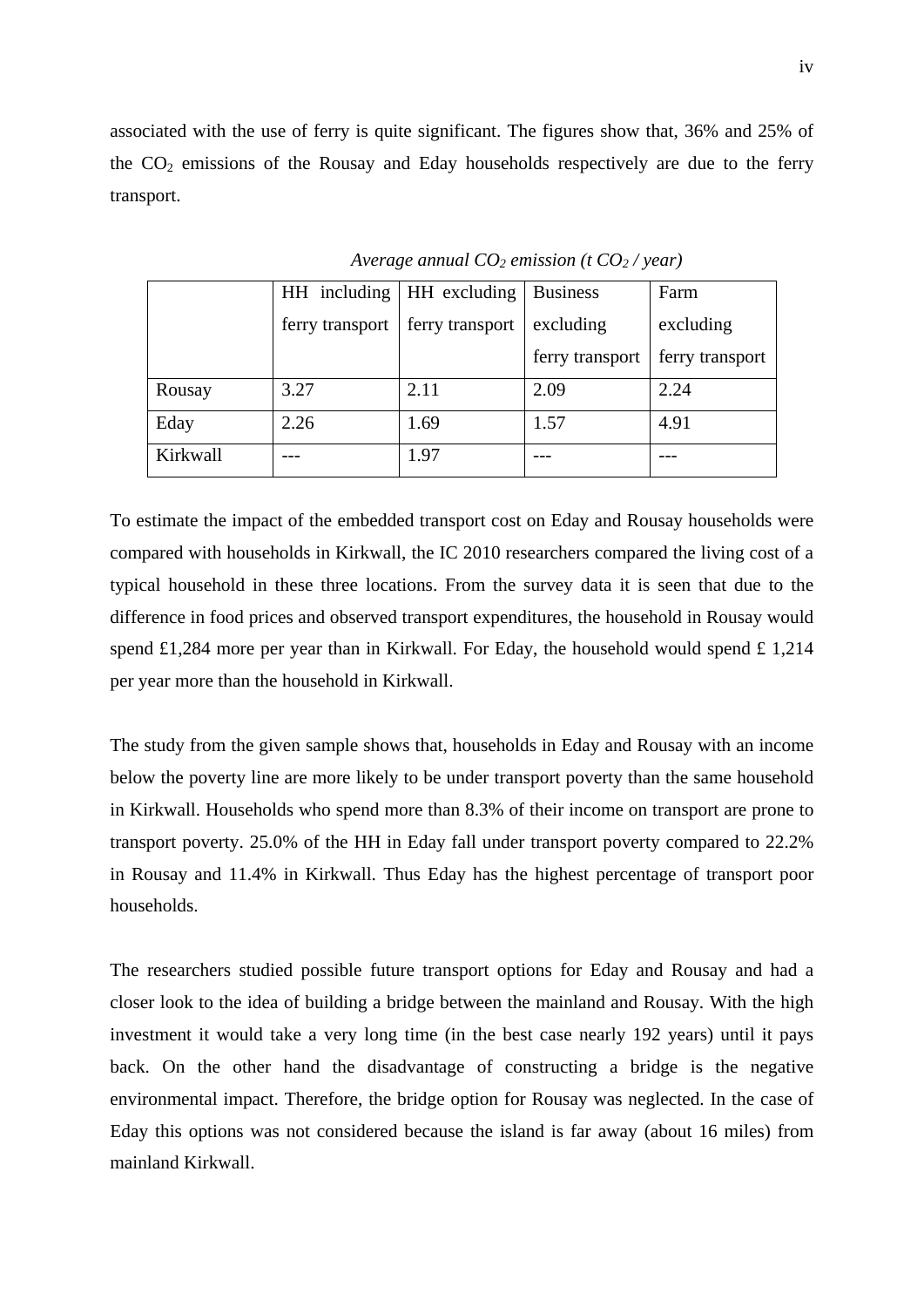#### *Reducing the number of trips between the islands and mainland*

In case of Rousay, the introduction of a passenger ferry in combination with car ferry services by replacing the current ferry with a bigger one increases the total energy consumption by almost  $2,000,000$  kWh/y. The total  $CO<sub>2</sub>$  emissions for the ferry services between Tingwall and Rousay will also increase significantly. Therefore the IC 2010 research team did not consider this option as a feasible option. This option is not considered for Eday because the service is already limited to two round trips per day to Kirkwall and this route is combined with the services of the two more populated islands Stronsay and Sanday.

#### *Replacing the existing ferries with new technologies*

A new LNG (Liquefied Natural Gas) ferry technology will emit less  $CO<sub>2</sub>$  compared to the existing ferries. The study shows that,  $CO<sub>2</sub>$  emissions by the LNG ferries are smaller than with the marine diesel fueled ferry. Out of the presented scenarios the best option could be the replacement of the actual ferries for new ferries with a more efficient technology like the LNG ferries.

#### *Public bus service on the islands*

*Using public busses with the same frequency of ferry departure and arrival times,* so that more people would use public transport which helps to improve the mobility on the islands

The IC 2010 team considered that the implementation of public buses in the islands can be done in the short term, while the replacement of current ferries can be implemented once the current ferries have to be replaced.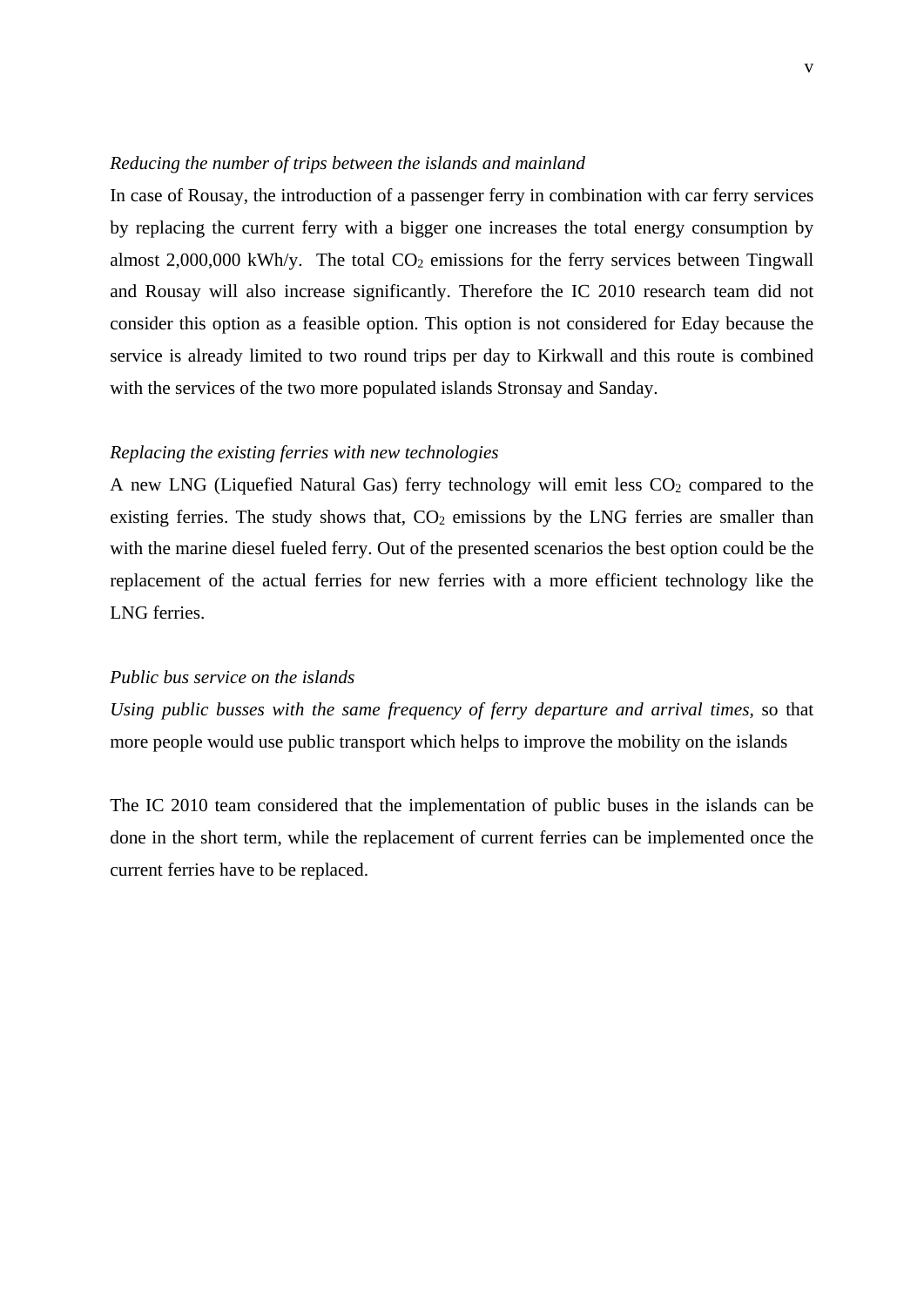## **TABLE OF CONTENTS**

| 3.4 TRANSPORT ENERGY CONSUMPTION, CO <sub>2</sub> EMISSION AND COST IN SHOPS AND BUSINESSES 37 - |  |
|--------------------------------------------------------------------------------------------------|--|
| 3.6 LIFE CYCLE TRANSPORT ASSESSMENT OF A REFERENCE HOUSEHOLD IN EDAY, ROUSAY AND KIRKWALL- 41    |  |
|                                                                                                  |  |
|                                                                                                  |  |
|                                                                                                  |  |
|                                                                                                  |  |
|                                                                                                  |  |
|                                                                                                  |  |
|                                                                                                  |  |
|                                                                                                  |  |
|                                                                                                  |  |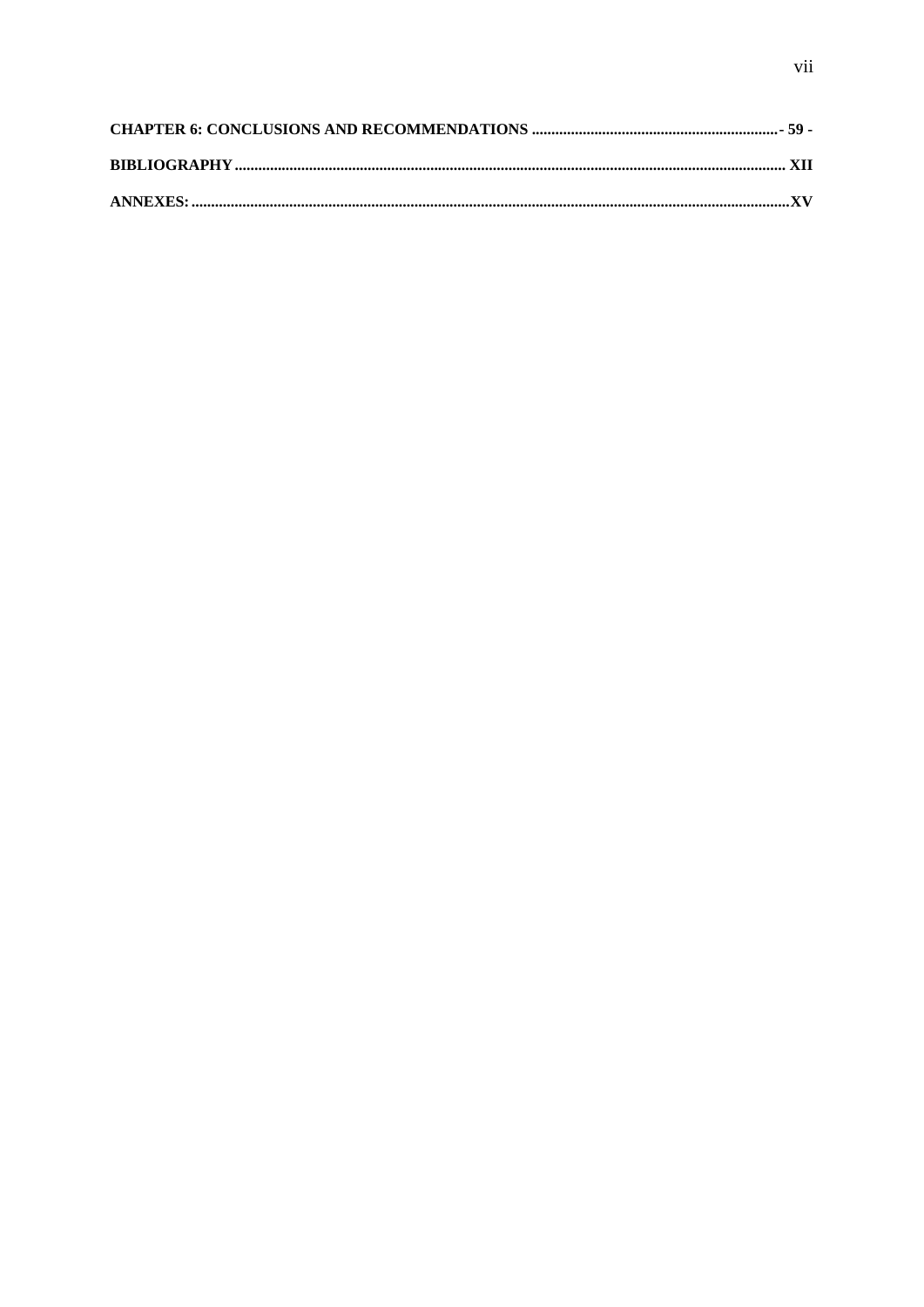## **List of Abbreviations**

| <b>BP</b>       |                | <b>British Petroleum</b>                              |
|-----------------|----------------|-------------------------------------------------------|
| <b>ECE</b>      |                | <b>Eday Community Enterprises</b>                     |
| <b>GHG</b>      | $\ddot{\cdot}$ | Green House Gas                                       |
| CO <sub>2</sub> | $\ddot{\cdot}$ | Carbon Dioxide                                        |
| <b>DEFRA</b>    |                | Department for Environment, Food and Rural Affairs    |
| <b>DERV</b>     | $\ddot{\cdot}$ | Diesel Engine Road Vehicle                            |
| ET              |                | <b>Expenditure on Transport</b>                       |
| <b>FES</b>      | $\ddot{\cdot}$ | <b>Family Expenditure Survey</b>                      |
| <b>HH</b>       |                | Household                                             |
| <b>IPCC</b>     | $\ddot{\cdot}$ | Intergovernmental Panel on Climate Change             |
| IC              |                | <b>International Class</b>                            |
| <b>ISMI</b>     | $\ddot{\cdot}$ | Income Support for Mortgage Interest                  |
| <b>LHV</b>      |                | Lower Heating Value                                   |
| <b>LNG</b>      | $\ddot{\cdot}$ | <b>Liquefied Natural Gas</b>                          |
| <b>MGO</b>      |                | Marine Gas Oil                                        |
| <b>SPSS</b>     |                | <b>Statistical Package for the Social Sciences</b>    |
| <b>UNFCCC</b>   |                | United Nations Framework Convention on Climate Change |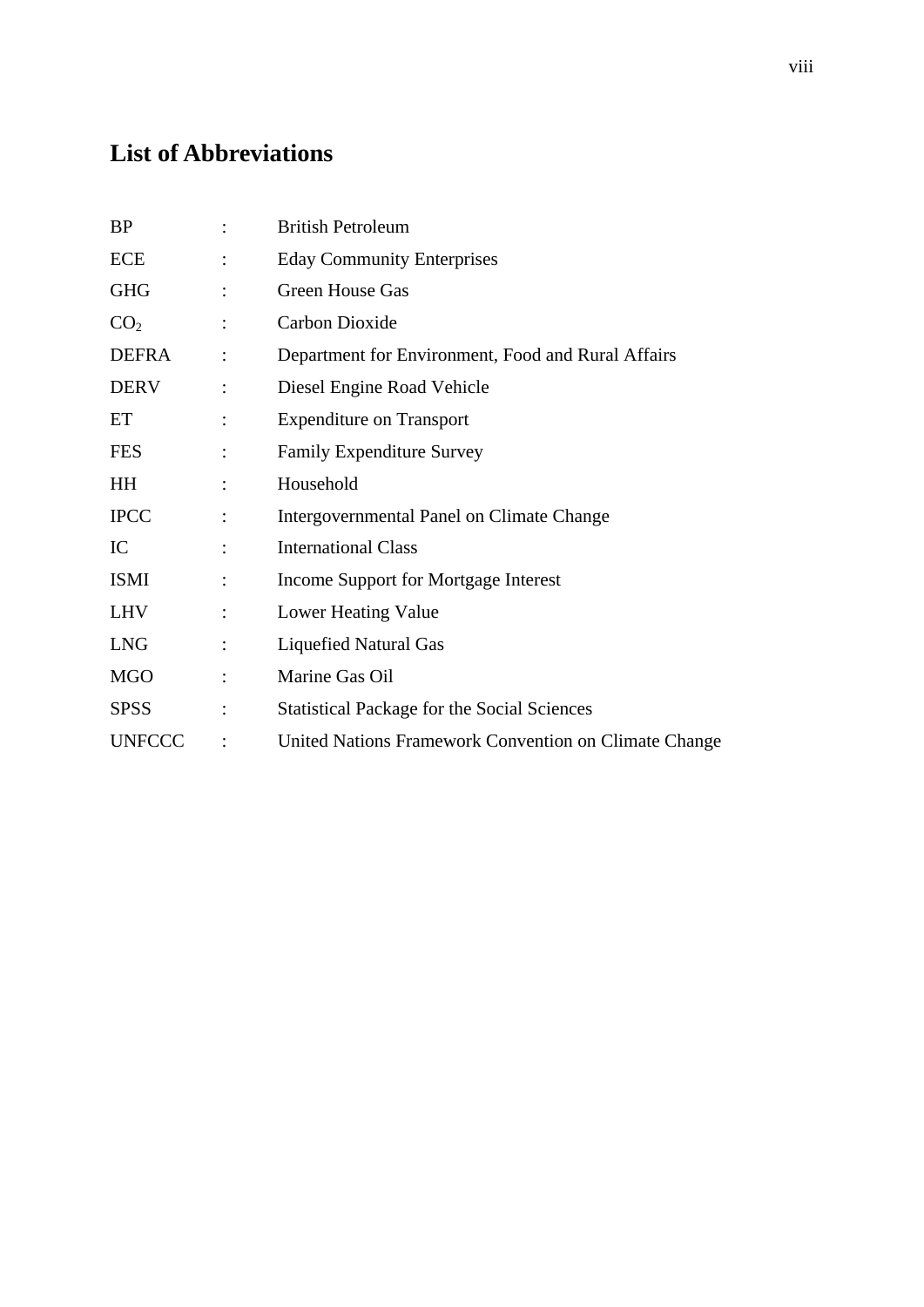## **List of Units**

| cc               |                | <b>Cubic Centimeter</b>         |
|------------------|----------------|---------------------------------|
| kW               |                | Kilowatt                        |
| <b>MW</b>        |                | Megawatt                        |
| kWh              |                | Kilowatt hour                   |
| <b>MWh</b>       |                | Megawatt hour                   |
| g                | $\ddot{\cdot}$ | Gram                            |
| Kg               | $\ddot{\cdot}$ | Kilogram                        |
| KJ               |                | Kilo Joule                      |
| MJ               |                | Mega Joule                      |
| Km               |                | Kilometre                       |
| 1                |                | Litre                           |
| m <sup>2</sup>   |                | Square meter                    |
| t                |                | Tonne                           |
| kCO <sub>2</sub> | $\ddot{\cdot}$ | Kilogram of Carbondioxide       |
| tCO <sub>2</sub> | $\ddot{\cdot}$ | <b>Tonnes of Carbon Dioxide</b> |
| gCO <sub>2</sub> |                | <b>Grams of Carbon Dioxide</b>  |
| y                |                | year                            |
| £                |                | Pound                           |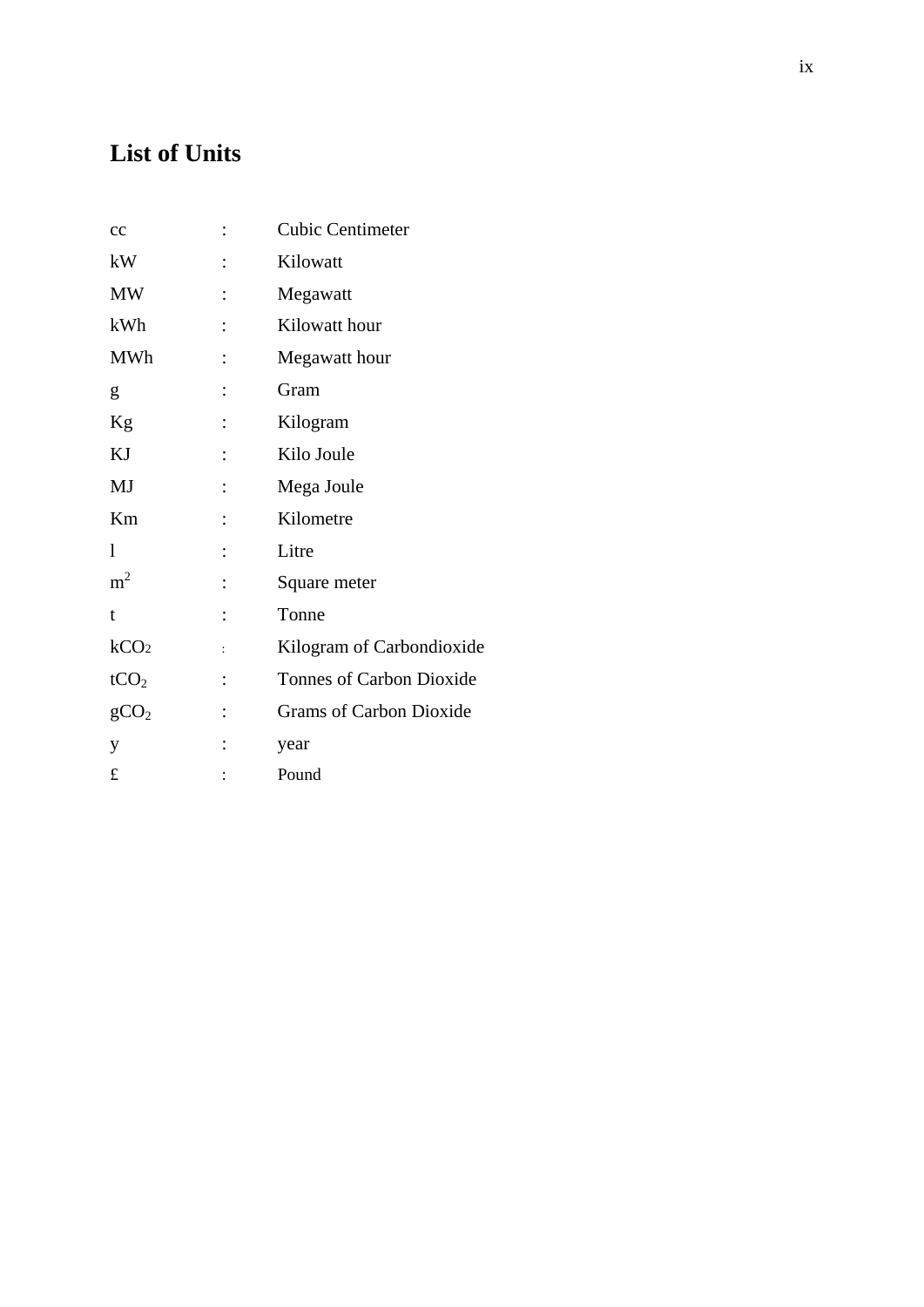# **List of Figures**

| Figure 3.1 Transport cost for a 131 m <sup>2</sup> wood frame house in Eday and Rousay<br>$-19-$                   |
|--------------------------------------------------------------------------------------------------------------------|
|                                                                                                                    |
| Figure 3. 3 $CO_2$ Emissions for the transport of materials of the reference house Materials sea transport: $CO_2$ |
|                                                                                                                    |
|                                                                                                                    |
|                                                                                                                    |
|                                                                                                                    |
| Figure 3. 7 Histograms – Expenditure on transport per household (ET) -Rousay, Eday and Kirkwall- (£/year)- 29      |
|                                                                                                                    |
|                                                                                                                    |
|                                                                                                                    |
| Figure 3. 10 Comparison between Eday and Rousay for annual transport energy demand per farm in the                 |
|                                                                                                                    |
|                                                                                                                    |
| Figure 3. 12 Annual expenditures of the shops on transportation add Rousay in graph (transport related labor cost  |
|                                                                                                                    |
|                                                                                                                    |
|                                                                                                                    |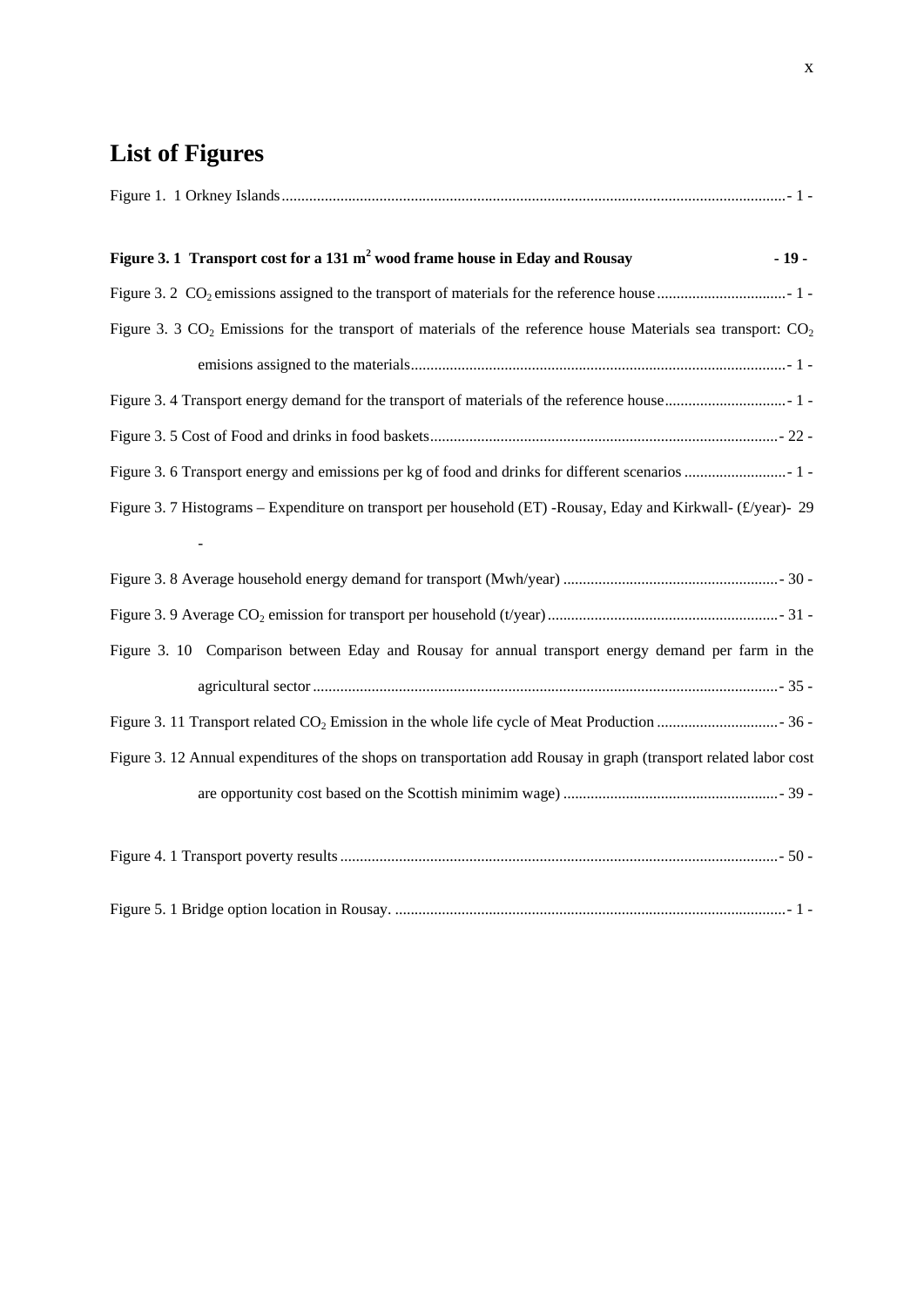## List of Tables

| Table 3. 9 Average Emissions for passenger car per person in Scotland compared to Rousay, Eday and Kirkwall-           |
|------------------------------------------------------------------------------------------------------------------------|
| $32 -$                                                                                                                 |
| Table 3. 10 Summary of the demand for different types of fuel and $CO2$ emission by transport in the agricultural      |
|                                                                                                                        |
| Table 3. 11 Summary of the demand for different types of fuel and CO2 emission by transport in the agricultural        |
|                                                                                                                        |
| Table 3. 12 Comparison of the two islands for small business annual transport energy demand, expenditure and           |
|                                                                                                                        |
|                                                                                                                        |
|                                                                                                                        |
|                                                                                                                        |
|                                                                                                                        |
|                                                                                                                        |
| Table 3. 19 Case study life cycle cost assessment of a reference household in Eday, Rousay and Kirkwall                |
|                                                                                                                        |
|                                                                                                                        |
|                                                                                                                        |
|                                                                                                                        |
|                                                                                                                        |
| Table 5. 2 CO <sub>2</sub> emissions and transport energy consumption per trip for the analyzed cases in Rousay - 53 - |
| Table 5. 3 CO <sub>2</sub> emissions and transport energy consumption per trip for the analyzed cases in Eday - 53 -   |
|                                                                                                                        |
| Table 5. 5 Marine diesel ferries energy and marine diesel and LNG ferries emissions factor with 7 persons per          |
|                                                                                                                        |
|                                                                                                                        |
|                                                                                                                        |
|                                                                                                                        |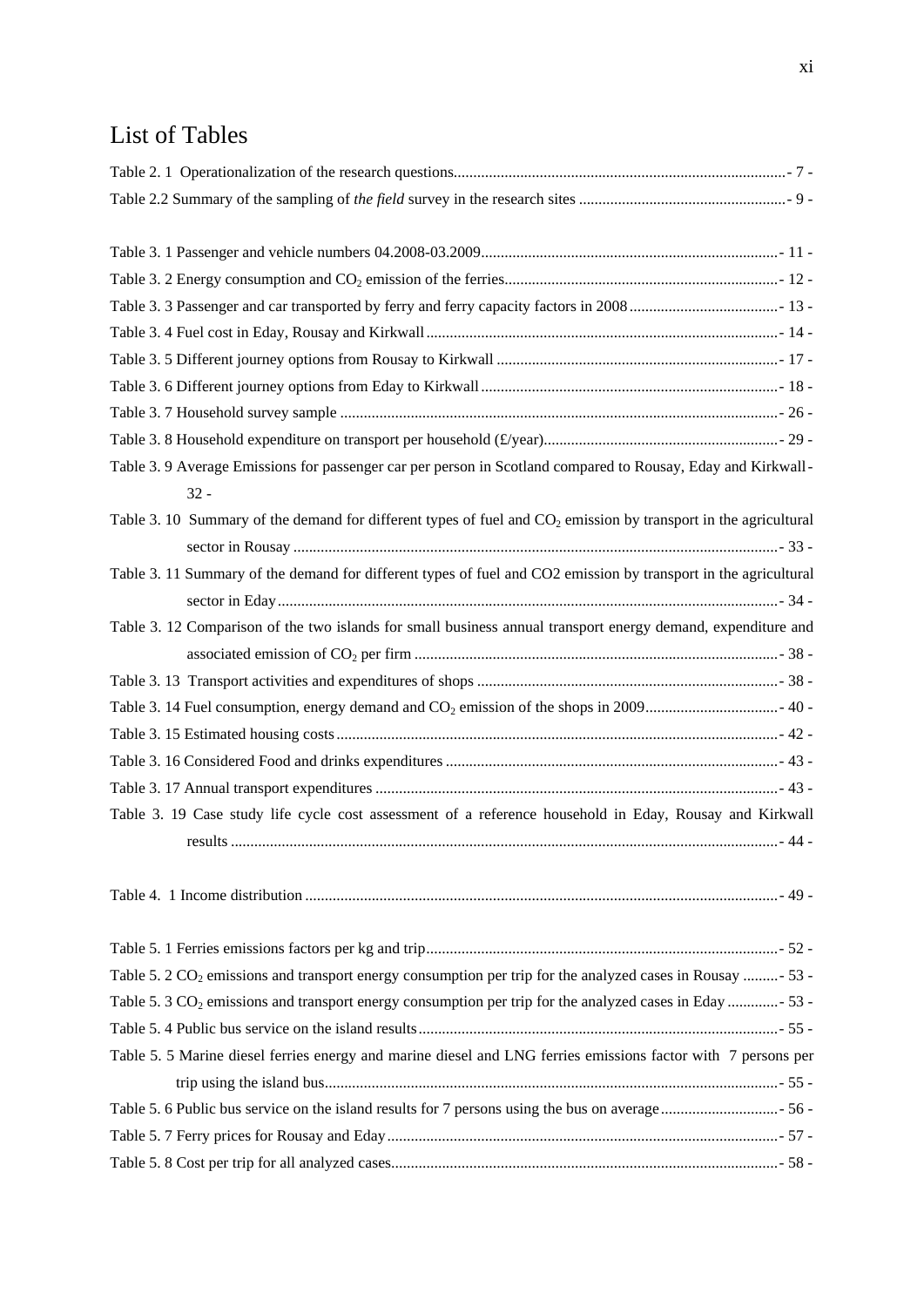## **CHAPTER I: INTRODUCTION**

#### **1.1 Context of the study**

The Islands of Orkney are a group of 70 islands and skerries 6.2 miles from the north-east tip of the Scottish Mainland. The total population is about 20,000. The largest island is known as 'Mainland' and the capital of Orkney is Kirkwall.<sup>1</sup> Given the open exposure to the Atlantic and North Seas, the most noticeable feature about Orkney weather is the wind.

Eday and Rousay, the main research areas of this study, are two small islands located north east of Orkney Mainland. (Figure 1). Rousay with a population of 220 is 3.6 miles away from the mainland and can be reached within 20 minutes via ferry connection from Tingwall. Eday with 151 inhabitants is located 15.8 miles away from Kirkwall and can be reached in 75 minutes by ferry connection from Kirkwall.

Between Rousay and the mainland, there is a regular ferry connection which operates six times a day and six days a week. But in Eday the ferry connection is only two times a day on average.

There is no public bus service in Eday. But in Rousay there is one public bus which operates only one day a week.



*Figure 1. 1 Orkney Islands*<sup>1</sup>

This research study is carried out in these two islands Rousay and Eday

1

by a group of eleven international students from the University of Flensburg Germany, as an exercise of their 18-month energy and environmental management Masters Course.

<sup>1</sup> http://www.visitorkney.com/about\_orkney.asp (10/03/2010)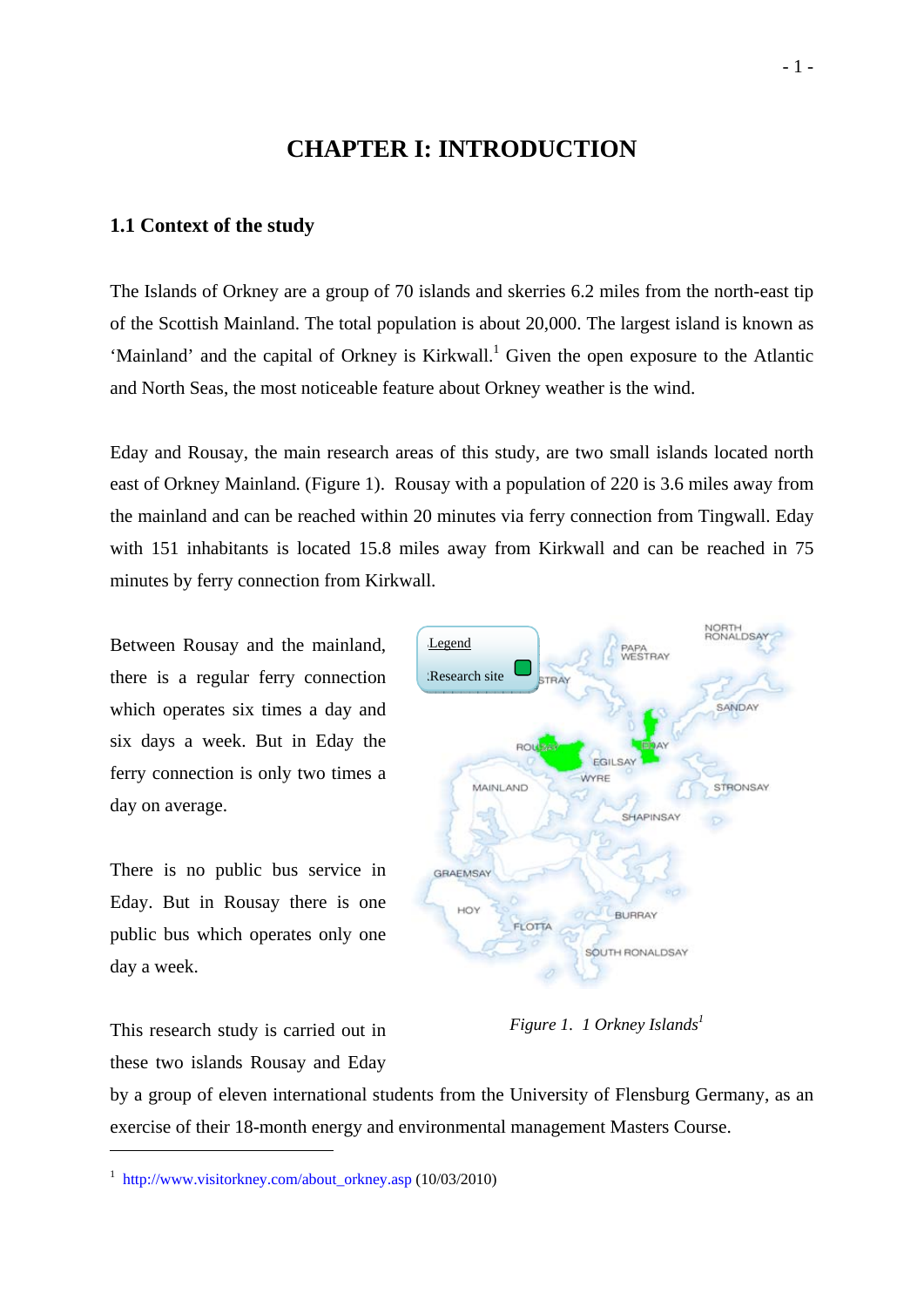#### **1.2 Research problem and questions**

Unlike people living on the mainland, people living on Rousay and Eday islands need to travel long distances to get access to the important products and services on the mainland. This study is therefore aimed at finding out in how far people living on small islands are affected by the cost of higher energy consumption for transport, how the higher transport demand increases their carbon footprint and how both, the cost and the carbon footprint could be reduced.

According to information from Orkney Ferries, the vessels connecting the islands to the mainland carried 44,905 passengers and 9,257 vehicles between Rousay and Tingwall in the fiscal year of April 2008 to March 2009. In the same year the ferry service between Eday and Kirkwall carried 9,826 passengers and 2,198 vehicles. $2$ 

Most people on the islands need to travel to the mainland for various reasons, which include buying products for their daily living, getting goods for the shop, buying and selling of agricultural inputs and products, purchasing supply for small business activities etc. As a result of this, people living in the islands say that they pay a substantially higher amount for the products which have been transported to the islands. This might be due to the additional cost of transport which has been included in the cost of the products. This extra cost is known as embedded transport cost.

Based on the description of these problems the research questions for this study are:

- What is the direct as well as embedded transport energy demand in the two islands?
- What are the direct as well as embedded transport related carbon dioxide emissions?
- What is the direct as well as embedded transport cost for households, businesses and farms on the isles as compared to Kirkwall?
- What percentage of the population is under 'transport poverty' according to the 'transport fuel poverty indicator' developed in this study?

<sup>&</sup>lt;sup>2</sup>Marine Services, Orkney Islands Council. Information from | Head of Marine Services Support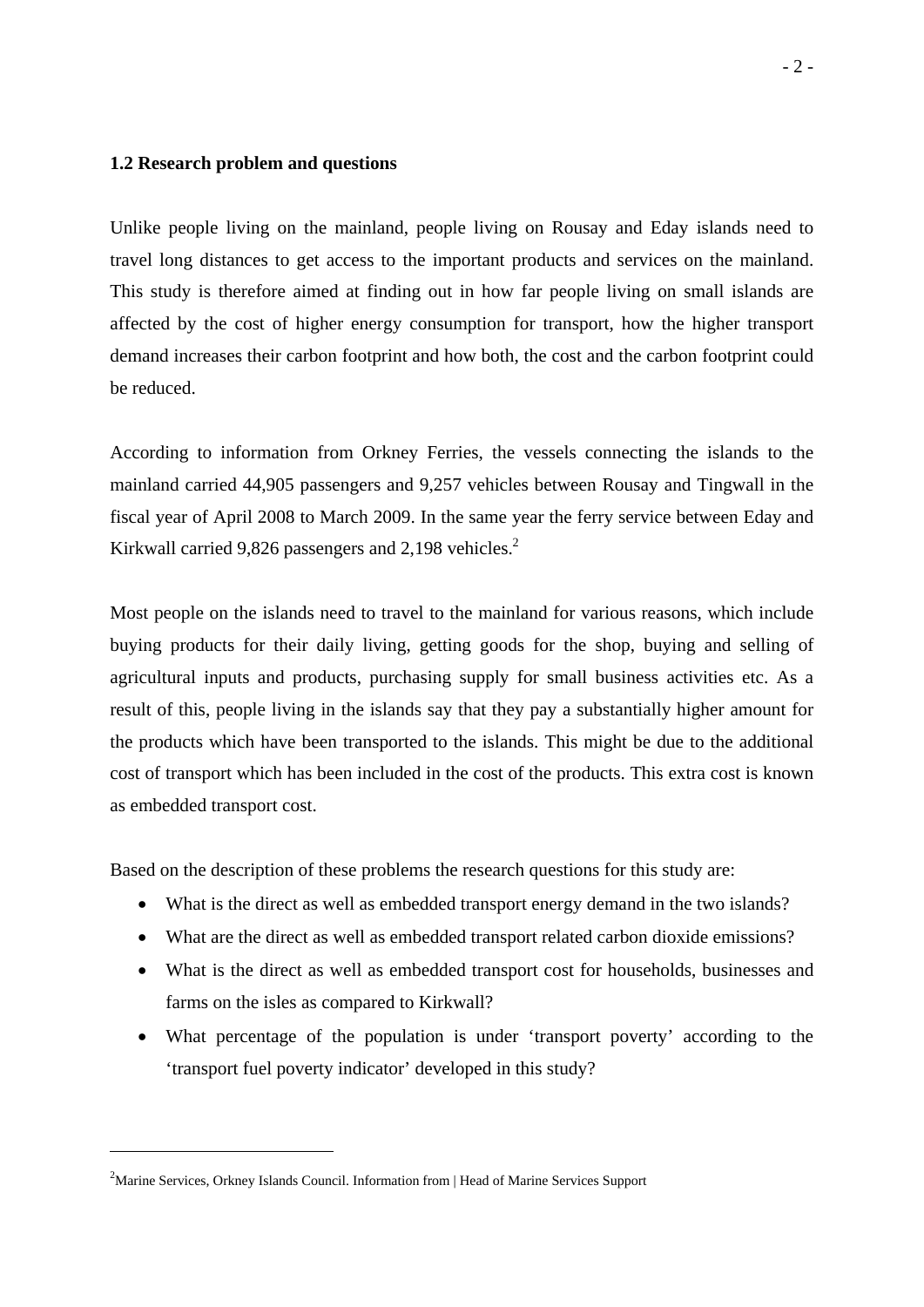• What are possible sustainable alternative transport scenarios which would reduce the direct and embedded transport cost and  $CO<sub>2</sub>$  emissions from transport for the isles?

#### **1.3 Objective and Relevance of the study**

The main objective of this study is to determine the difference of the direct and embedded transport energy consumption,  $CO<sub>2</sub>$  emissions and costs between Rousay and Eday and compare this with Kirkwall.

Another objective is to provide a transport poverty indicator for the two islands based on the data collected during the field research and estimate the share of households in transport poverty in Eday, Rousay and Kirkwall.

The topic of the study is of great relevance to many island communities because mobility is one of the most fundamental issues of concern to those living on islands as it impacts on every aspect of their lives. Affordable, frequent and safe transport services are therefore vital to island communities.

Island households and businesses consistently comment on the detrimental impact of transportation on their lives. High travel cost means that prosperity and growth is constrained by high operating and living cost due to their geographical settings which imposes limitations. As stated in the Orkney Islands local transport strategy 2007-2010,"Passenger and goods transport services are fundamental to the sustainability of Orkney. Transport plays a crucial role in the economic and social development of Orkney and its connectivity to mainland Scotland. For these simple reasons, the availability and affordability of transport services are of great importance to all who live in Orkney and visit or want to visit Orkney".3

The relevance and significance of this study stems from the above need and desire to overcome the transport challenges and disadvantages on these two isles. The developmental visions of both islands are similar in the sense that they seek to create an economically prosperous self-reliant community that is connected with the wider world and that remains a

<sup>3</sup> Orkney Islands local transport strategy 2007-2010. Page 3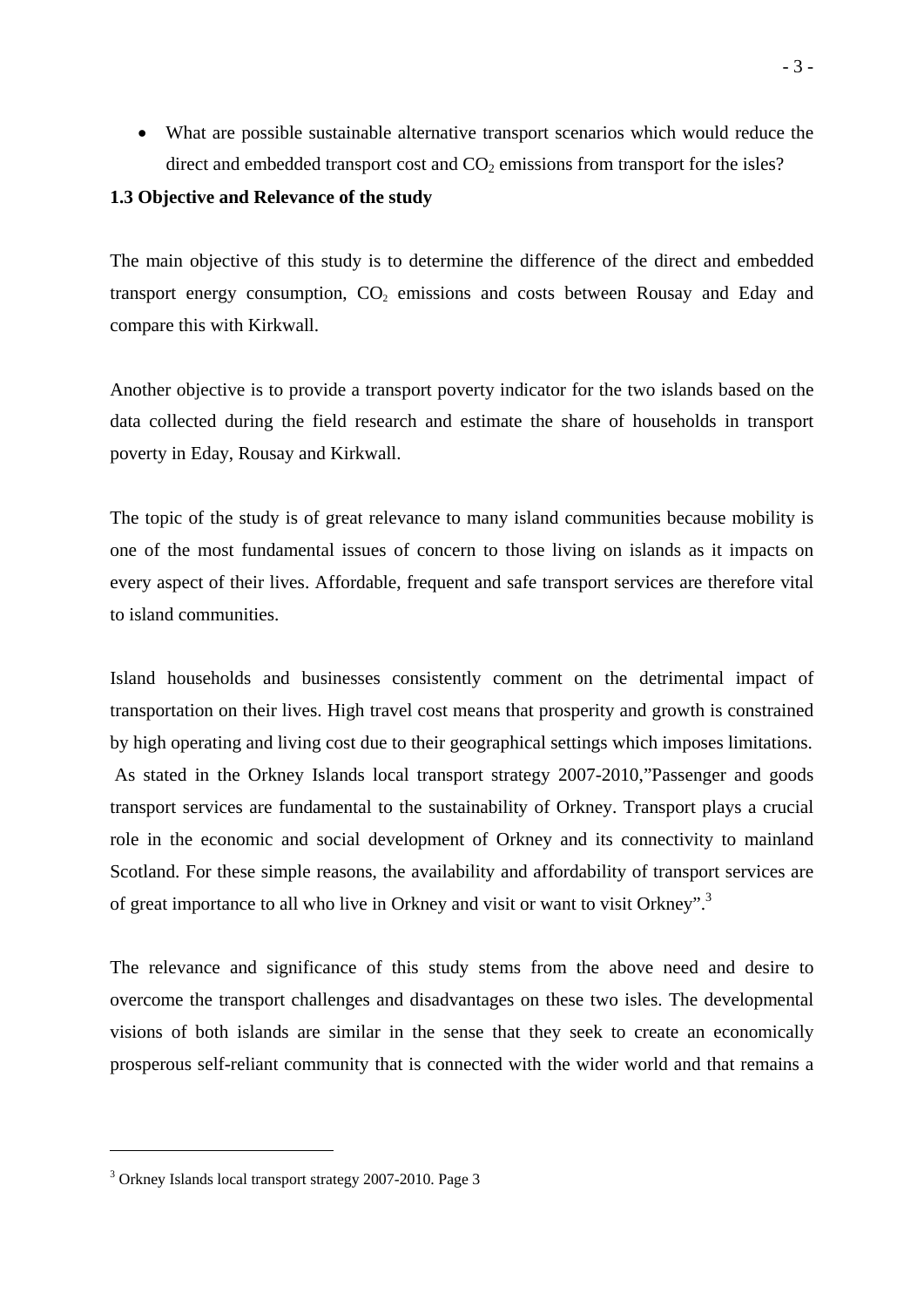safe environment, where people are proud to live, able to work, to bring up and educate their children and to fulfill their hopes and ambitions.

In both development plans one major factor that is identified as a key element in achieving this vision is regular, reliable, faster and affordable transport links with other islands and mainland Scotland. 4

It is important also to state that, this study was identified explicitly in the Eday development plan 2008-2013 to measure the additional costs attached to island living. It is the aim of the IC 2010 team that this report provides useful information for the two communities.

#### **1.4 Structure of the report**

1

After these introductory notes in chapter 2 of this report the methodology of the study is presented and more detailed explanations about the type and approach used, the sampling and the limitations of the study are given.

Chapter 3 analyses the data that have been obtained from the field research and focuses on the direct and embedded transport cost and emissions from the various transport means used on the islands. A cost analysis of the life cycle of a standard household living on the two islands is also done to assess the cost of embedded and direct transport energy demand more in depth and see how different the cost of living on small islands are compared to life in Kirkwall.

In chapter 4 the concept, methodology and results of an exercise to develop a transport fuel poverty indicator based on the existing fuel poverty index is presented for the two islands.

In chapter 5 alternative scenarios have been developed to assess different options to reduce the direct and embedded costs and carbon emissions from transport on the islands.

The last chapter (6) gives the conclusions and recommendations of the study.

<sup>4</sup> Eday development plan 2008-2013 p.10 & Draft Rousay development plan 2007 page 1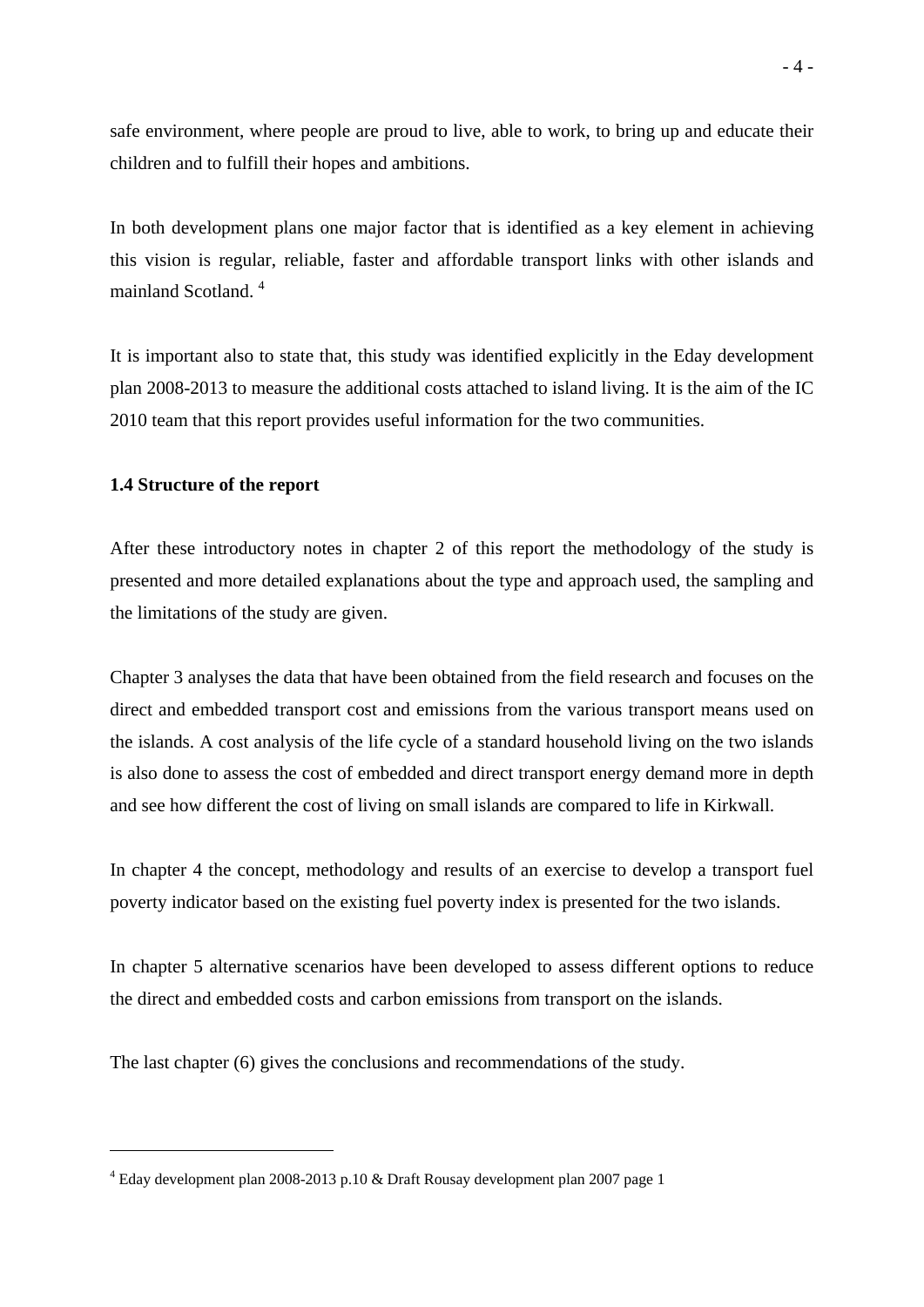### **CHAPTER 2: METHODOLOGY**

In this chapter, the methodology applied during this field research is presented together with its design, sources, techniques and data collecting instruments. The approaches, methods, tools and data analysis techniques used to interpret data are briefly explained.

#### **2.1 Approach and type of the research study**

We conducted the research by using three study approaches:

**A quantitative or analytical approach** was used to compare two or more groups, for example comparing findings of the small islands Eday and Rousay with Kirkwall on the mainland. The study was conducted by taking random samples in Kirkwall as well as around 60 percentage samples out of the total population, in the two islands Eday and Rousay.

**A Descriptive study** involves describing the characteristics of a particular situation, event or case. In this research project, the direct and embedded energy consumption, cost and CO2 emission for transport in Eday and Rousay, compared with Kirkwall are presented. In order to do that comparison, the island population was divided into three main sectors: households, agriculture and small business.

The purpose of an **exploratory study** is to familiarize the researcher with a relatively unknown phenomenon and allows obtaining information about the likelihood to conduct further research in that specific area.*<sup>5</sup>*

Although there are several studies on fuel poverty related to heating in Scotland, the International Class 2010 team didn't find any literature or previous studies about the fuel poverty concept applied to the transport sector. Hence, we developed a methodology, based on the existing heating fuel poverty indicator studies, to calculate a transport poverty indicator in Eday and Rousay.

<sup>5</sup> Hernandez and Col, 2006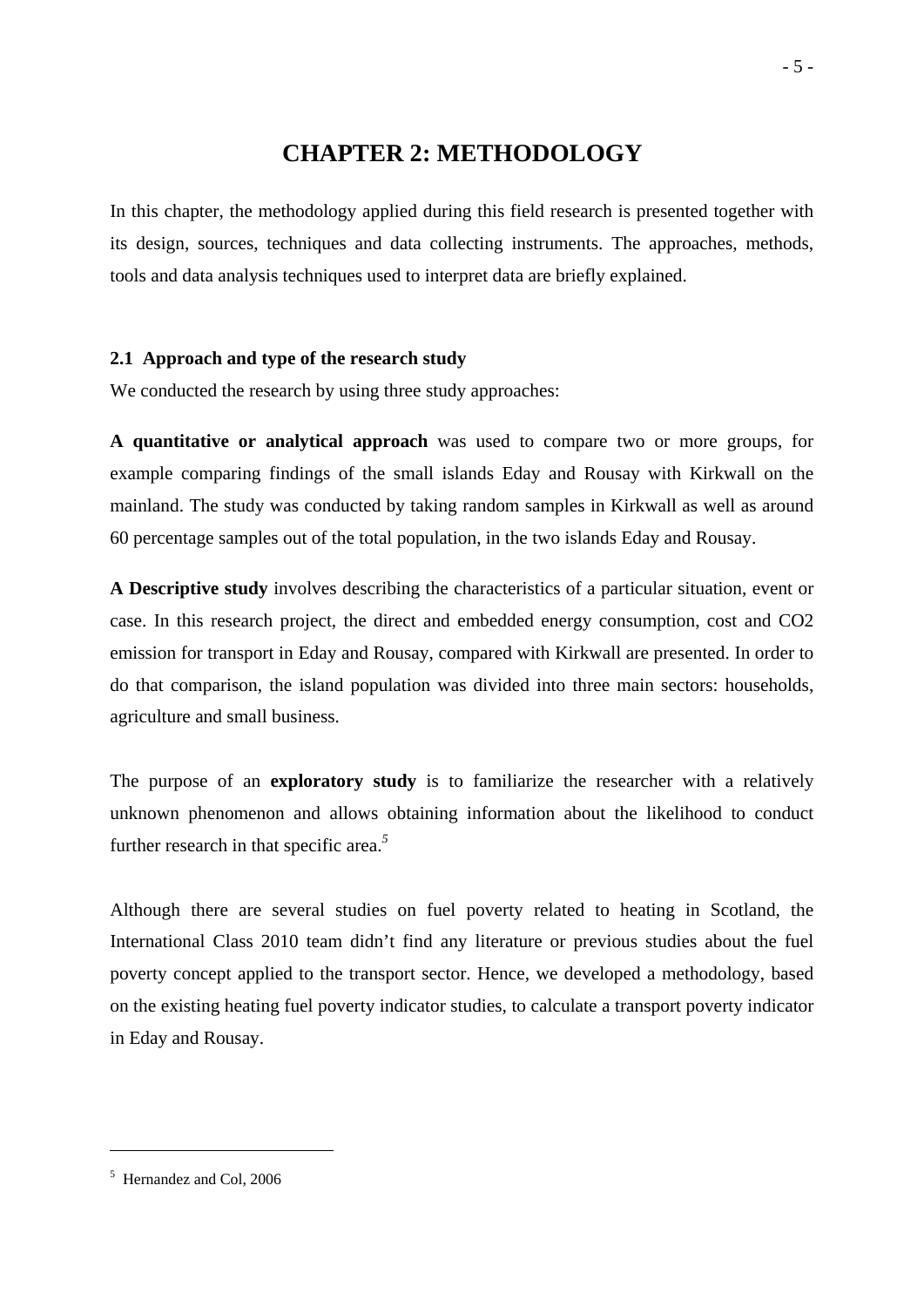#### **2.2 Defining the boundary**

Any process involving the research of reality must be placed within a perspective in time and space<sup>6</sup>, in that sense in the following lines the spatial and temporary boundaries of this research are established in these two dimensions:

#### **Spatial boundary**

This research project is limited to the transport sector of the households of Rousay, Eday and the city of Kirkwall, and the agriculture and small businesses were analyzed for Eday and Rousay only. As this is a comparative study between Kirkwall and the two islands, only transport in these locations and between Rousay, Eday and Kirkwall was considered.

#### **Time boundary**

For the present study, the year 2009 was used as reference year.

#### **2.3 Operationalization of the variables**

In the following section the main variables are defined and the indicators used for answering each research question are presented in table 2.1.

*The variable* "Energy demand" refers to annual transport energy demand for households, agriculture and small businesses of Eday, Rousay and Kirkwall.

The environmental variable refers to the  $CO<sub>2</sub>$  emissions linked to the transport energy demand for households, agriculture and small businesses of Eday, Rousay and Kirkwall.

The socio-economic variable refers to the expenditure linked to the transport energy demand for households, agriculture and small businesses of Eday, Rousay and Kirkwall.

The variable on behavior refers to the different attitudes and customs of the households that affect the transport energy demand for households, agriculture and small businesses of Eday and Rousay, as well as of households in Kirkwall.

 $6$  Mendez, 2006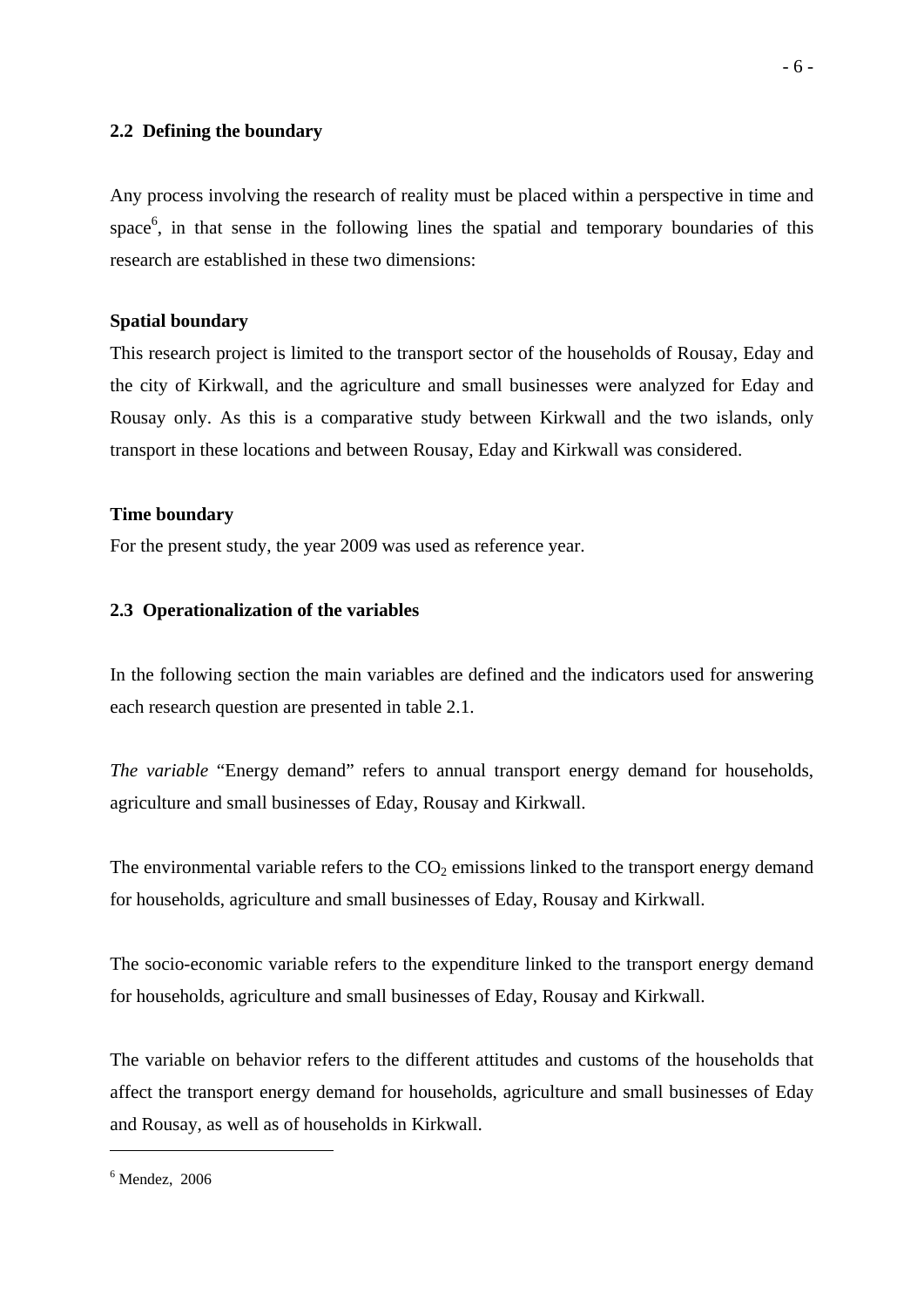| <b>Research question</b>   | <b>Variables</b> | <b>Indicators</b>                                          |
|----------------------------|------------------|------------------------------------------------------------|
| What are the direct and    |                  | Transport energy consumption (MWh) per                     |
| embedded transport energy  |                  | households (HH)                                            |
| demand,                    |                  | Transport energy consumption (kWh) per kg                  |
| $CO2$ emissions and costs? |                  | transported by ferry per trip                              |
|                            |                  | Transport energy consumption in MWh per                    |
|                            |                  | kg of cattle and sheep meat                                |
|                            | Energy           | Transport energy consumption MWh per                       |
|                            | demand           | business and farm                                          |
|                            |                  | Embedded transport energy demand per kg                    |
|                            |                  | of food and drinks sold in the local store                 |
|                            |                  | (kWh)                                                      |
|                            |                  | Embedded transport energy demand for a                     |
|                            |                  | wood house of 131 square meters in each                    |
|                            |                  | island (kWh)                                               |
|                            |                  | Transport $CO2$ emissions per HH (t/year)                  |
|                            |                  | Transport $CO2$ emissions<br>(g)<br>per<br>kg <sub>1</sub> |
|                            |                  | transported by ferry per trip                              |
|                            |                  | Transport $CO2$ emissions (kg) per kg of                   |
|                            |                  | cattle and sheep meat                                      |
|                            | Environment      | Transport CO <sub>2</sub> emissions per business and       |
|                            |                  | farms $(t$ /year)                                          |
|                            |                  | Embedded transport CO <sub>2</sub> emissions per kg of     |
|                            |                  | food and drinks sold in the local store (kg)               |
|                            |                  | Embedded transport $CO2$ emissions for wood                |
|                            |                  | house of 131 square meters in each island                  |
|                            |                  | (kg)                                                       |
|                            | Socio            | Average transport expenditure per HH for                   |
|                            | economic         | the sample                                                 |

*Table 2. 1* Operationalization of the research questions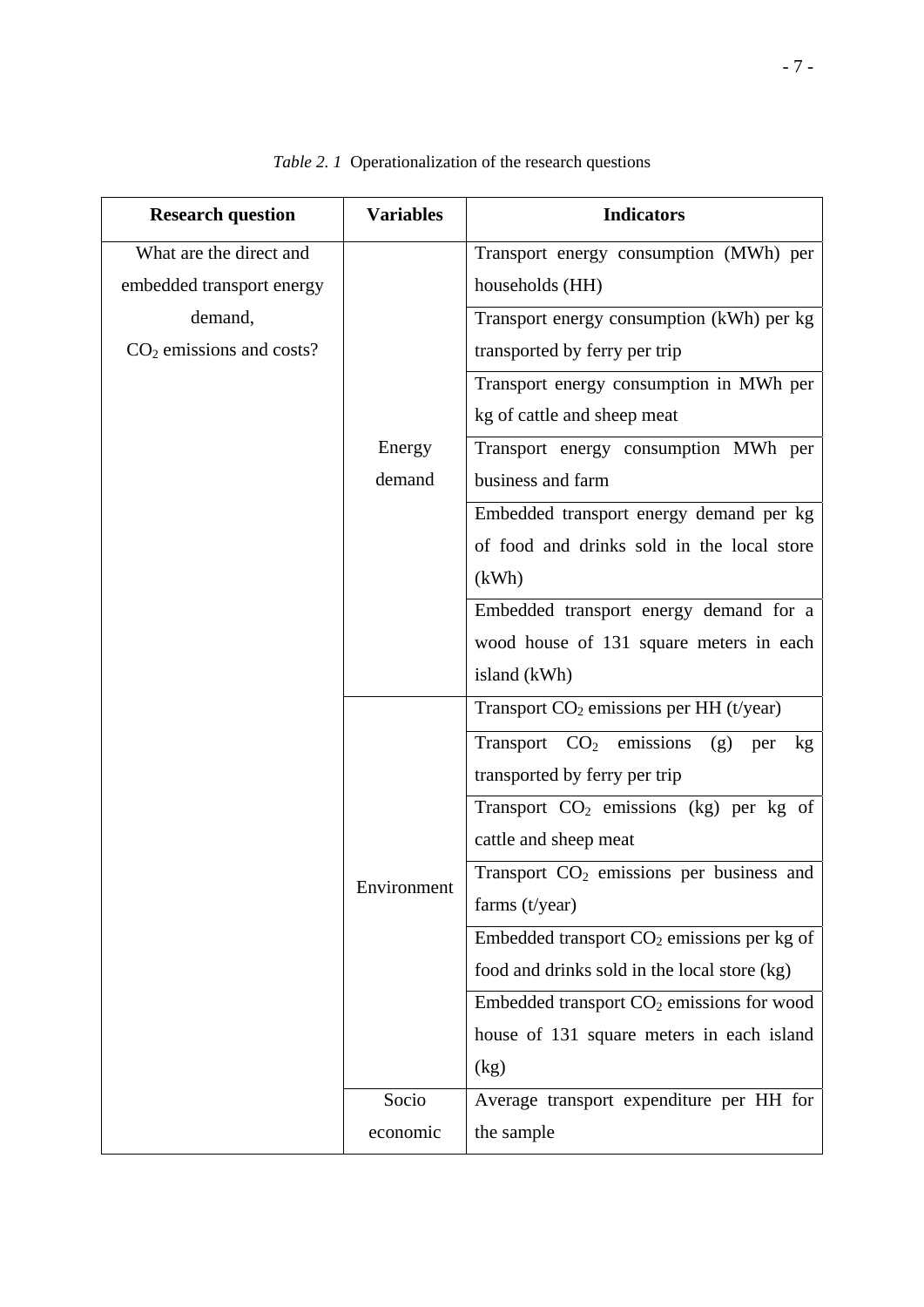| <b>Research question</b> | <b>Variables</b>  | <b>Indicators</b>                                                  |
|--------------------------|-------------------|--------------------------------------------------------------------|
|                          |                   | Cost per liter of each type of transport fuel                      |
|                          |                   | Cost of reference food and drink basket in<br>islands and Kirkwall |
|                          | <b>Behavior</b>   | Ferry trips per HH per year                                        |
|                          |                   | Transport means used to go to work                                 |
|                          |                   | Percentage of fuel purchased in Kirkwall per<br><b>HH</b>          |
| Transport poverty index  | Social            | Percentage of HH under transport poverty<br>index per site         |
|                          | Energy            | kWh per trip                                                       |
| Alternative transport    | Environment       | $CO2$ emissions per trip                                           |
| scenarios                | Socio<br>economic | Cost per trip $(in f)$                                             |

### **2.4 Data collection techniques**

### **2.4.1 Primary data**

- *Face to face interview:* The main method of data collection in Rousay, Eday and Kirkwall was the face to face interview with a standardized questionnaire. In the case of Eday and Rousay, the IC 2010 group members visited households, farms and small business firms. In Kirkwall, most of the interviews were conducted on Saturdays with residents of Kirkwall in different public areas of the city, 10.5% (6 questionnaires out of 57 in total) of the questionnaires were filled in by staff members of the Orkney council.
- *Written questionnaire survey:* In some of the households, farms and businesses in Rousay and Eday, depending on the availability of the respondent, the same standardized questionnaires as in the interview were filled in by the respondents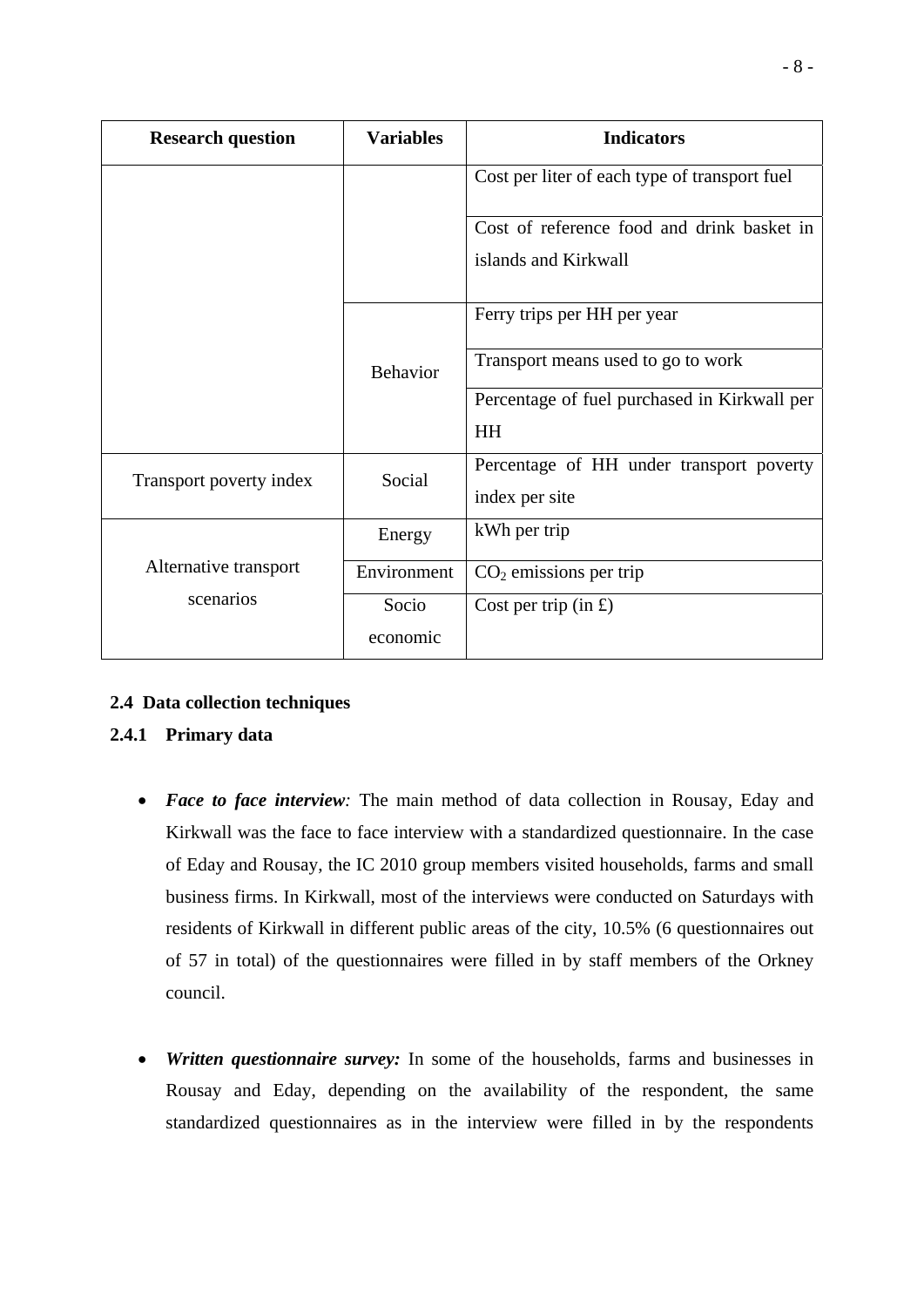themselves. This was also the case for the survey at Orkney Energy Agency and Orkney Council, as well as Kirkwall Police office.

- *Interview with experts:* In order to get specific information about the transport, energy and environmental sector in Eday, Rousay and Kirkwall, the students had meetings with representatives and experts from the following institutions:
- Community Energy Scotland (national and local experts)
- Orkney Energy Agency
- Orkney Island Council
- Orkney Ferries
- International Centre for Island Technology
- Rousay Development Trust and Eday Partnership
- Local transport service providers in Eday and Rousay

#### **2.4.2 Secondary data**

The literature review involved screening of reports, technical research papers, local site maps and other relevant documents by internet search during the preparation seminar of the International Class at the University of Flensburg as well as on the site. Ordinance survey maps provided by Rousay and Eday community partner organizations were used to locate households, agriculture and business organizations on the islands.

#### **2.5 Sampling description**

The Table below shows the sample size of the study and the total population.

Table 2*.*2 Summary of the sampling of *the field* survey in the research sites

| <b>Location</b> | <b>Sectors</b>   | Total (number) | Surveyed (number) | <b>Proportion</b> |
|-----------------|------------------|----------------|-------------------|-------------------|
|                 | Households       | 105            | 60                | 57%               |
| Rousay          | Agriculture      | 16             | 12                | 75%               |
|                 | Small businesses | 15             | 12                | 80%               |
|                 | Households       | 73             | 47                | 64%               |
| Eday            | Agriculture      | 14             | 12                | 86%               |
|                 | Small businesses | 7              | 5                 | 71%               |
| Kirkwall        | Households       | 3,120          | 56                | 2%                |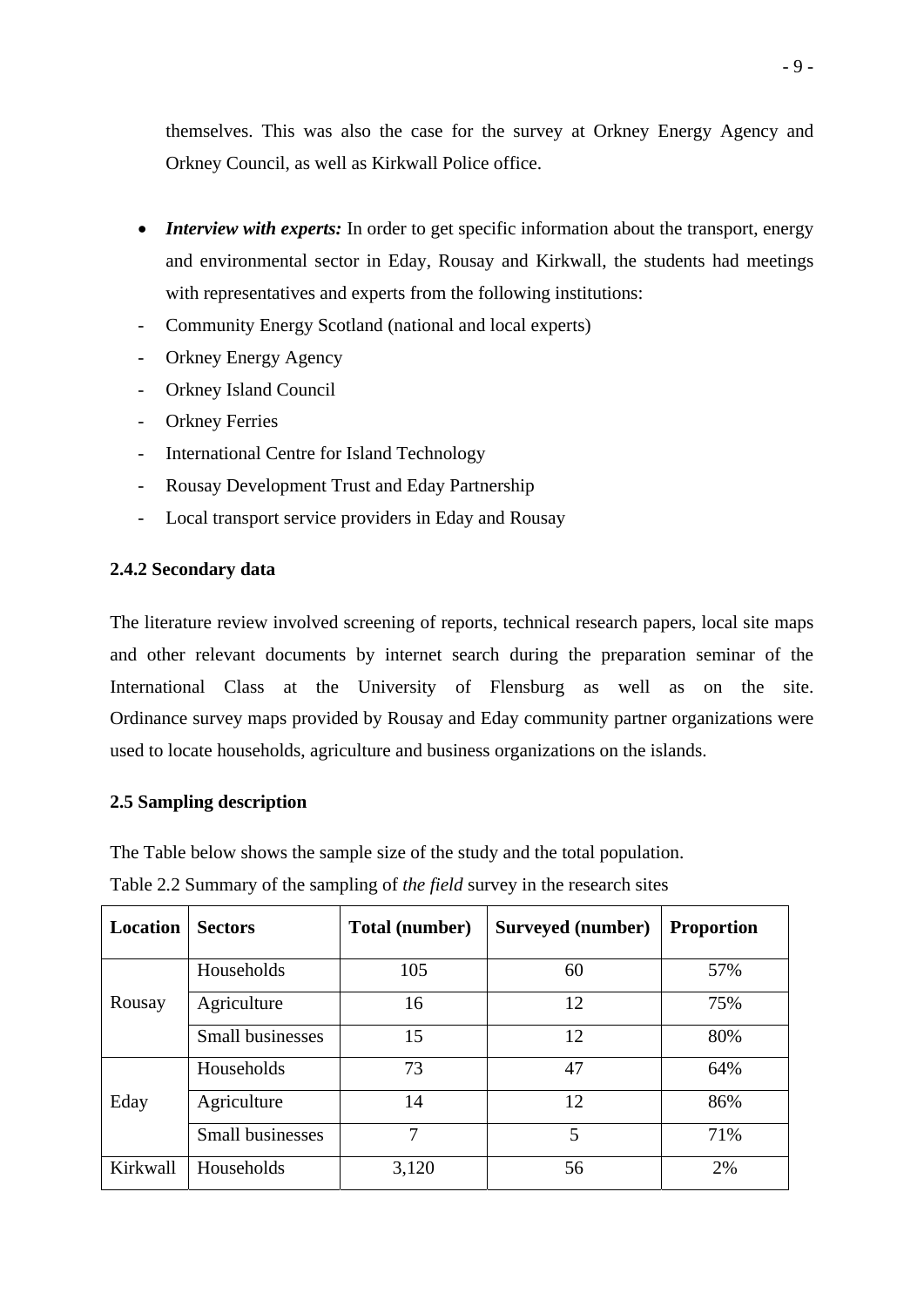#### **2.6 Analysis of technical data**

In order to retrieve the data from the questionnaire survey, compilation sheets were designed. SPSS and MS Excel 2007 were used as statistical software to analyze the surveyed data. The answers from respondents were coded to convert them into quantitative data.

A sector wise analysis of the surveyed data was done for households, agriculture, and small businesses to allow comparisons between the islands. The comparison was done considering the variables and indicators mentioned in table 2.1.

 $CO<sub>2</sub>$  *calculation method:*  $CO<sub>2</sub>$  calculations for all the sectors were based on the fuel consumption of the vehicles and the emission factors for different types of fuels. For the ferries'  $CO<sub>2</sub>$  emission calculation, the total emissions per trip between Kirkwall and Eday, as well as Tingwall and Rousay were calculated, using the fuel consumption of each ferry and the required time for each trip.

The embedded  $CO<sub>2</sub>$  emissions were calculated for some specific examples: building a house, food supplied through the local shops and transport of fuel to the islands.

#### **2.7 Limitations**

A limitation faced while carrying out the field research was the fact that the answers from the interviews on how many miles does each vehicle run per year was could not be used for  $CO<sub>2</sub>$ emissions calculations, because they were not consistent with the fuel expenditures of the same period. This quality problem limited the  $CO<sub>2</sub>$  calculation to one method (fuel consumption from fuel expenditure).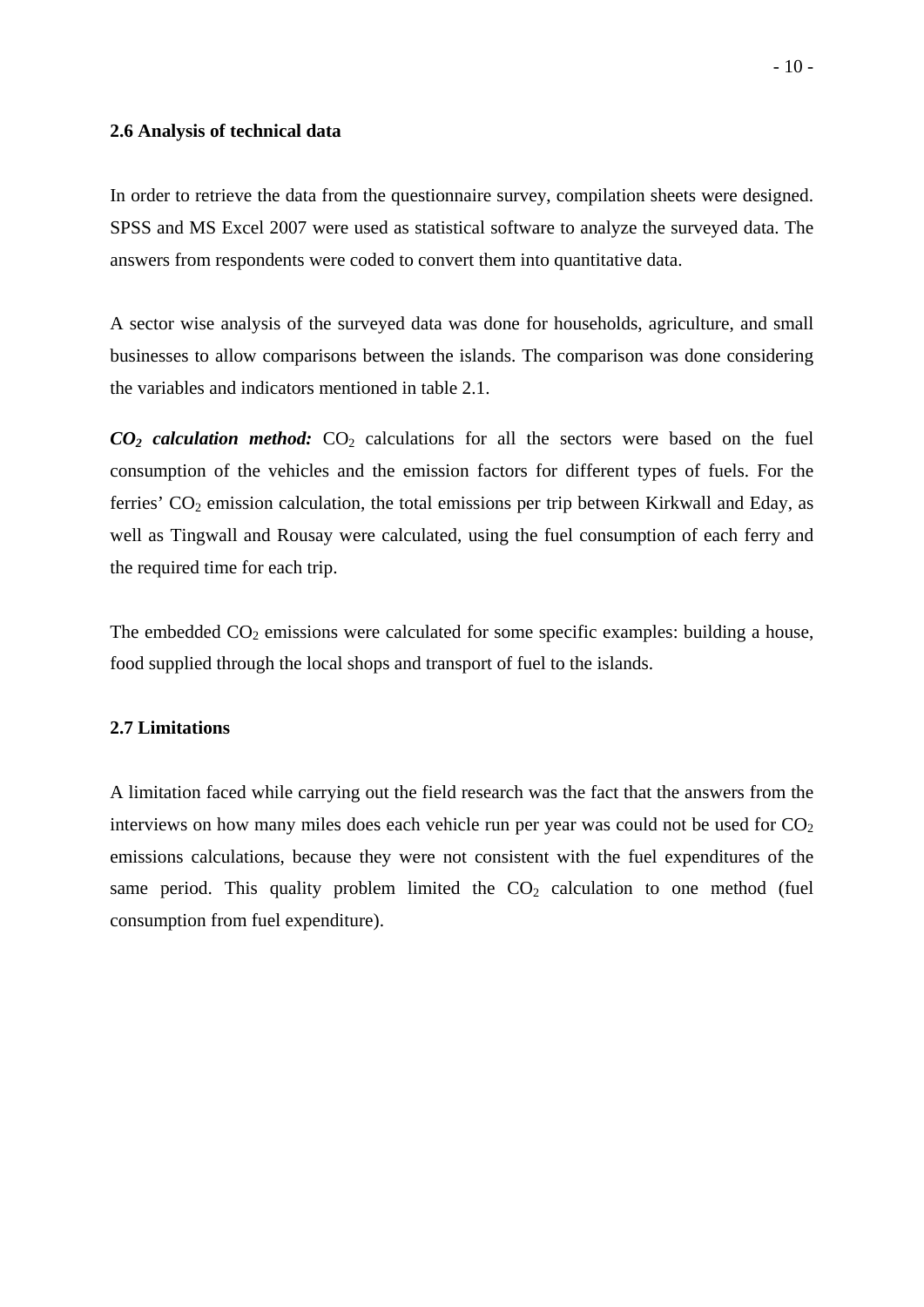### **CHAPTER 3: FINDINGS FROM THE FIELD RESEARCH**

#### **3.1 Emissions and Costs of Direct and Embedded Transport**

**3.1.1 Fuel consumption, energy demand and CO<sub>2</sub> emissions of vehicles, bus and ferry transport** 

#### *3.1.1.1 Carriage of vehicles and passengers by the ferries*

In Orkney, ferries are vital links between the outer islands and Orkney mainland. Three ferries, Earl Thorfinn, Earl Sigurd and the Varagen, are currently operated for the routes from Kirkwall to the outer north isles of Westray, Papa Westray, Stronsay, Sanday, Eday and North Ronaldsay. There is a regular ferry service from Tingwall to the inner north isles of Rousay, Egilsay and Wyre with one ferry - Eynhallow<sup>7</sup>. For the purpose of our study only the routes of Rousay-Tingwall and Eday-Kirkwall are considered. However, for the calculation of  $CO<sub>2</sub>$ emissions all passengers on the ferries are considered, no matter whether they go from/to Rousay/Eday or just pass by these islands.

|                              | <b>Rousay-Tingwall</b> | <b>Eday-Kirkwall</b> |
|------------------------------|------------------------|----------------------|
| Total number of passengers   | 50,215                 | 33,149               |
| Number of cars               | 9,257                  | 7,233                |
| Number of commercial vehicle | 4,748                  | 3,901                |
| Number of round trips        | 1,988                  | 709                  |

*Table 3. 1 Passenger and vehicle numbers 04.2008-03.2009<sup>8</sup>*

The total expenditure of Orkney ferries on fuel, marine gas oil for all routes operated, was £1,327,000 in 2008.

For the route of Tingwall-Rousay/Egilsay/Wyre, the total income in 2008 was £265,000. 26% of this income was spent on fuel (£67,600). For the route Kirkwall-Sanday/Stronsay/Eday

<sup>7</sup> Orkney Island Council - http://www.orkneyharbours.com/ferry\_services.asp

<sup>8</sup> Marine Services, Orkney Islands Council; SESAM-IC2010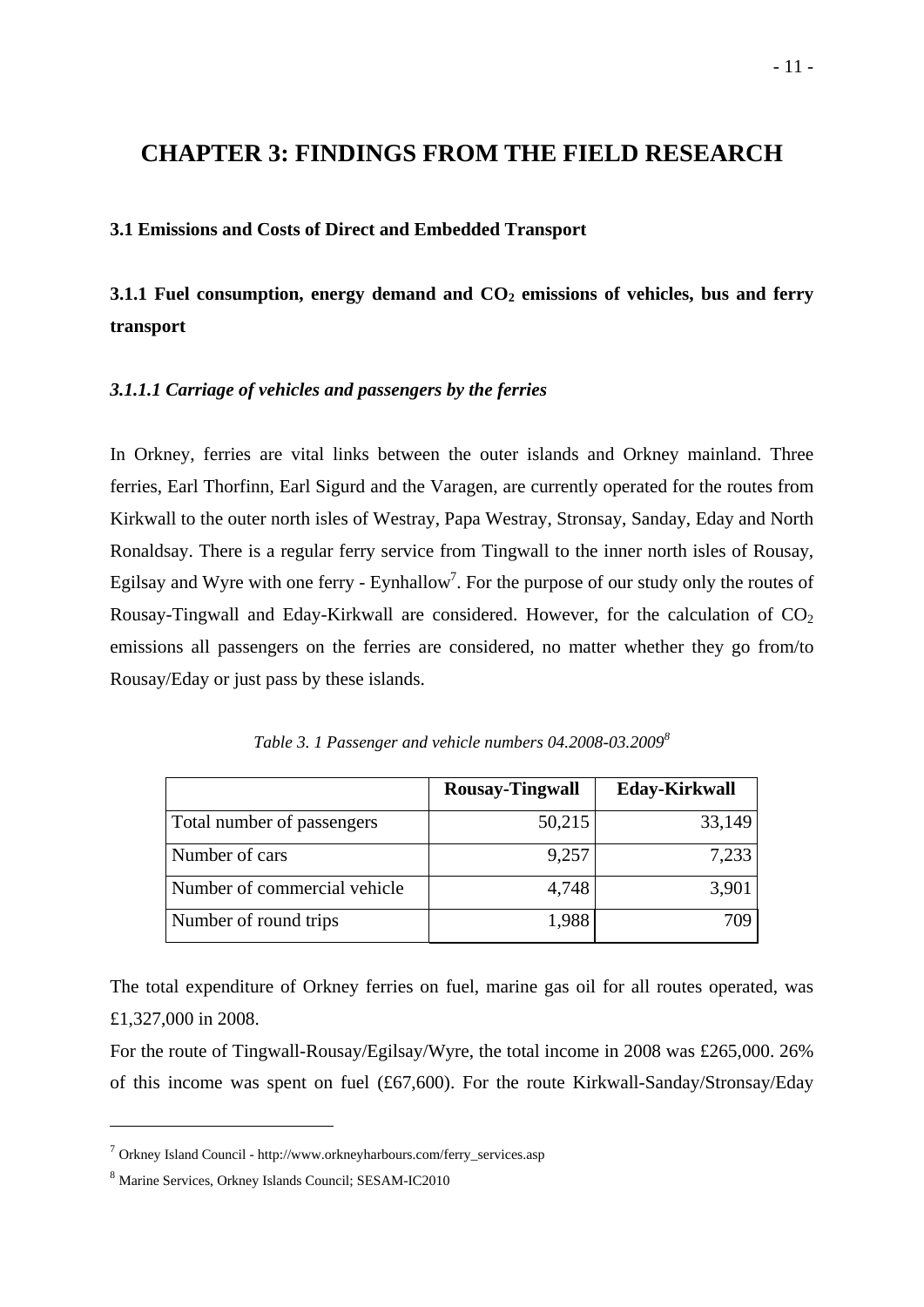76.2% (£875,800) of the income was spent on fuel.<sup>9</sup> The high expenditure on fuel for the Kirkwall-Sanday/Stronsay/Eday route is mainly caused by the longer distance between Kirkwall and Sanday/Stronsay/Eday.

#### *3.1.1.2 Energy consumption and CO2 emission of ferries*

The total fuel consumption and  $CO<sub>2</sub>$  emissions of the ferries have been calculated with information from the timetable and the specific fuel consumption of each ferry. Marine gas oil is used by all ferries of "Orkney Ferries". The specific fuel consumption of the ferry for Rousay-Tingwall is 70 liter/hour and for Eday-Kirkwall is 250 liter/hour. The  $CO<sub>2</sub>$  emission factor of marine gas oil (MGO) is  $3 \text{ kgCO}_2$ /liter and the specific heating value of MGO is  $38.0$  MJ/liter $^{10}$ .

Table 3.2 below shows the specific fuel consumption and  $CO<sub>2</sub>$  emissions per kg weight of freight, resp.passengers $^{11}$ 

|                                | Unit                   | <b>Rousay-Tingwall</b> | <b>Eday-Kirkwall</b> |
|--------------------------------|------------------------|------------------------|----------------------|
| Total fuel consumption         | liter/year             | 162,353                | 547,229              |
|                                | kWh/year               | 1,713,730              | 5,776,308            |
| Total freight & passengers     | kg/year                | 33, 361, 375           | 26,353,381           |
| Energy demand by weight        | kWh/kg/trip            | 0.051                  | 0.219                |
| Total CO <sub>2</sub> emission | tCO <sub>2</sub> /year | 503                    | 1,696                |
| $CO2$ emission by weight       | $gCO_2/kg/trip$        | 15                     | 64                   |
| Fuel consumption by weight     | liter/kg/trip          | 0.005                  | 0.021                |

*Table 3. 2 Energy consumption and CO<sub>2</sub> emission of the ferries* 

 $9$  Ibid 2

 $10$  2006 IPCC Guidelines for National Greenhouse Gas Inventories, Vol.2, chapter 3 & BP Specification for MGO

<sup>11</sup> *Total fuel consumption (Liter) = Total engine operating hour (hour) x Specific fuel consumption (liter/hour)* 

*Total energy demand (kWh) = Total fuel consumption (liter) x Fuel heating value (kWh/liter)* 

*Total CO2 emission (tCO<sub>2</sub>) = Total fuel consumption (liter) x CO<sub>2</sub> emission factor (tCO2/liter)* 

*Total weight transported =Total weight of passengers (adults + children) + Total weight of vehicle (vehicle + freight)* 

*Energy demand by weight (kWh/k/trip)= Total energy demand (kWh)/Total weight (kg)* 

 $CO<sub>2</sub>$  emission by weight (g/kg/-trip)= Total  $CO<sub>2</sub>$  emission (gCO2)/Total weight (kg)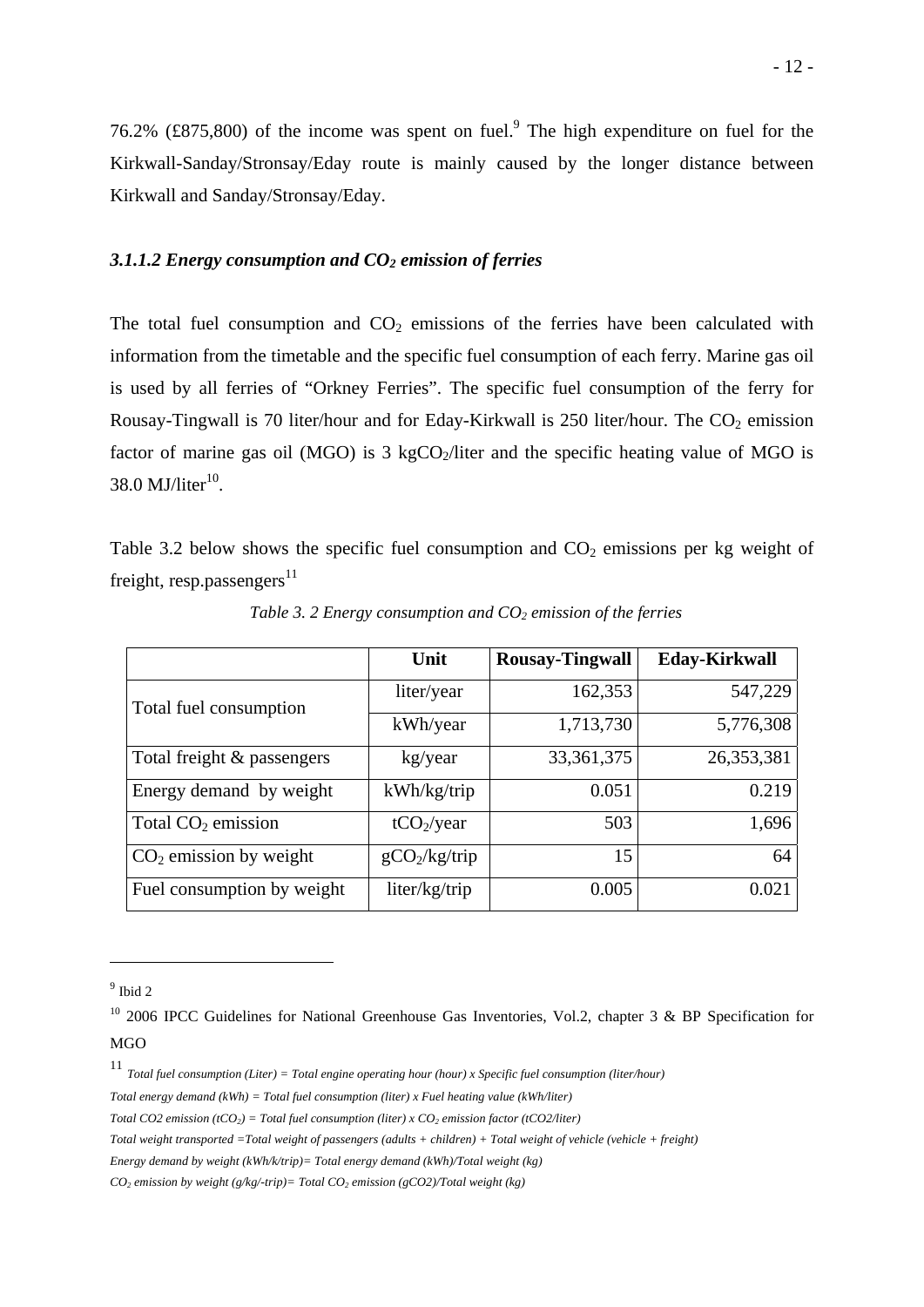These figures are used to calculate  $CO<sub>2</sub>$  emission and energy demand from ferry transport for all sectors, such as household, agriculture, business.

#### *3.1.1.3 Capacity factors of Rousay and Eday ferries*

Due to maintenance and real demand of ferry transport, the capacities of ferries depend on the seasons. The table below presents passengers and cars transported by seasons and the respective capacity factors for both routes Tingwall-Rousay and Kirkwall-Eday.

|                          |        | Passenger<br>transported | Capacity<br>for<br>Passenger | Passenger<br>capacity<br>factor | Cars<br>transported | Capacity<br>for Car | Car<br>capacity<br>factor |
|--------------------------|--------|--------------------------|------------------------------|---------------------------------|---------------------|---------------------|---------------------------|
| Tingwall -               | Summer | 27,003                   | 170,240                      | 16%                             | 6,779               | 17,920              | 38%                       |
| Rousay/Egilsay<br>/Wyre  | Winter | 23,212                   | 109,200                      | 21%                             | 7,226               | 21,840              | 33%                       |
| Kirkwall-                | Summer | 30,115                   | 111,860                      | 27%                             | 9,226               | 15,792              | 58%                       |
| Sanday/Stronsa<br>y/Eday | Winter | 26,356                   | 68,310                       | 39%                             | 9,460               | 18,216              | 52%                       |

*Table 3. 3 Passenger and car transported by ferry and ferry capacity factors in 200812*

During the year, capacity factors of both passenger and vehicles are quite low with factors for Tingwall-Rousay/Egilsay/Wyre lower than 50%. The factors of the route Tingwall-Rousay/Egilsay/Wyre are lower than those of the route Kirkwall-Sanday/Stronsay/Eday, where three ferries are used. This is due to the large number of passengers and vehicles from/to Sanday/Stronsay.

#### *3.1.1.4 Cost and Emissions from Private Vehicles*

1

Private vehicles are very important for mobility on remote islands such as Rousay and Eday. In Rousay, there is only one public bus which operates once a week on Thursday, but in Eday

<sup>&</sup>lt;sup>12</sup> David Sawkins – Marine Services, Orkney Islands Council; SESAM-IC2010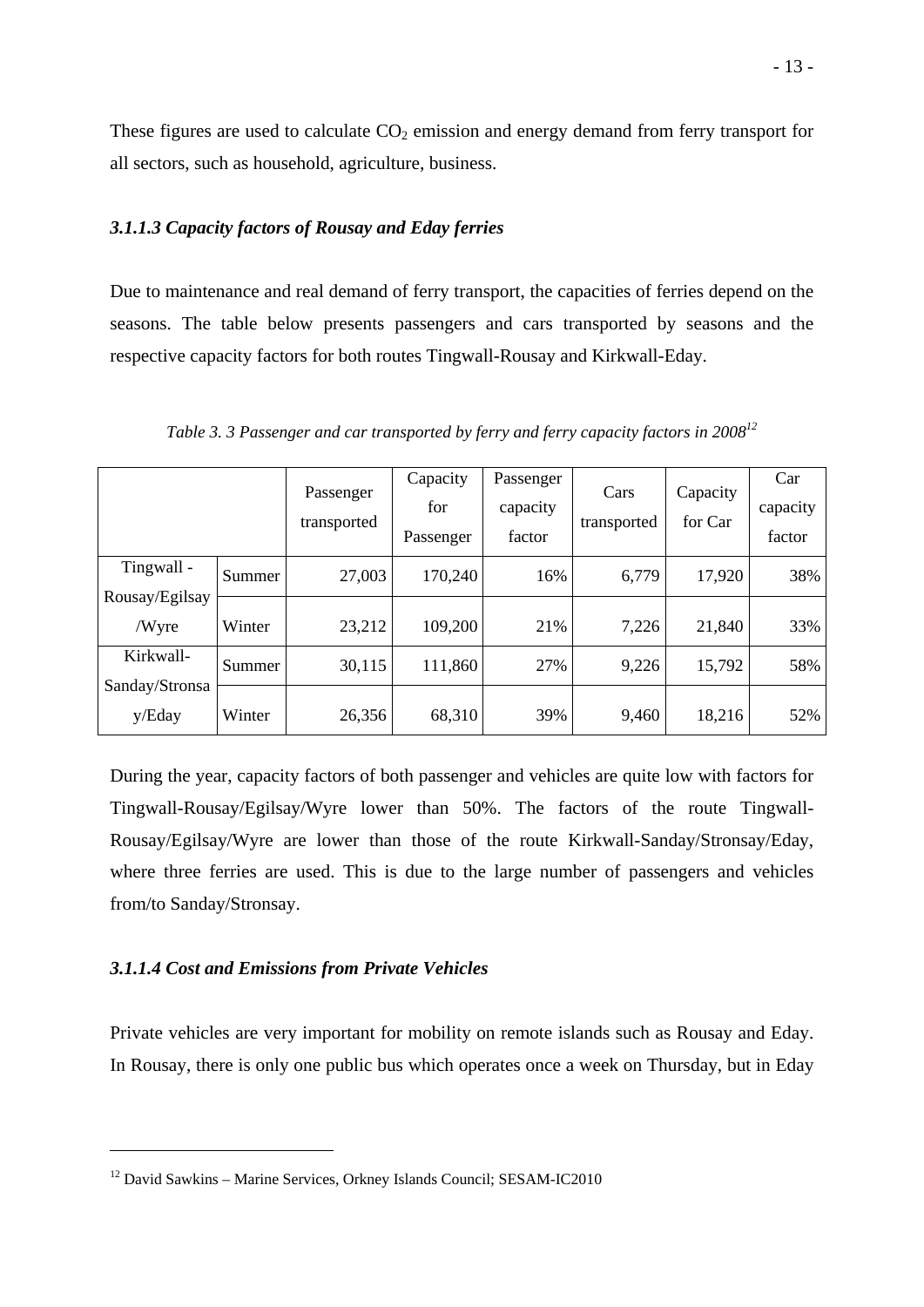there is no public bus. Therefore car ownership is often seen as a necessity for access to different services and activities on the islands.

In this study, primary data about monthly household expenditure on fuel, brand, model and age of their vehicle and the annual mileage has been gathered through questionnaire and interview. Based on these data the annual transport energy demand and the carbon dioxide emission from the sample vehicles have been calculated. The expenditure on fuel stated by the respondents was used to do these calculations.

The expenditures on the different fuels were converted to the quantities consumed using the average price of 2009 which is the reference year of the study. People living in the two islands purchase fuel either in fuel stations or in bulk from fuel suppliers. Three types of fuel are used in the island. These are petrol or gasoline, white diesel (DERV) and red diesel. The average price of fuel is taken from the fuel stations in Eday, Rousay and Kirkwall. In addition to that, the average price of red diesel is taken from Scottish Fuel when it is supplied in bulk.

*Table 3. 4 Fuel cost in Eday, Rousay and Kirkwall*<sup>13</sup>

| <b>Fuel Type</b>    | Kirkwall (£/liter) | Eday $(E/liter)$ | Rousay $(E/liter)$ |
|---------------------|--------------------|------------------|--------------------|
| Petrol              | 1.11               | 1.30             | 1.29               |
| DERV (White Diesel) | 1.14               | 1.27             | 1.30               |
| <b>Red Diesel</b>   | 0.45               | 0.64             | 0.58               |

Detailed results of calculation of transport energy demand and the  $CO<sub>2</sub>$  emissions of private vehicles can be found in the following chapters.

Basic assumptions for the calculation are as follows:

|                                     | Diesel | Petrol | Unit                      |
|-------------------------------------|--------|--------|---------------------------|
| LHV <sup>14</sup>                   | 0.00   | 8.80   | kWh/Liter                 |
| $CO2$ emission factor <sup>15</sup> | 2.63   | 2.30   | kg CO <sub>2</sub> /Liter |

<sup>&</sup>lt;sup>13</sup> Interviews with Eday and Rousay fuel stations conducted between 16-Feb-2010 and 09-03-2010, (of the price of red diesel is taken from an interview with Scottish Fuel, The fuel price in Kirkwall is the wholesale price)  $14$  www.h2data.de (16.03.10)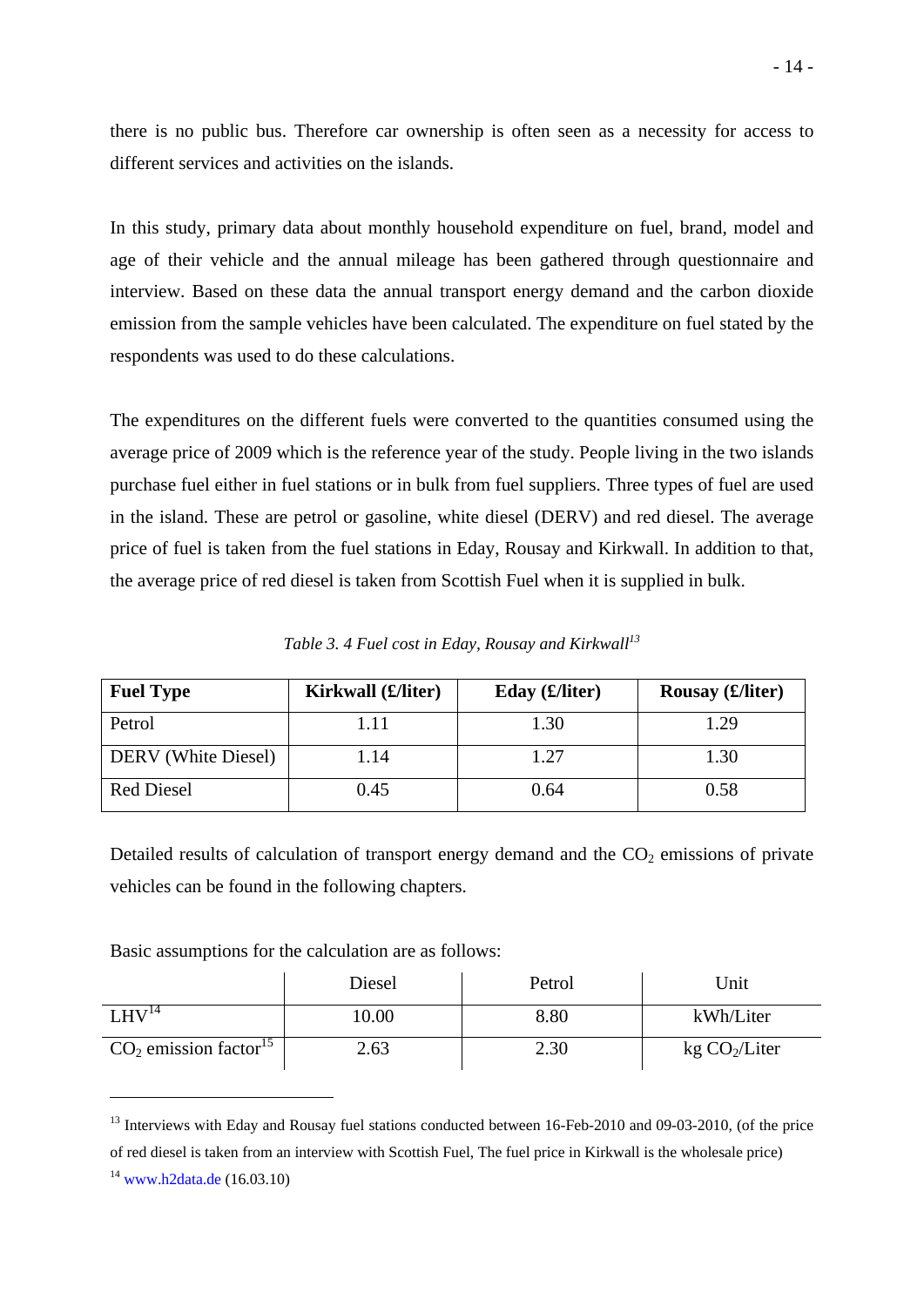#### *3.1.1.5 Cost and Emissions from Public Bus*

Regular public buses are only available in Kirkwall. People in Rousay need to continue their travel from Tingwall to Kirkwall either by public bus, by taxi or by private car. People living in Eday have the advantage to arrive directly in Kirkwall.

Primary data on monthly expenditure of each household for using public buses have been gathered through questionnaires and interviews. As many residents of the islands use the buses free of charge or at reduced tariffs these data do not reflect the real use of public buses in the three studied sites.

Therefore to calculate the energy demand and the carbon dioxide emissions from the use of buses we took the  $CO_2$  emission factor from DEFRA which is 140gCO2/miles/passenger  $^{16}$ . Based on this figure we calculated the energy demand of the public bus per mile and passenger.

### *3.1.1.6 Transport-related energy demand, CO2 emission and expenditure on trips between the mainland and the islands*

On the average, people from Rousay travel to the mainland by ferry three times as often as those from Eday (5.7 compared to 2 trips per month). This is mainly because of the short connection to Mainland from Rousay and the cheaper ferry fee.

The journey from Rousay to Kirkwall is divided into 3 parts: (1) from the house to the pier on the island, (2) from the pier on the island to the pier on the mainland and (3) from the pier on the mainland to the final destination. Depending on which type of transport mean the passengers use, expenditures, fuel consumption, energy demand and  $CO<sub>2</sub>$  emissions for each part of the journey are calculated separately.

*Route 1*: The passengers can either walk or drive by car from their house to the pier on the island.

<sup>15</sup> DEFRA, 2007 (16.03.10)

<sup>16</sup> DEFRA (2007) page 21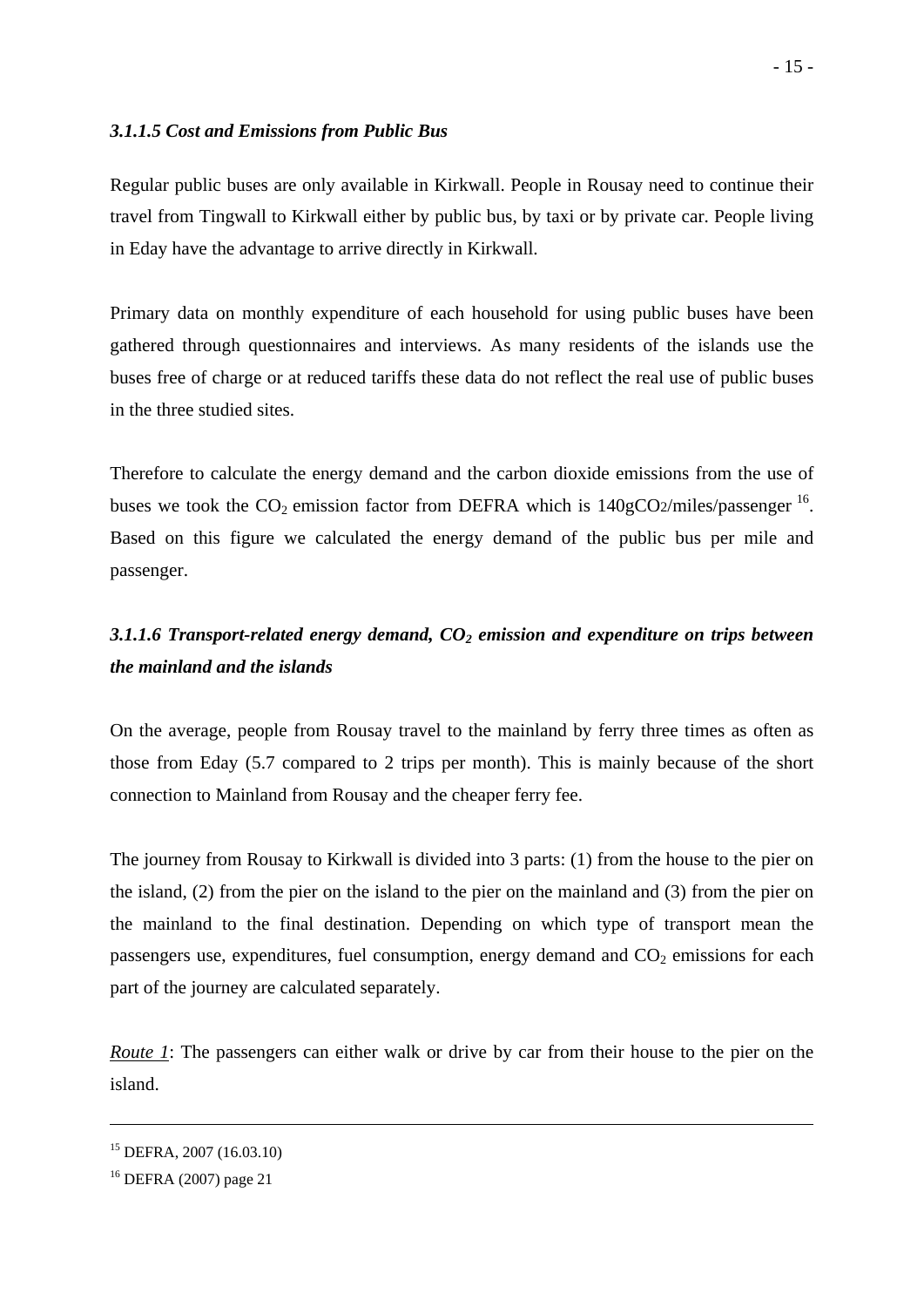*Route 2*: On the ferry, the passengers can travel with or without their car

*Route 3:* On the mainland the passengers can drive their car (either they bring it from the island or they have a car parked at the pier in Mainland), walk or take a bus from the pier to the final destination.

To calculate the transport related expenditures, fuel consumption, energy demand and  $CO<sub>2</sub>$ emissions for a typical household, 4 different scenarios have been developed for travelling from Rousay to Kirkwall and two scenarios for travelling from Eday to Kirkwall. The basic assumptions and inputs were as follows:

General assumptions

1

- A medium sized car is used with a fuel consumption of 6.9 miles/liter
- Average maintenance cost of the car is  $60\%$  of the fuel cost per mile.<sup>17</sup>
- Specific expenditures, fuel consumption, energy demand and  $CO<sub>2</sub>$  emissions of the ferry are taken from part 3.1.1.2, those of cars and busses are taken from part 3.1.1.4 and 3.1.1.5

Specific assumptions for Rousay:

- Average distance from house to ferry terminal : 3.6 miles
- Distance from Tingwall to Kirkwall : 15 miles
- Full price of ferry ticket for passenger and car:  $\pounds$  3.5 and  $\pounds$  11.15 respectively
- Price of a trip with the '10 trips ferry ticket' for passenger and car is  $\text{\pounds} 2.62$  and  $\text{\pounds} 8.36$ respectively
- Price of a trip with the '20 trips ferry ticket' for passenger and car is  $\pounds$  2.45 and  $\pounds$  7.8 respectively
- Price of a trip with the '50 trips ferry ticket' for passenger and car is £ 1.75 and £ 5.57 respectively

<sup>&</sup>lt;sup>17</sup> Automobile association, 2010 http://www.theaa.com/allaboutcars/advice/advice\_rcosts\_petrol\_table.jsp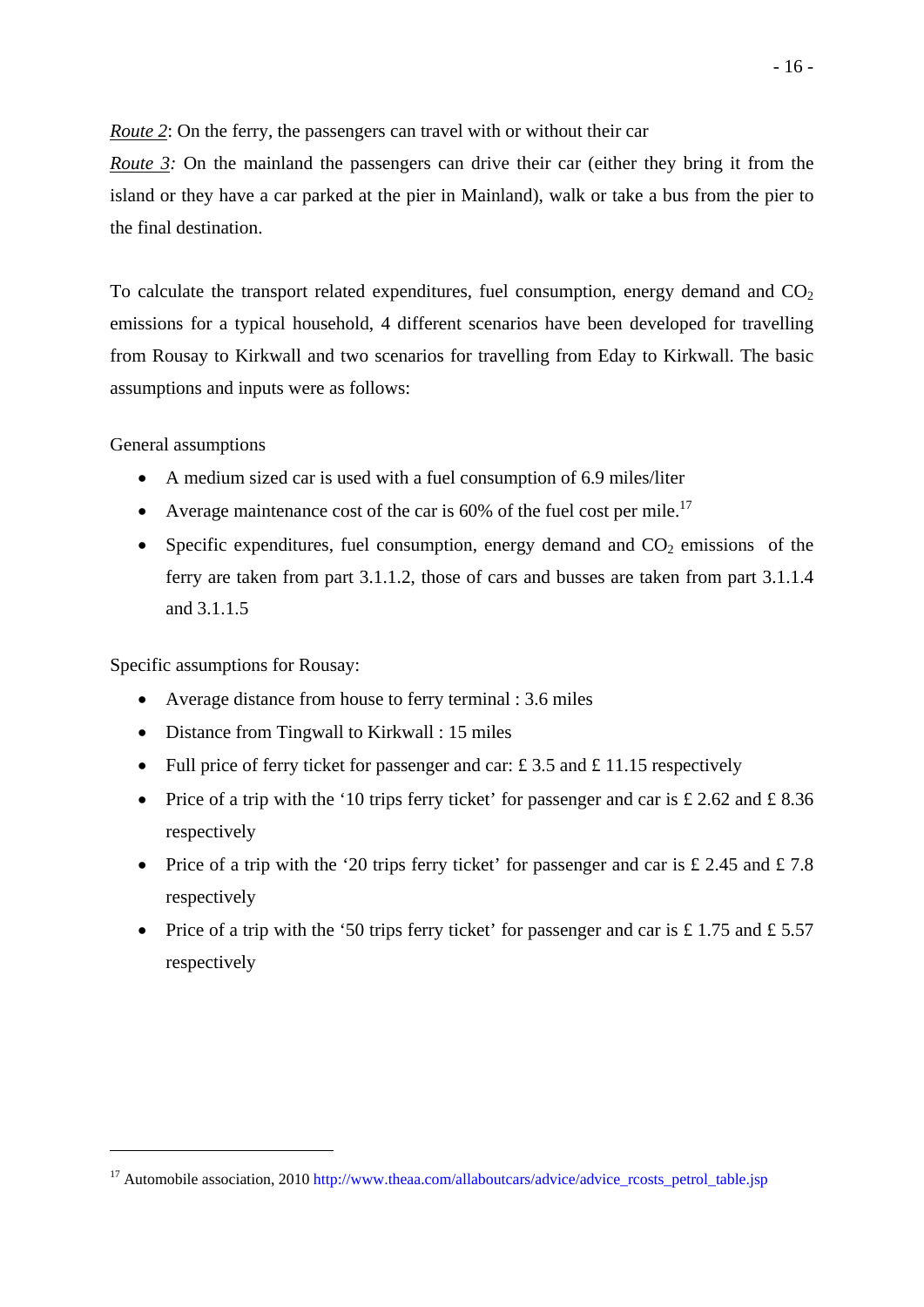|              | <b>Rousay</b>             |              |          |       |                   |       |                                   |        |                                                        |       |      |
|--------------|---------------------------|--------------|----------|-------|-------------------|-------|-----------------------------------|--------|--------------------------------------------------------|-------|------|
|              | CO <sub>2</sub> (kg/trip) |              |          |       | Energy (kWh/trip) |       |                                   |        | Cost(f/trip)<br><b>Full and reduced</b><br>ferry fares |       |      |
|              | <b>Island</b>             | Ferry        | Mainland | Total | <b>Island</b>     | Ferry | Mainland                          | Total  |                                                        |       |      |
|              |                           |              |          |       |                   |       |                                   |        | 18.45                                                  |       |      |
| Car-Car on   | 1.48                      | 19.13        | 7.36     | 27.96 | 6.01              | 65.03 | 29.80                             | 100.84 | 14.79                                                  |       |      |
| Ferry-Car    |                           |              |          |       |                   |       |                                   |        | 14.05                                                  |       |      |
|              |                           |              |          |       |                   |       |                                   |        | 11.12                                                  |       |      |
| Walk-        |                           |              |          |       |                   |       |                                   |        | 6.66                                                   |       |      |
| Passenger on | $\overline{\phantom{a}}$  | 1.13         | 7.36     | 8.48  |                   | 3.83  | 29.80<br>$\overline{\phantom{a}}$ |        |                                                        | 33.63 | 5.78 |
| Ferry-Car    |                           |              |          |       |                   |       |                                   |        |                                                        |       |      |
|              |                           |              |          |       |                   |       |                                   |        | 4.91                                                   |       |      |
| Walk-        |                           |              |          |       |                   |       |                                   |        | 6.20                                                   |       |      |
| Passenger on | $\overline{\phantom{a}}$  | 2.52<br>1.13 | 3.65     |       | 3.83              | 9.56  | 13.39                             | 5.33   |                                                        |       |      |
| Ferry-Bus    |                           |              |          |       |                   |       |                                   |        | 5.15                                                   |       |      |
|              |                           |              |          |       |                   |       |                                   |        | 4.45                                                   |       |      |

 *Table 3. 5 Different journey options from Rousay to Kirkwall* 

For each different option, four prices were calculated, considering the different tariffs that Orkney Ferries offer to Eday and Rousay residents. The energy consumption and  $CO<sub>2</sub>$ emission that was assigned to a passenger on the ferry was only around 5% of the emissions which was assigned to a car on the ferry. Further reduction would be achievable if public transport is used to travel from Tingwall to Kirkwall centre.

For Eday, the basic assumptions were as follows:

- Average distance from house to ferry terminal: 4.1 miles
- Distance driven within Kirkwall is 2 miles
- Full price of ferry ticket for passenger and car:  $\pounds$  6.8 and  $\pounds$  16.25 respectively
- Price of a trip with the '10 trips ferry ticket' for passenger and car is  $\pounds$  5.14 and  $\pounds$ 12.19 respectively
- Price of a trip with the '20 trips ferry ticket' for passenger and car is  $\pounds$  4.8 and  $\pounds$ 11.375 respectively
- Price of a trip with the '50 trips ferry ticket' for passenger and car is £ 3.425 and  $\pounds$ 8.125 respectively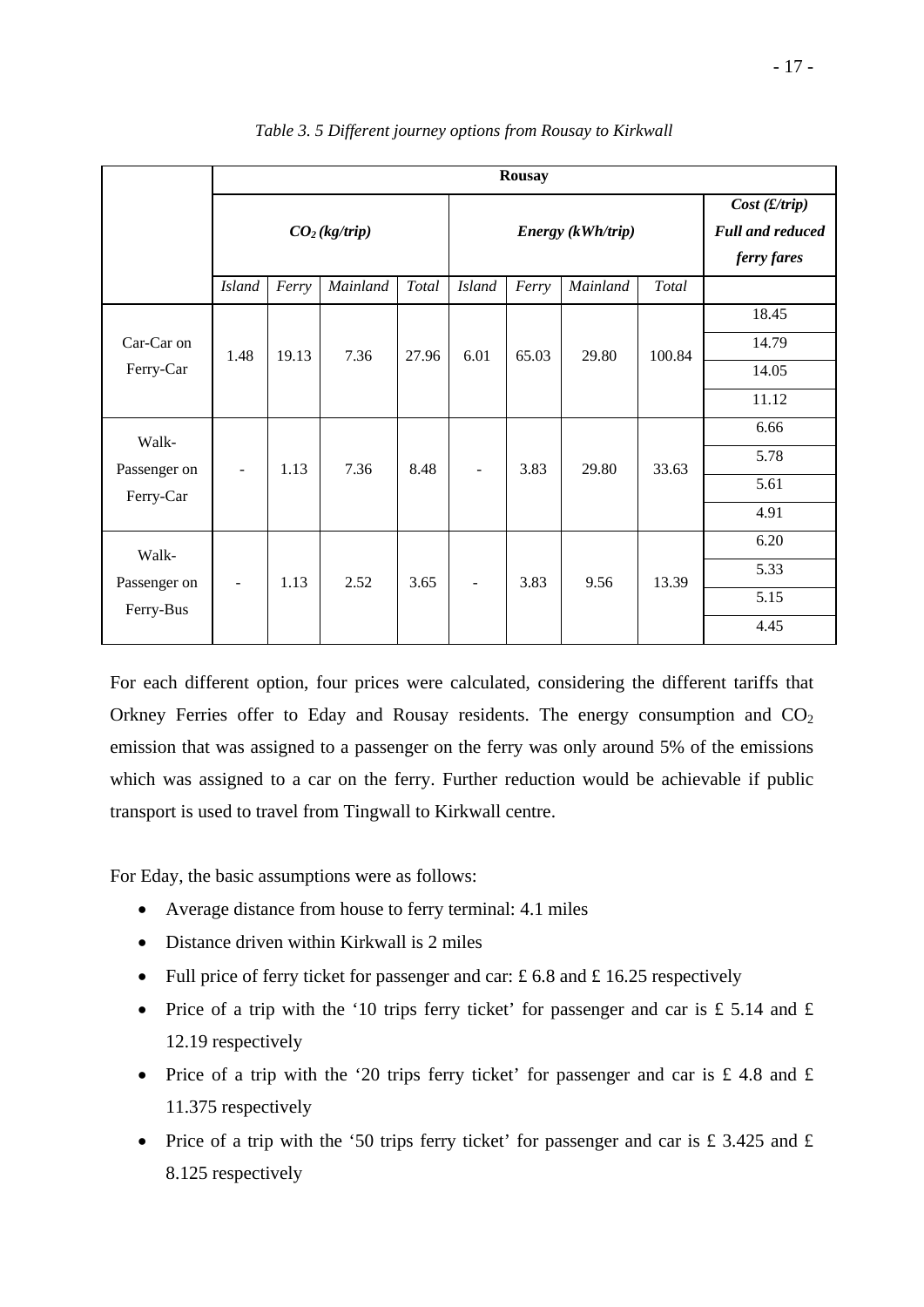|  | 18 |  |
|--|----|--|
|  |    |  |

|                         | Eday                      |       |          |              |                          |        |          |        |                                        |
|-------------------------|---------------------------|-------|----------|--------------|--------------------------|--------|----------|--------|----------------------------------------|
|                         | CO <sub>2</sub> (kg/trip) |       |          |              | Energy (kWh/trip)        |        |          |        | Cost(f/trip)                           |
|                         | <b>Island</b>             | Ferry | Mainland | <b>Total</b> | <b>Island</b>            | Ferry  | Mainland | Total  | <b>Full and reduced</b><br>ferry fares |
|                         |                           |       |          |              |                          |        |          | 289.32 | 24.17                                  |
| Car-Car on<br>Ferry-Car | 1.68                      | 81.60 | 0.82     | 84.09        | 6.79                     | 279.23 | 3.31     |        | 18.40                                  |
|                         |                           |       |          |              |                          |        |          |        | 17.24                                  |
|                         |                           |       |          |              |                          |        |          | 12.62  |                                        |
| Walk-                   |                           |       |          |              |                          |        |          |        | 6.85                                   |
| Passenger on            | -                         | 4.80  |          | 4.80         | $\overline{\phantom{0}}$ | 16.43  |          | 16.43  | 5.14                                   |
| Ferry-Walk              |                           |       |          |              |                          |        |          |        | 4.80                                   |
|                         |                           |       |          |              |                          |        |          |        | 3.43                                   |

*Table 3. 6 Different journey options from Eday to Kirkwall* 

As in Rousay, four different prices were calculated for each option. The ferries which are used to serve Eday, Stronsay and Sanday are ferries with high diesel consumption, therefore, 263 kWh and 77 kg  $CO<sub>2</sub>$  per trip was assigned to a car traveling on the ferry.

### **3.1.2 Embedded transport energy, cost and emissions**

The embedded transport energy is the amount of energy used in transport to produce, commercialize or buy a product or service in one specific location. For example, if a household in Rousay buy their groceries in the local shop every kilogram of product bought has an embedded transport energy consumption, emissions and cost which are incurred during the transportation of the groceries from Kirkwall to the shop.

As the study focuses on the influence of transport on the living cost in Rousay and Eday, it is assumed that these embedded costs finally have to be borne by the households. In the case of agriculture and business it reduces the profit from business activities on the islands compared to Kirkwall. Embedded transport is related to almost all activities in our lives and for this research project the calculation focuses on the following activities:

- House construction
- Food supply through the island shops
- Transport of fuel to the islands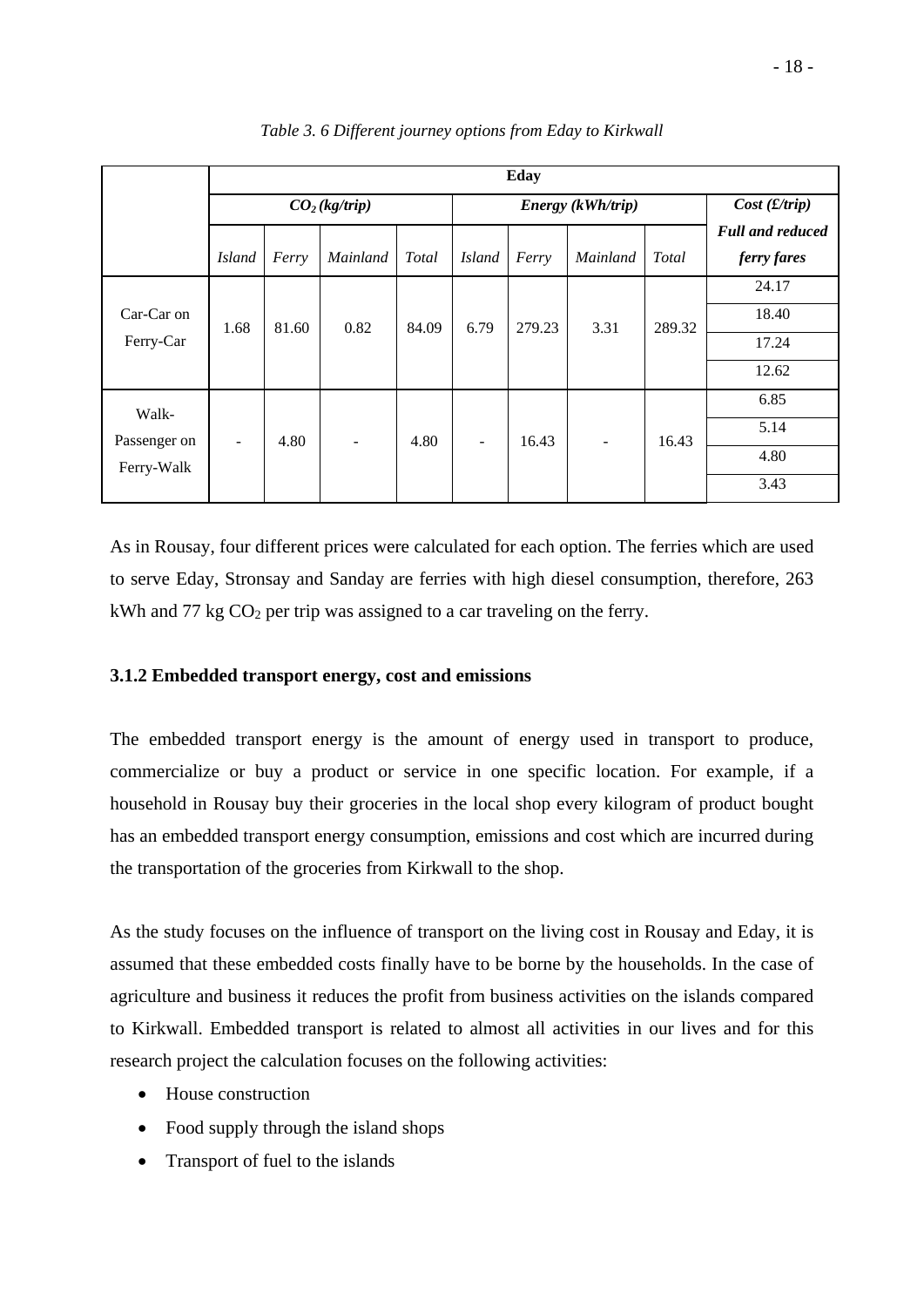In general, the farms and the businesses buy the inputs for their activities directly in Kirkwall and not from suppliers on the islands. Therefore their transport demand is exclusively considered as direct transport.

#### *3.1.2.1 House Construction*

This exercise was done to estimate the transport energy consumption, cost and emissions associated with the construction of two identical  $131 \text{ m}^2$  wood frame houses in Rousay and Eday. The required materials and quantities were obtained and calculated from drawings and specifications of an existing house in Rousay (See details in Annex 1). Based on the assumption that all the materials are purchased in Kirkwall, estimates of the transport costs from Kirkwall to the two islands were obtained from the local transport service providers. The results from the estimates of the quantities and their costs (Figure 3.1) shows that the total transport expenditure for building a house of 131 m<sup>2</sup> in Rousay is £ 2,400 and £ 2,514 in Eday.

The difference in the transportation cost is only 4.5% even though the difference in the ferry fees for a 7.5 m long lorry is 35.23%. This difference could be due to the fact that the ferry from Rousay arrives at Tingwall, whereas the Eday ferry goes directly to Kirkwall, hence making the total travel times from both islands to Kirkwall almost equal.



*Figure 3. 1 Transport cost for a 131 m<sup>2</sup> wood frame house in Eday and Rousay*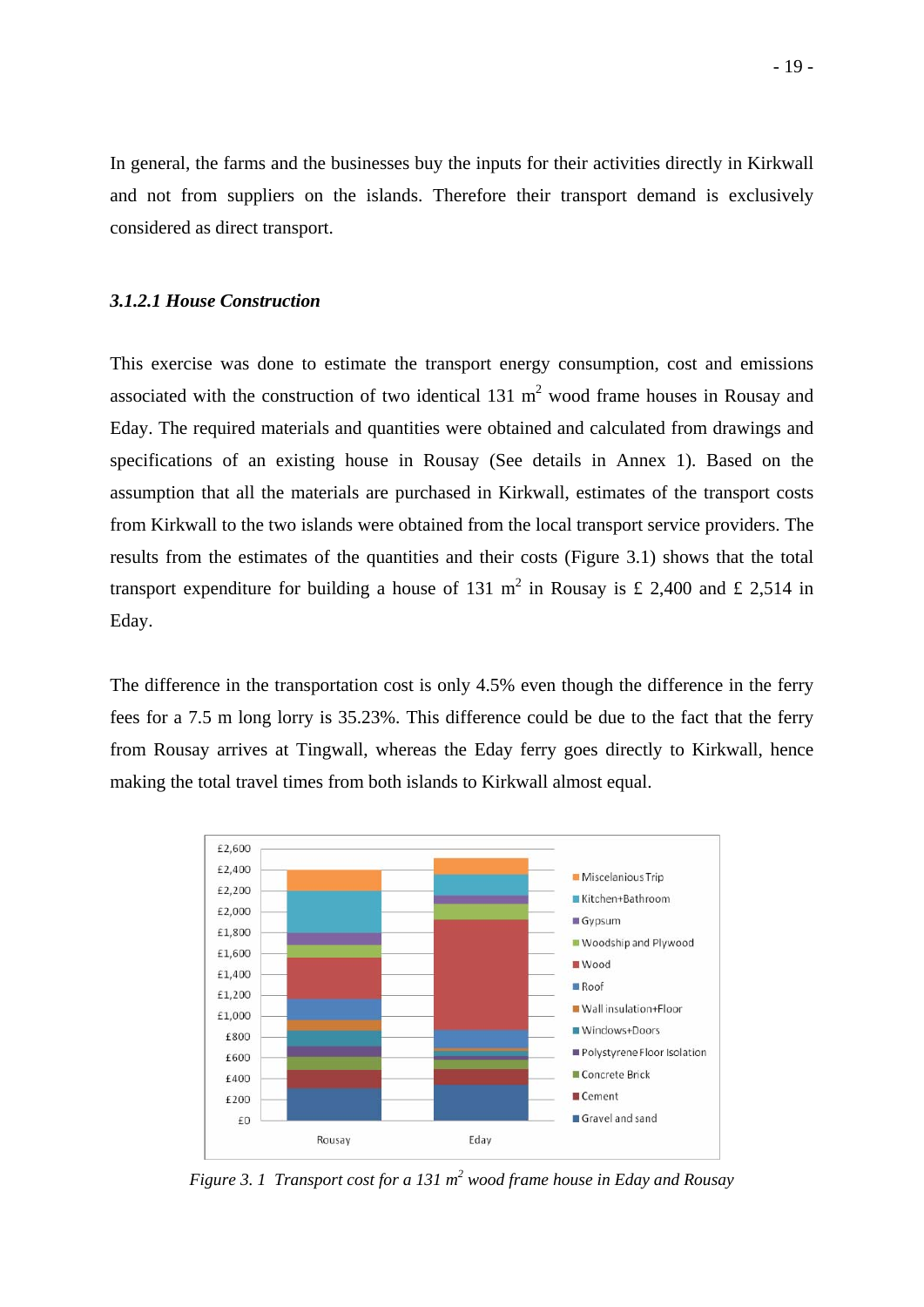



For the  $CO<sub>2</sub>$  calculation the following values were used:

- The total estimated weight of the house material is 93 tones.
- The weight for an unloaded 7.5 meter long lorry is  $7 \text{ tones}^{18}$
- The distance between Tingwall ferry port and Kirkwall is  $13.5$  miles<sup>19</sup>.
- The  $CO<sub>2</sub>$  emission per kg transported by the ferry between Tingwall and Rousay is 15  $gCO<sub>2</sub>$ / kg of weight per ferry trip
- The  $CO<sub>2</sub>$  emission per kg transported by the ferry between Kirkwall and Eday is 64  $gCO<sub>2</sub>$ / kg of weight per ferry trip
- The lorry  $CO<sub>2</sub>$  emission per mile is 0.47 kg/mile<sup>20</sup>.

Assuming a total of 14 trips to transport all the building materials from Kirkwall to both Rousay and Eday, the total embedded  $CO<sub>2</sub>$  emissions is 23,213 kg per house in Rousay and 95,872 kg per house in Eday. In figure 3.2 the total emissions are presented for the two Islands. The higher  $CO<sub>2</sub>$  emissions for Eday, is basically due to the difference between the emission factors of the ferries from Eday and Rousay (Sea transport). The total emissions per kg transported in the Eday ferry is more than 3 times greater than in the case of Rousay and this is not only caused by the difference in distance but also by the difference between the emissions factors per kg of weight transported by ferry, which is 4.26 times bigger in Eday than in Rousay.

<u>.</u>

<sup>&</sup>lt;sup>18</sup> Volvo FH 42T B3HC1, 2010. Model Ragnge. Available on http://www.volvotrucks.com/trucks/uk-market/engb/trucks/Volvo-FH/Pages/datasheets.aspx

<sup>&</sup>lt;sup>19</sup> Google maps; Distance between Tingwall and Kirkwall. 09/03/10

<sup>&</sup>lt;sup>20</sup> IPCC, 1996. Guidelines for National Greenhouse Gas Inventories. Volume 3: Reference Manual. Available on http://www.ipcc-nggip.iges.or.jp/public/gl/invs6.htm.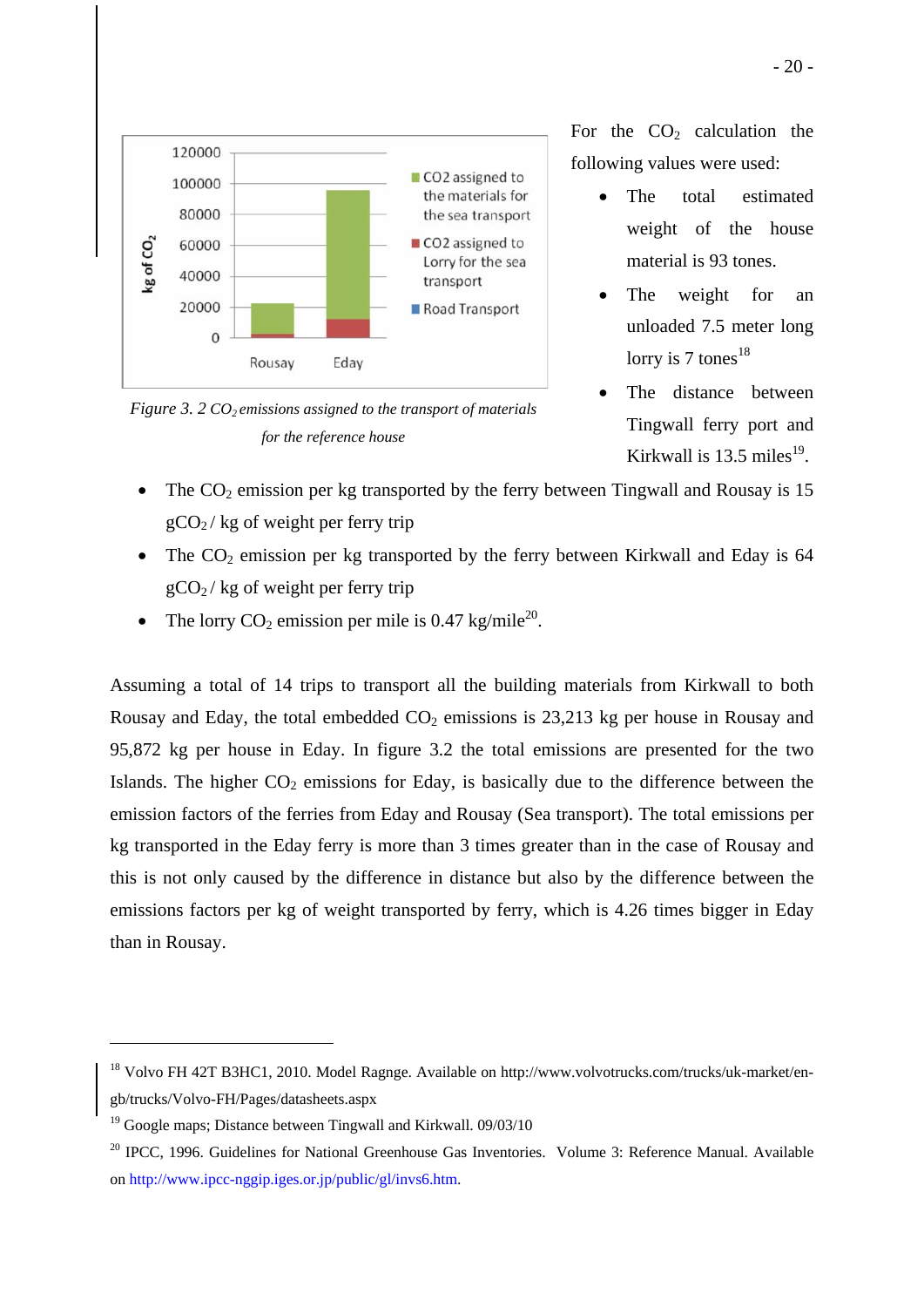For the calculation of the embedded transport energy consumption the following parameters are used:

- The total estimated weight of the house material is 93 tonnes.
- The weight of an unloaded 7.5 meter long lorry is 7 tonnes<sup>21</sup>
- The distance between Tingwall ferry terminal and Kirkwall is 13.5 miles.<sup>22</sup>
- The energy consumption per kg transported by the ferry between Tingwall and Rousay is 0.051 kWh/kg of weight per ferry trip.
- The energy consumption per kg transported by the ferry between Kirkwall and Eday 0.219 kWh/kg of weight per ferry trip.



• The lorry energy consumption is 0.56 miles/kWh<sup>23</sup>

*Figure 3. 4 Transport energy demand for the transport of materials of the reference house* 

Using the above data and the assumption of 14 trips to transport all the materials to the site, the embedded transport energy consumption for the house in Eday is 63,291 kWh and 17,439 kWh in Rousay.

In figure 3.3 the total transport energy consumption for transporting the house materials, are presented for the

two Islands. Note that the result is consistent with the  $CO<sub>2</sub>$  emissions, because the biggest energy demand is caused by the sea transport and transport energy demand in the Eday case is bigger than in the case of Rousay.

#### *3.1.2.2 Food supply through island shops*

<u>.</u>

<sup>&</sup>lt;sup>21</sup> Volvo FH 42T B3HC1, 2010. Model Ragnge. Available on http://www.volvotrucks.com/trucks/uk-market/engb/trucks/Volvo-FH/Pages/datasheets.aspx

 $22$  Google maps; Distance between Tingwall and Kirkwall.

<sup>&</sup>lt;sup>23</sup> IPCC, 1996. Guidelines for National Greenhouse Gas Inventories. Volume 3: Reference Manual. Available on http://www.ipcc-nggip.iges.or.jp/public/gl/invs6.htm.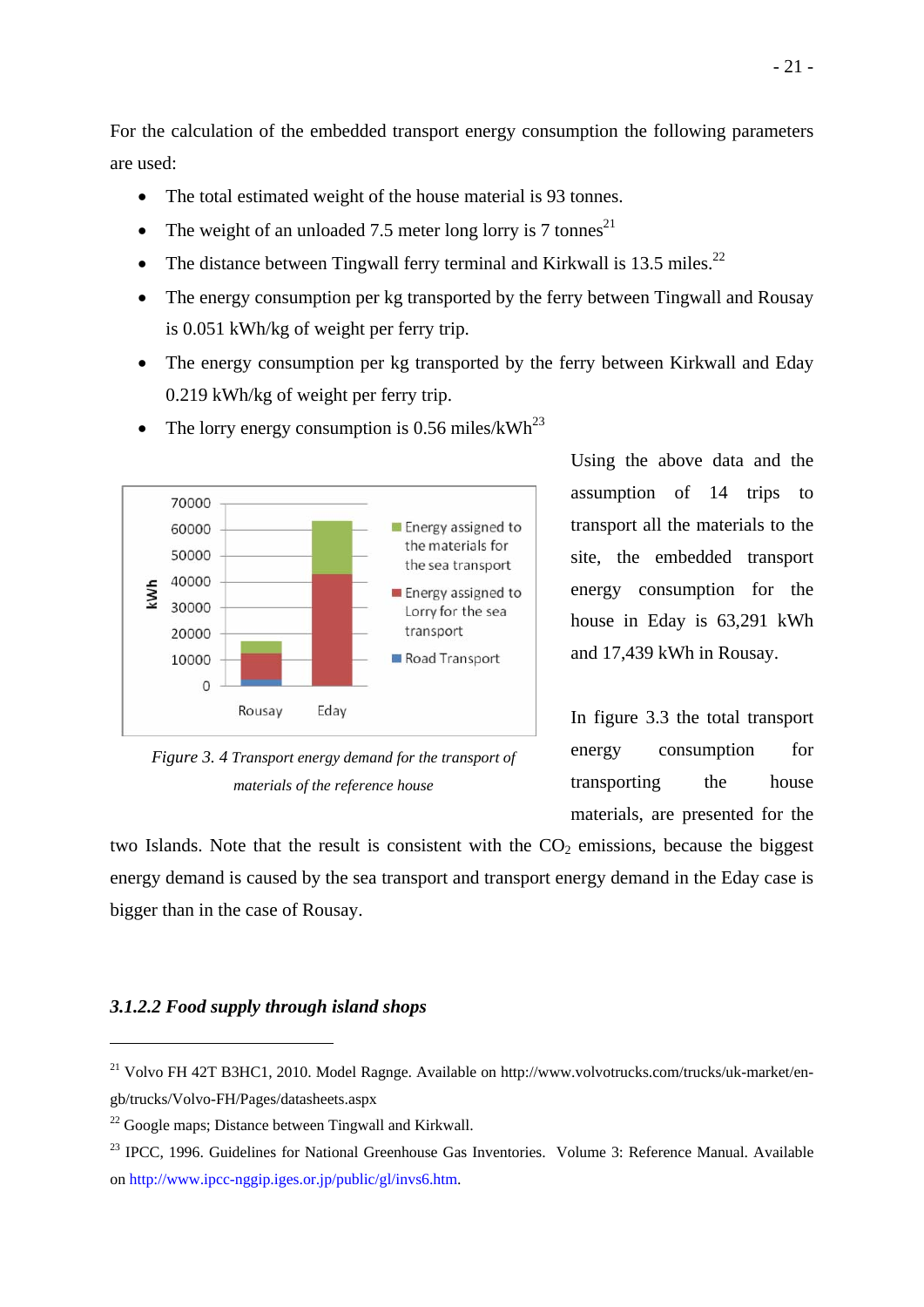For the calculation of the embedded transport costs and carbon emissions associated with the food supply, a basket of food and drink items for one month for a standard household of four persons was developed, based on the purchased quantities of household food and drinks for Scotland<sup>24</sup>. The detailed list, with items and quantities is shown in annex 1.

The prices for the items in the baskets in Rousay, Eday and Kirkwall were compared. In Eday and Rousay, the prices were obtained from the local shops. And the prices from Kirkwall were obtained from the supermarkets LIDL, TESCO and COOP.

The original basket items were selected from the shop in Rousay and based on this the baskets for Kirkwall and Eday were also made. For a fair comparison, items of the same brand were chosen, and in the case where this was not possible a product of similar quality was selected.



*Figure 3. 5 Cost of Food and drinks in food baskets* 

The results of the comparison (figure 3.4) shows that a household buying in Rousay would spend £131/month more for the same basket of food and drinks than buying in Eday. When compared to buying in Kirkwall, the household would spend £196/month more in Rousay. The basket of goods from the Eday shop costs £ 76/month more than in Kirkwall.

<sup>&</sup>lt;sup>24</sup> Office of national statistics-UK: Family spending 2009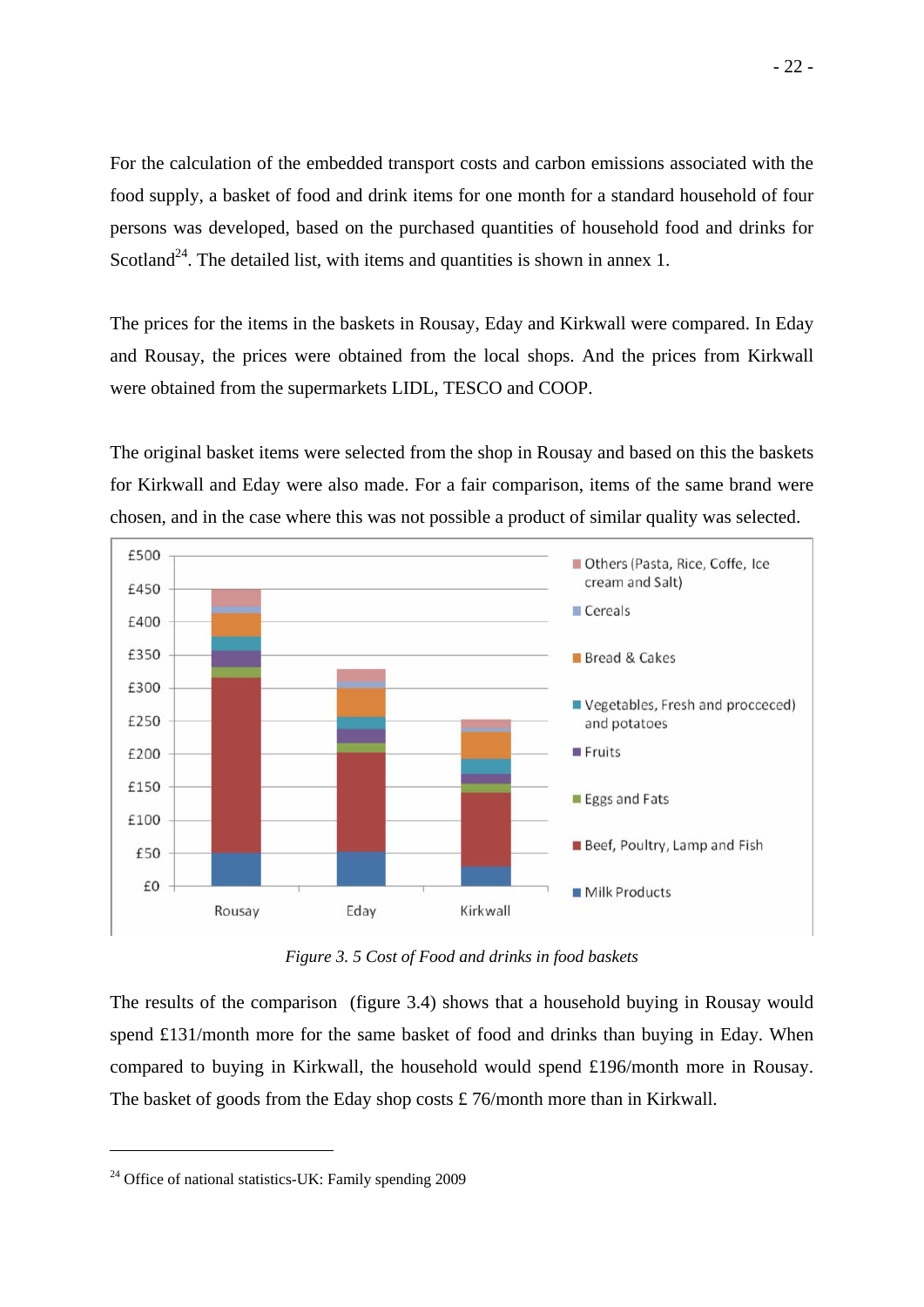Even though most of the items are cheaper in Kirkwall, the biggest difference between Kirkwall, Eday and Rousay is the price of the meat products. Of the total price difference between the basket in Kirkwall and Rousay, 78% is due to the meat price difference. For the basket price difference between Eday and Rousay more than 90% is due to the meat price difference.

In principle the total price difference cannot be explained only with the transports cost because there are other factors in the cost structure of each location, like size of the shop (the local shop in Rousay is smaller than the local shop in Eday), stock turnover, electricity, salaries, etc. Another indicator that the difference is not only due to transport cost is the fact that it is not evenly distributed among all the product groups.

Assuming a household in Rousay goes shopping in Kirkwall twice a month taking their own vehicle, then the total transport cost comprising of ferry fees plus 0.1755  $\pounds$ /mile<sup>25</sup> of fuel cost and maintenance would be £63.34 a month.

Considering this behavior, the total energy consumed per kilogram of food and drinks would be 3.18 kWh/kg and 0.88 kg of  $CO<sub>2</sub>/kg$  would be produced. For the surveyed sample in Rousay, only 40% of the households shopping expenditure are spent in the local shop. The embedded transport energy and emissions per kilogram of food from the local Rousay shop is approximately 1.26 kWh/kg and 0.34 kg of  $CO<sub>2</sub>/kg$  of food and drinks.

If a household do their entire grocery in Kirkwall instead of in the local Rousay shop, an amount of 138 £/month would be saved on the food and drinks expenditure but an extra transport energy of 219 kWh would be consumed and  $61.52$  kg more of  $CO<sub>2</sub>$  produced. As stated earlier, this total price difference is as a consequence of the high price difference in the meat products which can be explained with the absence of a slaughterhouse on the island and therefore farmers have to transport the living animals to the slaughter in Kirkwall and then transport the meat product back to the island which increases the price substantially.

<u>.</u>

<sup>&</sup>lt;sup>25</sup> Automobile association, 2010 http://www.theaa.com/allaboutcars/advice/advice\_rcosts\_petrol\_table.jsp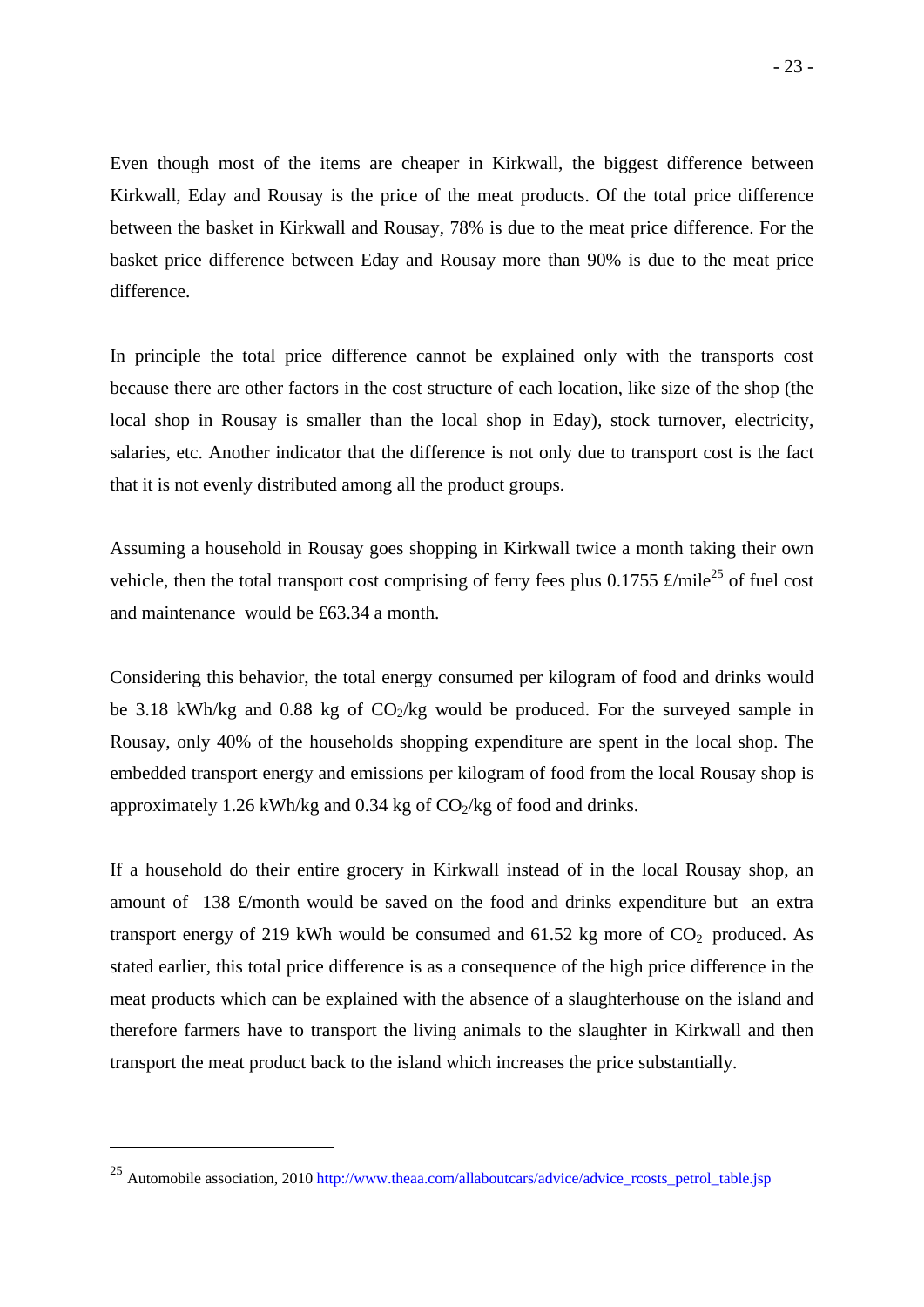If the percentage of the household's shopping expenditure in Rousay is increased to 90%, the new embedded energy and emissions per kilogram of food and drinks in the local store would be 0.16 kg of  $CO_2$ /kg and 0.59 kWh/kg. This represents approximately a 53% reduction in the embedded energy and emissions per kilogram of food and drinks.

In the case of Eday a household would spend  $\pounds$  92.4 for two round trips between Eday and Kirkwall per month for shopping if they go with their own car. For these 2 round trips they would consume 5.12 kWh/kg and produce 1.5 kg of  $CO<sub>2</sub>/kg$  of food and drinks.

The household would expend £16 more for shopping in Kirkwall than for shopping in Eday and considering that for the surveyed sample where 73% of the household's shopping expenditure is done in Eday, the embedded energy and emissions per kilogram of food for the local Eday shop is approximately 3.57 kWh/kg and 1.04 kg of  $CO<sub>2</sub>/kg$  of food and drinks. So if a household in Eday do all their shopping in the community store (according to the food basket developed), not only would they save £16 per month, but also would consume 177 kWh less transport energy and produce less  $CO<sub>2</sub>$  emissions per month (51.72 kg/ $CO<sub>2</sub>$ ) when compared to doing their monthly shopping in Kirkwall.

In figure 3.5 all the analyzed cases are compared; note that the embedded transport energy and emissions between the individual shopping in Rousay are almost the same as in the local shop of Eday, this example shows the social and environmental benefits of using the local shop as a main provider.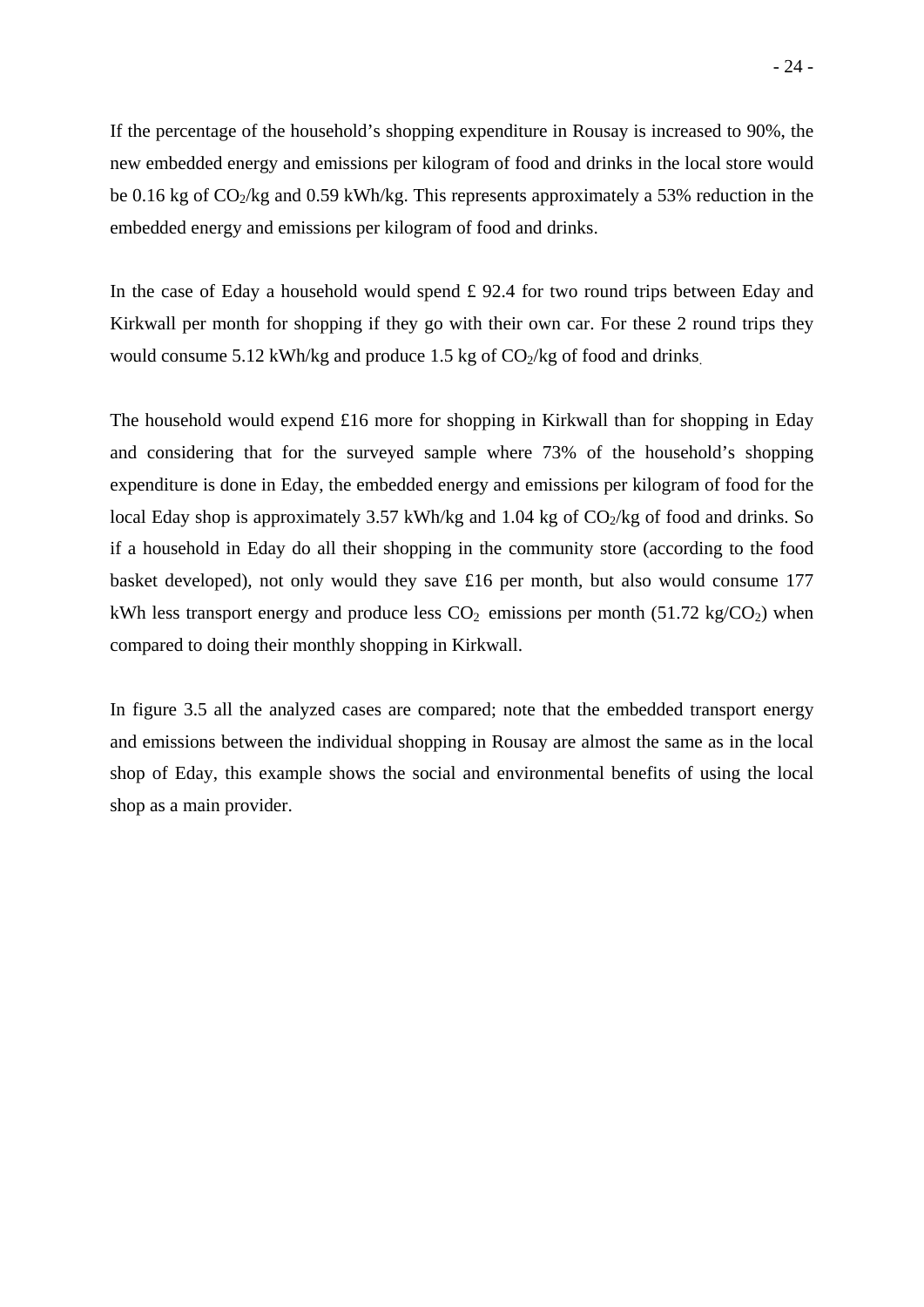

*Figure 3. 6 Transport energy and emissions per kg of food and drinks for different scenarios* 

# *3.1.2.3 Transport fuel cost*

The table 3.4 in chapter 3.1.1 shows the fuel prices in Eday, Rousay and Kirkwall; there is a difference of 17.11% for petrol, 11.4% for DERV and 42.22% for red diesel between Eday and Kirkwall. Between Rousay and Kirkwall there is a difference of 16.21% for petrol, 14.04% for DERV and 28.89% for red diesel. Even though Rousay is closer to Kirkwall than Eday the difference in cost of transport fuel, compared with Kirkwall is almost the same as in Eday.

From the available data it is not possible to determine the real value of the embedded transport cost in the presented fuel costs; however it can be said that in the case of Eday, the embedded transport costs are close to the difference between Kirkwall and Eday prices.

The difference in prices in food and fuel between Rousay and Eday, help to explain why from the studied sample, 23.3% refuel their vehicles in Rousay local fuel station, because once a household member is in Kirkwall, he can easily refuel the vehicle and save money not only on food but also on fuel.

In the case of Eday, although the difference to Kirkwall fuel prices is in the same order of magnitude as in Rousay, 69.5% of the studied sample refuel their vehicles in Eday, however,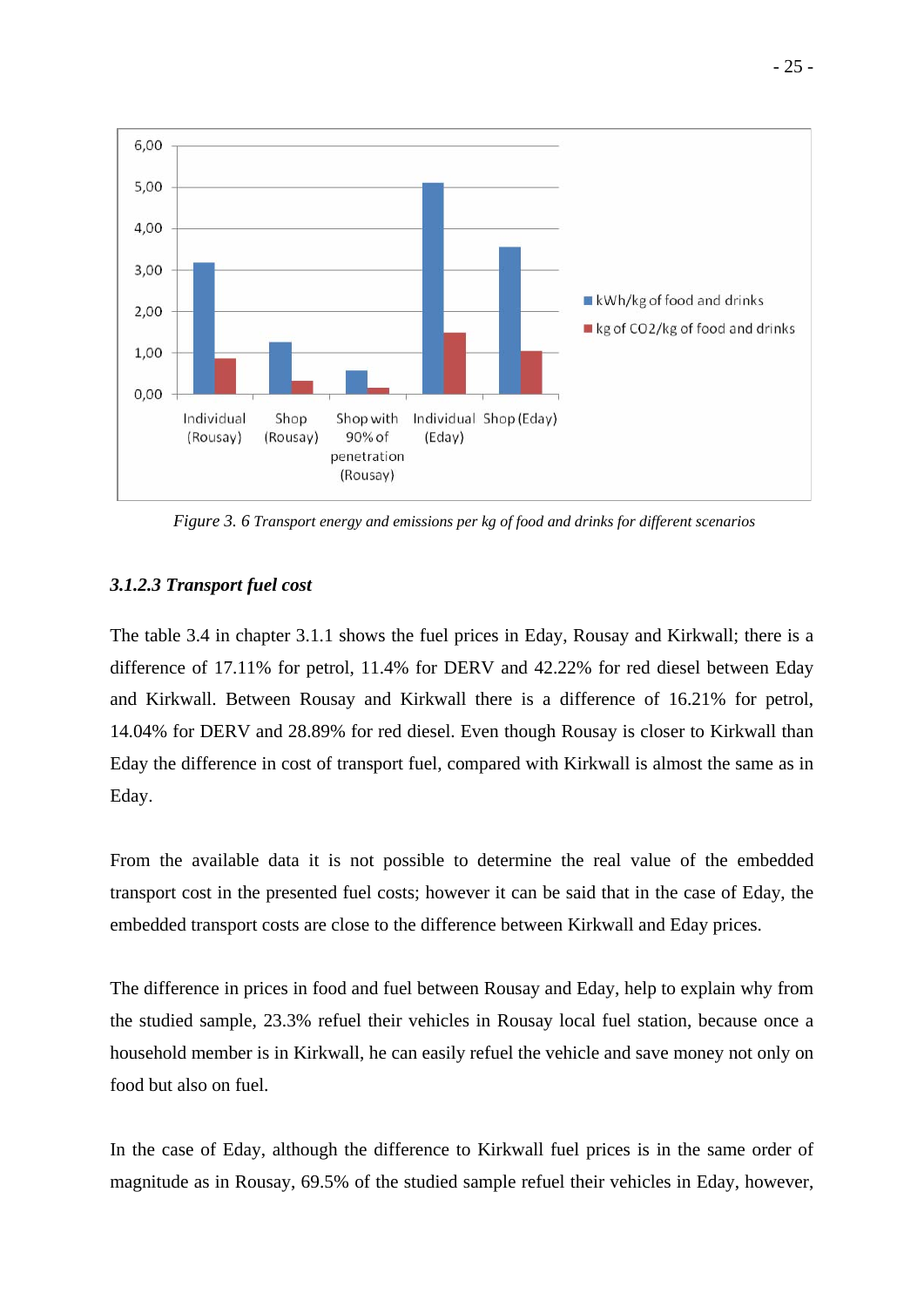as it was explained before, the difference in food prices between Eday and Kirkwall is smaller than in the case of Rousay, hence the total savings from buying the food and refueling the vehicles is smaller in Eday than in Rousay. This fact helps to understand the different behavior between the surveyed households in Eday and Rousay.

## **3.2 Transport Energy Consumption, CO<sub>2</sub> and Cost in Households**

The direct transport energy consumption, emissions and costs for Rousay and Eday households were calculated and analyzed, comparing their behavior and transport sector performance with the Kirkwall households in Orkney mainland, based on the survey findings in each location. As far as the fuel consumption for heating purposes is concerned, the embedded transport energy demand to bring heating fuels to the islands was analyzed.

In this chapter the survey findings of the household sector for the three different analyzed sites will be presented and compared. For this matter the facts presented in the following table were considered.

|                                      | <b>Rousay</b> | Eday  | <b>Kirkwall</b> |
|--------------------------------------|---------------|-------|-----------------|
| <b>Total Population</b>              | 220           | 151   | 8,686           |
| <b>Total Households</b>              | 105           | 73    | 3,120           |
| Households Sample                    | 60            | 46    | 57              |
| Hosehold Sample (%)                  | 57.1%         | 63.0% | 1.8%            |
| Population represented in sample     | 131           | 102   | 147             |
| Population represented in sample (%) | 59.5%         | 67.5% | 1.7%            |

*Table 3. 7 Household survey sample* 

#### **3.2.1 Transport Behavior**

For the analysis of transport behavior per household it was relevant to know how many individuals work away from home and how they go to their jobs.

In both, Eday and Rousay, the percentage of the samples that do not work (including retired people) is about 35% while it is 24% in Kirkwall. The percentage of the samples that go to school in Eday, Rousay and Kirkwall are 7%, 15% and 24% respectively. In Eday 60% of the studied sample has at least one job, whereas in Kirkwall and Rousay these are 52% and 49%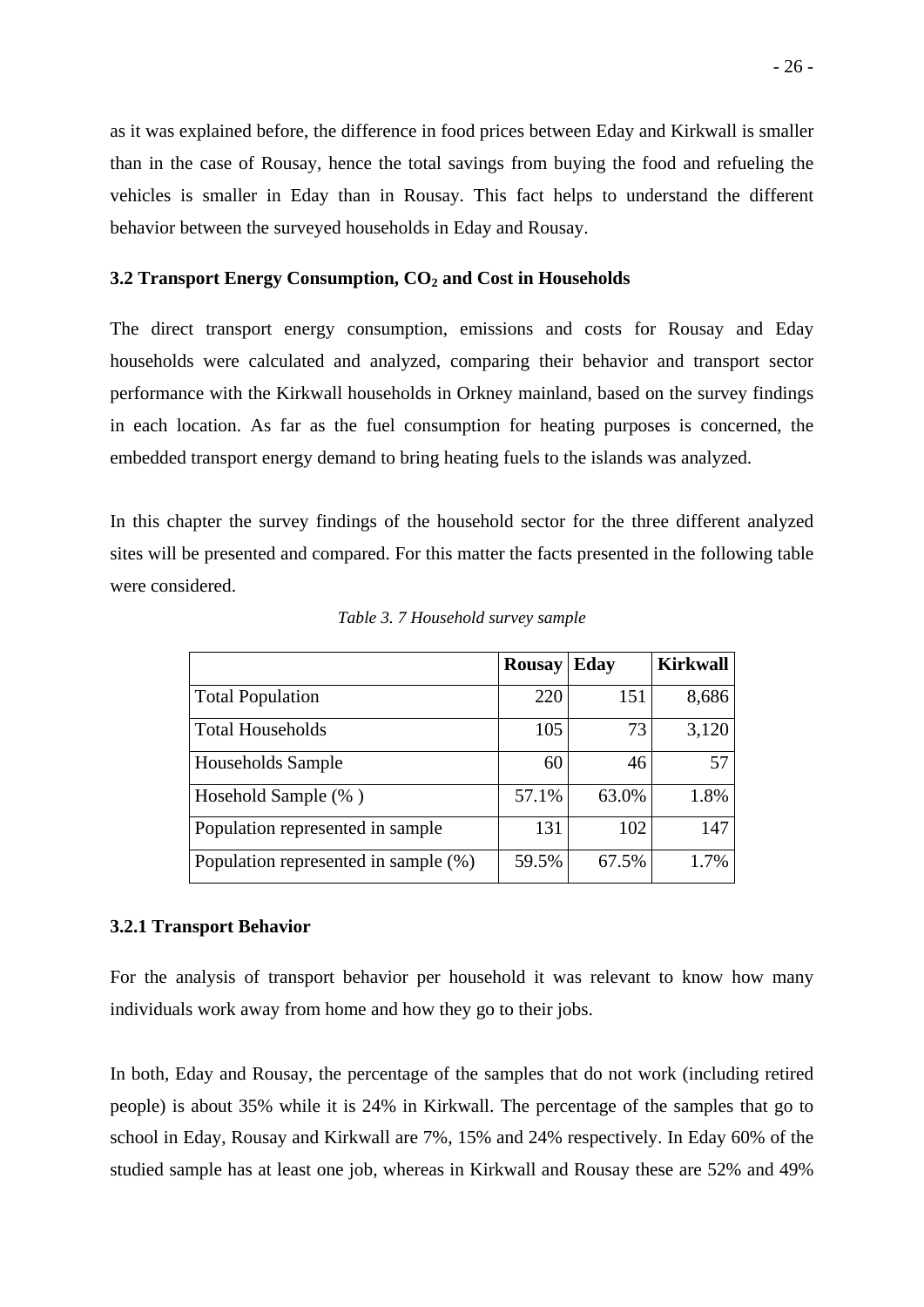respectively. Another finding is that in the three sites at least 50% of the sample is economically active. (For detailed information see Annex II Percentage of economically active and inactive population)

The findings also show that the number of people who work at home is higher in Rousay and Eday than in Kirkwall. In Eday approximately 51% of the economically active population work at home. In the case of Rousay this figure is nearly half, around 27% and in Kirkwall only 4% of the working population work at home. The remaining populations of the three sites work away from their residence. (Annex II Percentage of working population that works at home and away from home).

 In Kirkwall 60%, in Rousay 59% and in Eday 68% of the people go to work by car. One interesting finding is that from the 68% of the people in Eday who use cars to go to work 61% use 4x4. This figure is 23% in Rousay and 10% in Kirkwall. That means that on the average people in Eday are using less efficient vehicles. This affects the specific transport energy demand per household. (Annex II People's preference to go to work)

Of the studied samples in Rousay 74% of the working population work inside the island. In Eday this group represents 95% and in Kirkwall 94% of the total working population work on the mainland. The higher percentage of people from Rousay working on the mainland (26%) compared to Eday (5%) can be explained with the fact that Rousay is closer to the mainland than Eday and has more frequent ferry connections. (Annex II Percentage of the people that work in Mainland).

Regarding the number of jobs per person the behavior is similar in the three analyzed sites. The most common situation is that the residents only have one job (Kirkwall 94%, Rousay 78%, and Eday 69%). Economically active people living in Eday and Rousay are more likely to have more than one job than people who live in Kirkwall. In Eday 26% of the working population has a second job, in Rousay 16% and in Kirkwall only 6%. In Rousay 6% and in Eday 5% of the economically active people have a third job. (Annex II Number of jobs per person -main job, second job, third job)

Both Rousay and Eday have a shop. However, Rousay households do 60% of their shopping on the mainland while in Eday only 27% of the shopping is done on the mainland.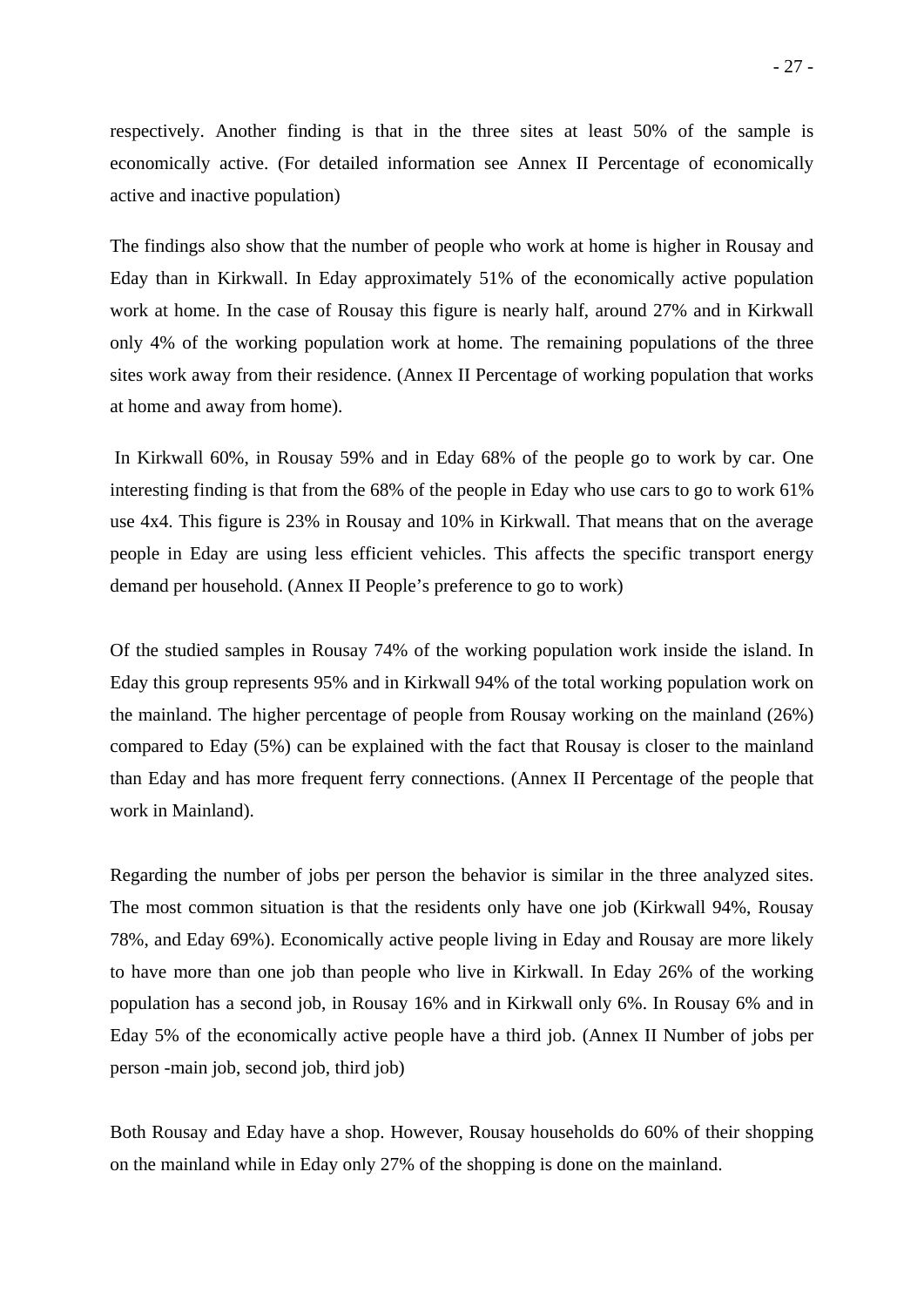In Eday there is no public transport whereas in Rousay there is a public bus that runs only once a week. This fact makes it indispensable to have a car in those islands. In Eday all households in the sample have at least one vehicle. In Rousay 10% of the households do not have a vehicle. In this island the highest populated area is around the pier. Furthermore, between Tingwall ferry station and Kirkwall there is a bus connection. These two facts make it possible for a certain percentage of the population to live without a vehicle. In Kirkwall there are different public bus lines which could be one of the reasons why approximately 8% of the interviewed households in Kirkwall have no vehicle. Most of the households in all three locations have only one vehicle per household. (Annex II, Number of vehicles per households)

In Rousay fewer households than in Eday have only one vehicle. 48% of the households in Rousay have two or more vehicles, 45% in Kirkwall and 42% in Eday. It was also found that 13% of the vehicles of Rousay residents are parked at the Tingwall ferry terminal. One of the reasons found through the interviews is the high ferry travel cost for vehicles. Especially resident who have to travel to the mainland frequently find it cheaper to have a second car in Tingwall than to take their car on the ferry.

The people from the sample in Rousay go to mainland on average 67.5 times per year and the people from Eday go to mainland 23.6 times per year. The Rousay residents go to the mainland on the average about 3 times more often than the people in Eday.

## **3.2.2 Expenditure on transport per household**

The analysis of the expenditure on transport per household was based on the findings of the total expenditure on fuel for private vehicles, boats, ferry and public bus. The mean values of the samples were used for the comparison and histograms were used to illustrate the distribution of the total expenditure in a particular sample. The comparison of the results of the three samples was done using the statistic software SPSS.

The results that are shown in figure 3.6 (histograms) demonstrate that the distribution of the values of Rousay, Eday and Kirkwall are skewed to the left. This indicates that the majority of the people of Rousay and Eday spend between 0 and 2000 £/year and in Kirkwall between 0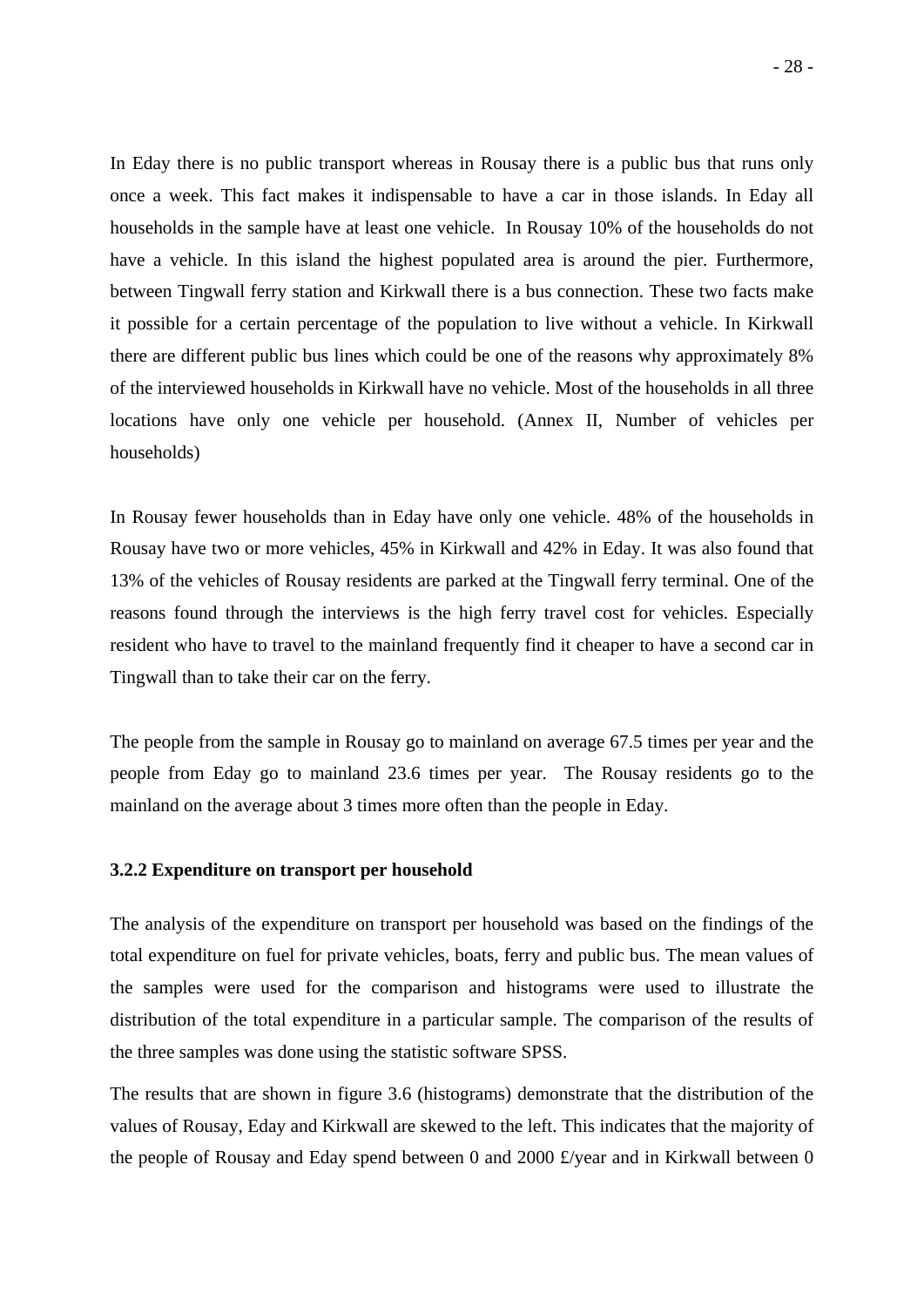- 29 -

and 1000 £/year on transport. Moreover the histograms show us that the majority of the people of the sample from Rousay and Eday spend more in transport than the majority of the Kirkwall households.



*Figure 3. 7 Histograms – Expenditure on transport per household (ET) -Rousay, Eday and Kirkwall- (£/year)* 

According to the average values of the expenditure on transport per household the Eday households spend 17.6% more than the households in Kirkwall, whereas the households in Rousay spend around 44.9% more than the households in Kirkwall. The high value in Rousay can be due to the fact that the people there use the ferry more often than the people from Eday.

|                                   | Kirkwall  | Rousay    | Edav      |
|-----------------------------------|-----------|-----------|-----------|
| Mean annual transport expenditure | £1,712.62 | £2,480.79 | £2,014.63 |

*Table 3. 8 Household expenditure on transport per household (£/year)*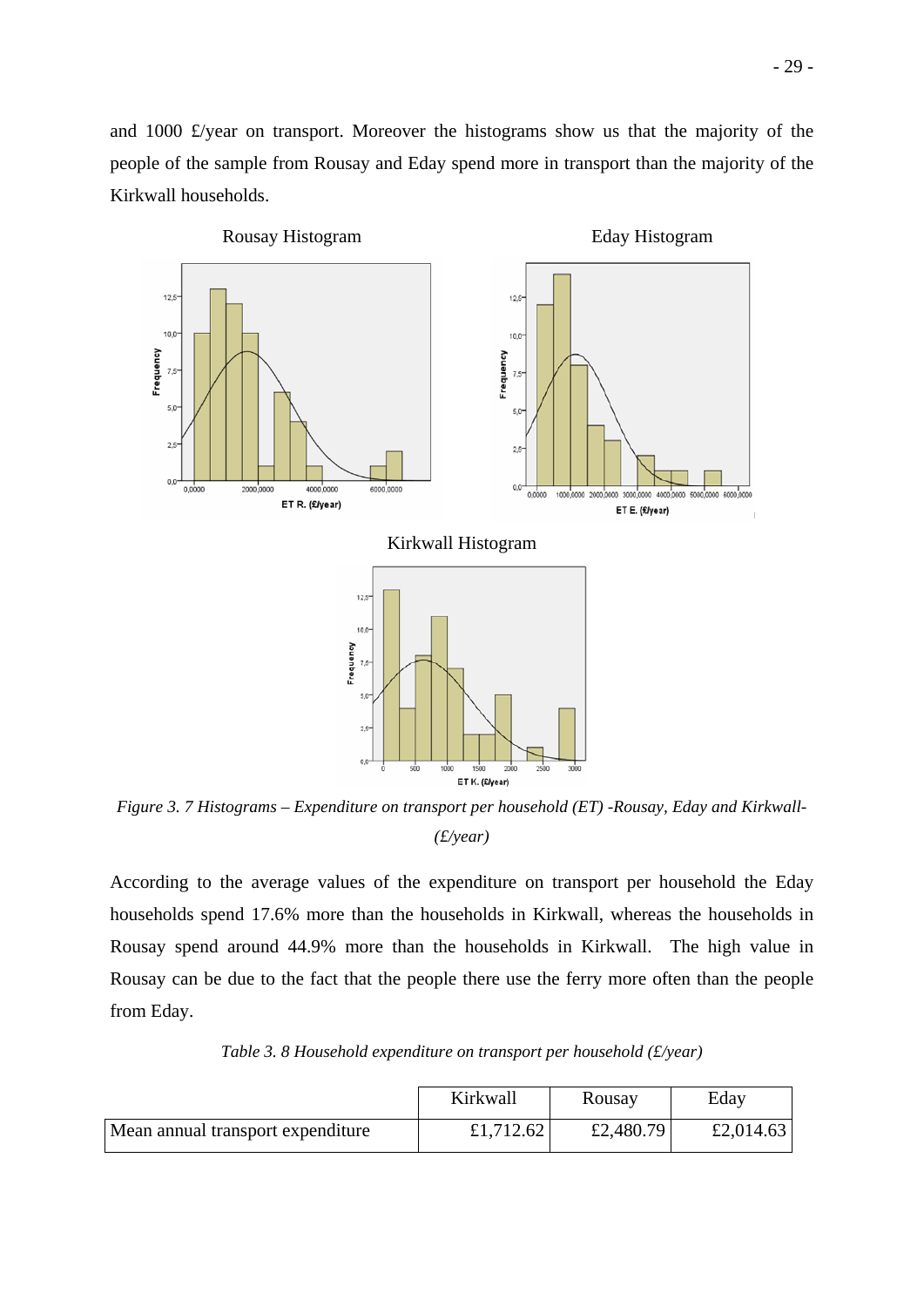## **3.2.3 Energy demand for transport per household**

The values shown in the figure 3.7 represent the average transport energy demand per household of the samples. These values were calculated according to the fuel consumed by the household vehicles during one year (in the graphic HH Vehicle) and the energy used by the ferry between Rousay and Tingwall and Eday and Kirkwall (in the graphic HH Ferry).

The total energy demand for transport per household in Eday is 22.5% higher than Kirkwall. On the other hand the total energy demand in Rousay is 46% higher than in Kirkwall. The higher energy demand in Rousay can be explained with the number of travels to the mainland per year per household member. The residents of Rousay travel on average 44 times per year more to the mainland than the residents of Eday.

From the total energy demand for transport in Rousay 33% and in Eday 23% is related to the ferry. The remaining energy demand is caused by the vehicles. The total energy demand for transport is 43.3% higher in Rousay than in Eday. One interesting fact is that in Rousay the average energy consumption per household for ferry use is about double the one of Eday. This fact can be explained with the higher frequency of the ferry trips per day between Rousay and Tingwall than Eday to Kirkwall.



*Figure 3. 8 Average household energy demand for transport (Mwh/year)*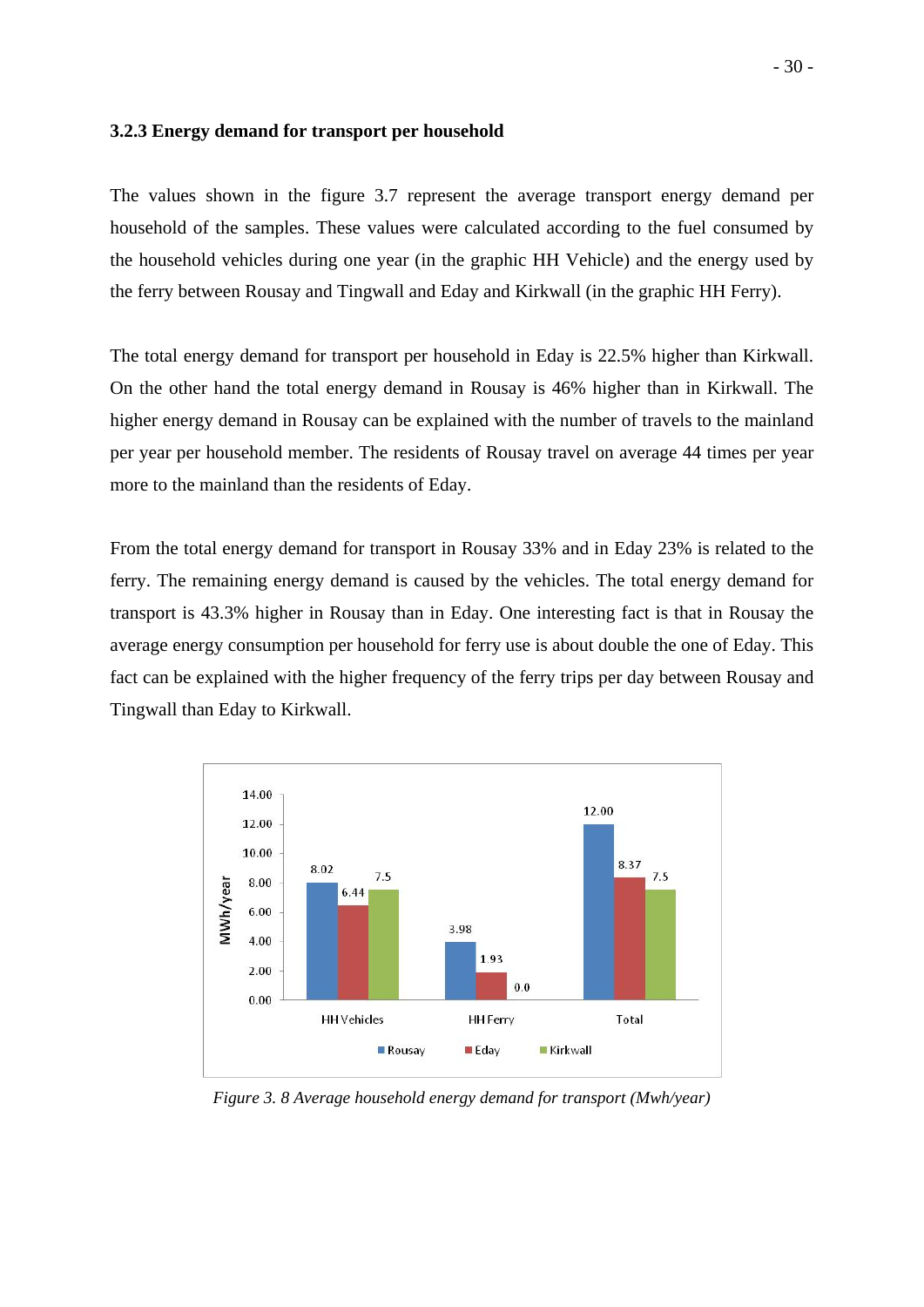#### **3.2.4 CO2 emission for transport per household**

The calculation of the  $CO<sub>2</sub>$  was based on the fuel consumption of the household vehicles and the use of the ferry to go to the mainland. The transport energy demand and the emissions were calculated on the same basis. In Rousay the  $CO<sub>2</sub>$  emissions related to transport on the island and between the island and Kirkwall are 66.3% higher than the local transport emissions in Kirkwall. In the case of Eday they are 14.6% higher than in Kirkwall. The emissions of the household vehicles in the sample of Rousay and Kirkwall are almost the same. Eday household vehicles produce around  $0.3$  tons  $CO<sub>2</sub>$  per year less than those in Kirkwall and Rousay. The frequency of the trips of the ferries are the main driver for the fuel consumption and therefore the emissions. See table 3.10 for more details.



*Figure 3. 9 Average CO<sub>2</sub> emission for transport per household (t/year)* 

The following table shows the  $CO<sub>2</sub>$  emissions per person in a national level according to the Scottish Transport Statistics (2008). In the case of Rousay, Eday and Kirkwall the emissions of the vehicles were calculated only with the local travels whilst the CO2 emission of the passenger cars of Scotland include all kind of travels. In spite of this fact in Rousay the total average household member emission for passenger car and navigation transport is higher than the national levels. The high frequency of the ferries between Tingwall and Rousay can be the explanation.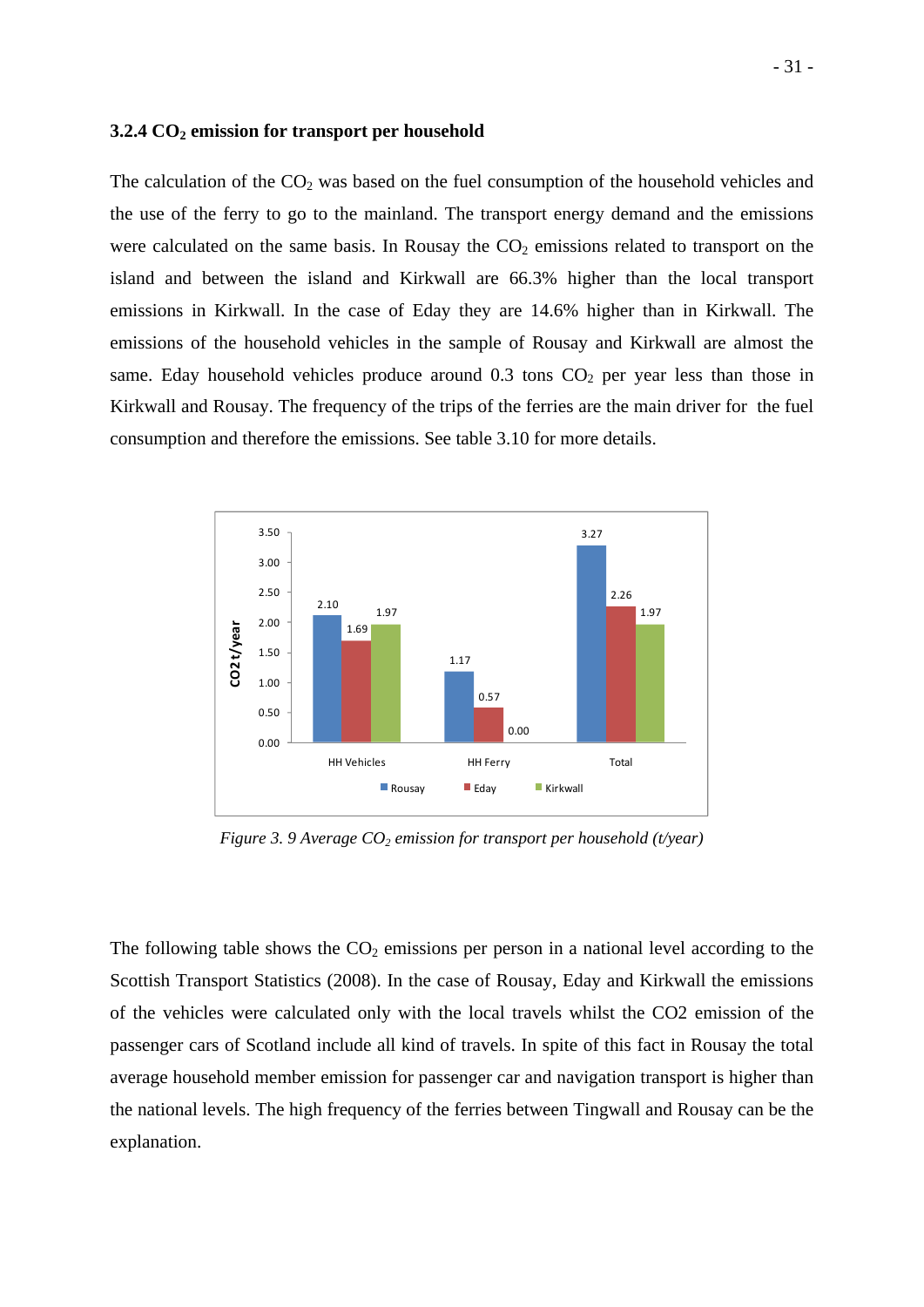|                                                                                                                         | <b>Scotland</b> |           |                 |  |
|-------------------------------------------------------------------------------------------------------------------------|-----------------|-----------|-----------------|--|
| Total Population $(2006)^{26}$                                                                                          |                 | 5,116,900 |                 |  |
| Passenger cars Scotland plus national navigation $CO2$<br>emission $27$                                                 | 7,020,000.00    |           |                 |  |
| $CO2$ emission per person national level (t $CO2/year$ )                                                                |                 | 1.37      |                 |  |
|                                                                                                                         |                 |           |                 |  |
|                                                                                                                         | <b>Rousay</b>   | Eday      | <b>Kirkwall</b> |  |
| Total household members of the sample                                                                                   | 131             | 102       | 147             |  |
| HH total $CO2$ Emission for transport (only vehicles and<br>ferry Rousay-Tingwall, resp. Eday-Kirkwall, t $CO_2$ /year) | 196.40          | 103.80    | 112.20          |  |

*Table 3. 9 Average Emissions for passenger car per person in Scotland compared to Rousay, Eday and Kirkwall* 

#### **3.3 Transport energy demand, cost and CO<sub>2</sub> emissions in agriculture**

Agriculture is one of the biggest economic activities in the two islands as it is in Orkney generally. Farmers who are living in these two isles are affected by a higher transport cost when they purchase agricultural supplies including feed for livestock, fertilizer, vets, fuel and others. On the other hand, most farmers sell their products in Orkney Auction Mart which again implies a higher transport energy demand.

## **3.3.1 Description of the sample**

This study team interviewed 12 farmers on each island out of 14 and 16 farmers on Eday and Rousay respectively. Out of the samples taken in Rousay, 100% of the farmers are involved only in livestock whereas in Eday 10 of the 12 farmers are involved only in livestock.

Out of the sample taken 67% of the vehicles in Rousay and 58% of the vehicles in Eday which are involved in the agricultural sector are tractors. However, in this study tractors are not included in the transport sector. This is to keep consistency with the European

1

<sup>&</sup>lt;sup>26</sup> General Register Office for Scotland, SCOTLAND'S POPULATION 2008

<sup>27</sup> Scottish Transport Statistics 2008 Edition, P, 138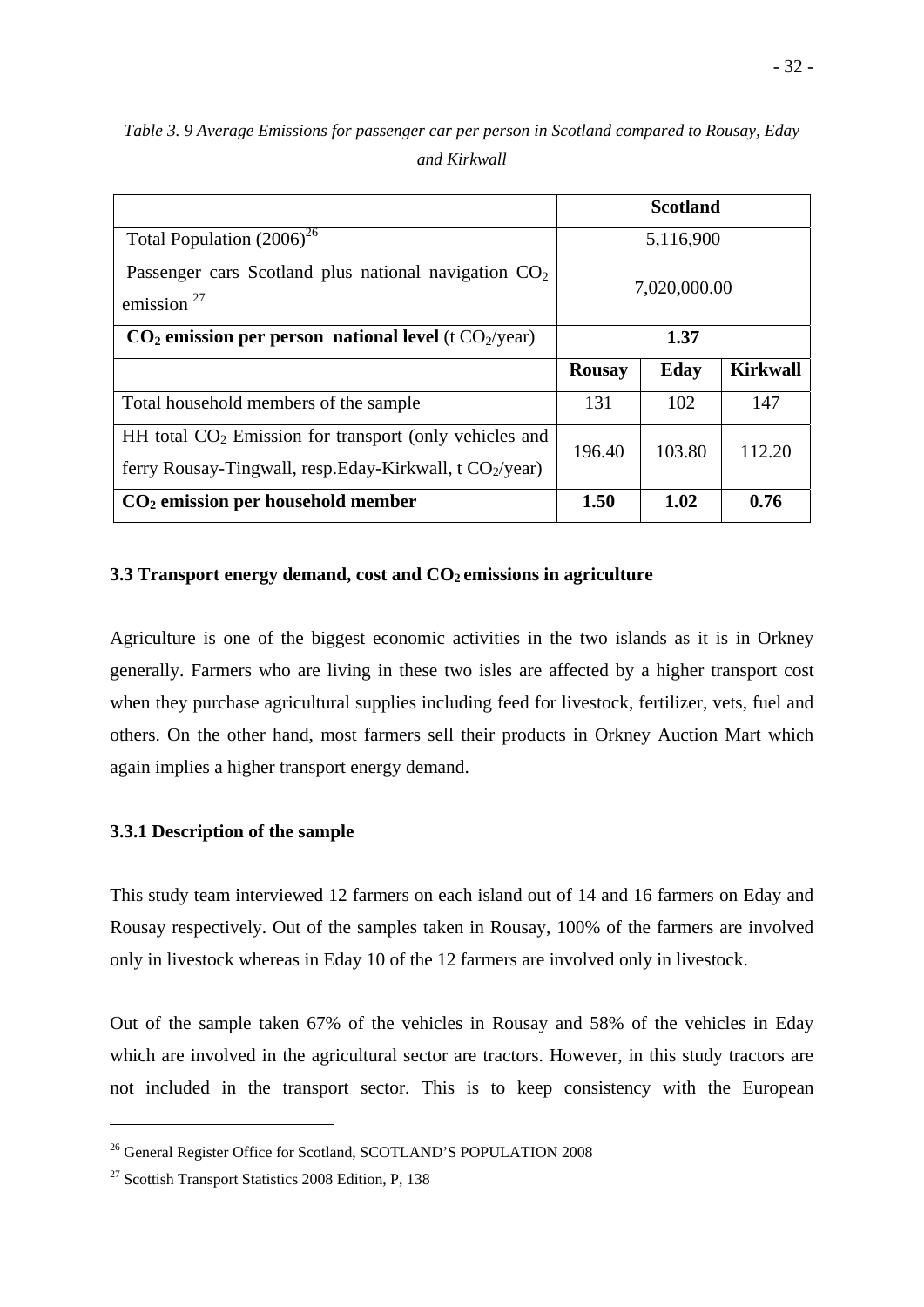Commission method of reporting Greenhouse Gas Inventory to the UNFCCC Secretariat as it is mentioned in the "Annual European Community Greenhouse Gas Inventory 1990–2007 and inventory report 2009".<sup>28</sup> According to the document, tractors are included under the category 1A4 which mainly includes emission from 'small scale fuel combustion' (Page 189). Tractors are accounted in the road transport sector only when they are used with road trailers but in the two isles transportation of inputs and outputs to and from Kirkwall is done mainly with haulage companies.

The majority of the interviewed farmers use the tax reduced red diesel. To keep the price even cheaper the majority of the farmers in both islands buy the red diesel in bulk from fuel suppliers such as Scottish Fuels and Highland Fuels.

## **3.3.2 Transport Energy Demand and CO<sub>2</sub> Emission**

1

The following table presents the summary of the demand for different types of fuels and the associated carbon dioxide  $(CO_2)$  emission excluding the energy demand and emission from tractors.

|                   | <b>Annual Fuel</b>  | <b>Annual Transport Energy</b> | Annual $CO2$ emission |
|-------------------|---------------------|--------------------------------|-----------------------|
| Fuel Type         | Consumption (liter) | Demand (MWh)                   | of the sample (tons)  |
| Petrol            | 1544.18             | 13.59                          | 3.55                  |
| <b>DERV</b>       | 3563.24             | 35.63                          | 9.37                  |
| <b>Red Diesel</b> | 5297.94             | 52.98                          | 13.93                 |
| Total             |                     | 102.20                         | 26.86                 |

*Table 3. 10 Summary of the demand for different types of fuel and*  $CO<sub>2</sub>$  *emission by transport in the agricultural sector in Rousay* 

As shown in the table above, the road transport in Rousay represents an annual transport energy demand of 102.20 MWh and an associated emission of 26.86 tons of  $CO<sub>2</sub>$ . This value

<sup>&</sup>lt;sup>28</sup> Erasmia Kitou et al. (2009). Annual European Community greenhouse gas inventory 1990–2007 and inventory report 2009. Brussels. European Commission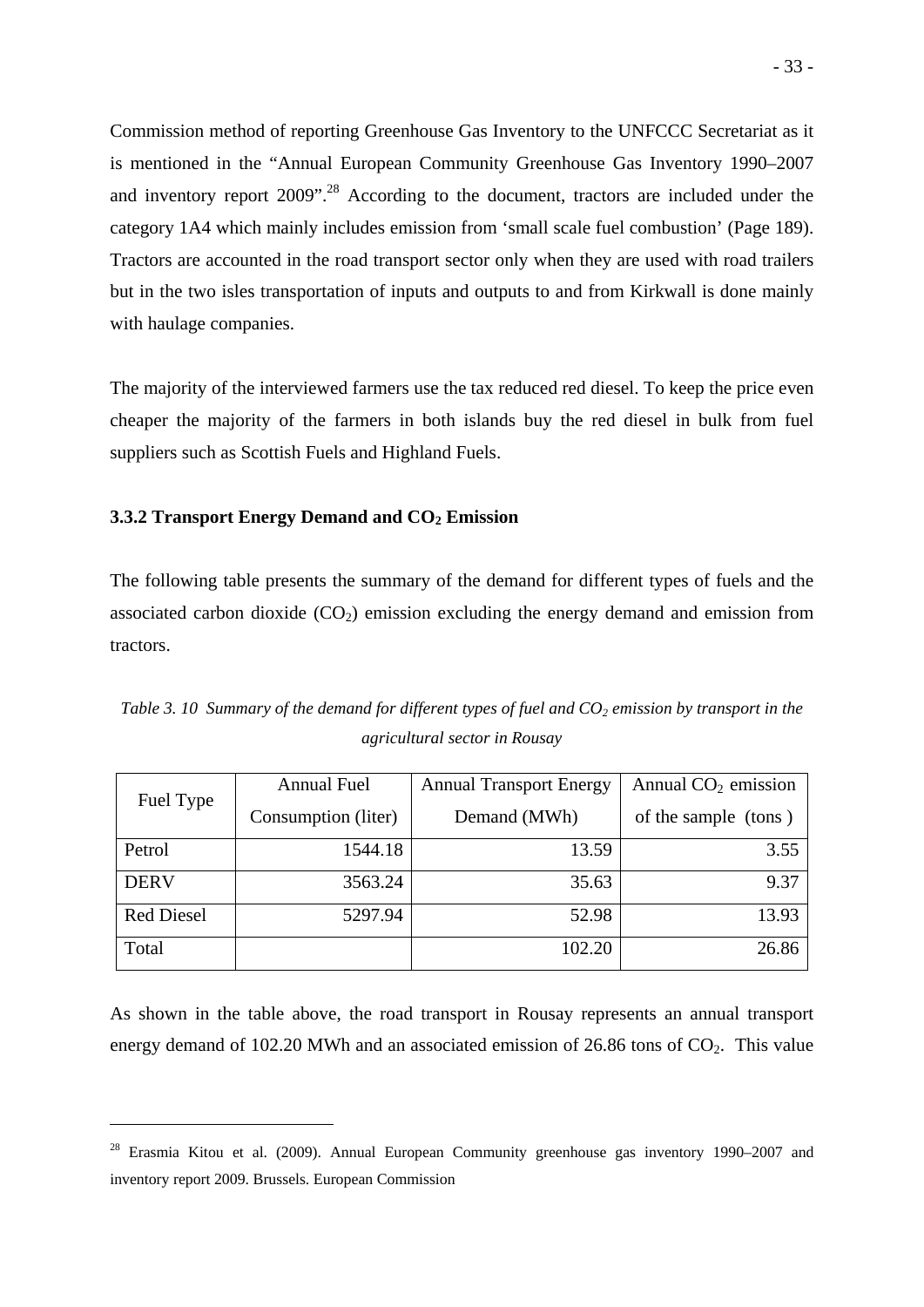is quite low as compared to the energy consumption and emission from the tractors which is 959.71 MWh and 252.35 tons of  $CO<sub>2</sub>$  respectively.

According to the survey in Rousay, 100% of the farmers get their agricultural input supply from the mainland. In most cases the farmer is responsible for transporting the supplies and also more than 65% of the farmers transport and sell their products on the mainland. Most of the farmers use haulage companies for these transport works.

In Eday the agricultural road transport of the sample represents an annual transport energy demand of 191.32 MWh and associated emission of  $50.29$  tons of  $CO<sub>2</sub>$ , as it is shown in the table below. Again these figures are very low as compared to the energy demand and corresponding emission from the tractors in the farming sector which is 423.65 MWh and 111.42 tons of  $CO<sub>2</sub>$  respectively.

*Table 3. 11 Summary of the demand for different types of fuel and CO2 emission by transport in the agricultural sector in Eday* 

|                   | <b>Annual Fuel</b>  | <b>Annual Transport Energy</b> | Annual $CO2$ emission of |
|-------------------|---------------------|--------------------------------|--------------------------|
| Fuel Type         | Consumption (liter) | Demand (MWh)                   | the sample (tons)        |
| Petrol            | 1721.54             | 15.15                          | 3.96                     |
| <b>DERV</b>       | 9354.85             | 93.55                          | 24.60                    |
| <b>Red Diesel</b> | 8262.33             | 82.62                          | 21.73                    |
| Total             |                     | 191.32                         | 50.29                    |

The chart below shows the comparison of the average transport energy demand of the two islands. Even though an equal number of farmers were interviewed in both islands, the transport energy demand per farm on Eday is found to be more than 85% higher than the demand per farm on Rousay.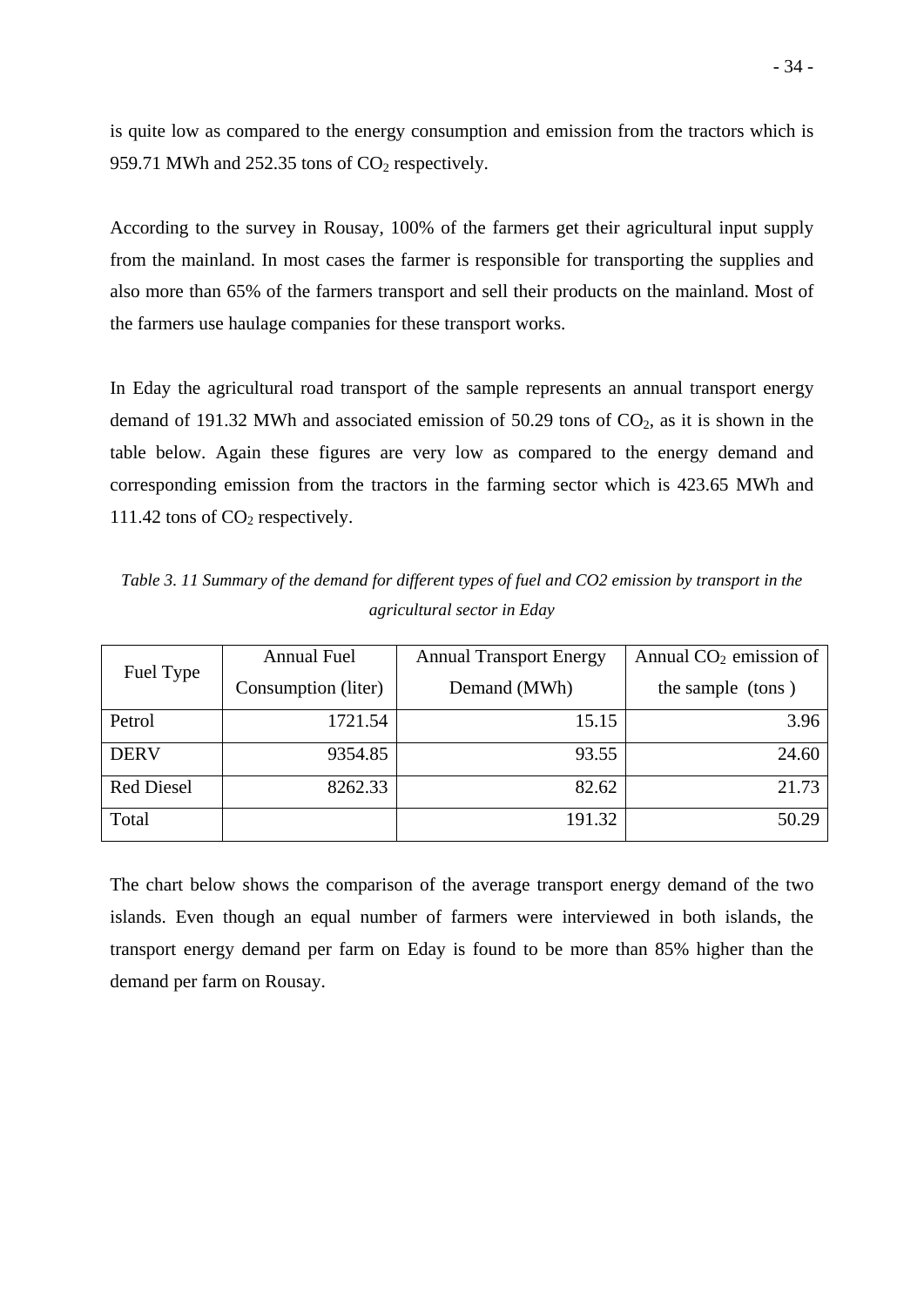

*Figure 3. 10 Comparison between Eday and Rousay for annual transport energy demand per farm in the agricultural sector* 

# **3.3.3 Transport Expenditure**

The average annual expenditure on fuel in the agriculture sector is £993.05 and £725.57 for Eday and Rousay respectively. The expenditure in Eday is still 37% higher than that of Rousay but this difference is not as big as in the case of transport energy demand (more than 85%), caused by the higher share of red Diesel on Eday

In addition to the apparent transport energy demand presented so far, we also need to take into account the transport energy demand of the agriculture sector through the haulage companies and from ferry transport. Most farmers in Eday get their agricultural supply from the mainland at least 3 times a month and sell their products to the mainland at least thrice a year. In Rousay most farmers get their agricultural supply from the mainland at least twice a month and sell their products to the mainland at least 2 times a year. The next section presents a case study to take into account the issues which have been presented in this section.

## **3.3.4 Life cycle transport assessment of agricultural products**

In a broader sense, in the last few years there have been a number of discussions in UK about food production and supply chain. Food that has travelled long distances is perceived as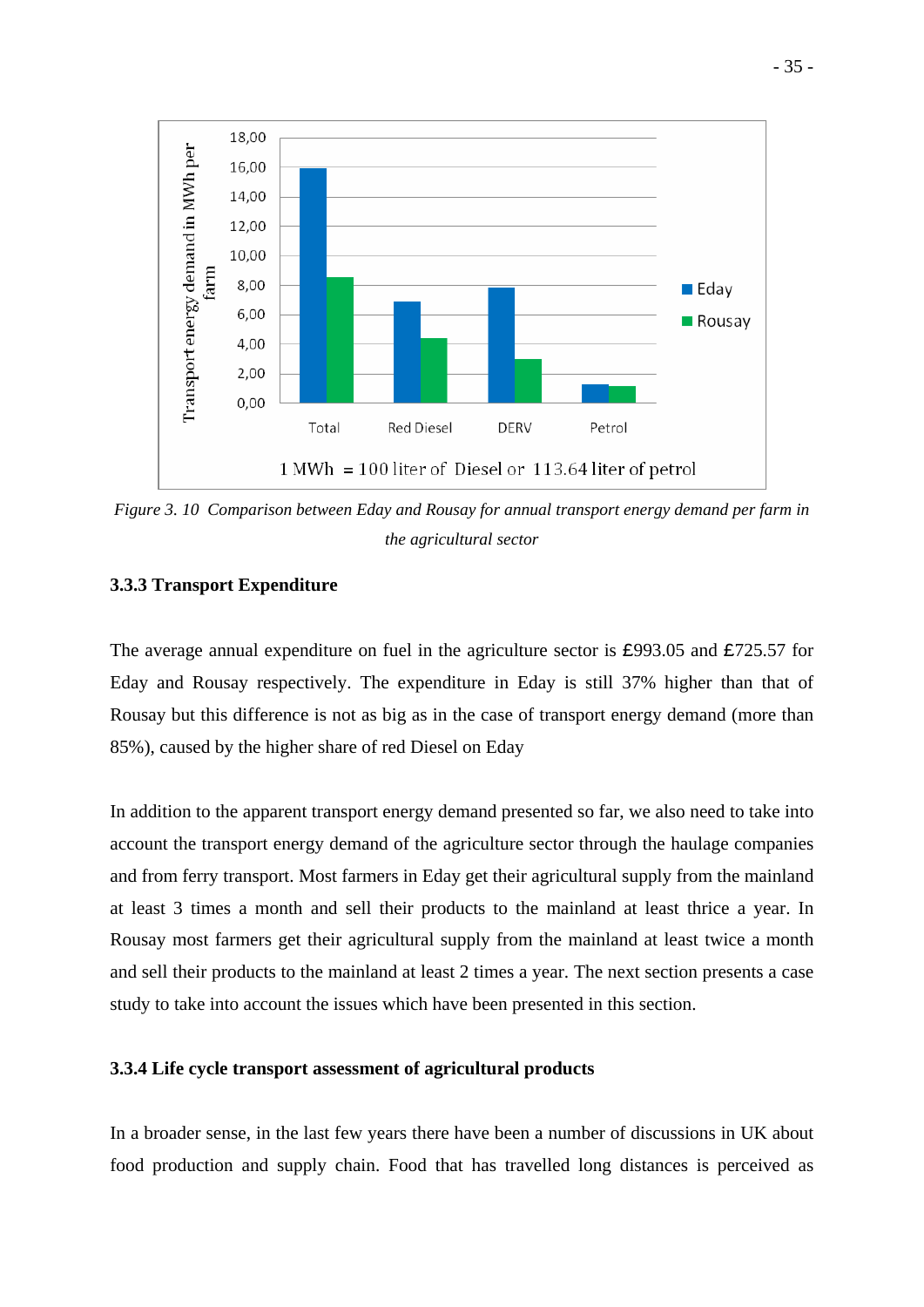having a negative impact on the environment. The distance food travels from the farm to consumer is known as "food miles".

The study team has made an analysis in the farm sector of these two islands and found some results regarding the transport energy demand and  $CO<sub>2</sub>$  emission in the life cycle of cattle and sheep production. For analysis purpose, a typical farmer who annually brings 100 cattle and 500 sheep to the Orkney Meat for slaughtering is assumed. The allocation of transport energy demand and  $CO<sub>2</sub>$  emission is done based on the weight of the animals regardless of the revenue generated by the farmer.

Some farmers in these islands bring fertilizer from the Mainland to grow feed for the cattle and some farmers directly buy the feed from the Mainland. For both cases, the chart below shows the transport related carbon dioxide emission associated with each kilogram of cattle and sheep meat.



*Figure 3. 11 Transport related CO2 Emission in the whole life cycle of Meat Production* 

As shown in the chart above, the transport related  $CO<sub>2</sub>$  emission in these two islands is higher for a lamb meat. To produce one kg of lamb meat requires 0.56 and 0.15 kWh of transport energy in Eday and Rousay respectively. This is due lower total weight of the lambs carried per ferry trip. The transport energy demand of the beef meat when the feed is grown at the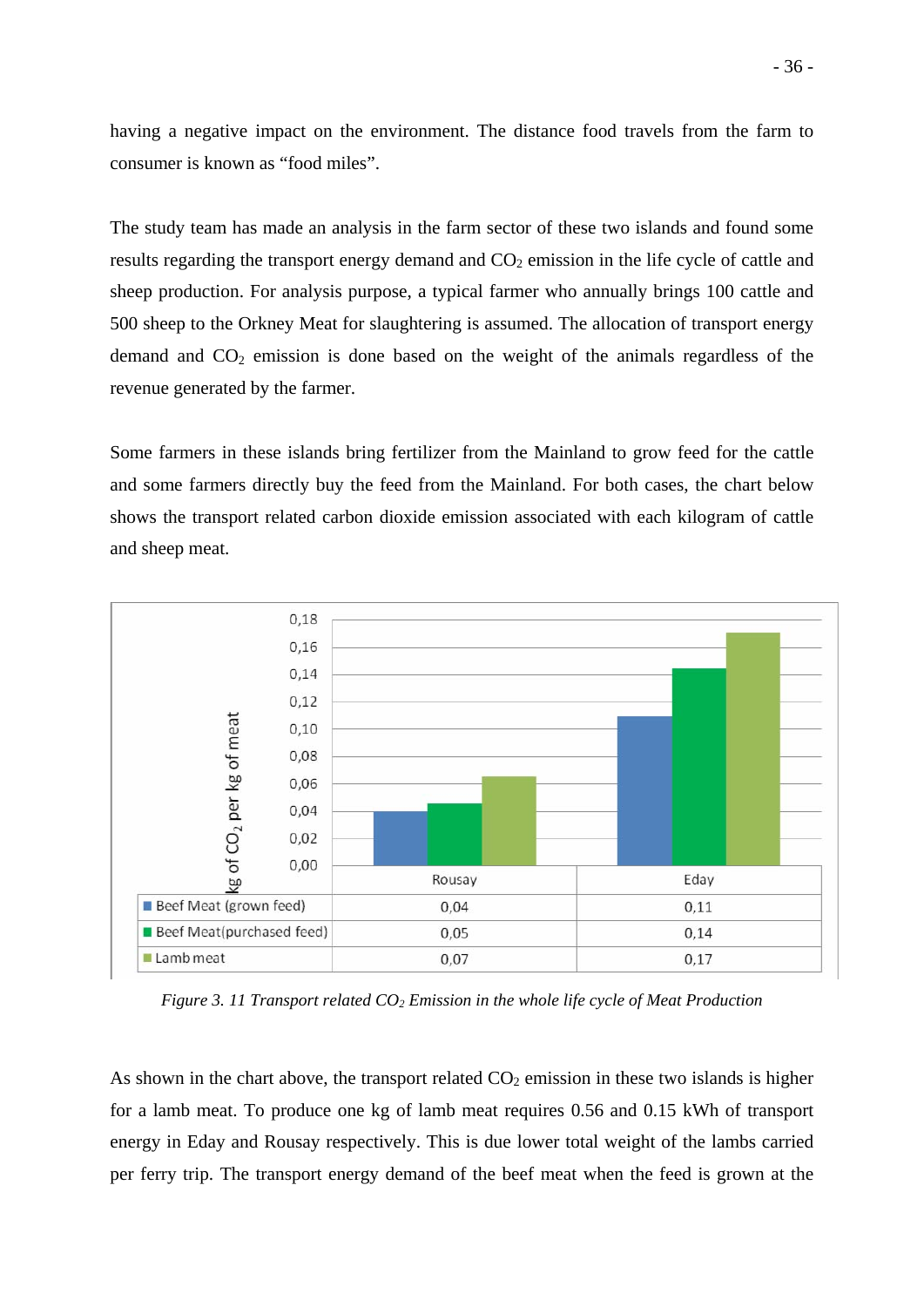farm is 0.36 and 0.1 KWh per each kg of meat produced in Eday and Rousay respectively. When feed is purchased from the mainland, the transport energy demand of the beef meat is 0.48 and 0.12 kWh per each kg of meat produced in Eday and Rousay respectively.

#### **3.4 Transport energy consumption, CO<sub>2</sub> emission and cost in shops and businesses**

In this chapter, a summary of main findings of transport-related energy consumption,  $CO<sub>2</sub>$ emissions as well as expenditures of shops and other small business in Rousay and Eday will be presented and analysed. Expenditures on embedded transportation and behaviours of people in Rousay and Eday in purchasing food and drinks are also calculated and shown in the second part of the chapter.

## **3.4.1 Small business**

The number of business activities in Eday and Rousay is relatively low as compared to the number of farms. In Rousay, interviews were conducted with 12 out of 15 businesses including a privately owned shop and fuel station. Similarly in Eday, 5 out of 7 businesses have been interviewed including the Eday Community Enterprise. Some of the businesses in these two islands have no separate vehicle for their business activities, especially very small businesses like Bed and Breakfast. In these cases their transport activities have been considered as household activities.

In Rousay, only 46 % of the vehicles in the small business sector are fueled at the local fuel station. This is because the fuel price at the Rousay fuel station is higher than in Kirkwall. In Rousay, an annual transport energy demand of 56.32 MWh for the total surveyed 10 business firms represents total fuel expenditures of 6,480 pounds. The total associated emission from these firms is 14.81 tons of  $CO<sub>2</sub>$ .

In Eday, the transport energy demand and the annual fuel expenditure of the surveyed 4 business firms are 16.86 MWh and 2,240 pounds consecutively. The emission from this energy consumption is  $4.41$  tons of  $CO<sub>2</sub>$ .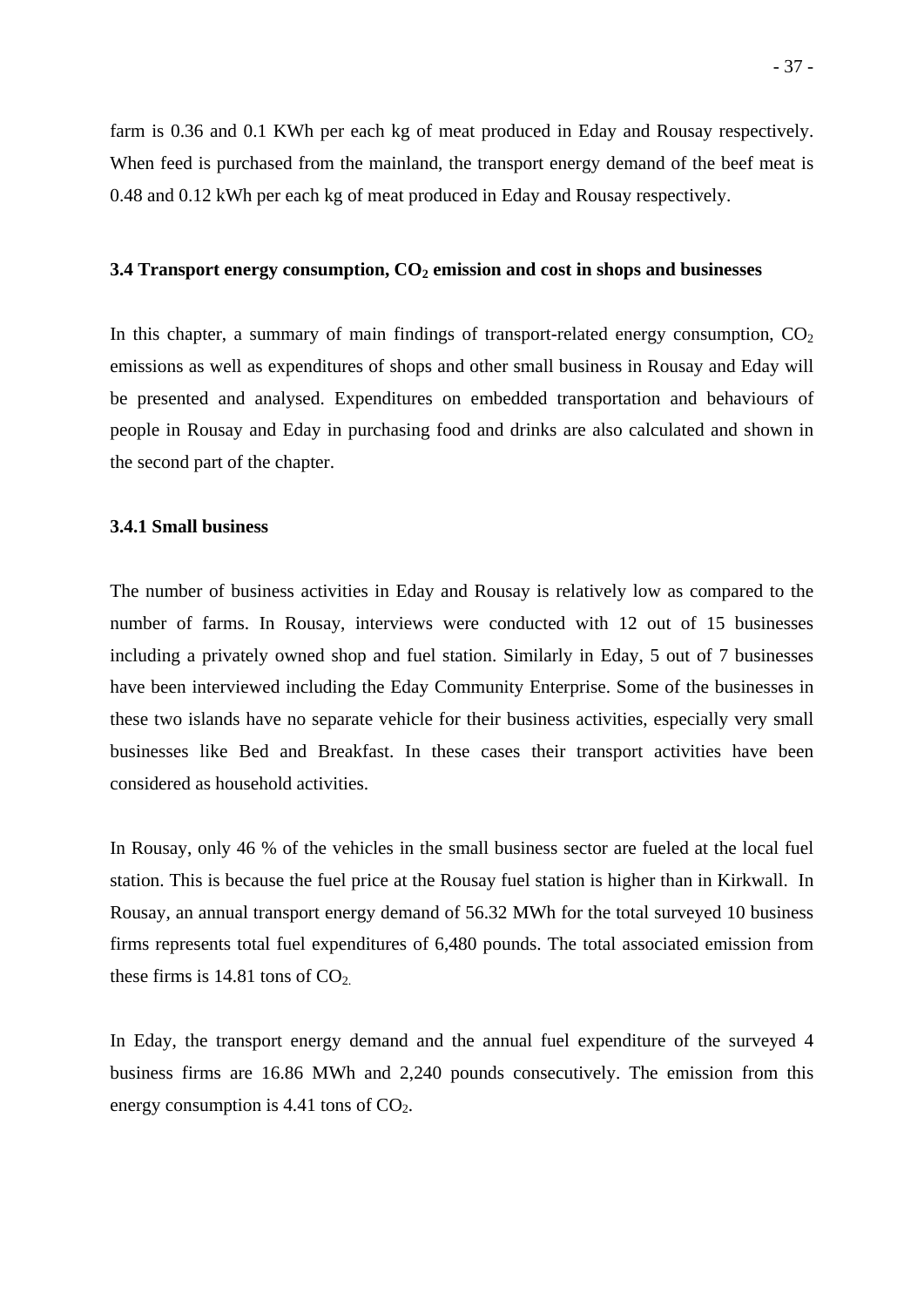The table below shows the comparison of the two islands for small business transport energy demand, expenditure and associated emission of  $CO<sub>2</sub>$ , per firm per annum. The figures for Rousay are higher than for Eday. In Rousay 3 firms out of 10 firms have no vehicle exclusively for their business activities. On the other hand, in Eday 1 out of 4 interviewed firms has no car that is only used for business.

*Table 3. 12 Comparison of the two islands for small business annual transport energy demand, expenditure and associated emission of CO2 per firm* 

|        | Average annual fuel        | Average annual energy | Average annual emission |
|--------|----------------------------|-----------------------|-------------------------|
|        | expenditure per firm $(E)$ | demand per firm (MWh) | per firm $(tCO2)$       |
| Eday   | 746.67                     | 5.62                  | 1.47                    |
| Rousay | 977.14                     | 8.05                  | 2.12.                   |

## **3.4.2 Transport-related energy demand, CO<sub>2</sub> emission, expenditure of shops**

## *3.4.2.1 Transportation activities and expenditures of shops*

In Rousay, there are two shops. Both of them belong to private owners. In Eday, there is only one shop that is owned by Eday Community Enterprises (ECE). In the table below, a summary of their purchasing and selling activities with a focus on transport is presented.

| N <sub>0</sub> | Name of<br>shop    | <b>Location of</b><br>suppliers | <b>Transporter</b>             | <b>Frequency</b><br>of supply<br>times/month | <b>Expenditure of</b><br>shop for<br>transportation<br>$(E\)/{year})$ |
|----------------|--------------------|---------------------------------|--------------------------------|----------------------------------------------|-----------------------------------------------------------------------|
| 1              | Shop 1<br>(Rousay) | (main<br>Kirkwall<br>suppliers) | -Shop (van used)               | 12                                           | 9,388                                                                 |
|                |                    | Rousay (farms)                  | Farms                          | 8                                            | $\theta$                                                              |
| $\overline{2}$ | Shop 2<br>(Rousay) | Kirkwall<br>(main<br>suppliers) | -Local<br>transport<br>company | 8                                            | 500                                                                   |
|                |                    | Rousay (farms)                  | Farms                          | 8                                            | $\theta$                                                              |

*Table 3. 13 Transport activities and expenditures of shops*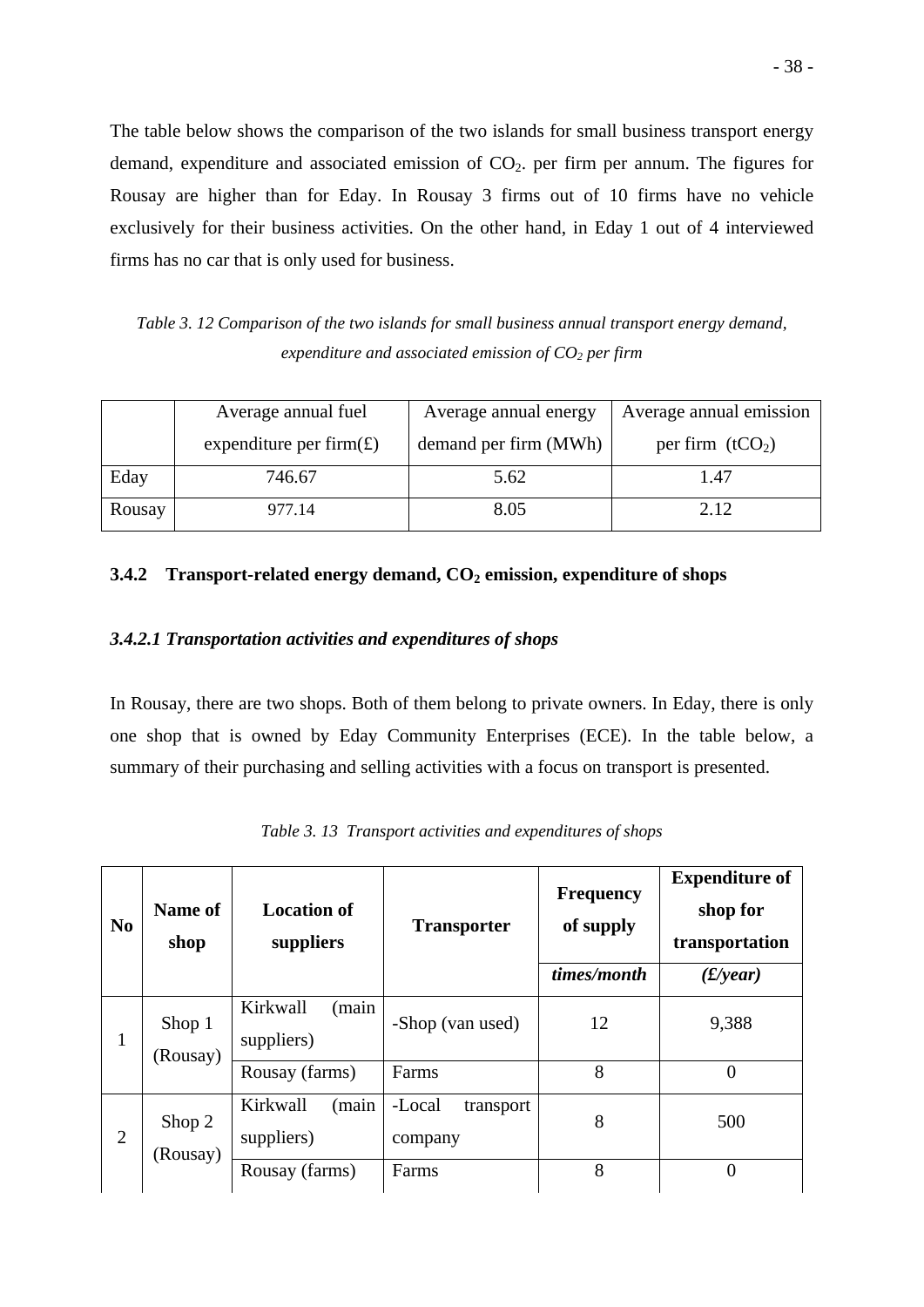|   |            |                   | - Local transport  |    |        |
|---|------------|-------------------|--------------------|----|--------|
|   |            | Kirkwall<br>(main | company            |    |        |
| 3 | <b>ECE</b> | suppliers)        | -Shop<br>&<br>(car | 12 | 20,012 |
|   | (Eday)     |                   | truck used)        |    |        |
|   |            | Eday              | -Farms             |    |        |

The transportation expenditure of shop 1 includes fuel and miscellaneous expense for vehicle, ferry transport expense and labour cost for purchasing products from Kirkwall. The Scottish minimum wage for an adult of £5.8/hour is considered in the calculation. Shop 2 does not use their own vehicle for their business, thus their transportation expenditure is only for the services of the local transport company.

The transportation expenditure of ECE includes fuel and miscellaneous expenditures for vehicles and for a local transport company. All local farms deliver their products to the shops without any additional transportation cost (for detailed calculations, please see annex III).



*Figure 3. 12 Annual expenditures of the shops on transportation add Rousay in graph (transport related labor cost are opportunity cost based on the Scottish minimim wage)*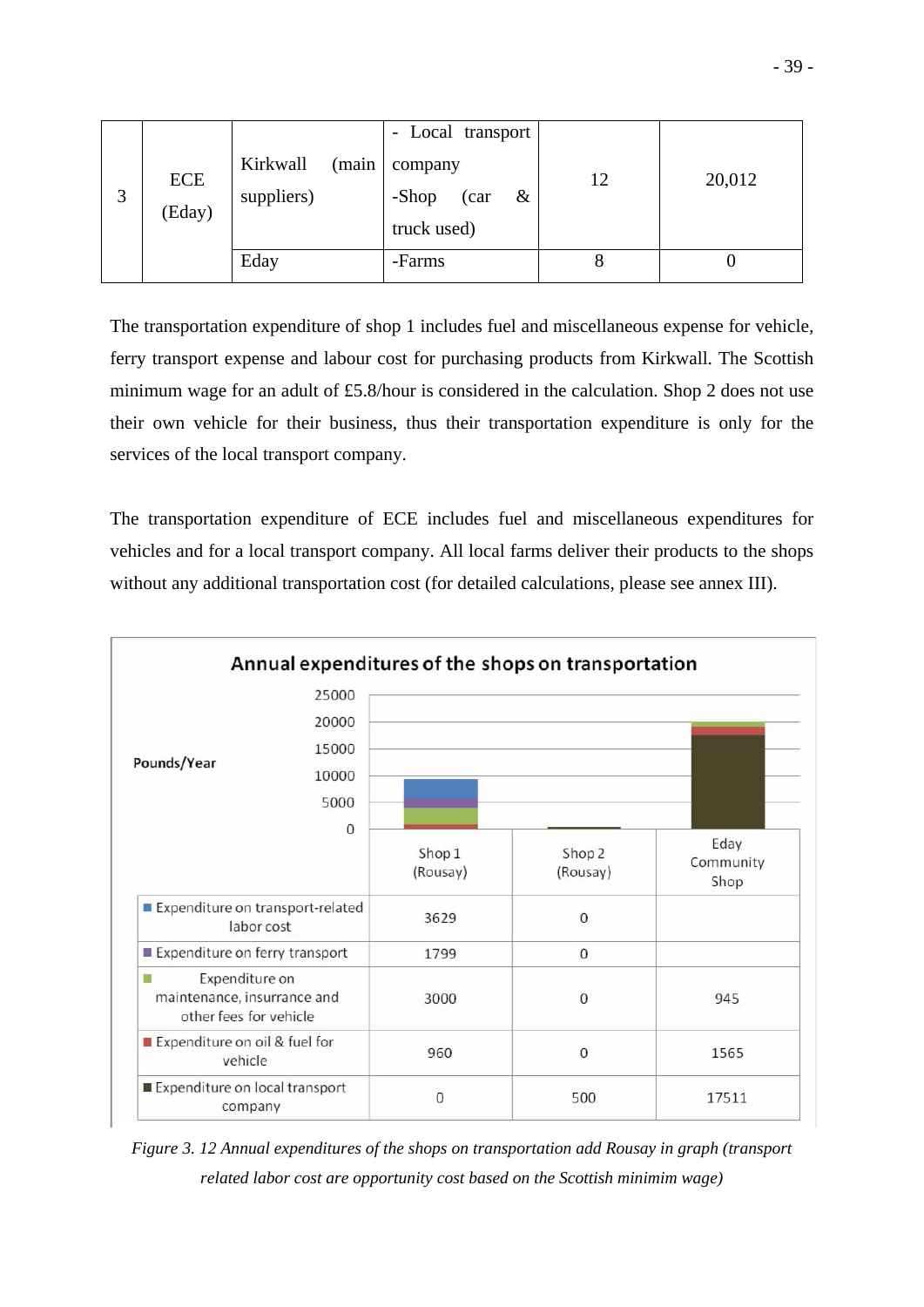The shops have to pay high amounts for ferry transport, either directly or indirectly for local transport companies.

## *3.4.2.2 Fuel consumption, energy demand and CO2 emission of the shops*

The ferry use contributes most to the transport energy demand and  $CO<sub>2</sub>$  emission of shops transport activities. Optimizing the ferry transport could reduce these figures drastically as shown in the table below.

|               |            | <b>Fuel consumption</b> |           | <b>Energy demand</b>         |           |           | $CO2$ emission |           |           |
|---------------|------------|-------------------------|-----------|------------------------------|-----------|-----------|----------------|-----------|-----------|
|               |            |                         | (liter)   | (kWh)<br>(tCO <sub>2</sub> ) |           |           |                |           |           |
|               |            | Vehicle                 | Ferry use | Vehicle                      | Ferry use | Total     | Vehicle        | Ferry use | Total     |
|               |            | (diesel)                | (MGO)     | (diesel)                     | (MGO)     |           |                |           |           |
| <b>Rousay</b> | Shop 1     | 738.00                  | 1.440.00  | 6,498.00                     | 15,120.00 | 21,618.00 | 1,942.00       | 4,320.00  | 6,262.00  |
|               | Shop 2     | 0.00                    | 30.00     | $0.00\,$                     | 315.00    | 315.00    | 0.00           | 0.09      | 0.09      |
| Eday          | <b>ECE</b> | 1,301.00                | 6.048.00  | 11,448.00                    | 63,504.00 | 74,952.00 | 3,422          | 18,144.00 | 21,566.00 |

Table 3. 14 Fuel consumption, energy demand and  $CO<sub>2</sub>$  emission of the shops in 2009

In the table, calculations for vehicle and ferry use are done separately. For example, the fuel consumption of shop 1 for their own vehicle is 738 liters of diesel. From the annual weight of passengers, van and products transported by ferry for the shop and the specific fuel consumption of the ferry (liter MGO/kg-trip), the annual fuel consumption for ferry transport is calculated. 1,440 liters of Marine Gas Oil are assigned to the shop for ferry transport. (More detailed explanations about ferry transport related calculations are presented in 3.1).

## *3.4.2.3 Expenditures of households for embedded transportation*

In general, the prices in small island shops are higher than in the supermarkets in Kirkwall. They pay higher wholesale prices and they have to cover their transport cost. Transportation costs are direct cost for the shops but for households, who buy products in the shops these are embedded cost they have to pay via higher prices of the goods.

As shown in table 3.14 the transport cost of the local shop in Rousay is £9,888/year while in Eday the transport cost is £20,021/year.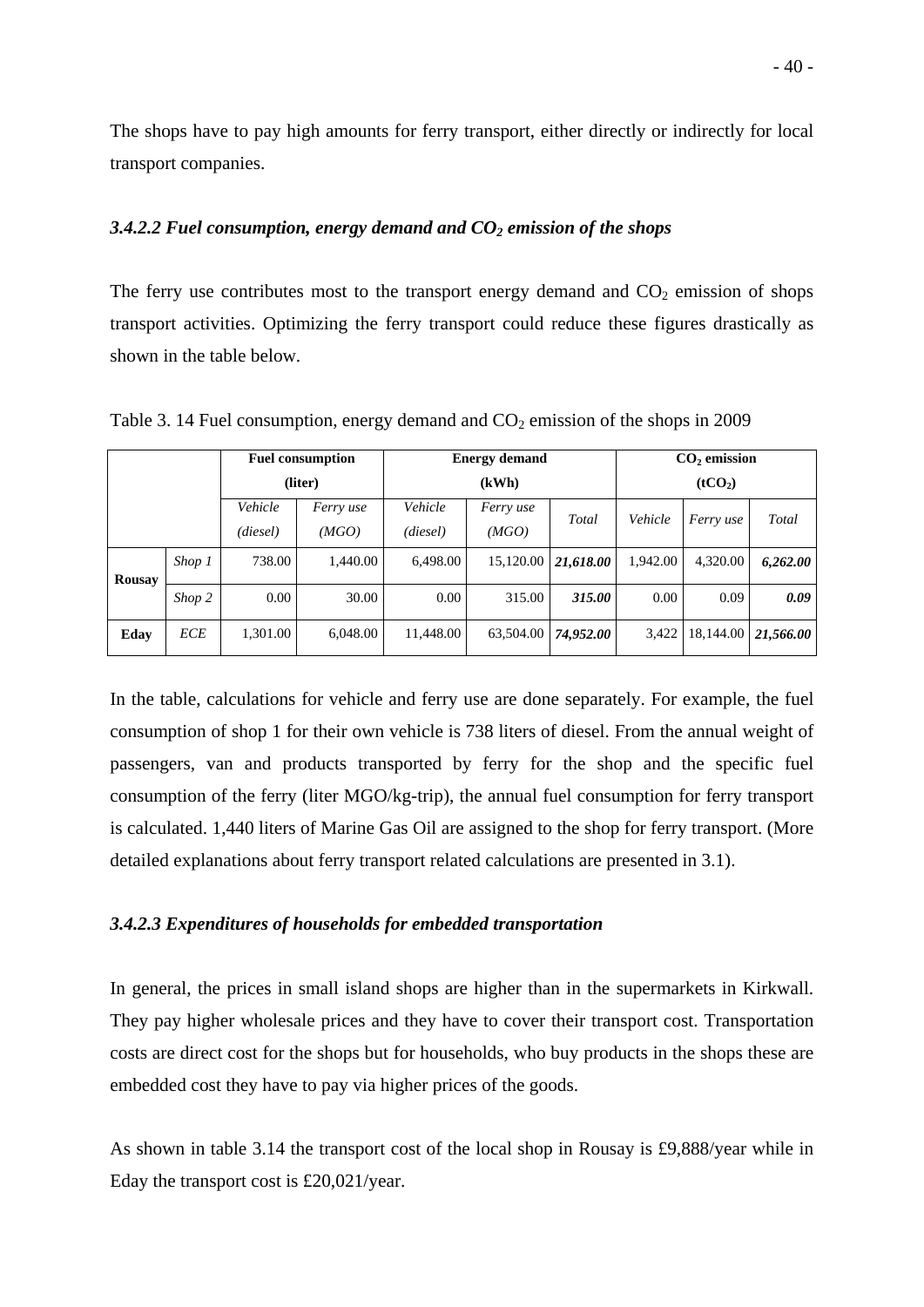The average expenditure on embedded transportation per household by purchasing products in the local shops are therefore as follows:

- Rousay: £9,888/year/105households =  $94.17$  ( $\pounds$ /household/year)
- Eday: £20,021/year/73 households =  $274.27$  ( $\pounds$ /household/year)

The figure in Eday is about 3 times higher than the one in Rousay because the shop in Eday is much bigger than the two shops in Rousay.

# **3.6 Life cycle transport assessment of a reference household in Eday, Rousay and Kirkwall**

To estimate the impact of the embedded transport cost on Eday and Rousay households compared with households in Kirkwall, the IC 2010 researchers compared the living cost of a typical household in these three locations. The reference household consists of two adults and two children. The comparison is done to show the cost difference between the individual islands and Kirkwall. The areas used for the case study are:

- Housing expenditure
- Food and drinks expenditures
- Transport expenditures

## **3.6.1 Housing expenditure**

Table 3.16 shows the values that are used to estimate the cost associated with the construction of a 131m<sup>2</sup> house (please refer to section 3.1.2 for details) in Kirkwall, Rousay and Eday. For Kirkwall, a building plot of fully developed land (with access to all the services) was considered and the used land price reflects this availability of services. In Rousay and Eday the available land with building permission is not developed. Therefore the service connections and necessary constructions costs, such as connection to the electrical grid or borehole construction, were obtained through interviews with local contractors and/or experts from each island. The costs of transporting the materials to Rousay and Eday are the same as estimated in section 3.1.2 of this report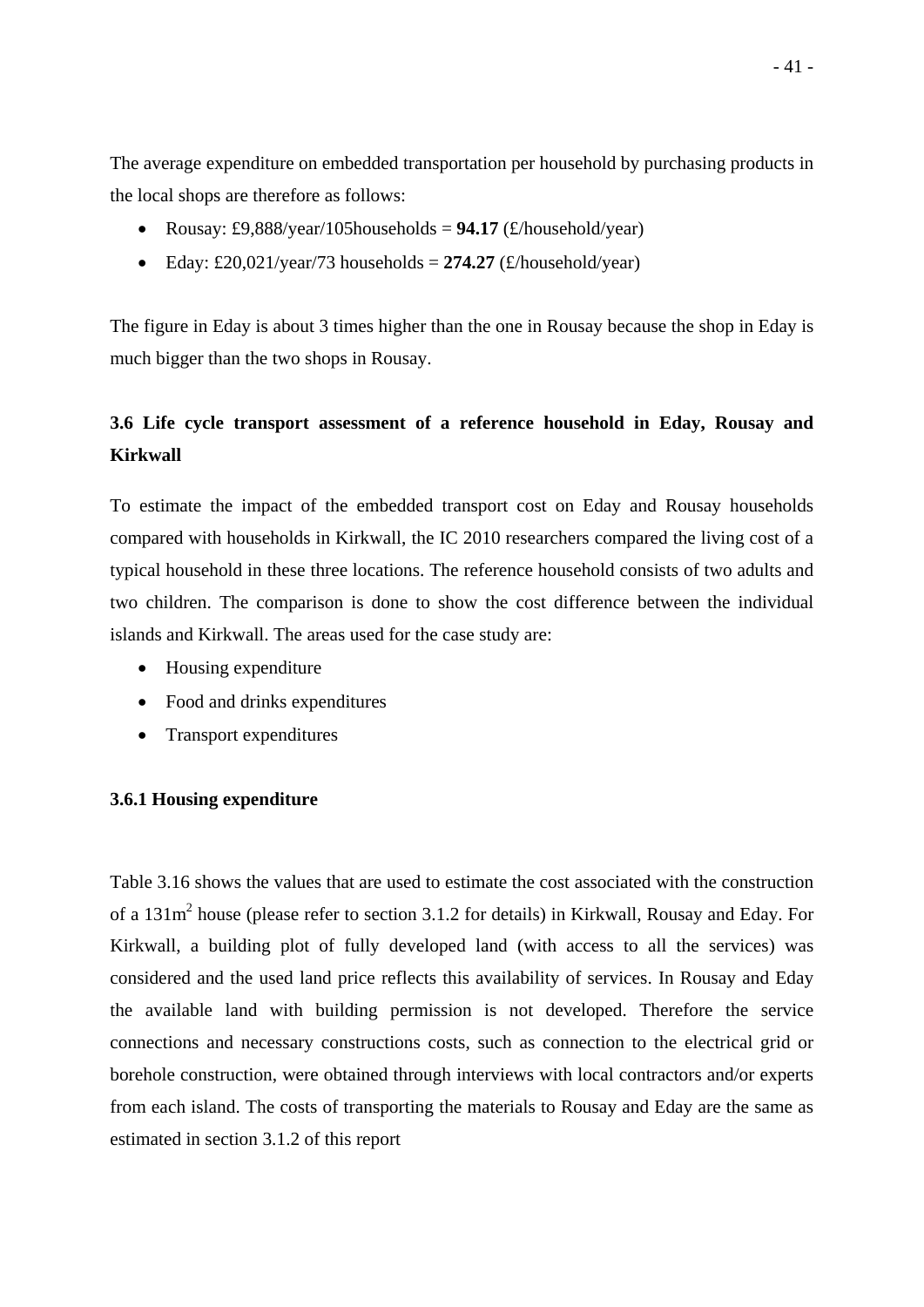|                                                                          | <b>Kirkwall</b>        | Rousay          | Eday    |
|--------------------------------------------------------------------------|------------------------|-----------------|---------|
| House material transport cost from Kirkwall                              | £0                     | £2,400          | £2,513  |
| Borehole construction                                                    | £0                     | £1,000          | £0      |
| Borehole pump cost                                                       | £0                     | £772            | £0      |
| Water connection to the local grid                                       | £0                     | £0              | £700    |
| Electricity connection to the local grid                                 | £0                     | £3,578          | £6,000  |
| Septic Tank (600 Gl)                                                     | £0                     | £567            | £567    |
| Cost of a land plot                                                      | £ 30,000 <sup>29</sup> | £ $17,000^{30}$ | £10,400 |
| Total cost                                                               | £30,000                | £25,317         | £20,180 |
| Savings on the islands compared to Kirkwall<br>$(Transport + Land Cost)$ | £0                     | £4,683          | £9,820  |

*Table 3. 15 Estimated housing costs* 

The sample standard plot of land for a house in Kirkwall has an area of  $364 \text{ m}^2$ , whereas in Rousay and Eday it is approximately 2,000  $m^2$  (half of an acre). The information of the sizes and land prices in Rousay and Kirkwall were obtained from a local real estate company, whereas in the case of Eday they were obtained from interviews with local experts.

Even so the price per square meter of land in Kirkwall is 9.8 and 16 times more expensive than in Eday and Rousay, only the difference in price between lots was used for the calculation, this criteria is based on the fact that the reference household would have more land available to build his/her house in a rural area (Rousay and Eday) than in a urban area.

# **3.6.2 Food and drinks expenditures**

1

The calculated monthly food expenditure estimated in chapter 3.1.2 is used for Kirkwall and Eday. For Rousay, an extra amount of 43£/month more than the expenditure in Kirkwall was used. This value was estimated assuming the household buy all their meat products from Kirkwall and all other products in Rousay.

 $29$  Lows Kirkwall, 2010, Land plot reference prices, available on http://www.lowsorkney.co.uk/search\_results.asp?area=2&type=5&bedrooms=0&min\_price=0&max\_price=0&S

ubmit=Search+Properties<br><sup>30</sup> Lows Rousay, 2010, Land plot reference prices, available on http://www.lowsorkney.co.uk/property\_detail.asp?pID=79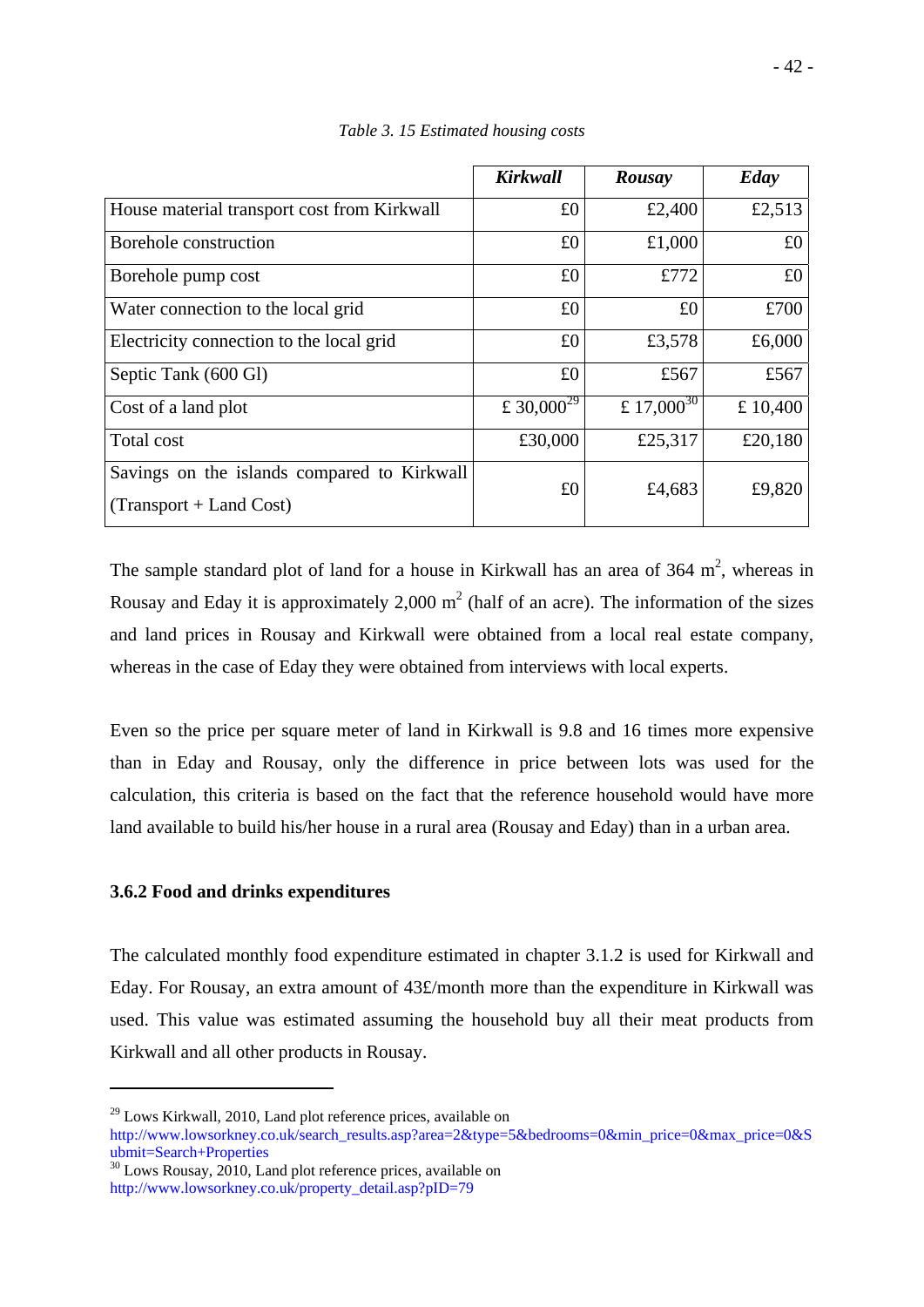|                                                | Kirkwall | Rousay | Eday   |
|------------------------------------------------|----------|--------|--------|
| Annual food expenditure compared with Kirkwall | £3,029   | £3,546 | £3.940 |

## *Table 3. 16 Considered Food and drinks expenditures*

## **3.6.3 Transport expenditures**

The mean annual transport expenditure of the reference household was taken from the mean annual transport expenditure of the studied sample. (See Table 3.17)

*Table 3. 17 Annual transport expenditures* 

|                                   | Kirkwall | Rousay                                        | Eday |
|-----------------------------------|----------|-----------------------------------------------|------|
| Mean annual transport expenditure |          | £1,712.62 $\vert$ £2,480.79 $\vert$ £2,014.63 |      |

## **3.6.4 Results of the case study**

In order to generate one indicator that allows weighing the differences in savings and extra expenditure of the household during a 20 year cycle, the IC 2010 team used the net present value (NPV) as an indicator. The NPV is today's value of expenditures or income in the future, considering a certain interest rate. An income in the future has a lower NPV as an income today as we can earn interest with today's income. The interest we can earn is the difference of the NPV of a present and a future income.

On one hand, in both islands the reference household would save money in the house investment due to the lower land price (See table 3.16). If this amount of money would be invested by the household at a fixed 3% annual rate of interest, the household in Rousay would receive 314.74  $\pounds$ /y and the household in Eday would receive 660  $\pounds$ /y.

On the other hand, due to the difference in food prices and observed transport expenditures, the household in Rousay would spend £1,284 more per year than in Kirkwall. For Eday, the household would spend  $\pounds$  1,214 per year more than the household in Kirkwall. This means that in Rousay, the reference household would have a total expenditure of  $\pounds$  969 per year more than the same reference household in Kirkwall. And the reference household in Eday would also have a total annual expenditure of  $\text{\pounds}$  554 more when compared to the household in Kirkwall.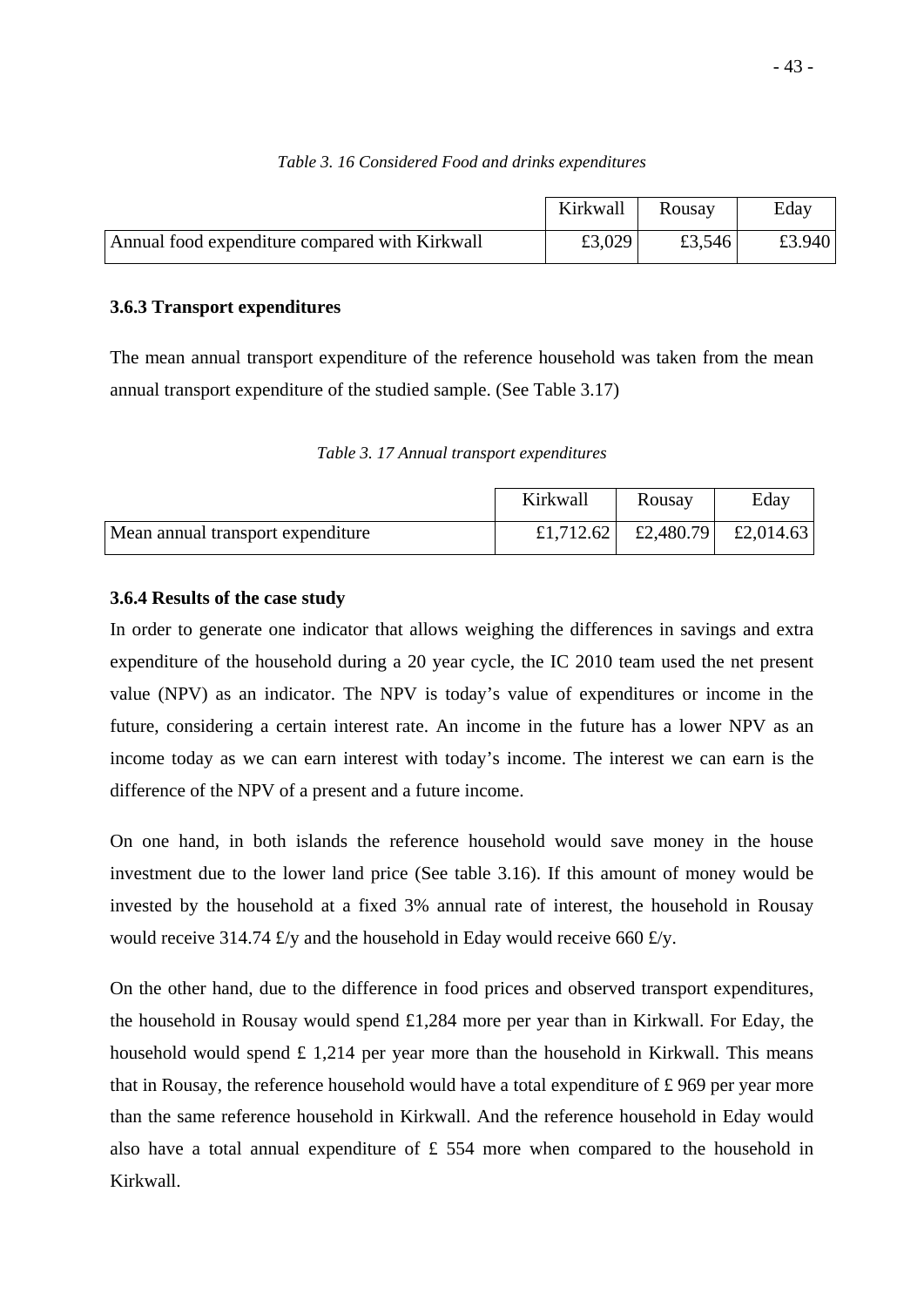This means that over a period of 20 years the reference household in Rousay would spend £14,000 more than in Kirkwall and the Eday household would spend £ 8,000 more than the same household in Kirkwall as well, expressed in today's value of these expenditures.<sup>31</sup>

These values mean that the option for this reference household of living on Rousay for the next 20 years instead of Kirkwall will cost £ 14,000 in today's money. If the same household would make the decision of living in Eday instead of Kirkwall, this option would have a cost equal to £ 8,000 in present monetary terms. In table 3. 18 the results are presented.

*Table 3. 18 Case study life cycle cost assessment of a reference household in Eday, Rousay and Kirkwall results* 

|                                                                                | Rousay       | Eday         |
|--------------------------------------------------------------------------------|--------------|--------------|
| Land Costs minus the material<br>transport and<br>services<br>connection costs | £4.682,54    | £9.819,10    |
| Annual Transport Cost difference between the island and<br>Kirkwall            | $-£768,00$   | $-£302,00$   |
| Annual Food Expenditure difference between the island and<br>Kirkwall          | $-£516,00$   | $-£912,00$   |
| Annual total difference between the Island and Kirkwall                        | $-£969,26$   | $-£554,00$   |
| Net present value of the difference                                            | $-£14000.13$ | $-E8,002.09$ |

These results considered only house construction, food and transport and that there might be other factors which contribute to higher expenditures or savings, for example services can be more expensive than in Kirkwall when commissioned from the mainland or cheaper than in Kirkwall when commissioned from the island.

1

<sup>&</sup>lt;sup>31</sup> The net present value is therefore; -£ 14,000 for Rousay and -£ 8,000 for Eday, considering an interest rate of 3% for both, savings and loans (discount rate)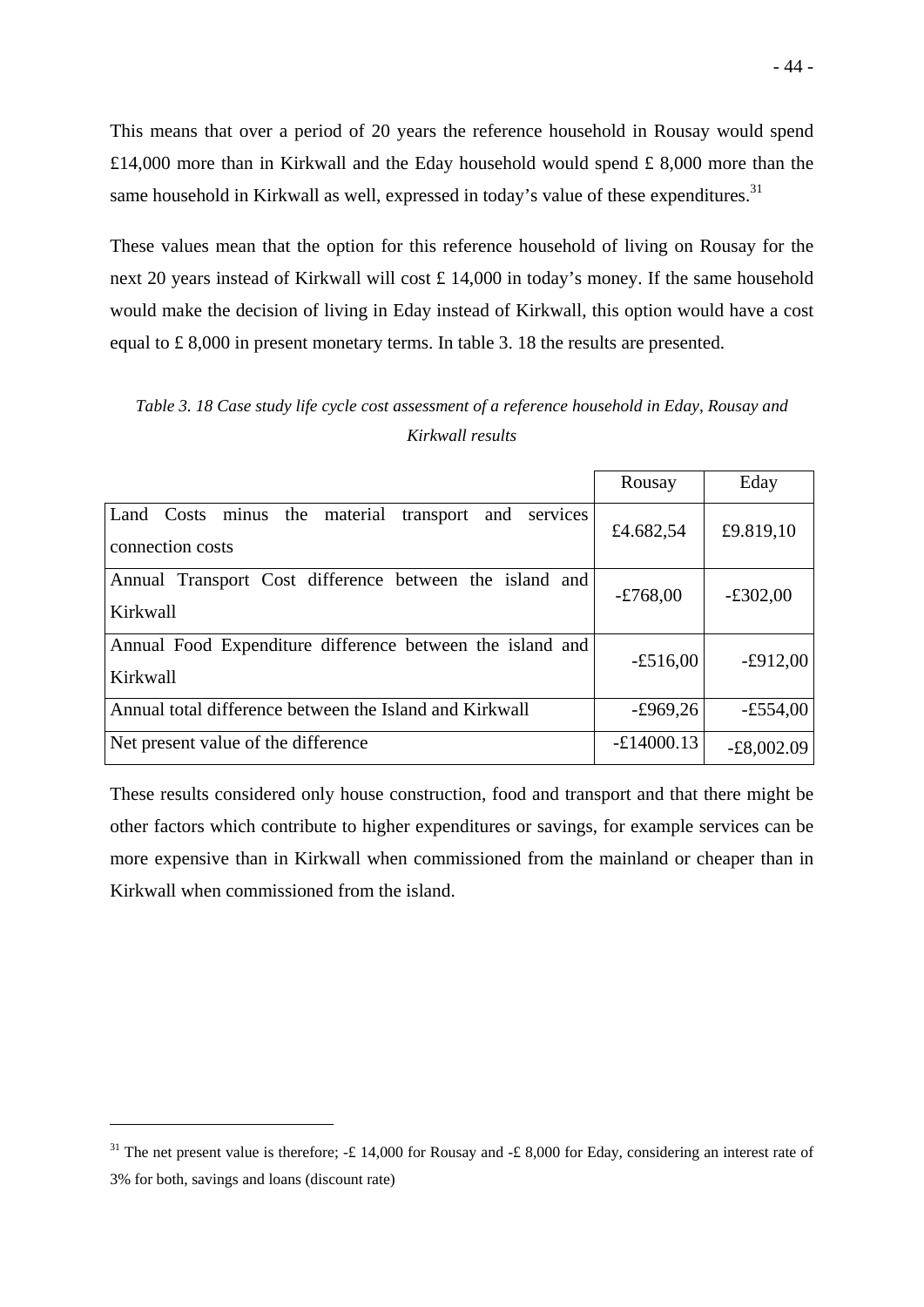# CHAPTER 4: TRANSPORT POVERTY INDICATOR

## **4.1 Concept of Fuel Poverty Indicator**

The concept of fuel poverty has a long history in the UK. The result of the UK's 1988 Family Expenditure Survey showed that households in the three lower income deciles spent on an average, 10% of their income (excluding Housing Benefit or Income Support for Mortgage Interest-ISMI, ) on fuel for all household uses. This was assumed to represent the maximum amount that low income households could reasonably be expected to spend on fuel. $32$ 

This definition has later been more restricted to heating, which for Scotland has been defined by the Scottish executive as: "A household is in fuel poverty if, in order to maintain a satisfactory heating regime, it would be required to spend more than 10% of its income (*including* Housing Benefit or ISMI) on all household fuel use". <sup>33</sup> For Scotland, a 'satisfactory heating regime' is defined as the level recommended by the World Health Organisation (WHO).

A household in Britain is 'poor' when it has both low standard of living and low income. For fuel poverty the standard of living is measured in terms of heating level since heating deprivation is often considered as an indicator of low standard of living. Fuel poverty is considered as potential cause of estimated 40,000 excess winter deaths per year in Britain.<sup>33</sup>

Not being able to heat a home to acceptable standards at reasonable costs is said to be caused by three main factors which are:  $34$ 

- **Income:** The ability of households to afford the necessary fuel depends on the household income. Households with low income are likely to be fuel poor as they need to spend a high proportion of their income for heating to required standards.
- **Fuel costs:** Prices and availability of different types of fuels and heating systems affect the number of people suffering from fuel poverty in a particular area.

1

 $32$  Gordon, David (2006), Predicting Fuel Poverty at Small Area Level, University of Bristol (pg. 2-3)

<sup>&</sup>lt;sup>33</sup> Scottish Executive (August 2002), The Scottish Fuel Poverty of Statement (pg 4-7)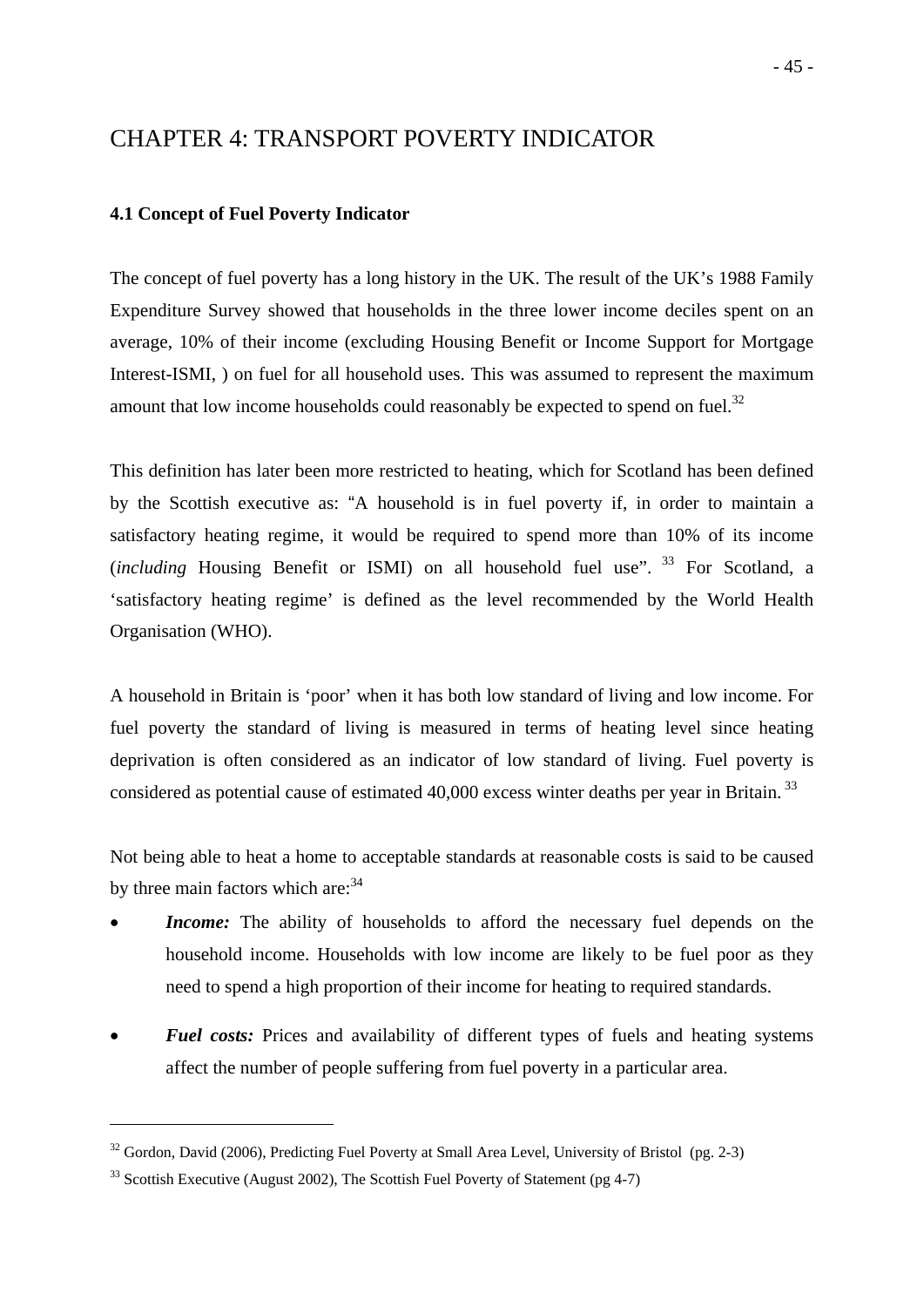**Energy efficiency:** Energy efficiency of houses is another important factor that can cause fuel poverty. The amount of energy needed to heat a home to acceptable standards depends on the thermal quality of the house and the effectiveness of the heating source. This factor helps determine the standard in terms of the ability of a household to maintain adequate warmth inside.

So far all the studies and research on fuel poverty have only focused on the purpose of heating but no studies have been identified which determined poverty related to transport. Scottish households especially those in rural areas and on small islands seem to spend a very large proportion of their income on transport. Hence, coming up with a concept to assess transport poverty might be very useful to plan and improve the transportation system to reduce the number of people falling below the acceptable transport poverty levels.

With this in mind, this study aims to develop a simple transport poverty indicator using a similar concept and factors as those used in developing the heating fuel poverty indicator.

## **4.2 Approach and Calculation of Transport Poverty Indicator**

#### **4.2.1 Approach**

Transport provides mobility to the people to enhance accessibility to different services and goods for fulfilling their needs and comforts of life. Good and effective transportation provides an adequate standard of mobility at reasonable costs. Hence a household can be classified as transport fuel poor if the mode of transportation it uses is not effective and if the household spends a large share of its income on transport. To develop a transport poverty indicator based on mobility and costs, the three most relevant factors are:

- **Income:** Ability of a household to afford necessary mobility depends on the household income. Households with low income are likely to be transport poor as they will have to spend a high proportion of their income for transport to access the required services and goods.
- *Transport costs:* Prices and availability of different types of fuels and transport systems affect the number of people suffering from transport poverty in a particular area.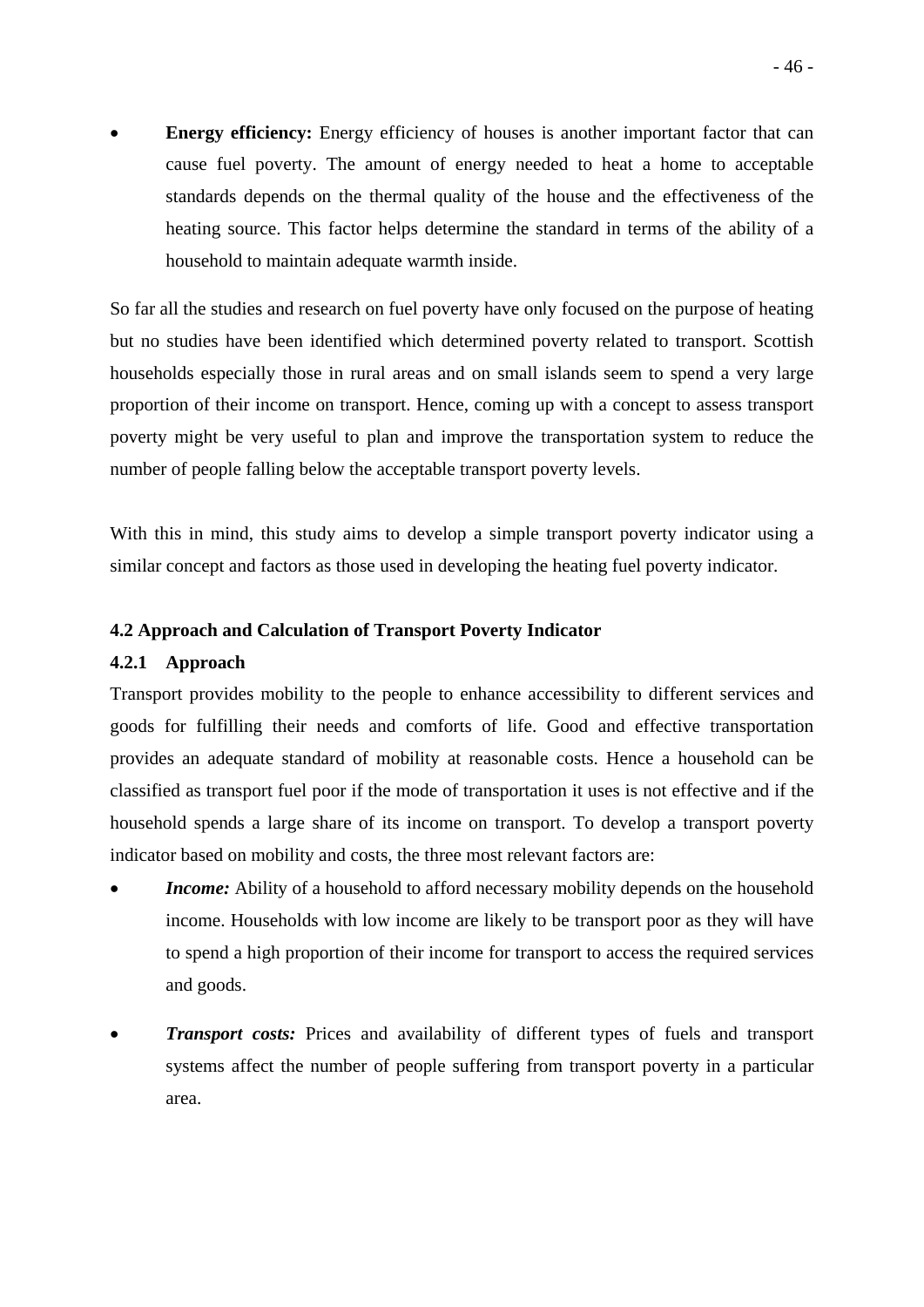**Mobility:** Mobility here means accessibility to daily basic services and goods. Hence mobility is the factor that helps determine the standard of living of the people/ households.

In cities of the UK, services and products to fulfil needs and comforts are available within the city itself. They can be accessed by reliable sources of public transport. However, the access to sufficient mobility by people living in rural communities and small islands is restricted to those who own private means of transport The lack of adequate public transport systems and the fact that people in rural communities have to travel to the nearest urban settlements for accessing the basic minimum services and goods, add up to the cost of mobility for people living in rural communities and islands.

Keeping these factors in mind, for the calculation of a transport energy poverty indicator, the city of Edinburgh was used as a reference because the city has an extensive bus network covering all parts of the city, its suburbs and the surrounding city-region. This means that a citizen of Edinburgh has a complete access to mobility using the bus system. The details of calculating a standard transport poverty indicator is explained in the following section.

## **4.2.2 Transport fuel poverty calculation**

1

To develop a transport poverty indicator, a household of two adults and two children living in Edinburgh is considered. We assume that each of the two adults earn an income which is in the lowest income level in UK (£5.8 per hour)<sup>34</sup> and we also assume that all the four members of the household use only public buses for mobility. The local bus service provider (Lothian bus)<sup>35</sup> charges an annual fee of £540 per year per adult and £360 per child per year for the use of public buses in Edinburgh. Hence, taking the charges of Lothian bus, the total transport cost of the household is £1800 per year and the annual gross income is £24,127.2 per year (considering that both the adults work 40 hours per week).

Directgov, 2010, National minimum wage rates for workers in the UK, Available on http://www.direct.gov.uk/en/Employment/Employees/TheNationalMinimumWage/DG\_10027201  $^{35}$  Lothian Buses, 2010, Buses fares 2010, available at http://lothianbuses.com/tickets.php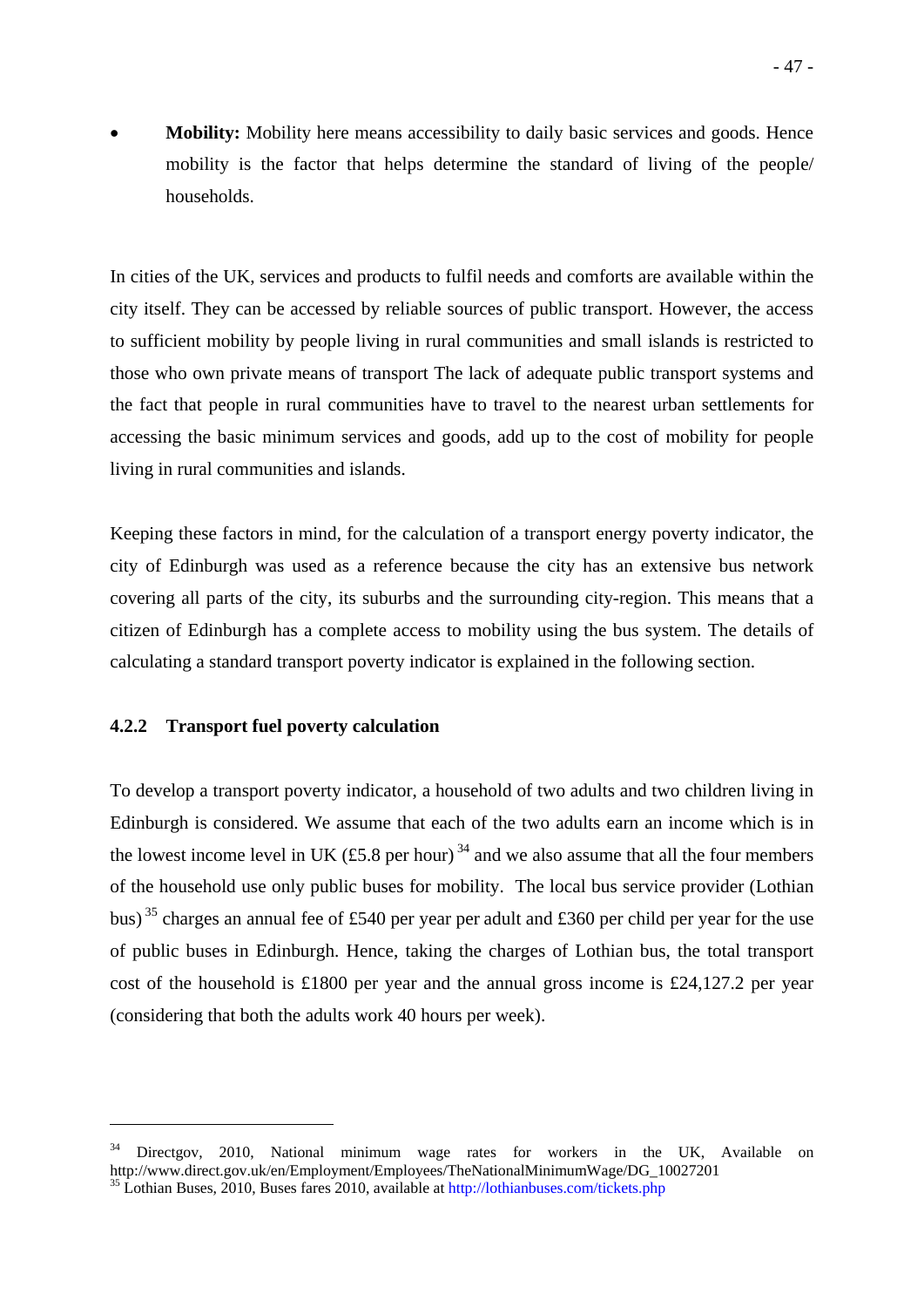Deducting £6,035 (personal annual tax allowance) from the annual gross income of the household and applying a tax of 20% on the rest of their income (20% tax is applicable for any income between £0 and £34,800 in the UK)<sup>36</sup>, the net annual income of the household works out to £21,717.6. Hence, the household spends 8.3% of its net annual income (£1800) for mobility at all times.

For this study we define, "A *household is in transport poverty, if it spends more than 8.3% of the household income (after taxes) on transport/mobility to access the minimum services and goods of daily life"* 

## **4.2.3 Transport poverty in Rousay and Eday**

The primary data obtained from field surveys in Rousay, Eday and Kirkwall has been used to calculate the transport cost and income of people living in these islands. The details of the calculation are explained below:

The most commonly used threshold of low income is  $60\%$  of median income<sup>37</sup>. Hence the low income level for Orkney has been set at 60% of the median gross weekly earnings of £434.2 for full-time employees in Orkney from the Scottish neighbourhood statistics, 2010. Again considering a tax personal annual allowance of £6,035 and applying a tax of 20%<sup>7</sup> on the rest of this gross low income in Orkney, the net average annual salary in Orkney for 2009 was £7,940. This value has been considered in this study as the net annual low income threshold of an adult in Orkney.

Once the two lines were set (Transport poverty indicator of 8.3% and low annual income line in Orkney of £7,940), the data available for from field survey were analyzed for Rousay, Eday and Kirkwall. The first step was to calculate the percentage of household in these islands over and below the set low income threshold of £7,940 per year (60% of the median gross annual income of Orkney). For the households falling below this low income threshold level, the percentage of the individual household income spent on transport was calculated and compared with the set transport poverty indicator of 8.3%. The total transport cost of

1

<sup>&</sup>lt;sup>36</sup> HM Revenue and customs, 2010. Rates and allowances - Income Tax. Available on http://www.hmrc.gov.uk/rates/it.htm 37 Joseph Rowntree Foundation, Choices of low-income threshold. Available on

http://www.poverty.org.uk/summary/income%20intro.shtml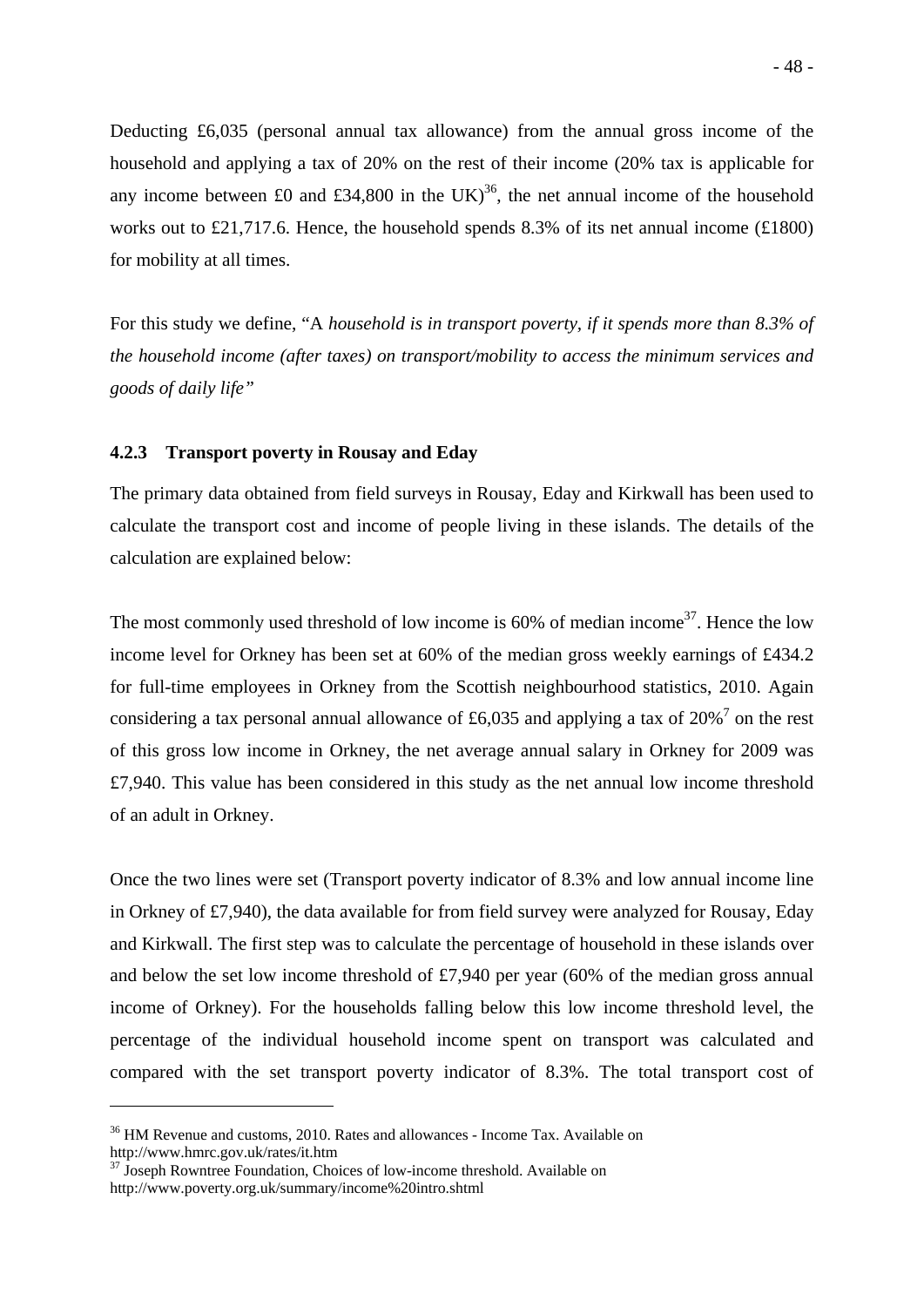households here include the cost of fuelling vehicles, ferry charges, public bus charges and operation and maintenance cost of the vehicles. The operation and maintenance cost is taken as 60% of the individual household fuel cost based on information from UK Automobile Association<sup>38</sup>

Further analysis of the field data show that some of the households falling below the low income threshold in Rousay and Eday take their car on ferries to the Mainland or own a second car on the Mainland. This is an extra cost which could be avoided if the people would go as pedestrians into the ferry and use public buses on the Mainland. Hence, the transport poverty indicator was recalculated for Rousay and Eday eliminating this extra cost of transportation and adding public bus fares for travelling from the Mainland ferry terminal to desired destinations. These recalculated figures show the true transport poverty situation in Rousay and Eday which is detailed in the section below.

## **4.3 Comparison of Transport Poverty in Rousay, Eday and Kirkwall**

The sample size used for the calculation of transport poverty is different from the sample size presented in the methodology chapter. This is due to the fact that, during field surveys some households didn't provide all the information needed and hence it was not possible to calculate the transport poverty indicator for these households. The actual figure of the sample considered can be seen in table 4.1 below.

|                                                          | Rousay | Eday   | Kirkwall |
|----------------------------------------------------------|--------|--------|----------|
| <b>Population Size</b>                                   | 105    | 73     | 3120     |
| Confidence level                                         | 95%    | 95%    | 95%      |
| Sample size considered for calculating transport poverty | 44     | 36     | 35       |
| % of households with income above the Orkney low income  |        |        |          |
| threshold of $£7,940$                                    | 77.27% | 72.22% | 82.86%   |
| % of households below the Orkney low income threshold of |        |        |          |
| £7,940                                                   | 22.73% | 27.78% | 17.14%   |

<sup>&</sup>lt;sup>38</sup> Automobile association, 2010 http://www.theaa.com/allaboutcars/advice/advice\_rcosts\_petrol\_table.jsp

1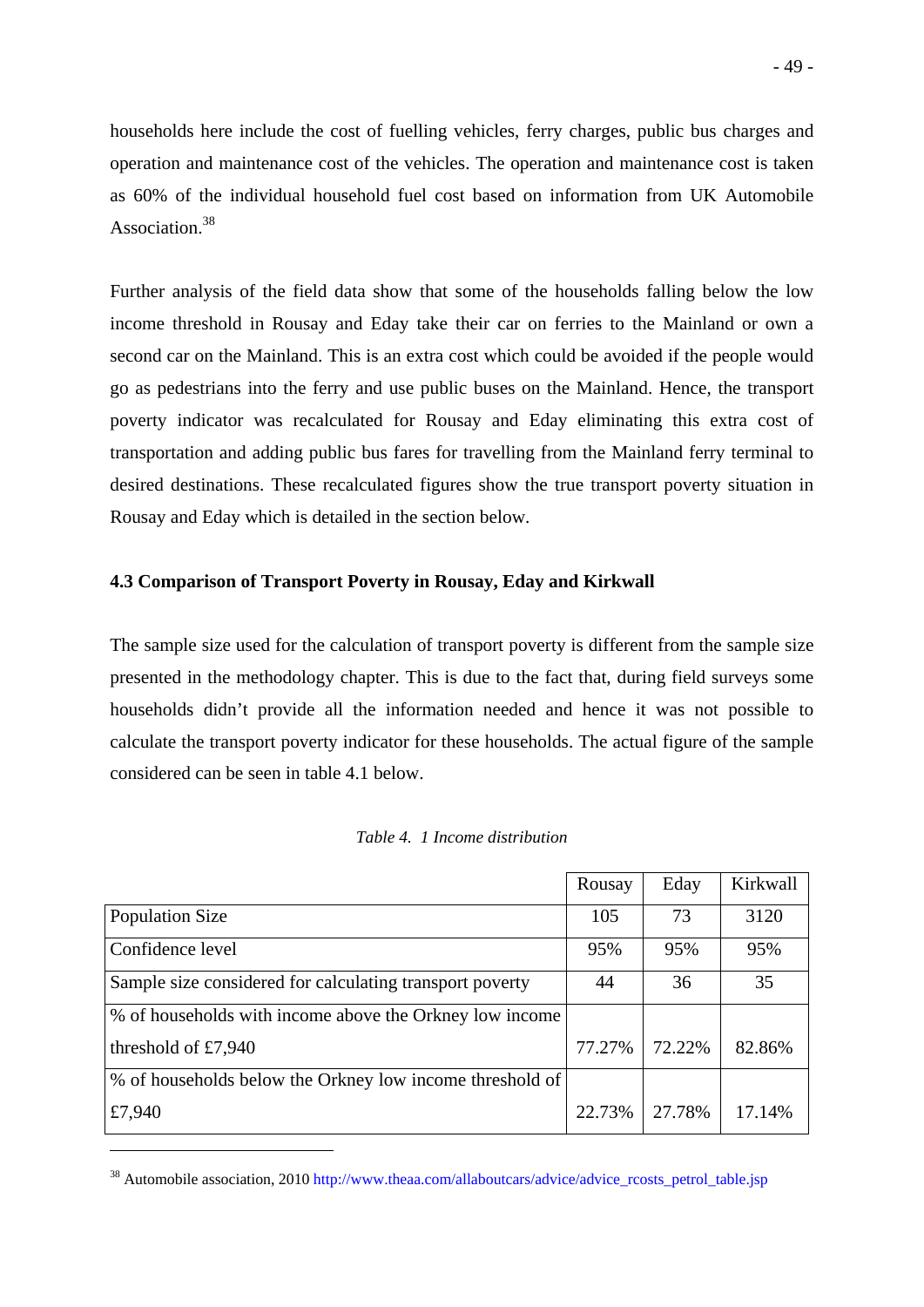From table 4.1, it can be seen that a larger proportion of the households in Rousay, Eday and Kirkwall have incomes higher than the low income threshold level in Orkney. From the three areas considered, Eday has the highest percentage of poor households followed by Rousay and Kirkwall. Figure 4.1 below shows the final results of transport poverty in the three areas.



*Figure 4. 1 Transport poverty results* 

Figure 4.1 shows that in Eday there are 2.28% more households in transport poverty than in Rousay and 13.57% more than in Kirkwall. However, in Rousay double the households are in transport poverty than in Kirkwall. To summarize it, Eday has the highest percentage of its households in transport poverty followed by Rousay and then Kirkwall.

Another important finding that can be seen from figure 4.1 is that, a household in Eday and Rousay with an income below the poverty line, is more likely to be under transport poverty than the same household in Kirkwall, this behavior may be a consequence of the difference of access to buses between the two islands and Kirkwall and also due to the fact that in Kirkwall a household can have access to different services (like restaurants, city council, cinema, shopping centers, and so on) at a walking distance, whereas in Eday and Rousay the households are more dependent on vehicles to have access to the same services.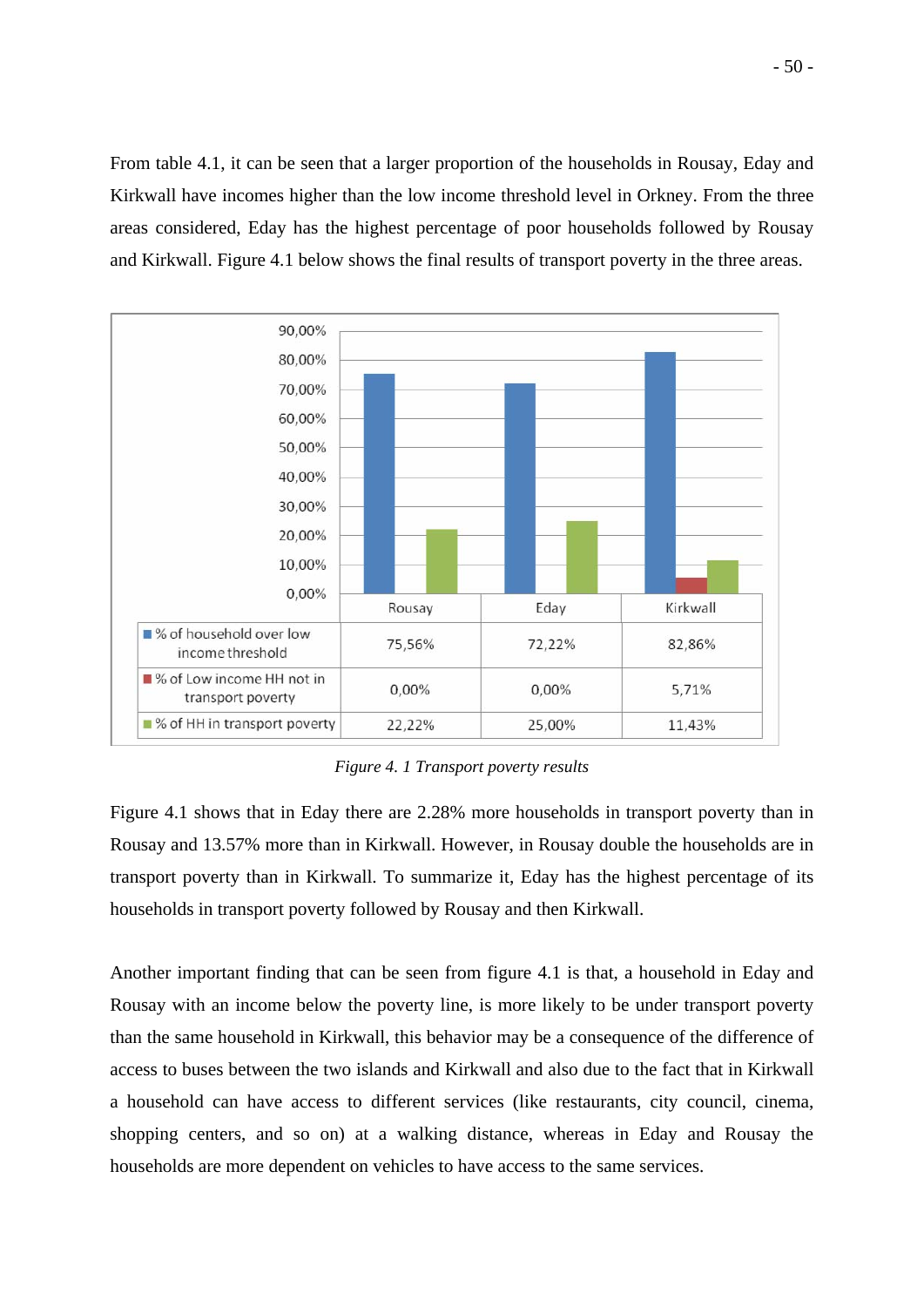# **CHAPTER 5: FUTURE OPTIONS**

From the study results, we can say that the ferry is the principal source of transport energy consumption and  $CO<sub>2</sub>$  emissions for both of the studied islands. In order to reduce the ferries energy consumption,  $CO<sub>2</sub>$  emissions and cost, there are three options available:

- Building a bridge.
- Reducing the number of trips between the islands and mainland.
- Replace the existing ferries with new technologies ferries.



*Figure 5. 1 Bridge option location in Rousay.* 

In the case of Eday the first two options were not considered because, firstly the island is too far away from mainland (approximately 15.8 miles) and secondly because the service is already limited to two round trips per day (to and from Eday) and this route is combined with the services of two more populated islands Stronsay and Sanday.

In the case of Rousay, the possibility of a bridge was considered. The shortest distance connecting the mainland and Rousay is

around 2.5 km from Stenso (mainland) to Frotoft (Rousay) and for the analysis we considered the construction of a 3 km long bridge.

Considering the total amount invested for the construction of the Skye Bridge in west Scotland, the number of vehicles transported in 2008 between Rousay-Tingwall-Rousay and a toll fee of 10£/vehicle, the number of years required for the return of the investment is as high as 192 years. Based on this figure the bridge option for Rousay was neglected by the IC 2010 team as a feasible option for Rousay.

In the case of reducing the number of trips to mainland from Rousay, we considered the introduction of a passenger ferry in combination with car ferry services. Replacing the current ferry with a bigger one that can carry 16 cars would reduce the number of car ferry trips from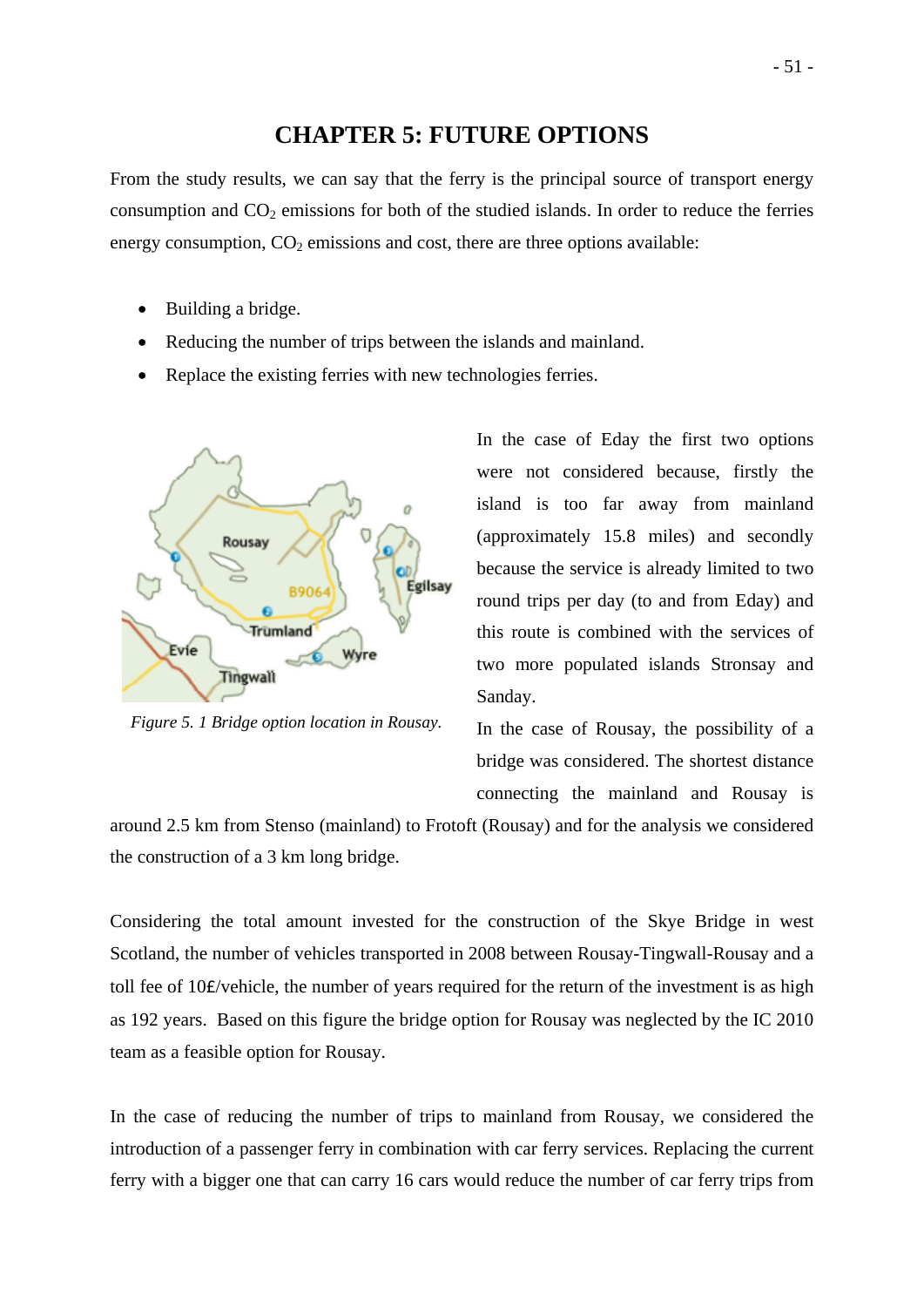6 to just 1 round trip per day. The remaining 5 return trips could be served by a passenger ferry. However, the proposed bigger car ferry plus the energy required to operate the passenger ferry (50 l/h) would increase the total transport energy consumption by almost  $2,000,000$  kWh/y. Hence the total  $CO<sub>2</sub>$  emissions for the ferry services between Tingwall and Rousay will also increase significantly. Because of this the IC 2010 researchers did not consider the reduction of trips for Rousay as a feasible option.

The third considered option for both islands was to replace the ferries by more efficient ferries, for this case we propose the use of LNG fueled ferries. Such a ferry will be more economical and environmentally friendly as compared to the present ferries operating with marine diesel. Studies in Norway show that the implementation of LNG ferry can reduce  $CO<sub>2</sub>$ emission by  $20\%$ .<sup>39</sup>

#### **5.1 Results for the LNG ferries option**

In table 5.1 the emission factors for the marine diesel and LNG ferries are presented. Based on these the emissions for different cases were calculated and the results are presented in table 5.3 for Rousay and in table 5.4 for Eday.

Note that the  $CO<sub>2</sub>$  emissions and energy consumption in the Rousay route, for each case are smaller with the LNG Ferry than with the marine diesel fueled ferry.

| Fuel                       | Rousay          | Eday            |
|----------------------------|-----------------|-----------------|
|                            | $gCO_2/kg/trip$ | $gCO_2/kg/trip$ |
| <b>Marine Diesel Ferry</b> | 15.00           | 64.00           |
| <b>LNG</b> Ferries         | 12.00           | 51.20           |

*Table 5. 1 Ferries emissions factors per kg and trip* 

For the Rousay ferry, the  $CO<sub>2</sub>$  emissions per trip, are reduced by approximately 14% in the case of 'Car-Car on Ferry- Car'. They are reduced by 3% and 6% in the 'Walk-Passenger on the ferry-Car' and 'Walk-Passenger on the ferry-Bus' cases respectively. This difference is due to the fact that the emissions assigned to each case on the ferry, depend directly on the

1

<sup>39</sup> Strait Crossings 2009 page 9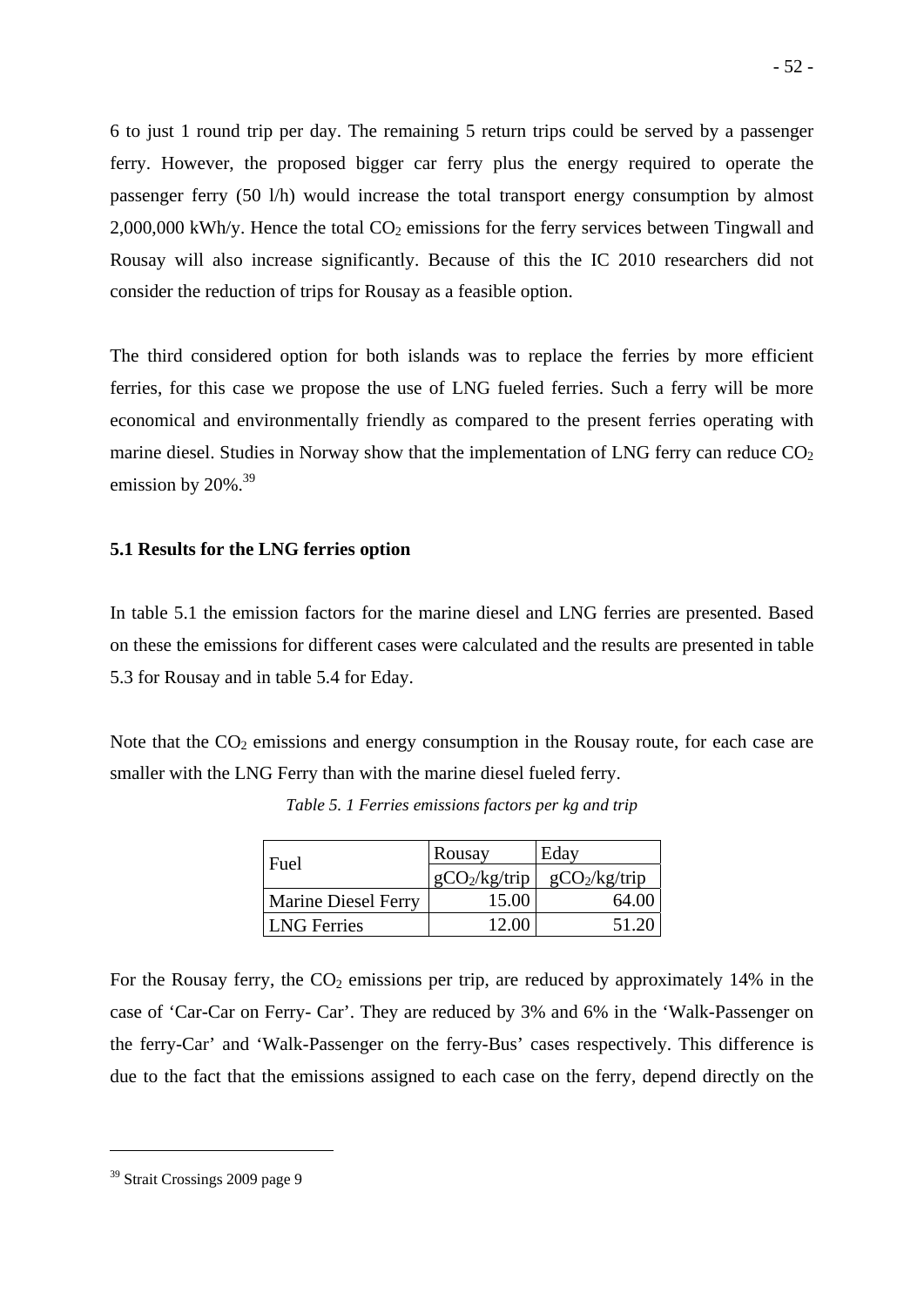weight of the load transported on the ferry and the location of the ferry terminal in mainland (Tingwall).

*Table 5. 2 CO<sub>2</sub> emissions and transport energy consumption per trip for the analyzed cases in Rousay* 

| Marine Diesel Ferry option |  |
|----------------------------|--|
| ____                       |  |

| Cases                          | $CO2$ kg/trip |       |          |            |  |
|--------------------------------|---------------|-------|----------|------------|--|
|                                | Rousay        | Ferry | Mainland | Total      |  |
| Car-Car on Ferry- Car          | 1.48          | 19.13 | 7.36     | 27.96      |  |
| Walk-passenger on Ferry - Car  | 0.00          | 1.13  | 7.36     | 8.48       |  |
| Walk-passenger on Ferry - Bus  | 0.00          | 1.13  | 2.52     | 3.65       |  |
| LNG Ferry option               |               |       |          |            |  |
| Cases                          | $CO2$ kg/trip |       |          |            |  |
| Car-Car on Ferry- Car          | 1.48          | 15.30 |          | 7.36 24.14 |  |
| Walk-passenger on Ferry - Car  | 0.00          | 0.90  | 7.36     | 8.26       |  |
| Walk-passenger on Ferry - Walk | 0.00          | 0.90  | 2.52     | 3.42       |  |

In the case of Eday only two cases were considered, because the ferry arrives directly to Kirkwall, hence the case 'Walk-passenger on Ferry – Bus' doesn't apply. For the  $CO<sub>2</sub>$ emissions per trip, there is a reduction of slightly more than 19% for the 'Car-Car on Ferry-Car' case while the reduction is 20% for the 'Walk-passenger on Ferry – Walk' case. This relatively higher reduction in Eday, compared with the same results in Rousay, is a direct consequence of the location of the Ferry terminal in mainland (Tingwall for Rousay and Kirkwall for Eday).

*Table 5. 3 CO<sub>2</sub> emissions and transport energy consumption per trip for the analyzed cases in Eday* 

| Marine Diesel Ferry option     |                                |       |          |       |  |  |  |
|--------------------------------|--------------------------------|-------|----------|-------|--|--|--|
|                                | $CO2$ kg/trip                  |       |          |       |  |  |  |
| Cases                          | Eday                           | Ferry | Mainland | Total |  |  |  |
| Car-Car on Ferry- Car          | 1.68                           | 81.60 | 0.82     | 84.09 |  |  |  |
| Walk-passenger on Ferry - Walk | 4.80<br>4.80<br>0.00<br>0.00   |       |          |       |  |  |  |
|                                | LNG Ferry option               |       |          |       |  |  |  |
| Cases                          | $CO2$ kg/trip                  |       |          |       |  |  |  |
| Car-Car on Ferry- Car          | 65.28<br>0.82<br>67.77<br>1.68 |       |          |       |  |  |  |
| Walk-passenger on Ferry - Walk | 0.00                           | 3.84  | 0.00     | 3.84  |  |  |  |

In absolutes terms per trip, the  $CO<sub>2</sub>$  emissions reduction for the 'Car-Car on Ferry-Car' case in Rousay is 4 kg of  $CO_2$ /trip. This saving would be in Eday 16 kg of  $CO_2$ /trip. This difference in absolutes terms is a consequence of two variables: the size of the ferries (it is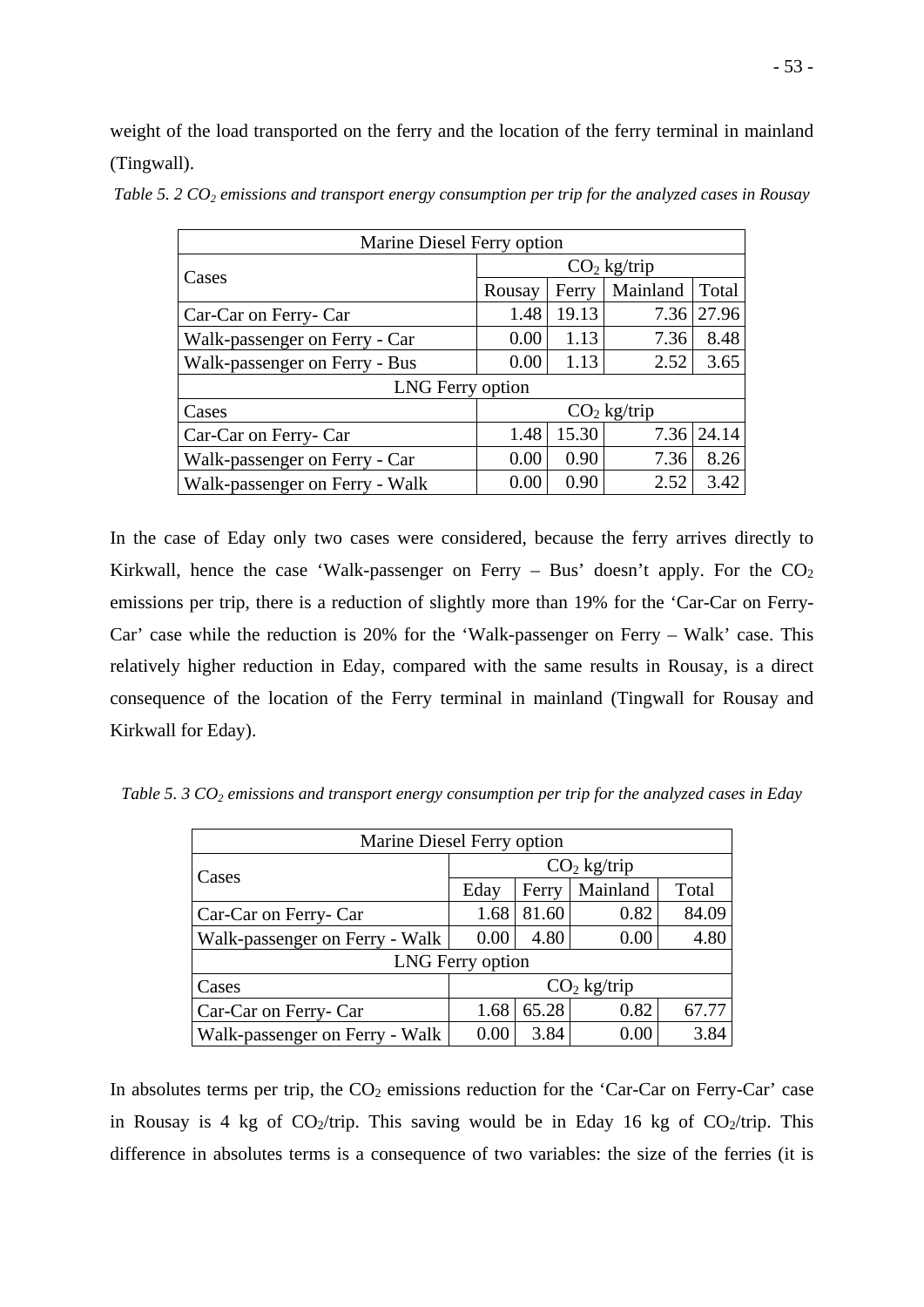bigger in Eday than in Rousay) and the duration of the trip (the trip from mainland to Eday is three times longer than the trip between mainland and Rousay).

As a partial conclusion, it can be said that the best option to reduce the total transport  $CO<sub>2</sub>$ emission in Rousay and Eday is to replace the actual ferries with new ferries more efficient technology like the LNG option.

#### **5.2 Option of public bus service on the islands**

1

From chapter 3, it can be said that in the studied sample, the majority of Rousay and Eday residents depend on private vehicles, especially cars for transport within the island. In this option, the use of public buses inside the islands is considered, to reduce the use of own vehicles and improve the access to mobility on the island.

For this option analysis, the regular ferry schedule is assumed to be the same as the present pattern i.e.6 return trips a day to and from Rousay and 2 return trips to and from Eday, and the island bus schedule was planned to correspond with the departure and arrival scheduled of the ferries.

In both islands a 9 seater public bus is proposed. A typical van like Ford Transit or VW Transporter with transport energy consumption of 0.58 miles/kWh<sup>40</sup> and a  $CO<sub>2</sub>$  emissions factor of 0.45 kg of  $CO<sub>2</sub>/mile$  was considered.

For Eday a 12 miles route for the bus was used, while in Rousay the used bus route was 13 miles. All the calculations were based on an average of 5 persons using the bus per trip and none of the persons used to take their car on the ferry to mainland. In table 5.4 the results for Rousay and Eday are presented, for the marine diesel and LNG ferries options.

<sup>40</sup> IPCC, 1996. Guidelines for National Greenhouse Gas Inventories. Volume 3: Reference Manual. Available on http://www.ipcc-nggip.iges.or.jp/public/gl/invs6.htm. [accessed 13.03.10.].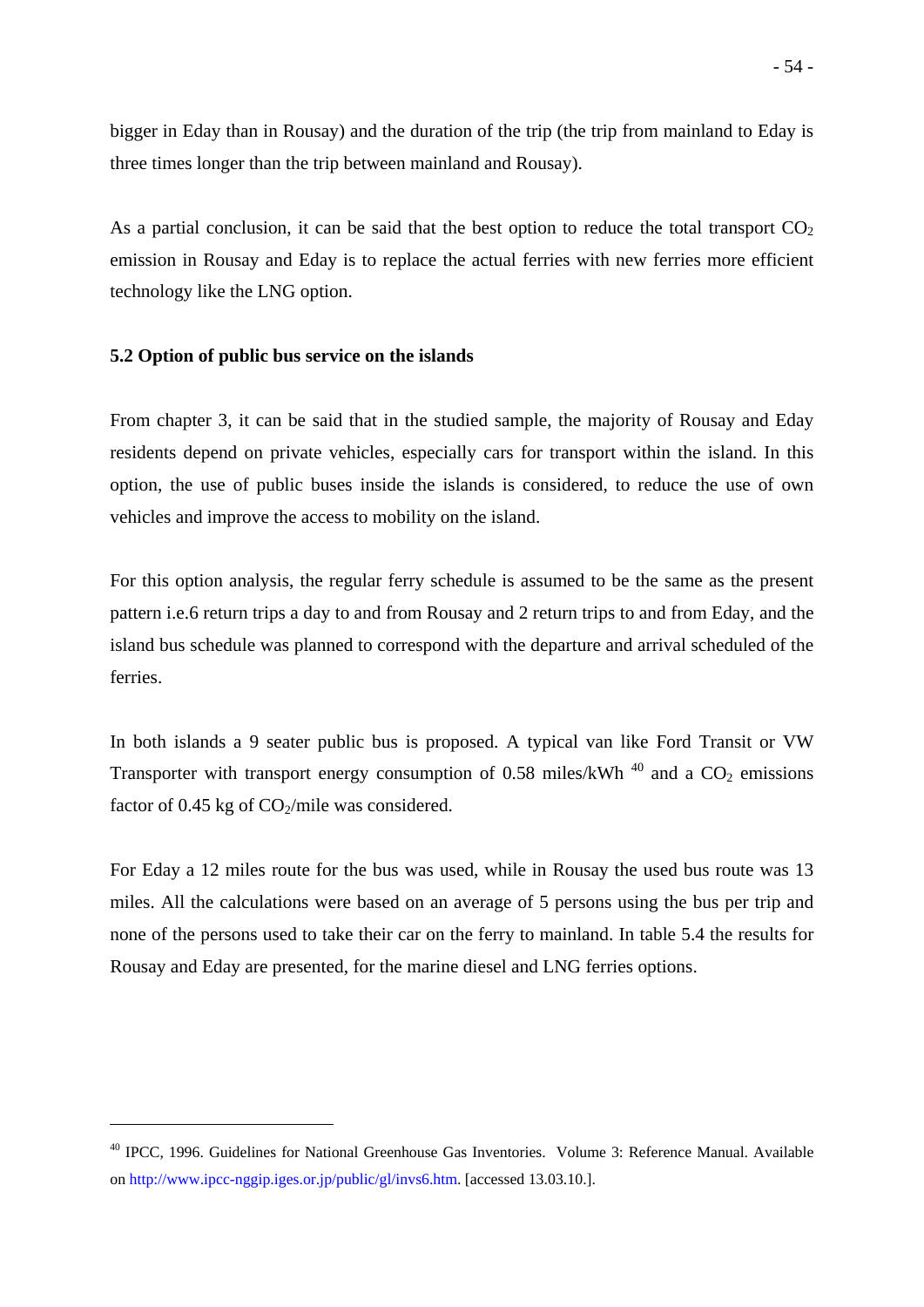|                                                                                    | $CO2$ kg/trip |       |                  | kWh / trip |        |       |                   |       |
|------------------------------------------------------------------------------------|---------------|-------|------------------|------------|--------|-------|-------------------|-------|
| Rousay cases                                                                       | Rousay        |       | Ferry   Mainland | Total      | Rousay | Ferry | Mainland          | Total |
| Bus--passenger<br><sub>on</sub><br>$Ferry -$<br>Bus<br>(Marine<br>diesel<br>ferry) | 1.18          | 1.13  | 2.52             | 4.82       | 4.47   | 3.83  | 9.56              | 17.86 |
| Bus--passenger<br>on<br>$Ferry - Bus$ (LNG<br>ferry)                               | 1.18          | 0.90  | 2.52             | 4.60       |        |       |                   |       |
| Eday cases                                                                         | Eday          | Ferry | Mainland   Total |            | Eday   | Ferry | Mainland          | Total |
| Bus--passenger<br>on<br>Ferry $-$ Walking<br>diesel<br>(Marine<br>ferry)           | 1.09          | 4.80  | 0.00             | 5.89       | 4.13   | 16.43 | 0.00 <sub>l</sub> | 20.55 |
| Bus--passenger<br>on<br>Ferry – Walking<br>(LNG ferry)                             | 1.09          | 3.84  | 0.00             | 4.93       |        |       |                   |       |

*Table 5. 4 Public bus service on the island results* 

Even though the total emissions and energy consumption are increased due to the fact the island bus is introduced and all other parameters remain the same, better access to mobility is given to the islands. For comparison purposes the penetration level of the bus in the island was changed, and for the new calculation 7 persons on average will be using the bus per trip and two of the persons used to take their car on the ferry to mainland.

Based on this assumption the emissions and energy consumption factor per ferry trip was recalculated. The results are presented in table 5.5. In table 5.6 the results for the case buspassenger on ferry-walking, for both islands and the two ferries options studied are presented.

*Table 5. 5 Marine diesel ferries energy and marine diesel and LNG ferries emissions factor with 7 persons per trip using the island bus* 

| Fuel                       |      | Rousay | Edav                                                                                  |
|----------------------------|------|--------|---------------------------------------------------------------------------------------|
|                            |      |        | $\lfloor kWh/kg/trip \rfloor gCO_2/kg/trip \lfloor kWh/kg/trip \rfloor gCO_2/kg/trip$ |
| <b>Marine Diesel Ferry</b> | ).06 | 17.43  | 66.24                                                                                 |
| <b>LNG</b> Ferries         |      | 13.94  | 52.99                                                                                 |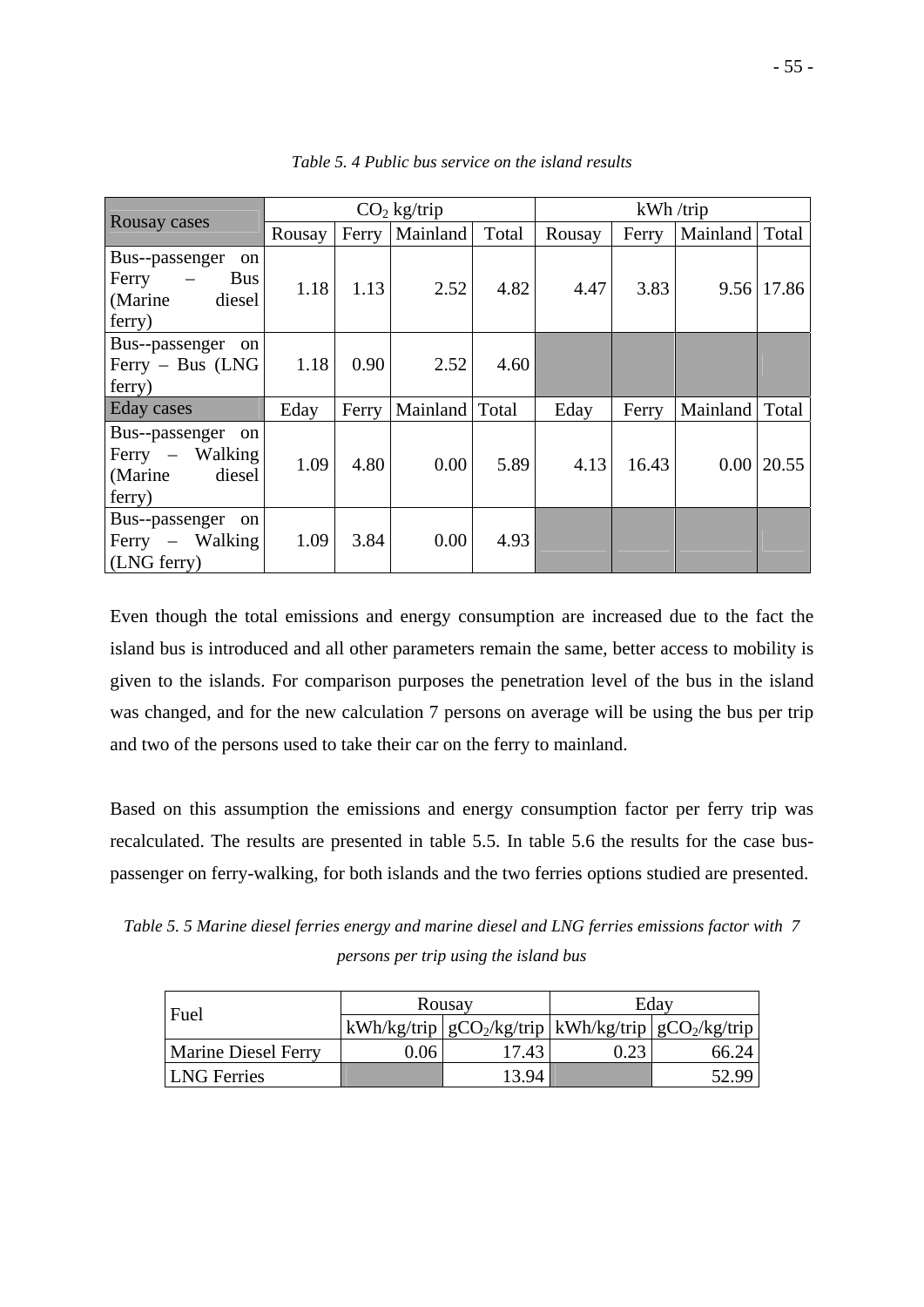|                                      | $CO2$ kg/trip |       |          |       | kWh / trip |       |          |       |
|--------------------------------------|---------------|-------|----------|-------|------------|-------|----------|-------|
| <b>Rousay Cases</b>                  | Rousay        | Ferry | Mainland | Total | Rousay     | Ferry | Mainland | Total |
| Bus--passenger<br><sub>on</sub>      | 0.84          | 1.31  | 2.06     | 4.21  | 3.19       | 4.45  | 7.82     | 15.47 |
| Ferry – Bus (Marine<br>diesel ferry) |               |       |          |       |            |       |          |       |
| Bus--passenger<br><sub>on</sub>      |               |       |          |       |            |       |          |       |
| (LNG<br>$Ferry - Bus$                | 0.84          | 1.05  | 2.06     | 3.95  |            |       |          |       |
| ferry)                               |               |       |          |       |            |       |          |       |
| <b>Eday Cases</b>                    | Eday          | Ferry | Mainland | Total | Eday       | Ferry | Mainland | Total |
| Bus--passenger<br><sub>on</sub>      |               |       |          |       |            |       |          |       |
| Walking<br>Ferry<br>$\frac{1}{2}$    | 0.78          | 4.97  | 0.00     | 5.75  | 2.95       | 13.14 | 0.00     | 16.09 |
| (Marine diesel ferry)                |               |       |          |       |            |       |          |       |
| Bus--passenger<br><sub>on</sub>      |               |       |          |       |            |       |          |       |
| Ferry – Walking (LNG                 | 0.78          | 3.97  | 0.00     | 4.75  |            |       |          |       |
| ferry)                               |               |       |          |       |            |       |          |       |

*Table 5. 6 Public bus service on the island results for 7 persons using the bus on average* 

Note that even though the total emissions and energy consumption is almost the same, regardless the passenger on the bus (only the car emissions and energy inside the island are saved for the two new passengers per car), the emissions per trip are reduced in all cases. This reduction is because the emissions per passenger in the island bus are divided by 7 passengers instead of 5; hence the calculated emissions per trip are smaller.

The internal bus option can be attractive for the island inhabitants only if the price of each bus trip is not more than 0.50 £/trip. This means that the Orkney Council would have to subsidize the buses, however the island bus implementation is in line with the Orkney Island Council transportation strategy vision to "improve journey times and connections, reduce emissions and improve quality, accessibility and affordability of transportation on Orkney<sup>141</sup>.

## **5.3 Management measurements options**

1

The current scheme by the Orkney Ferries of selling ferry tickets in bulk of 10, 20 and 50 trips can be very useful for Rousay and Eday residents because this can reduce the price of the ferry fee by 25%, 30% and 50% respectively. These savings reduce the percentage of the

<sup>41</sup> Orkney Islands Council Local Transport Strategy 2007-2010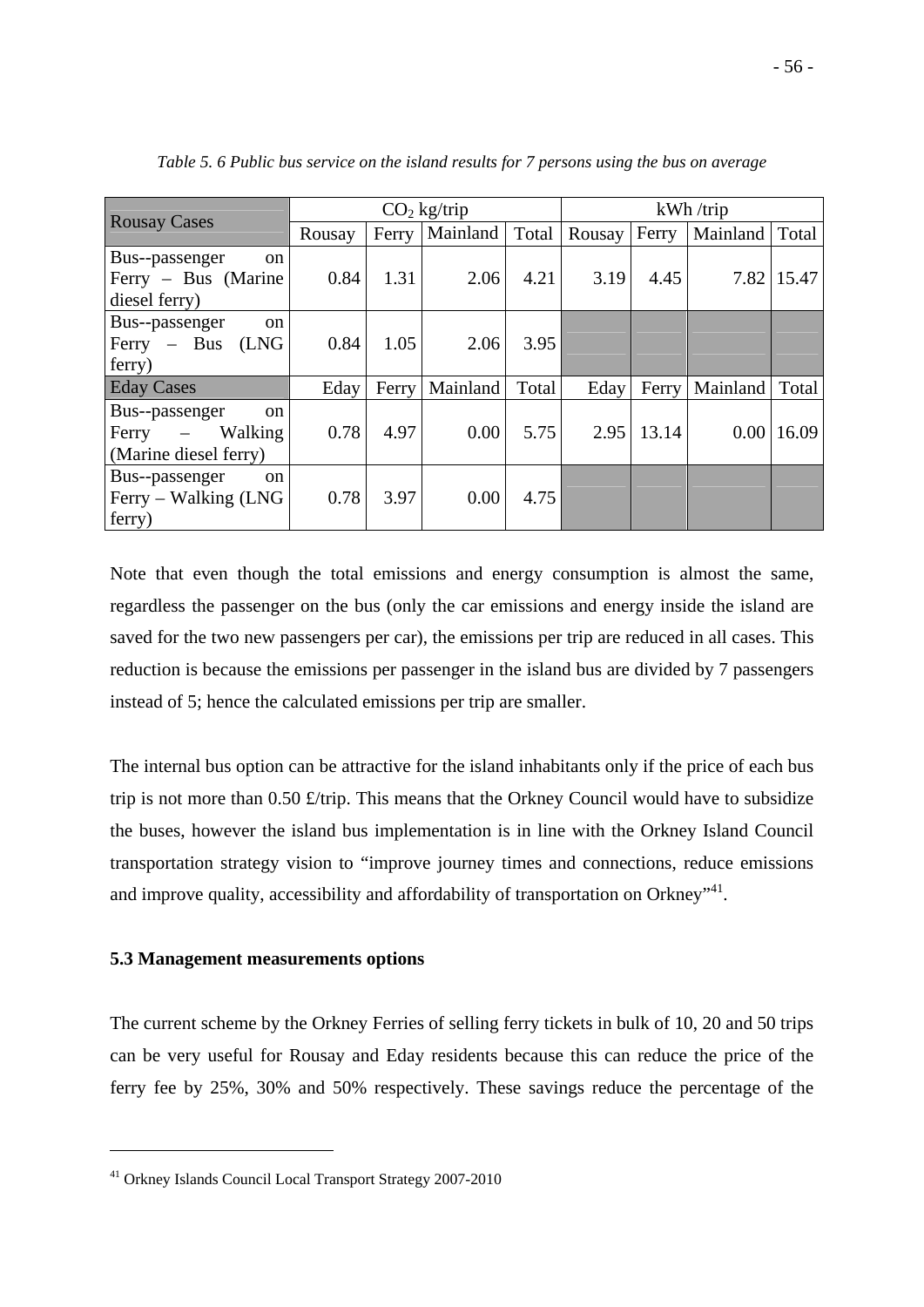household income spent on ferry substantially. In table 5.7 the ferry ticket price per person and per vehicle are presented for each location.

*Table 5. 7 Ferry prices for Rousay and Eday* 

| Rousay                       |        |  |  |  |
|------------------------------|--------|--|--|--|
| Ferry ticket<br>price<br>per |        |  |  |  |
| person                       | £/trip |  |  |  |
| Normal price                 | 3.50   |  |  |  |
| 10 Trips                     | 2.63   |  |  |  |
| 20 Trips                     | 2.45   |  |  |  |
| 50 Trips                     | 1.75   |  |  |  |
| Ferry ticket price per car   | £/trip |  |  |  |
| Normal price                 | 11.15  |  |  |  |
| 10 Trips                     | 8.37   |  |  |  |
| 20 Trips                     | 7.81   |  |  |  |
| 50 Trips                     | 5.58   |  |  |  |
| Eday                         |        |  |  |  |
| Ferry ticket price<br>per    |        |  |  |  |
| person                       | £/trip |  |  |  |
| Normal price                 | 6.85   |  |  |  |
| 10 Trips                     | 5.14   |  |  |  |
| 20 Trips                     | 4.80   |  |  |  |
| 50 Trips                     | 3.43   |  |  |  |
| Ferry ticket price per car   | £/trip |  |  |  |
| Normal price                 | 16.25  |  |  |  |
| 10 Trips                     | 12.19  |  |  |  |
| 20 Trips                     | 11.38  |  |  |  |
| 50 Trips                     | 8.13   |  |  |  |

In table 5.8 the impact on the cost per trip of each ticket price option is presented. Note that the impact is different per case and location, for example for the case 'Car-Car on the Ferry-Car' in Rousay the difference between the normal price and the 50 trips price is 40 %, while in Eday for the same case the difference is around 47%, this difference in the cost per trip is a direct consequence of the location of the ferry terminal in Mainland.

In order to estimate the total cost per trip presented in table 5.8, the following parameters were used:

- Fuel and maintenance cost per mile for the vehicles
- The bus tariff inside the island and in mainland
- The ferry fee for the vehicle (if applicable) and for one person.
- The fees for the LNG ferries are exactly the same as the one established for the marine diesel ferry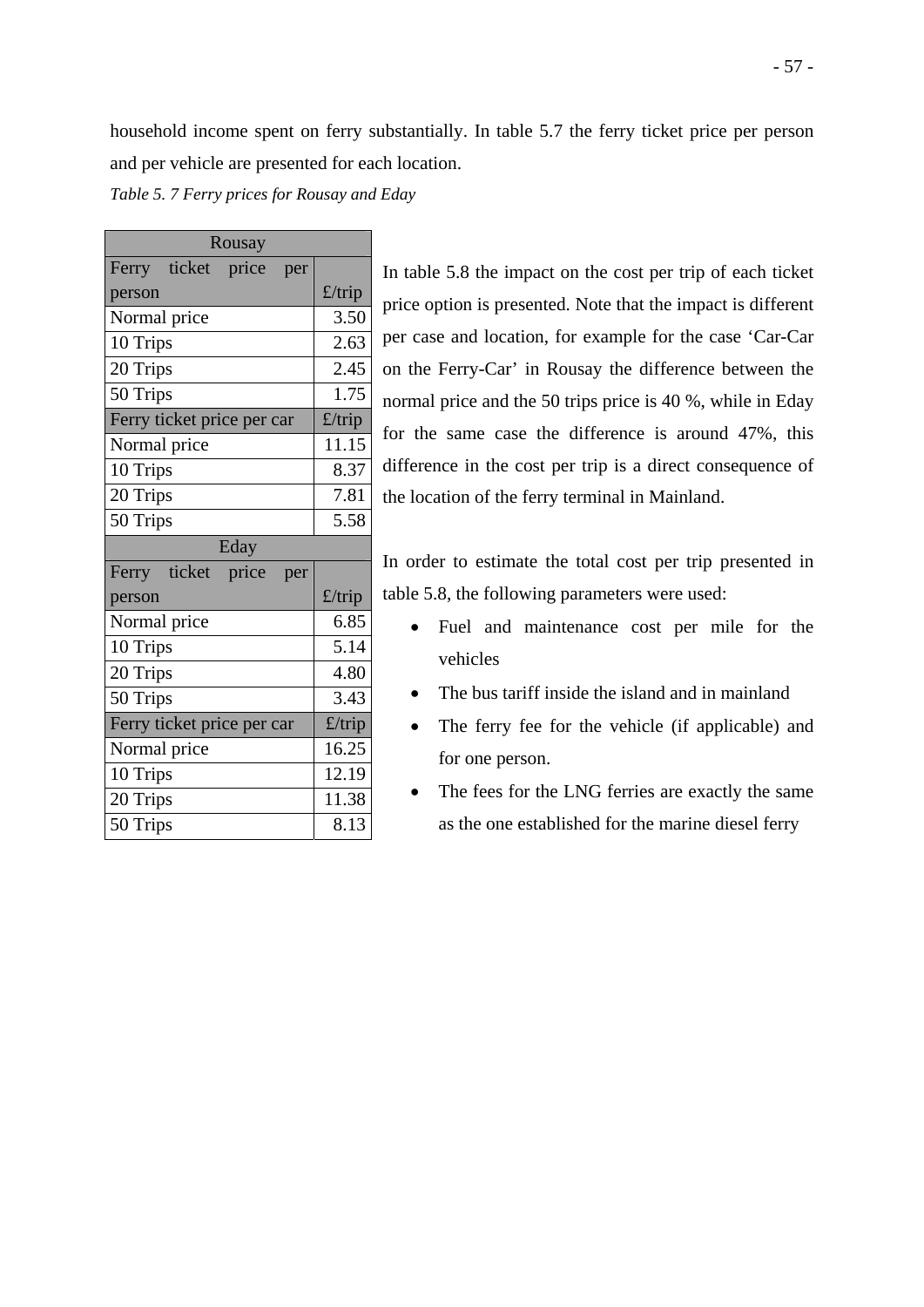| Description                          |                 | Rousay $(f/\text{trip})$ | Eday $(\pounds/\text{trip})$ |
|--------------------------------------|-----------------|--------------------------|------------------------------|
|                                      | Normal price    | 18.45                    | 24.17                        |
| Car-Car on the ferry-Car             | 10 Ticket price | 14.79                    | 18.40                        |
|                                      | 20 Ticket price | 14.05                    | 17.24                        |
|                                      | 50 Ticket price | 11.12                    | 12.62                        |
|                                      | Normal price    | 6.66                     | Not applicable               |
|                                      | 10 Ticket price | 5.78                     | Not applicable               |
| Walk-passenger on the Ferry-Car      | 20 Ticket price | 5.61                     | Not applicable               |
|                                      | 50 Ticket price | 4.91                     | Not applicable               |
|                                      | Normal price    | 6.20                     | 6.85                         |
| Walk- passenger on the Ferry -Bus in | 10 Ticket price | 5.33                     | 5.14                         |
| Rousay and walk in Eday              | 20 Ticket price | 5.15                     | 4.80                         |
|                                      | 50 Ticket price | 4.45                     | 3.43                         |
|                                      | Normal price    | 6.70                     | 7.35                         |
| Bus- passenger on the Ferry -Bus in  | 10 Ticket price | 5.83                     | 5.64                         |
| Rousay and walk in Eday              | 20 Ticket price | 5.65                     | 5.30                         |
|                                      | 50 Ticket price | 4.95                     | 3.93                         |
|                                      | Normal price    | 18.45                    | 24.17                        |
| Car-car on the Ferry LNG-Car         | 10 Ticket price | 14.79                    | 18.40                        |
|                                      | 20 Ticket price | 14.05                    | 17.24                        |
|                                      | 50 Ticket price | 11.12                    | 12.62                        |
|                                      | Normal price    | 6.70                     | 7.35                         |
| Bus-passenger on the Ferry LNG- Bus  | 10 Ticket price | 5.83                     | 5.64                         |
| in Rousay and walk in Eday           | 20 Ticket price | 5.65                     | 5.30                         |
|                                      | 50 Ticket price | 4.95                     | 3.93                         |

*Table 5. 8 Cost per trip for all analyzed cases* 

The IC 2010 team considered that the implementation of public buses on the islands can be done in the short term, while the replacement of current ferries can be implemented at end of the life cycle of the current ferries.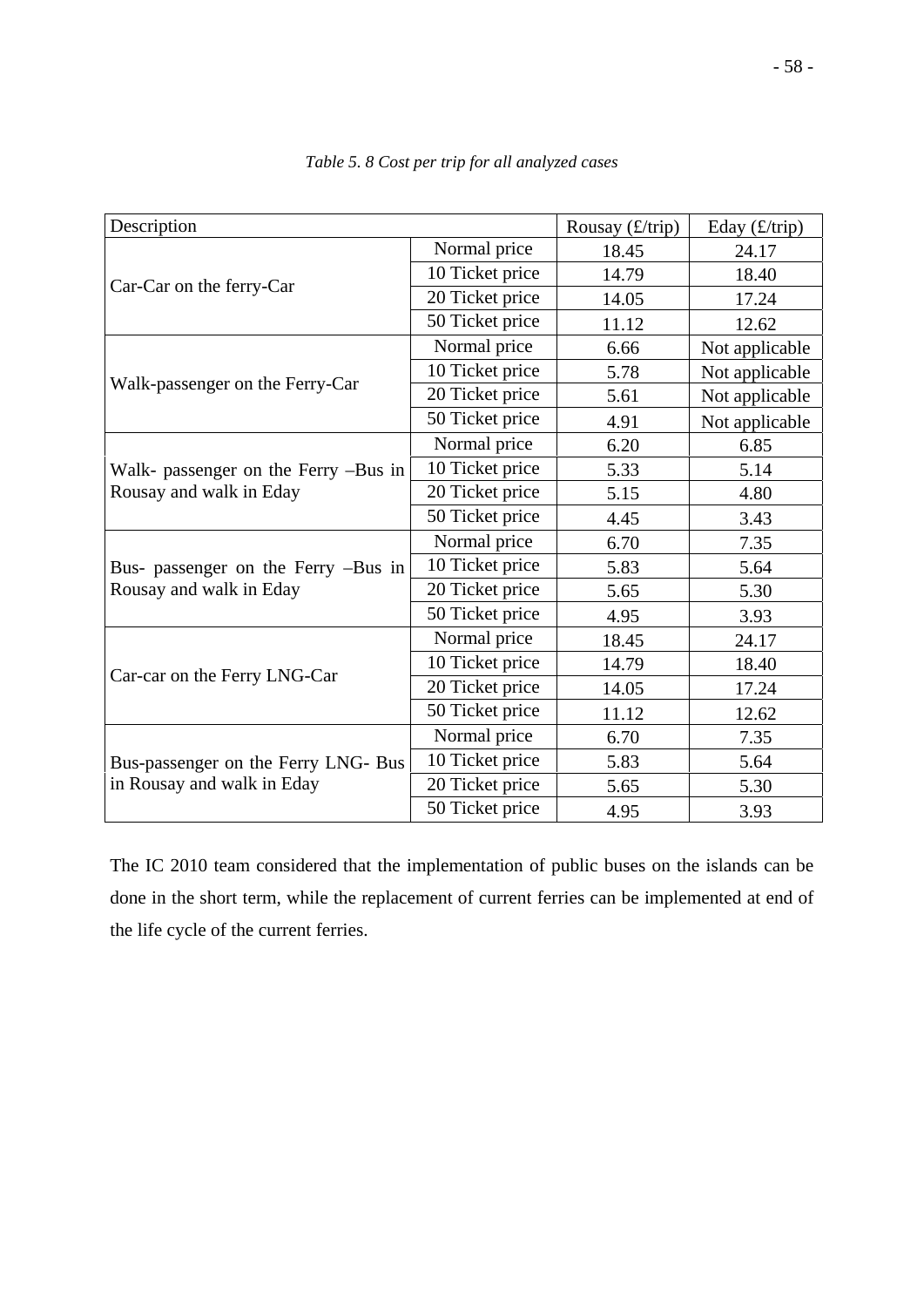# **CHAPTER 6: CONCLUSIONS AND RECOMMENDATIONS**

*The main objective of this study was to make a comparison of the direct and embedded transport energy consumption,*  $CO_2$  *emissions and costs between Kirkwall, Rousay and Eday. The study also aimed to generate a transport poverty indicator in order to assess the poverty level due to transport in these areas.* 

*Referring to the initial research questions (see page 2) the main conclusions are:* 

The average annual transport energy demand,  $CO<sub>2</sub>$  emissions and expenditure per household including ferry is much higher in Rousay than in Eday and lowest in Kirkwall. This can be explained mainly because the people of Rousay travel more to Mainland than the people of Eday. Also most of the people in Rousay use a car for travelling to mainland owing to the distance of road travel from Tingwall ferry terminal to Kirkwall.

In the agricultural sector of Eday, the annual average transport costs, emissions and energy demand excluding the ferry is much higher than that in Rousay. This might be due to the large farm sizes in Eday.

Transport energy demand for lamb production is as high as 5 times more than that demanded for beef production in Eday; in Rousay the equivalent transport energy demand is 1.5 times as high. This higher transport energy demand for lamb production is because, using the same medium of transport (car and ferry), more kilograms of live cattle can be transported, as compared to the weight of live sheep.

The annual average costs, emission and energy demand from transport for local shops is higher in Eday than in Rousay. This might be caused by the larger size of the shop in Eday and higher transportation cost there from the deployment of local transporters. Further, the higher emission in Eday is due to the larger size of the ferry to Eday.

The embedded transport energy demand and emissions per kilogram of food and drinks is higher for the shop at Eday than at Rousay. This is most probably because of the high charges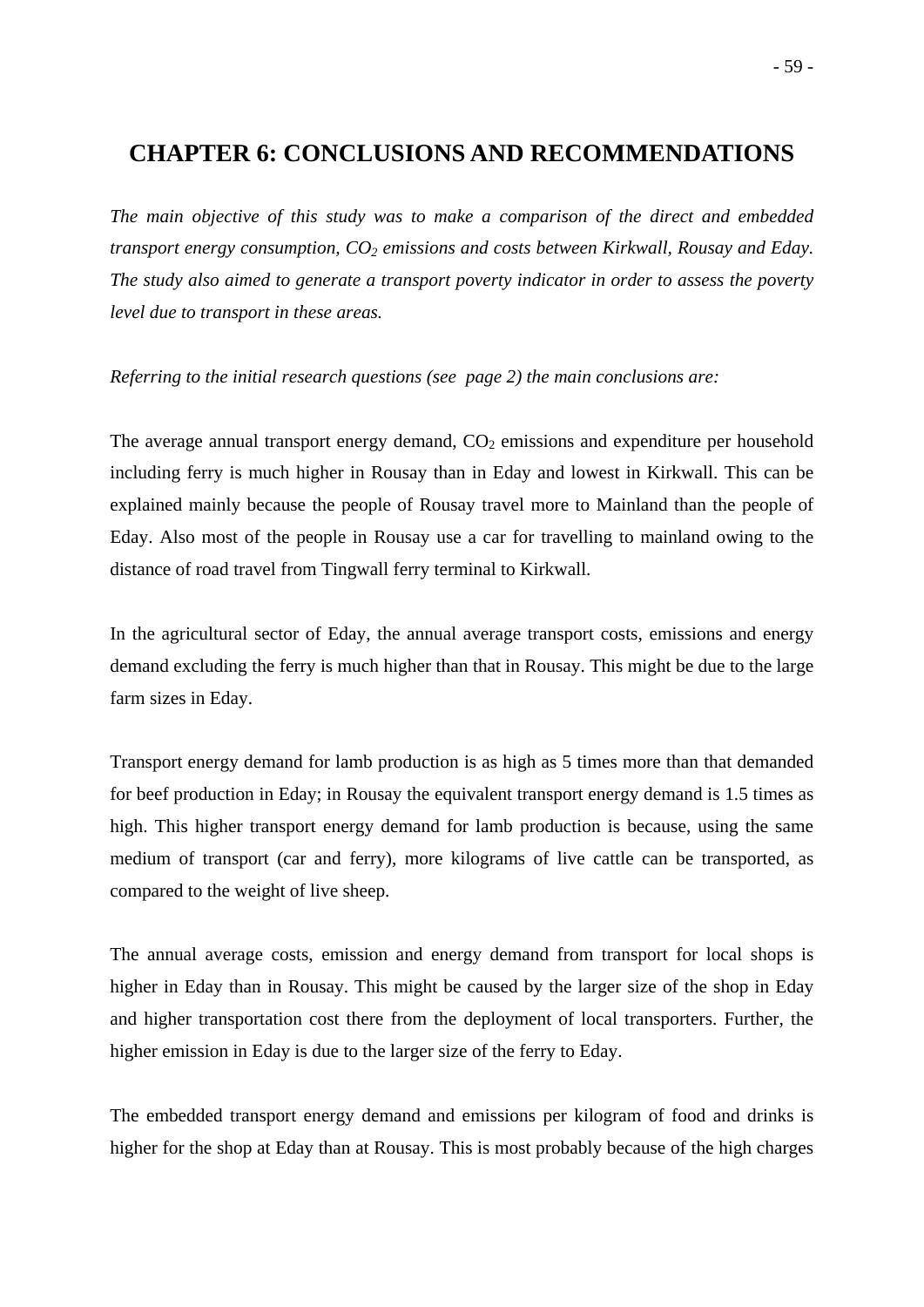and long distance of transporting the goods in the ferry from Kirkwall to Eday as compared to the distance from Tingwall to Rousay.

Households who spend more than 8.3% of their income on transport are prone to transport poverty. 25.0% of the HH in Eday fall under transport poverty compared to 22.2% in Rousay and 11.4% in Kirkwall. Thus Eday has the highest percentage of transport poor households. This is because, many households in Eday have low incomes and they spend a higher portion of the income on ferry transport. Further, households with low incomes in Rousay and Eday are more likely to be in transport poverty than the households with low incomes in Kirkwall. (Low income household is the one with an income less than £7,940)

Of the 4 alternatives considered, the following conclusions were made:

- The building of a bridge between Rousay and mainland implies high investments with a 192 years back payment, therefore this option was neglected by the research team. In the case of Eday this options was not considered because the island is far away (about 16 miles) from mainland.
- The introduction of a passenger ferry between Tingwall and Rousay in combination with car ferry services by replacing the current ferry with a bigger one increases the total energy consumption and  $CO<sub>2</sub>$  emissions significantly.
- $CO<sub>2</sub>$  emissions of LNG ferries are smaller than the marine diesel fueled ferry, which make these vessels recommended to be used between the mainland and the islands as the best scenario.
- The introduction of public bus service synchronized with the ferry schedules on the islands is an option that would improve the access to mobility on the islands.

From these conclusions made, we propose the following recommendations for improving the current transport patterns to reduce costs, emissions and enhance sustainability:

Especially in Eday awareness should be raised that people use smaller cars instead of high fuel consuming four wheelers with much higher  $CO<sub>2</sub>$  emissions. Also proper maintenance – especially with older cars could help reduce fuel consumption and the related  $CO<sub>2</sub>$  emissions.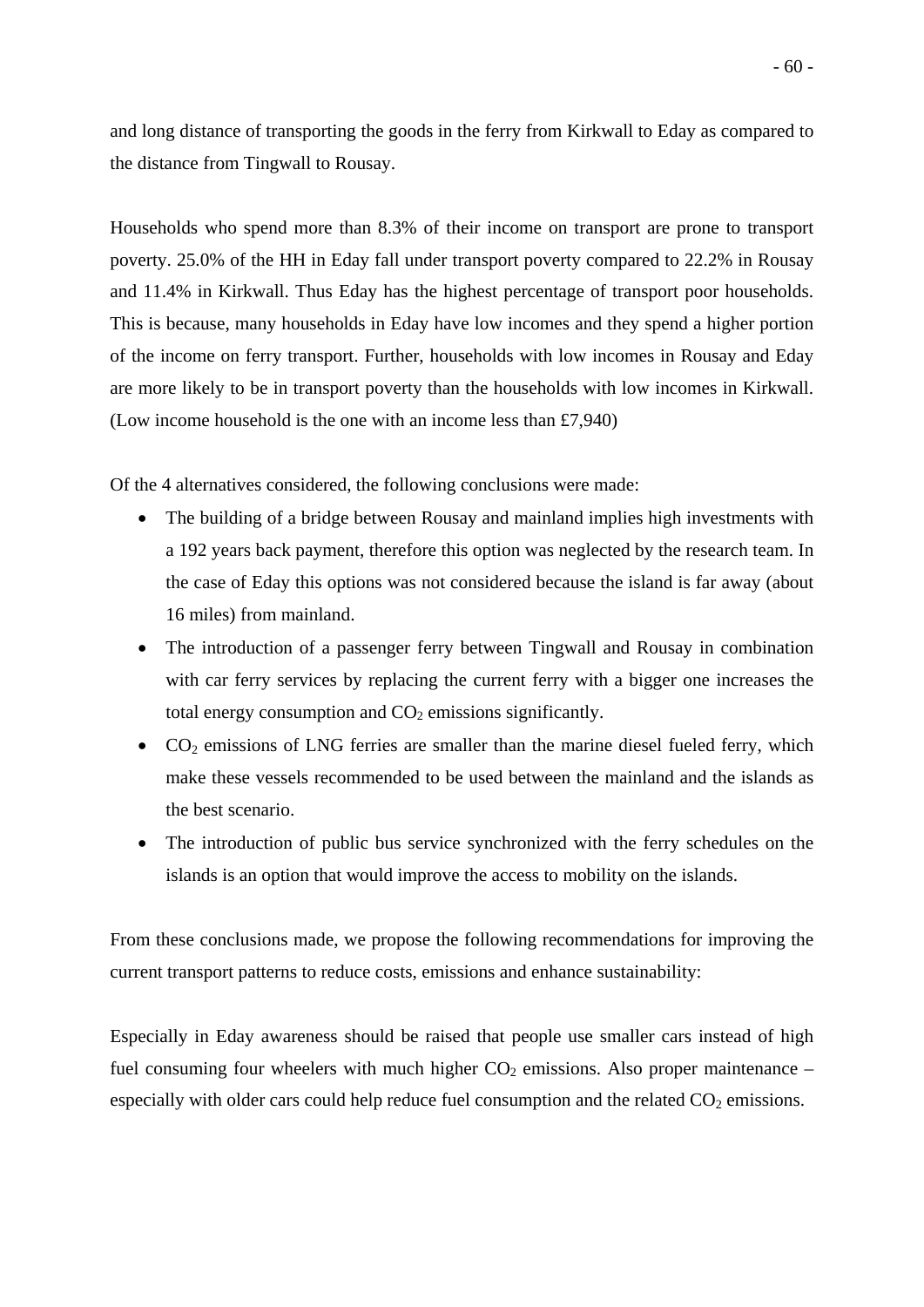To reduce the number of people prone to transport poverty it is recommended to make public buses operational in Rousay and Eday and more reliable in Kirkwall. Encourage more people to use public buses instead of personal vehicles. It is also recommended that the bus schedules in Kirkwall, should match with the ferry frequencies.

The embedded transport cost and emissions of the shop and households can be reduced if more people buy from the local shop (especially in Rousay). Also the shops of Rousay and Eday should promote and sell local products to reduce the expenditure, energy demand and  $CO<sub>2</sub>$  emission on transportation from mainland. This could help to promote the local economy and enhance the self-sufficiency on the islands.

In the case of Rousay the shop should try to reduce the prices of food and drinks, especially in the meat products group, to encourage the people to buy in the local shop. This could be achieved by making the shop bigger and more equipped.

It is highly recommended to consider LNG ferries as a replacement of the existing ones at the end of their lifecycle. LNG ferries consume less energy and emit less  $CO<sub>2</sub>$  compared to the existing ferries. It is also recommended the introduction of public bus service on the islands synchronized with the ferry schedules because this alternative will improve the access to mobility for the island inhabitants.

.

We hope that the information, results and recommendations presented in this report would be useful for decision making further planning and the development of the transportation system of the communities of Rousay and Eday. We wish that they help to raise awareness among the people of Rousay and Eday about impacts of their existing transportation pattern and alternatives.

The IC 2010 team suggests that the same methodology could be applied for other islands in Orkney, so the results can be compared. In the case of the transport poverty index, it could be interesting to reproduce the study in different locations in Orkney and Scotland

Finally we like to encourage the local organisations and communities to use the results of this report as a basis for further research to achieve suitable transport systems for the islands.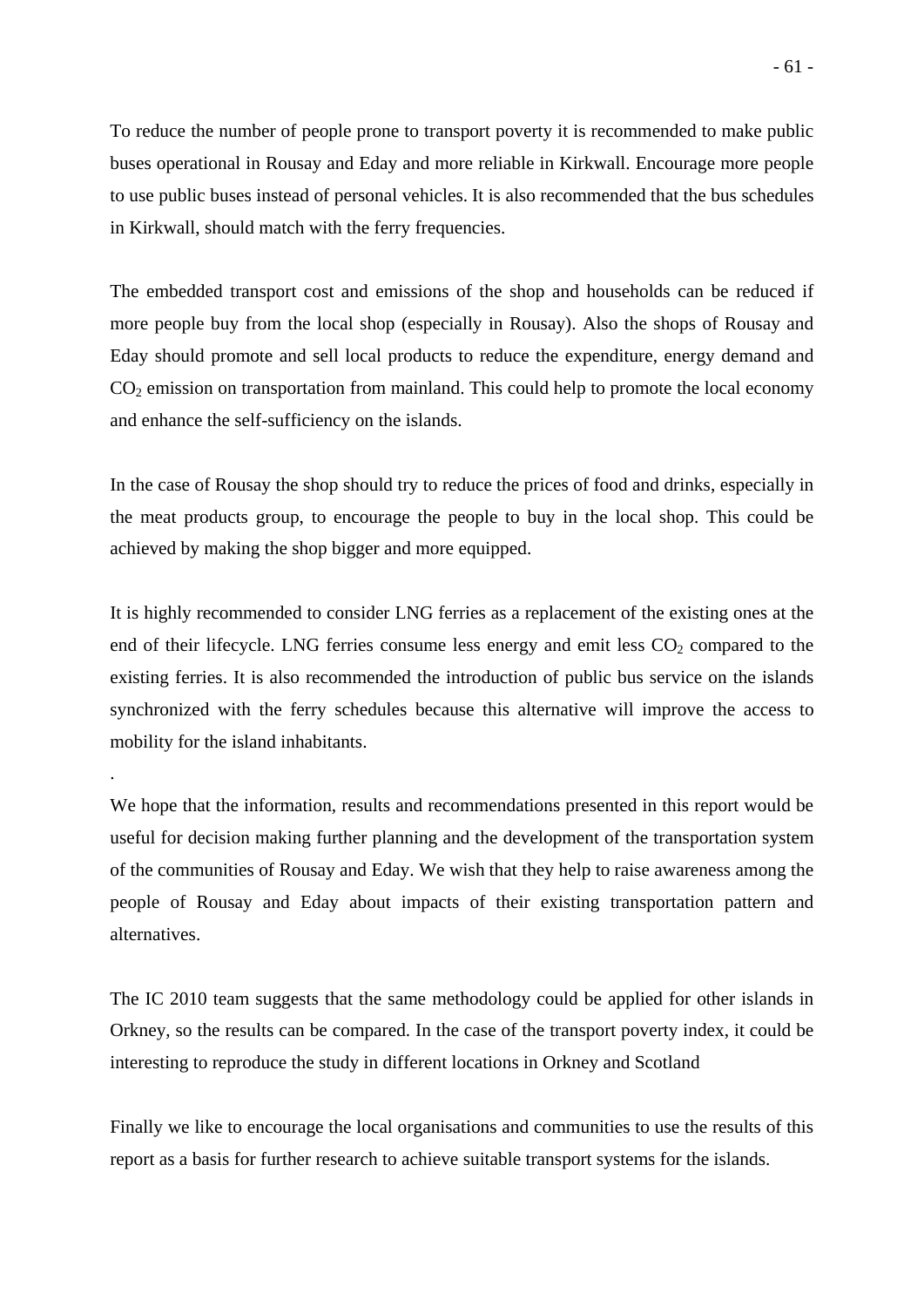# **Bibliography**

#### *Printed Literatures:*

- Hernandez Sampieri, et al (2006) Metodologia de la investigacion. Editorial Mc Graw Hill. 4th Edition. Caracas-Venezuela
- Mendez Alvarez, Carlos Eduardo (2006). Metodologia Diseno y desarrollo del proceso de investigación con enfasis en ciencias empresariales, Bogota-Colombia

#### *Documents downloaded from the internet*

- C. R. Ford, Skye crossing—a design, builds, finance and operate project. http://www.dywidaginternational.com/databases/internet/\_public/files.nsf/SearchView /496063306E51FE5BC1257471005C5103/\$File/Skye.pdf?OpenElement [15.03.2010]
- Department of Environment, Food and Rural Affairs(DEFRA) (2007), Guidelines to Defra's GHG conversion factors for company reporting [16.03.10] http://www.defra.gov.uk/environment/business/reporting/pdf/conversion-factors.pdf
- Erasmia Kitou et al. (2009). Annual European Community greenhouse gas inventory 1990–2007 and inventory report 2009. Brussels. European Commission. http://www.eea.europa.eu/publications/european-community-greenhouse-gasinventory-2009/european-community-ghg-inventory-2014-full-report.pdf [16.03.2010]
- Gordon, David (2006), Predicting Fuel Poverty at Small Area Level, University of Bristol http://www.bris.ac.uk/poverty/regional%20poverty.html#fuel
- Intergovernmental Panel on Climate Change (IPCC),  $4<sup>th</sup>$  assessment report, B. Metz et al, Cambridge University Press. http://www.ipcc.ch/publications\_and\_data/publications\_and\_data\_reports.htm#1
- IPCC (2006) Guidelines for National Greenhouse Gas Inventories, Vol.2, chapter 3 & BP Specification for MGO. http://www.ipcc-

nggip.iges.or.jp/public/2006gl/pdf/2\_Volume2/V2\_3\_Ch3\_Mobile\_Combustion.pdf [17.03.2010]

• Kåre Senneset et al, Strait Crossings 2009, Trondheim, Norway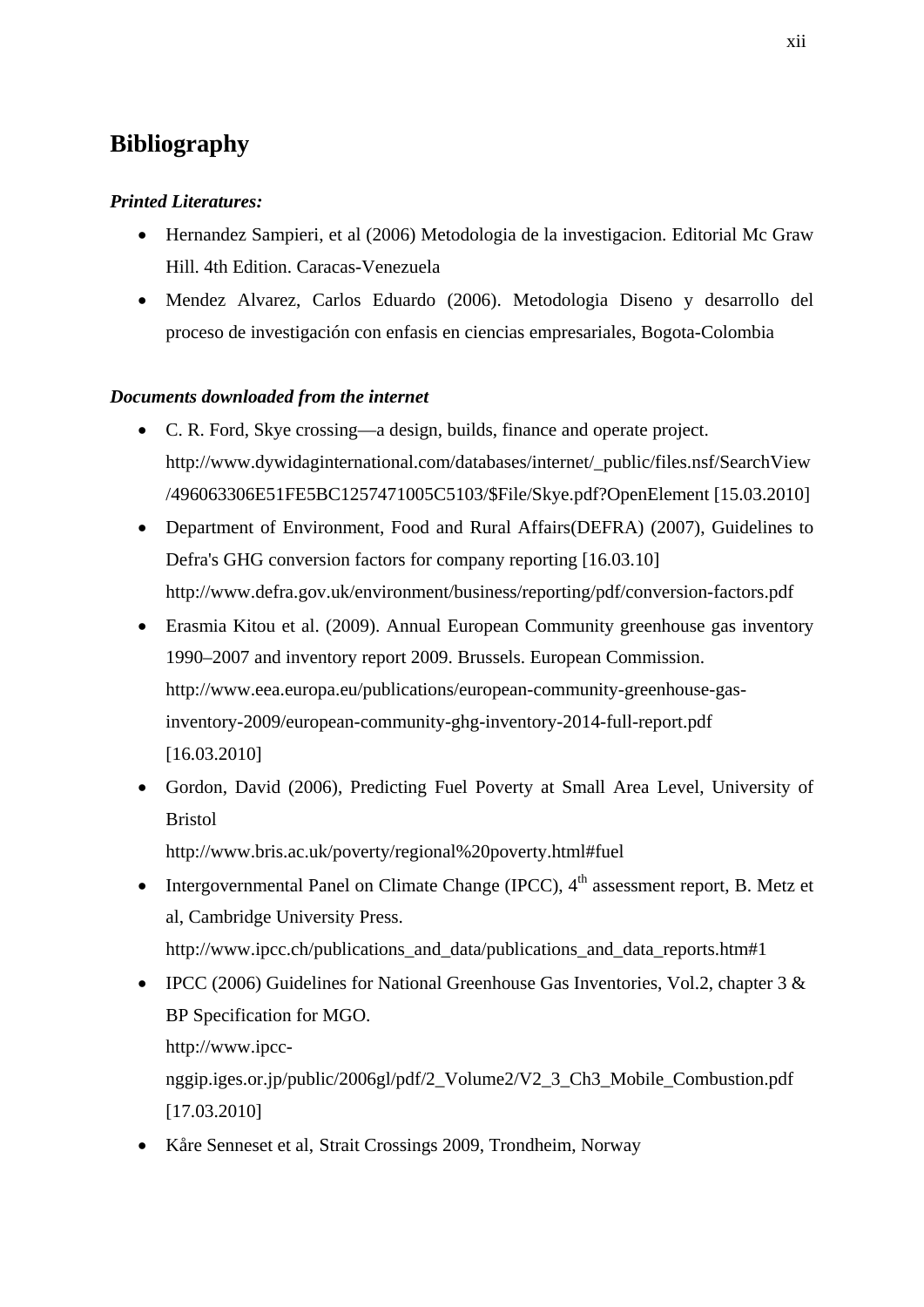- Local Transport Strategy 2007-2010 (2007), Orkney Islands Council, Departments of Development Services, Technical Services and Community Social Services http://www.orkney.gov.uk/media/v2/publications/localTransportStrategy/LTSSD.pdf [18.03.2010]
- Orkney Economic Review (2008), NO. 23, Department of Development Services http://www.orkney.gov.uk/media/v3/service/Business%20and%20trade/Economic\_Re view\_2008.pdf [14.03.2010]
- Rachel Skentelbery (2009), Family Spending, A report on the 2008 Living Costs and Food Survey, Office for National Statistics-UK http://www.statistics.gov.uk/downloads/theme\_social/Family-Spending-2008/FamilySpending2009.pdf [18.03.2010]
- Scottish Executive (August 2002), The Scottish Fuel Poverty of Statement http://www.scotland.gov.uk/Resource/Doc/46951/0031675.pdf [18.03.2010]
- Scottish Transport Statistics (2008) Edition, No 27, A National Statistics publication for Scotland

http://www.scotland.gov.uk/Resource/Doc/255628/0075834.pdf [18.03.2010]

#### **Web Links:**

- Automobile association (2010) http://www.theaa.com/allaboutcars/advice/advice\_rcosts\_petrol\_table.jsp [11.3.2010]
- Directgov (2010), National minimum wage rates for workers in the UK http://www.direct.gov.uk/en/Employment/Employees/TheNationalMinimumWage/D G\_10027201 [10.03.10.]
- General Register Office for Scotland, SCOTLAND'S POPULATION 2008 http://www.gro-scotland.gov.uk/ [02.02.2010]
- HM Revenue and customs (2010). Rates and allowances Income Tax http://www.hmrc.gov.uk/rates/it.htm [10.03.10.]
- http://hydrogen.pnl.gov/cocoon/morf/hydrogen [07.03.2010]
- Hydrogen Data www.h2data.de [16.03.2010]
- IPCC (1996). Guidelines for National Greenhouse Gas Inventories. Volume 3: Reference Manual.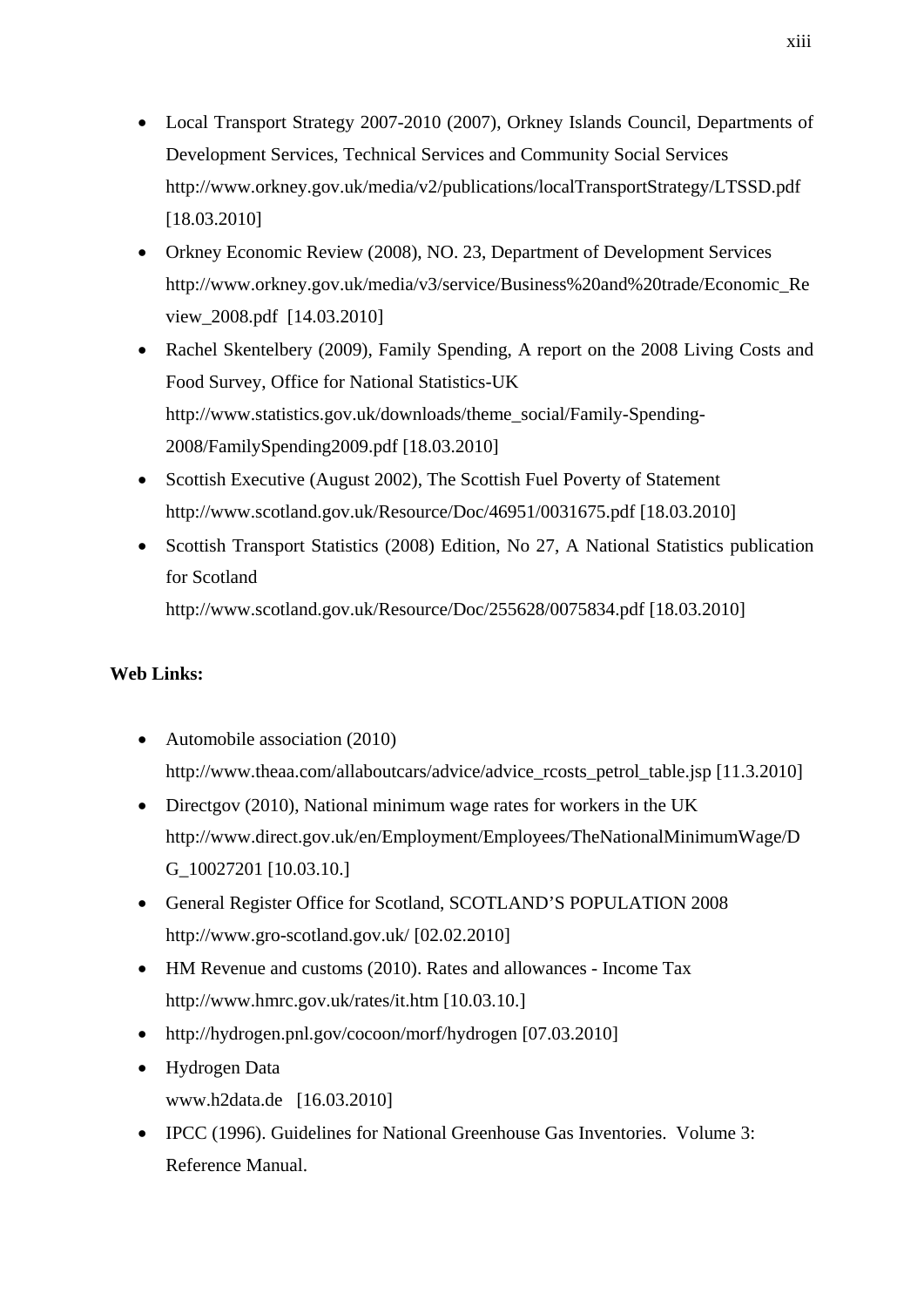http://www.ipccnggip.iges.or.jp/public/gl/invs6.htm. [13.03.10]

- Joseph Rowntree Foundation, Choices of low-income threshold. http://www.poverty.org.uk/summary/income%20intro.shtml [09.03.2010]
- Lows Orkney http://www.lowsorkney.co.uk/search\_results.asp?area=2&type=5&bedrooms=0&min \_price=0&max\_price=0&Submit=Search+Properties [20.02.2010]
- Lows Rousay (2010), Land plot reference prices. http://www.lowsorkney.co.uk/property\_detail.asp?pID=79 [20.02.2010]
- Lothian Buses (2010), Buses fares 2010. http://lothianbuses.com/tickets.php [10.03.10.]
- Lows Kirkwall (2010), Land plot reference prices, http://www.lowsorkney.co.uk/search\_results.asp?area=2&type=5&bedrooms=0&min \_price=0&max\_price=0&Submit=Search+Properties) [20.02.2010]
- Orkney Island Council http://www.orkneyharbours.com/ferry\_services.asp [03.03.2010]
- Visit Orkney http://www.visitorkney.com/about\_orkney.asp [10.03.2010]
- Volvo FH 42T B3HC1 ( 2010). Model Ragnge. http://www.volvotrucks.com/trucks/uk-market/en-gb/trucks/Volvo FH/Pages/datasheets.aspx [13.03.10.].

#### **Other sources:**

- Community Meeting (2007), A Development Trust for Rousay, Egilsay & Wyre, Church Centre, Rousay
- David Sawkins (2010) Head of Marine Services (Support), Study on Sustainable Transportation System in Rousay and Eday, Orkney, Scotland (01/03/2010)
- Eday Partnership (2008): Eday development plan 2008-2013, Eday http://www.orkneycommunities.co.uk/EDAY/index.asp, Scotland (01/03/2010)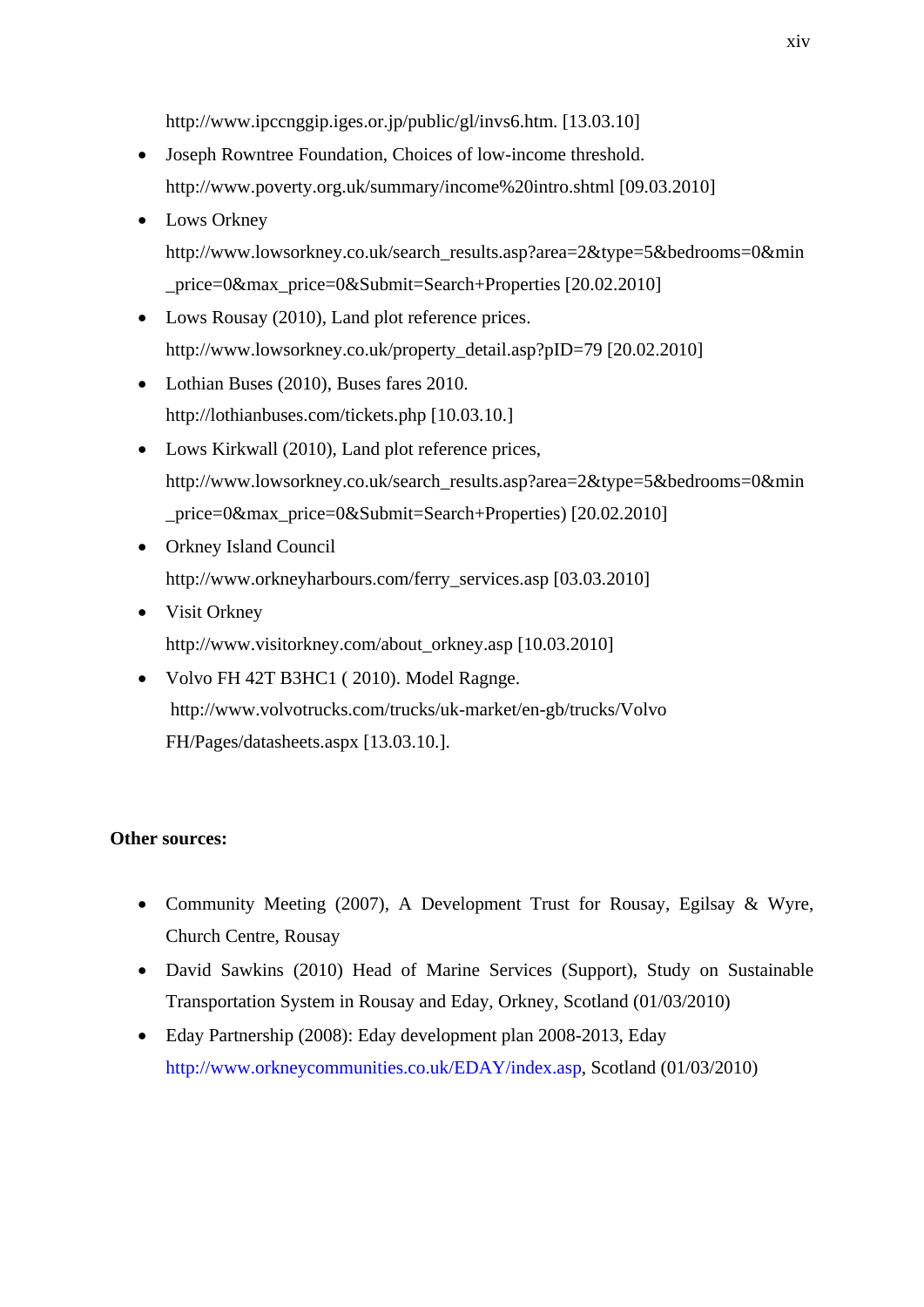### **Annexes:**

## **Annex I Embedded transport Cost (Reference list of materials, and food and drinks)**

| Description           | Quantity       |              | length |           | thickness |          | width |          | volume       |                | <b>Mass</b> |                |
|-----------------------|----------------|--------------|--------|-----------|-----------|----------|-------|----------|--------------|----------------|-------------|----------------|
| Gravel and sand       | 39             | Tonnes       |        |           |           |          |       |          |              |                | 39          | t              |
| Cement                | 517            | sack         |        |           |           |          |       |          |              |                | 13          | $\mathbf t$    |
| <b>Concrete Brick</b> | 438            | <b>Brick</b> |        |           |           |          |       |          |              |                | 8           | t              |
| Polystyrene Floor     |                |              |        |           |           |          |       |          |              |                |             | $\mathbf{t}$   |
| Isolation             | 46             | <b>Board</b> | 2.4    | m         | 0.05      | m        | 1.2   | m        | 6.58         | m <sup>3</sup> | 0.33        |                |
| <b>Exterior Door</b>  | $\overline{2}$ | Doors        | 2.09   | m         | 0.15      | m        | 0.9   | m        | 0.56         | m <sup>3</sup> |             |                |
| Big windows           | $\overline{2}$ | Windows      | 2.65   | m         | 0.15      | m        | 2.1   | m        | 1.67         | m <sup>3</sup> |             |                |
| Medium windows        | 5              | Windows      | 1.81   | m         | 0.15      | m        | 1.54  | m        | 2.09         | m <sup>3</sup> |             |                |
| Small windows         | $\overline{4}$ | Windows      | 1.81   | m         | 0.15      | m        | 1.03  | m        | 1.12         | m <sup>3</sup> |             |                |
| Garage door           | $\mathbf{1}$   | Door         | 3.49   | m         | 0.3       | m        | 2.14  | m        | 2.24         | m <sup>3</sup> |             |                |
| wall<br>Polystyrene   |                |              |        |           |           |          |       |          |              |                |             |                |
| Isolation             | 43             | <b>Board</b> | 2.4    | m         | 0.05      | m        | 1.2   | m        | 6.26         | m <sup>3</sup> |             |                |
| Floor                 | 52             | <b>Board</b> | 1.38   | m         | 0.006     | m        | 0.19  | m        | 0.08         | m <sup>3</sup> |             |                |
| Slate (fibrecement)   |                |              |        |           |           |          |       |          |              |                |             | T              |
| (Roof)                | $2,706$ tiles  |              | 418    | mm        | 334       | mm       |       | mm       | $\theta$     | m <sup>3</sup> | 13.81       |                |
| Wood                  |                |              | 672    | m         | 45        | mm       | 195   | mm       | 5.90         | m <sup>3</sup> | 2.95        | $\overline{T}$ |
| Wood                  |                |              | 144    | m         | 45        | mm       | 145   | mm       | 0.94         | m <sup>3</sup> | 0.47        | $\overline{T}$ |
| Wood                  |                |              | 884    | m         | 45        | mm       | 95    | mm       | 3.78         | m <sup>3</sup> | 1.89        | T              |
| Wood                  |                |              | 408    | m         | 45        | mm       | 70    | mm       | 1.29         | m <sup>3</sup> | 0.64        | $\overline{T}$ |
| Wood                  |                |              | 100    | m         | 45        | mm       | 45    | mm       | 0.20         | m <sup>3</sup> | 0.10        | $\overline{T}$ |
| Wood                  |                |              | 800    | m         | 25        | mm       | 50    | mm       | $\mathbf{1}$ | m <sup>3</sup> | 0.5         | $\overline{T}$ |
| Wood                  |                |              | 340    | m         | 10        | mm       | 38    | $\rm mm$ | 0.13         | m <sup>3</sup> | 0.065       | $\mathbf T$    |
| Wood                  |                |              | 54     | ${\bf m}$ | 21        | mm       | 195   | mm       | 0.22         | m <sup>3</sup> | 0.11        | $\overline{T}$ |
| Wood                  |                |              | 90     | ${\bf m}$ | 21        | mm       | 95    | mm       | 0.18         | $\mathbf{m}^3$ | 0.09        | $\overline{T}$ |
| Wood                  |                |              | 90     | ${\bf m}$ | 12        | $\rm mm$ | 70    | mm       | 0.08         | m <sup>3</sup> | 0.04        | T              |
| Wood                  |                |              | 180    | ${\bf m}$ | 12        | $\rm mm$ | 95    | mm       | 0.21         | m <sup>3</sup> | 0.10        | T              |

Table I.1: List of materials for a Wooden house of 131 m<sup>2</sup>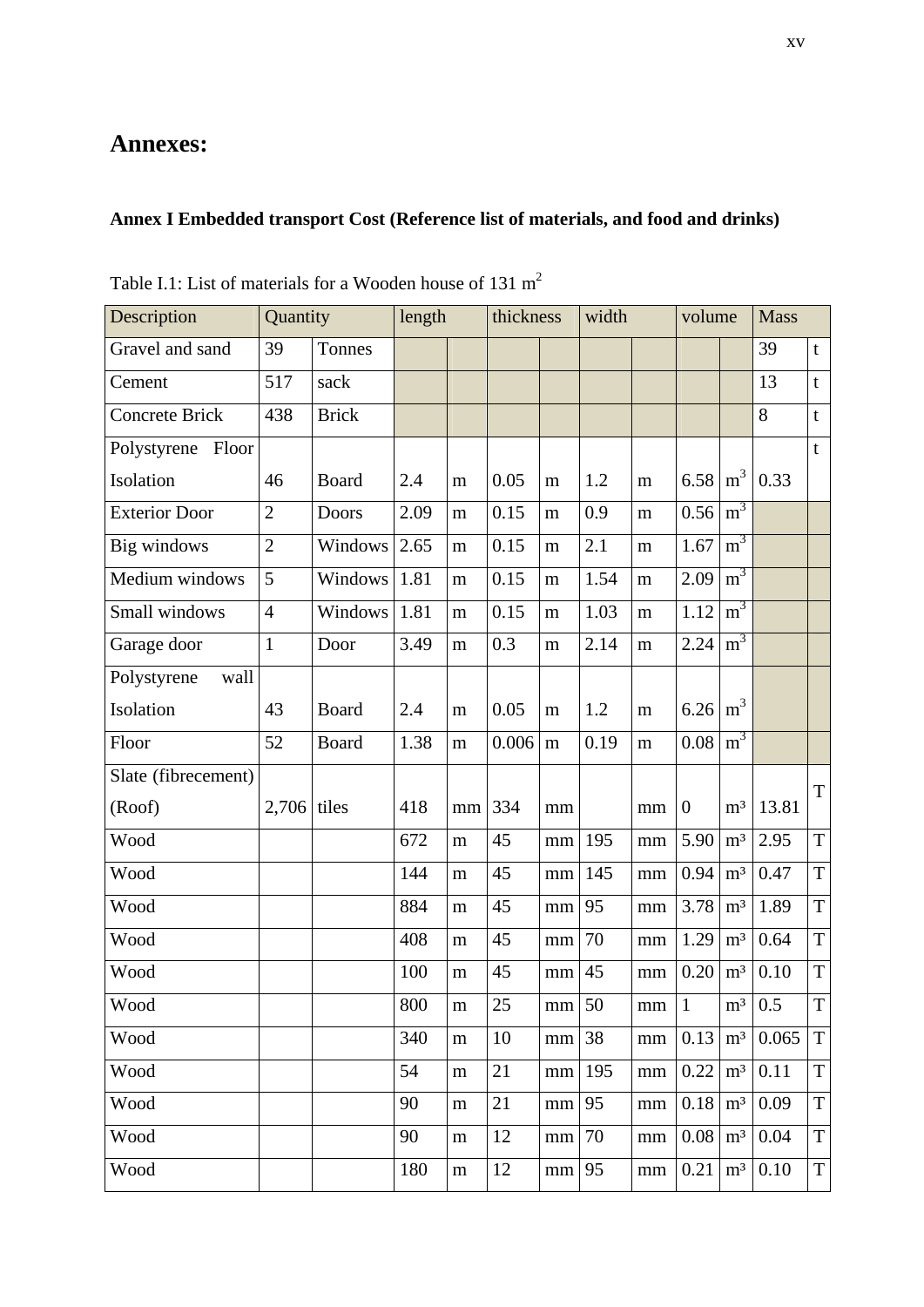| Wood              |                |        | 125   | m  | 16    |                 | $mm$   137 | mm | 0.27 |                | $m^3$ 0.14 | T           |
|-------------------|----------------|--------|-------|----|-------|-----------------|------------|----|------|----------------|------------|-------------|
| OSB(woodchip)     | 44             | boards | 2,400 | mm | 1,200 | mm              | 11         | mm | 1.40 | m <sup>3</sup> | 1.12       | T           |
| OSB(woodchip)     | 62             | boards | 2,400 | mm | 1,200 | mm <sub>l</sub> | 9          | mm | 1.61 | m <sup>3</sup> | 1.29       | T           |
| Plywood           | 14             | boards | 2,440 | mm | 1,220 | mm              | 12         | mm | 0.50 | $m^3$          | 0.40       | T           |
| Plywood           | 10             | boards | 2,440 | mm | 1,220 | mm              | 9          | mm | 0.27 | m <sup>3</sup> | 0.21       | T           |
| Laminate          |                |        |       |    |       |                 |            |    |      |                |            | T           |
| (woodchip)        | $\overline{2}$ | boards | 2,440 | mm | 1,220 | $mm$   18       |            | mm | 0.18 | m <sup>3</sup> | 0.09       |             |
| Gypsum            | 8              | boards | 2,400 | mm | 1,200 |                 | $mm$ 12.5  | mm | 0.29 | m <sup>3</sup> | 0.29       | T           |
| Gypsum            | 110            | boards | 2,400 | mm | 1,200 | mm              | 12.5       | mm | 3.96 | m <sup>3</sup> | 3.96       | $\mathbf T$ |
| Gypsum            | 90             | boards | 2,400 | mm | 1,200 | mm              | 12.5       | mm | 3.24 | m <sup>3</sup> | 3.24       | T           |
| Kitchen+Bathroom  |                |        |       |    |       |                 |            |    |      |                |            |             |
| Miscelanious Trip |                |        |       |    |       |                 |            |    |      |                |            |             |

| Table I.2 List of Product per month for a standard  |                  |       |                 |       |  |
|-----------------------------------------------------|------------------|-------|-----------------|-------|--|
| family*                                             | Average quantity |       | Used quantities |       |  |
| Liquid whole milk                                   | 7.135            | ml    | 7               | Lts   |  |
| Fully skimmed milk                                  | 2.527            | ml    | $\overline{3}$  | Lts   |  |
| Semi-skimmed milk                                   | 18.379           | ml    | 18              | Lts   |  |
| Yoghurt                                             | 3.505            | ml    | 3,5             | Lts   |  |
| Cheese                                              | 1.945            | g     | $\overline{2}$  | Kg    |  |
| Beef                                                | 5.080            | g     | 5               | Kg    |  |
| Pork                                                | 794              | g     | 0,8             | Kg    |  |
| Bacon and ham, uncooked                             | 1.116            | g     | 1,25            | Kg    |  |
| Cooked poultry not purchased in cans                | 891              | g     | $\mathbf{1}$    | Kg    |  |
| Cooked or canned meat products                      | 853              | g     | $\mathbf{1}$    | Kg    |  |
| Chicken, uncooked - whole chicken or chicken pieces | 2.750            | g     | 2,75            | Kg    |  |
| Turkey, uncooked - whole turkey or turkey pieces    | 505              | g     | 0,5             | Kg    |  |
| Sausages, uncooked – pork                           | 783              | g     | $\mathbf{1}$    | Kg    |  |
| Fish                                                | 2.539            | g     | 2,5             | Kg    |  |
| Eggs                                                | 28               | Units | 30              | Units |  |
| <b>Butter</b>                                       | 776              | g     | 0,75            | Kg    |  |
| Margarine                                           | 329              | g     | 0,25            | Kg    |  |
| Vegetable and salad oils                            | 785              | g     | 1               | Lts   |  |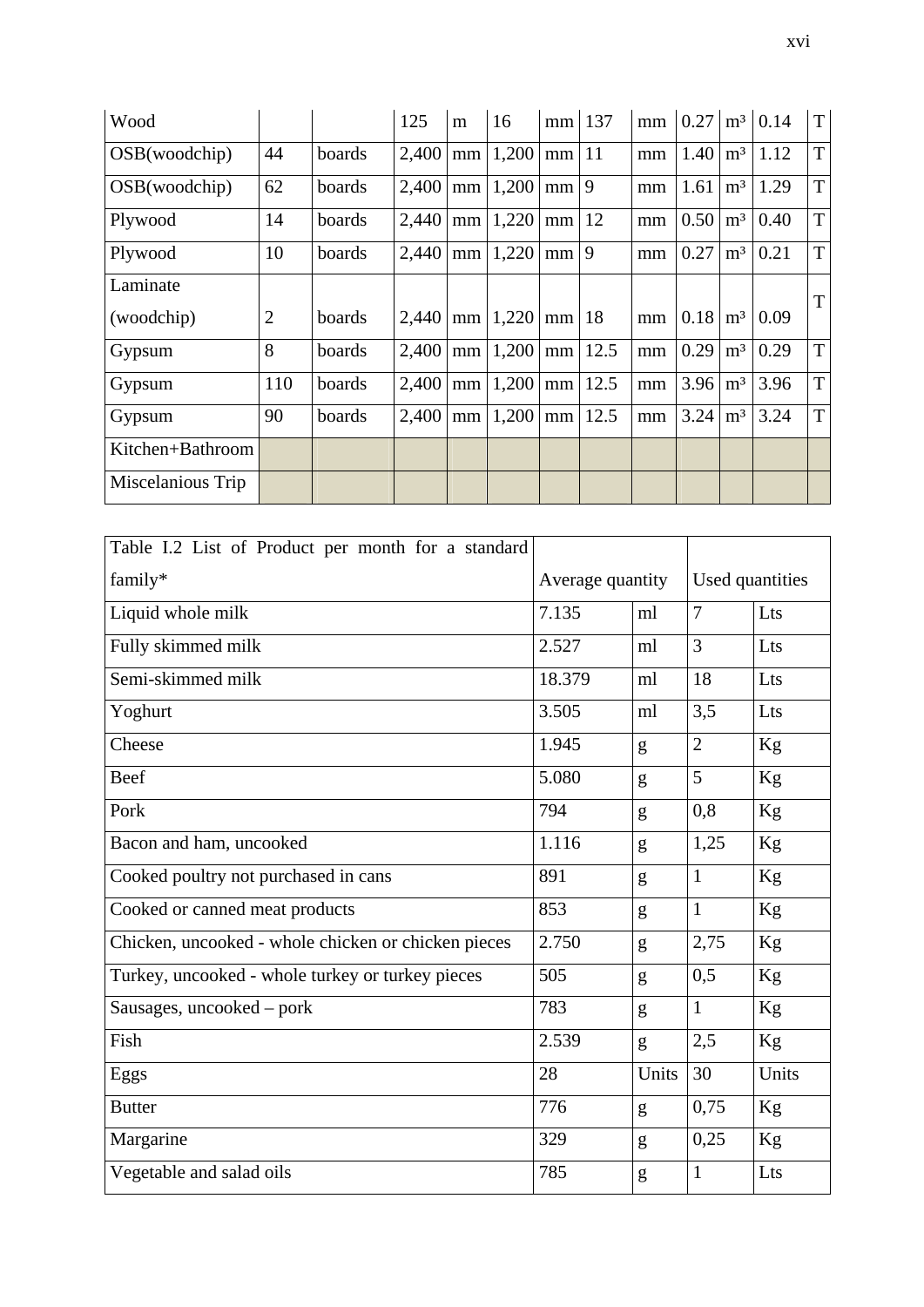| Fresh oranges                     | 836    | g  | 0,8            | kg       |
|-----------------------------------|--------|----|----------------|----------|
| Lemon                             | 1.405  | g  | 1,5            | Kg       |
| Fresh apples                      | 2.550  | g  | 2,5            | Kg       |
| Fresh pears                       | 656    | g  | 0,6            | $\rm Kg$ |
| Fresh bananas                     | 3.950  | g  | $\overline{4}$ | Kg       |
| Pure fruit juices                 | 5.468  | g  | 6              | Lts      |
| Fresh cabbages                    | 419    | g  | 0,4            | Kg       |
| Leafy salads fresh                | 734    | g  | $\mathbf{1}$   | Piece    |
| Fresh carrots                     | 1.887  | g  | $\overline{2}$ | Kg       |
| Fresh onions, leeks and shallots  | 1.975  | g  | $\overline{2}$ | Kg       |
| Fresh cucumbers                   | 389    | g  | $\mathbf{1}$   | Piece    |
| Fresh mushrooms                   | 464    | g  | 0,5            | Kg       |
| Fresh tomatoes                    | 1.417  | g  | 1,5            | Kg       |
| Tomatoes, canned or bottled       | 425    | g  | 0,5            | Kg       |
| Peas, canned                      | 500    | g  | 0,5            | Kg       |
| Potatos                           | 13.097 | g  | 13             | Kg       |
| White bread                       | 5.030  | g  | 5              | Kg       |
| Brown and wholemeal bread         | 3.124  | g  | 3              | Kg       |
| Rolls - white, brown or wholemeal | 1.899  | g  | $\overline{2}$ | Kg       |
| Flour                             | 905    | g  | $\mathbf{1}$   | Kg       |
| Cakes, buns and pastries          | 2.642  | g  | 2,5            | Kg       |
| Biscuits and crispbreads          | 3.323  | g  | 3,25           | Kg       |
| Oatmeal and oat products          | 556    | g  | 0,5            | Kg       |
| High fibre breakfast cereals      | 795    | g  | 0,5            | Kg       |
| Sweetened breakfast cereals       | 580    | g  | 0,75           | Kg       |
| Other breakfast cereals           | 497    | g  | 0,375          | Kg       |
| Rice                              | 1.140  | g  | $\mathbf{1}$   | Kg       |
| Pasta                             | 1.987  | g  | $\overline{2}$ | Kg       |
| Coffe                             | 294    | g  | 0,3            | Kg       |
| Ice cream                         | 3.124  | ml | 3              | Lts      |
| Salt                              | 230    | g  | 0,25           | Kg       |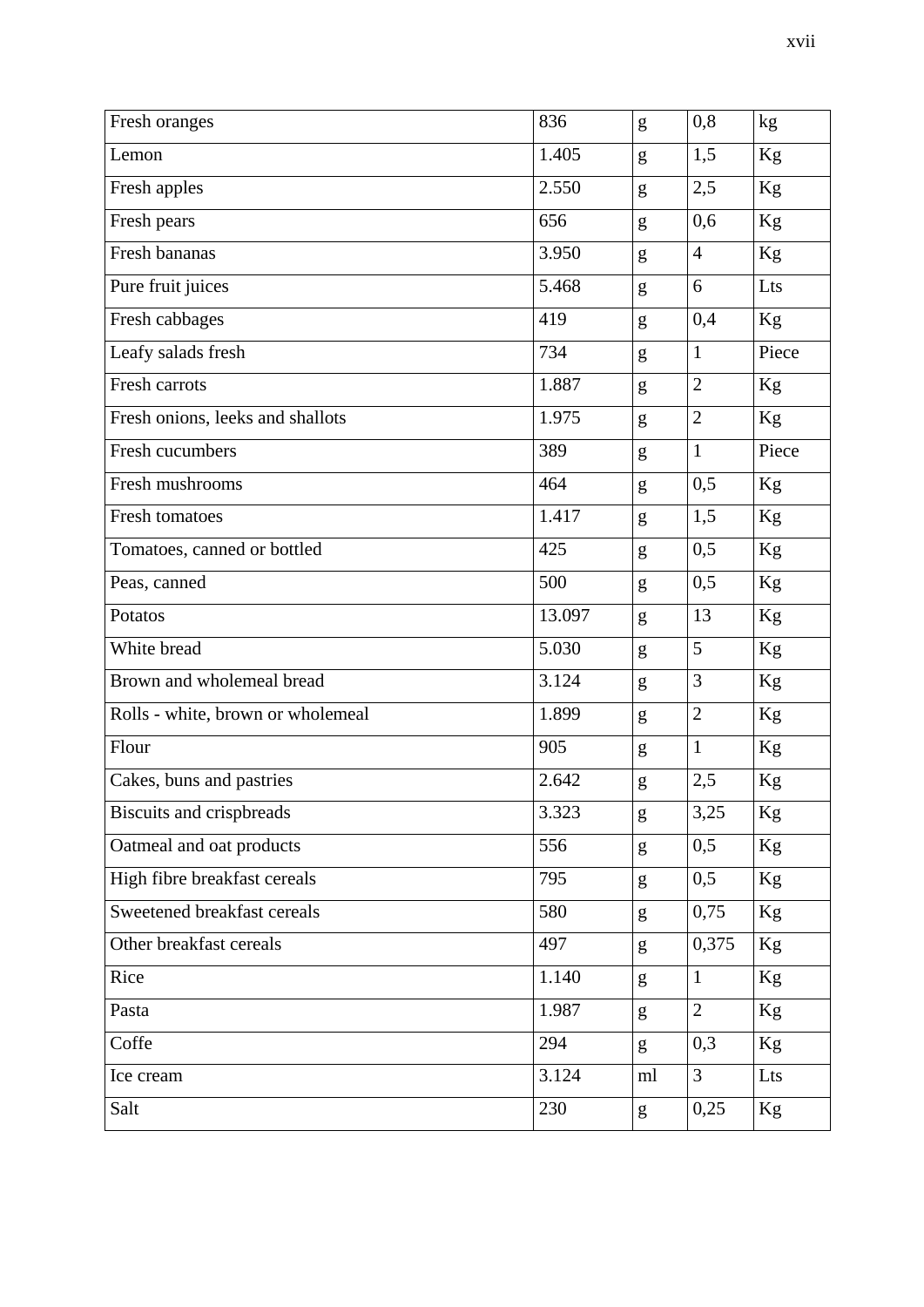**Annex II: Household detailed results** 



Figure II.1: Percentage of economically active and inactive population





Figure II.2: Percentage of working population that works at home and away from home

Figure II.3: Percentage of the people that work in Mainland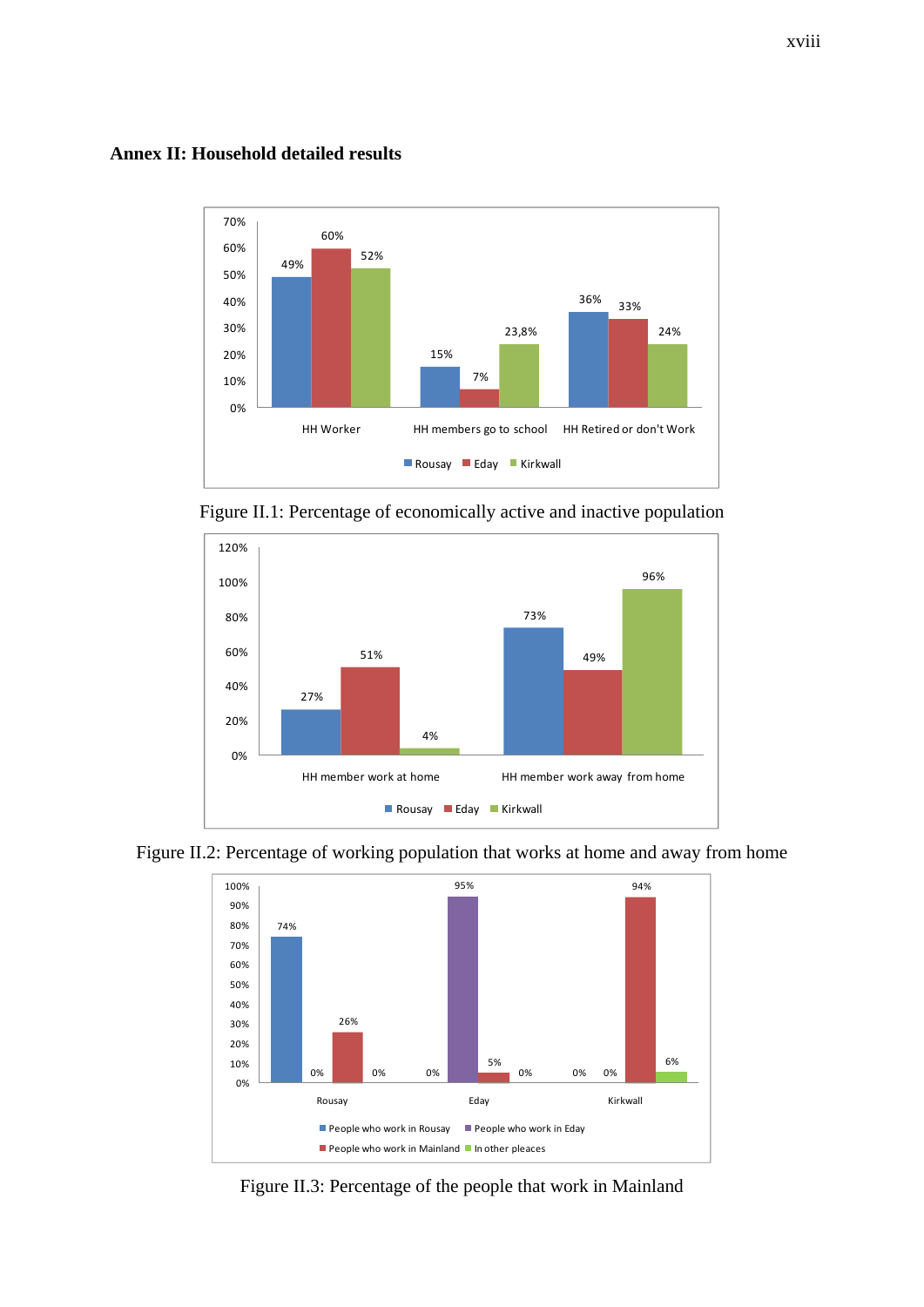



Figure II.4 Number of jobs per person -main job, second job, third job-

Figure II.5: People's preference to go to work



Figure II.6: Number of vehicles per households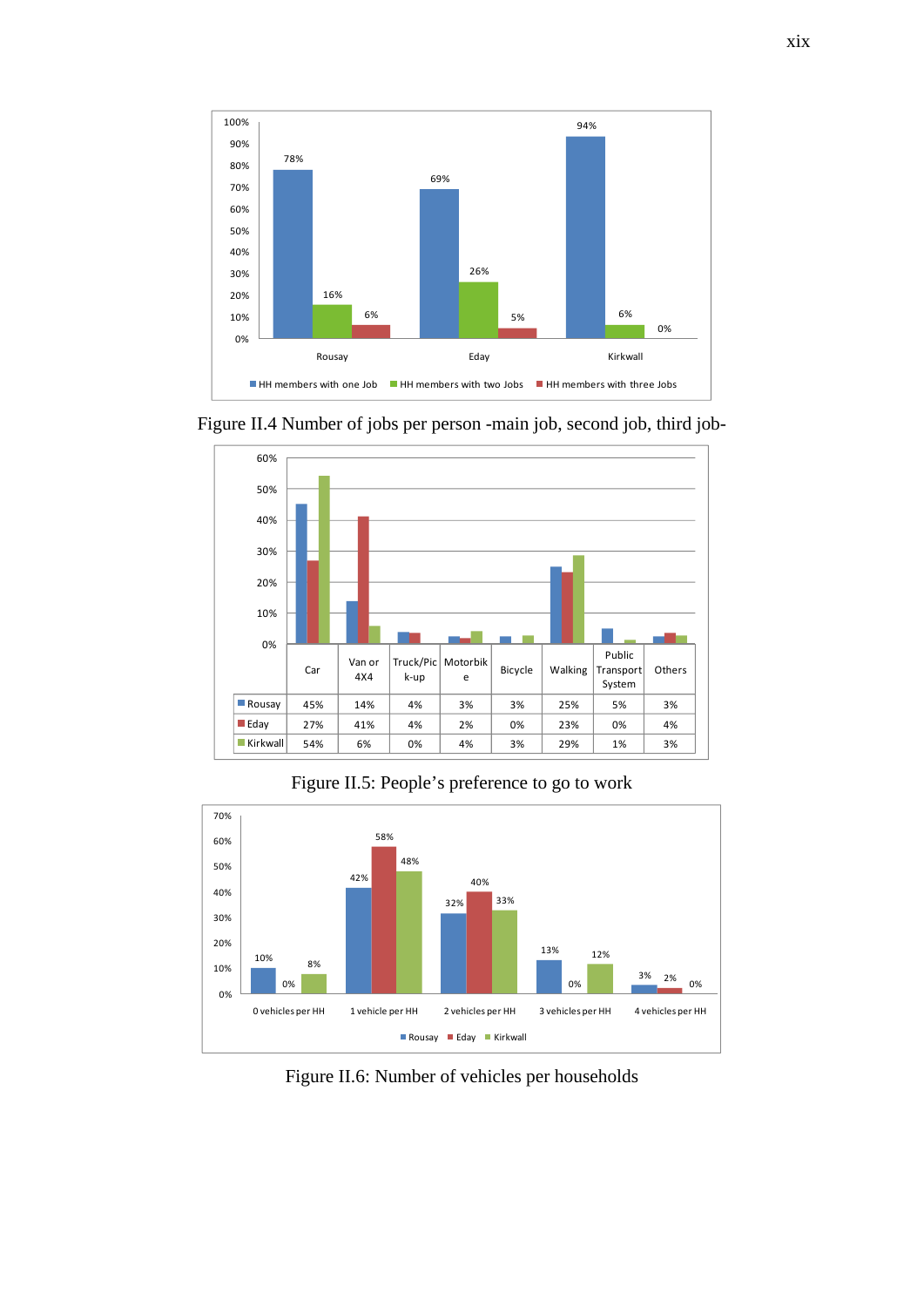#### **Annex III Business and shops detailed results**

|                                                                     | Shop 1     | Shop 2   | <b>Eday Community</b> |
|---------------------------------------------------------------------|------------|----------|-----------------------|
|                                                                     | (Rousay)   | (Rousay) | Shop                  |
| Expenditure on local transport company                              |            | $*500$   | $**17,511$            |
| Expenditure on oil $&$ fuel for vehicle                             | 960        |          | 1,565                 |
| Expenditure on maintenance, insurance<br>and other fees for vehicle | 3,000      |          | 945                   |
| Expenditure on ferry transport                                      | 1,799      | 0        |                       |
| Expenditure<br>transport-related<br>labor<br>on<br>cost             | $***3,629$ |          |                       |

\*The shop has to pay the amount to local transport company

\*\*Annual payment of the shop to Jim Holland transport company

\*\*\*Expenditure on transport-related labor cost  $(f) = UK$  minimum salary rate  $(f/hour)$  x Hours for purchasing products in mainland per time (hour) x Times to purchase products in mainland per week (time/week) x Number of week per year = 5.8 (£/hour) x 4 (hour) x 3 x 365/7 (week/year) = 3629 (£)